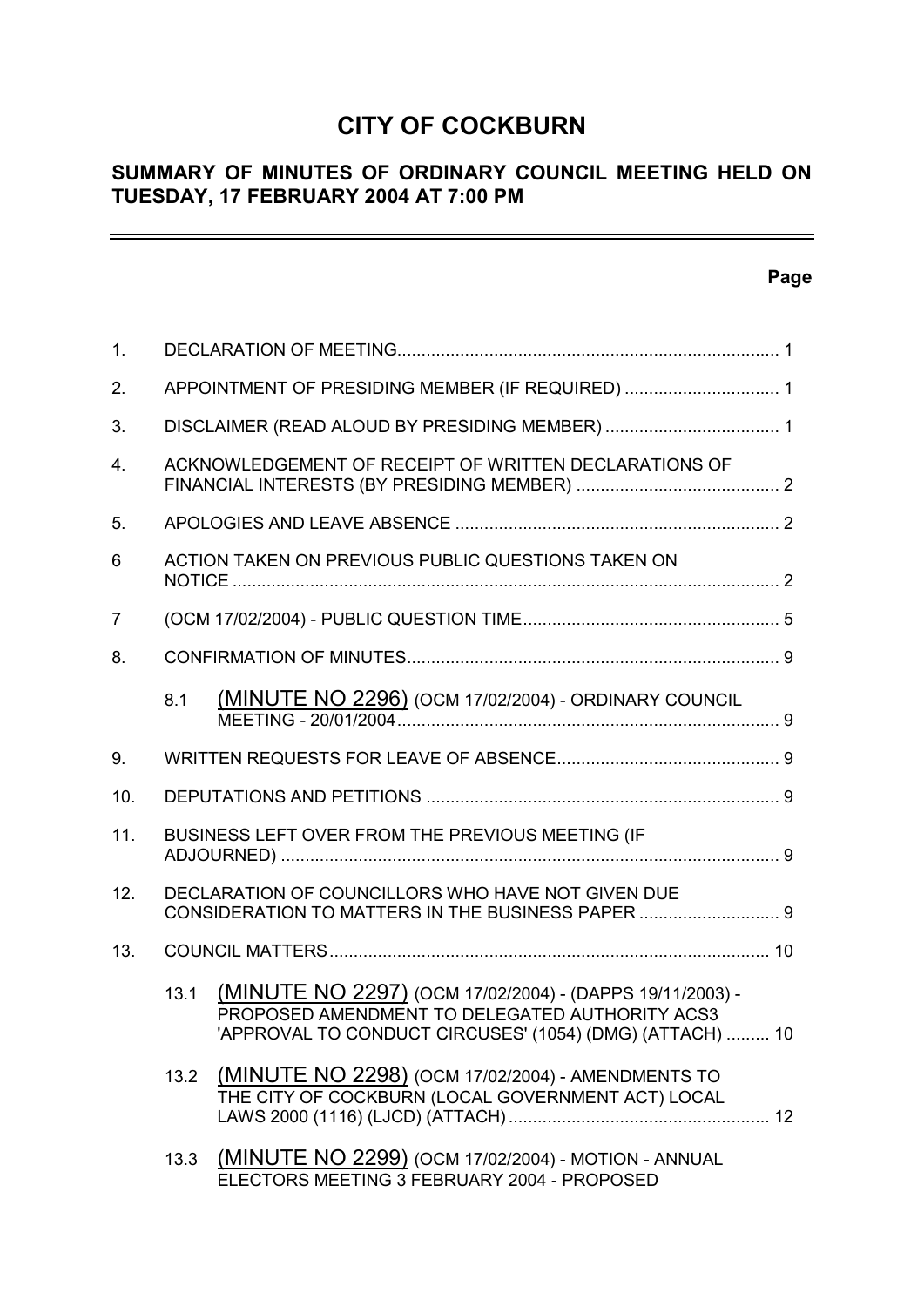|     |      | CONSTRUCTION OF SCHOOL, LEN PACKHAM RESERVE,                                                                                                                                                                                                                                                                                |  |
|-----|------|-----------------------------------------------------------------------------------------------------------------------------------------------------------------------------------------------------------------------------------------------------------------------------------------------------------------------------|--|
| 14. |      |                                                                                                                                                                                                                                                                                                                             |  |
|     | 14.1 | (MINUTE NO 2300) (OCM 17/02/2004) - CLOSURE OF<br>PORTION OF BARTRAM ROAD PURSUANT TO SECTION 58 OF<br>THE LAND ADMINISTRATION ACT (450052) (KJS) (ATTACH) 22                                                                                                                                                               |  |
|     |      | 14.2 (MINUTE NO 2301) (OCM 17/02/2004) - COMMENTS ON THE<br>PROPOSED MASTER PLAN REPORT AND MASTER PLAN FOR<br>THE HOPE VALLEY-WATTLEUP REDEVELOPMENT AREA<br>PREPARED BY THE WESTERN AUSTRALIAN LAND AUTHORITY                                                                                                             |  |
|     | 14.3 | (MINUTE NO 2302) (OCM 17/02/2004) - GROUPED (R-CODE)<br>DWELLING - RETROSPECTIVE APPROVAL OF 2 PATIOS - LOT<br>226 (32A & 32B) STRELITZ VIEW, BEELIAR - OWNER/APPLICANT:<br>E MCKINLAY, Y MCKINLAY, N PAY & G MCKINLAY (3317892) (MD)                                                                                       |  |
|     | 14.4 | (MINUTE NO 2303) (OCM 17/02/2004) - FINAL ADOPTION OF<br>AMENDMENT NO. 13 TO TOWN PLANNING SCHEME NO. 3                                                                                                                                                                                                                     |  |
|     | 14.5 | (MINUTE NO 2304) (OCM 17/02/2004) - PROPOSED TOWN<br>PLANNING SCHEME AMENDMENT NO. 11 - INCLUDING<br>PHOENIX PARK DISTRICT CENTRE ZONE IN SCHEDULE 3 -<br>RESTRICTED USES - DA 10 - ATWELL SOUTH CONTAINED IN<br>SCHEDULE 11 - LOT 63 ROCKINGHAM ROAD, SPEARWOOD AND<br>DA10 - ATWELL SOUTH - OWNER: VOLLEY INVESTMENTS PTY |  |
|     | 14.6 | (MINUTE NO 2305) (OCM 17/02/2004) - PROPOSED<br>DELETION OF THE FREMANTLE EASTERN BYPASS -<br>POTENTIAL IMPACTS ON THE CITY OF COCKBURN (9702) (SMH)                                                                                                                                                                        |  |
|     | 14.7 | (MINUTE NO 2306) (OCM 17/02/2004) - OMNIBUS<br>AMENDMENT - TOWN PLANNING SCHEME NO. 3 (93006) (MR)                                                                                                                                                                                                                          |  |
|     | 14.8 | (MINUTE NO 2307) (OCM 17/02/2004) - TOWN PLANNING<br>SCHEME NO. 3 - SCHEME AMENDMENT NO. 15 - LOTS 6 AND<br>165 (117 & 121) FORREST ROAD, HAMILTON HILL - OWNER:<br>MICHELINA MANCINONE - APPLICANT: KOLTASZ SMITH (93015)                                                                                                  |  |
|     | 14.9 | (MINUTE NO 2308) (OCM 17/02/2004) - RETROSPECTIVE<br>APPROVAL - EXISTING LIMESTONE RETAINING WALL - LOT 381;<br>25 SPINNAKER HEIGHTS, YANGEBUP - OWNER/APPLICANT: GA                                                                                                                                                        |  |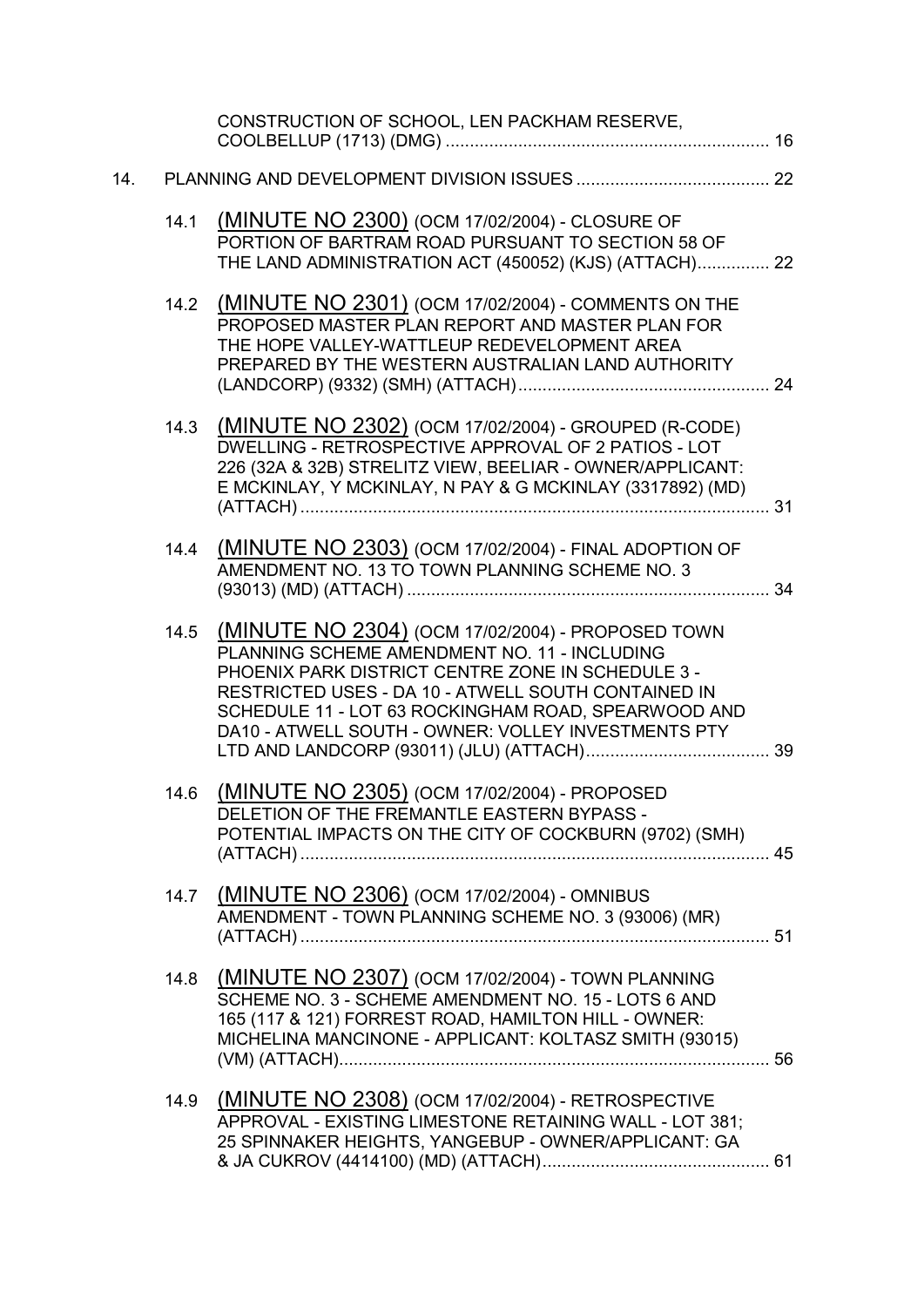|     |      | 14.10 (MINUTE NO 2309) (OCM 17/02/2004) - PROPOSED<br>REVISED STRUCTURE PLAN - PT LOT 24 AND LOT 25 RUSSELL<br>ROAD, AND LOTS 19 AND 20 HAMMOND ROAD, SUCCESS<br>(MAGNOLIA GARDENS PHASES 2 & 3) OWNER: GOLD ESTATES<br>OF AUST (1903) LTD - APPLICANT: DEVELOPMENT PLANNING |  |
|-----|------|------------------------------------------------------------------------------------------------------------------------------------------------------------------------------------------------------------------------------------------------------------------------------|--|
|     |      |                                                                                                                                                                                                                                                                              |  |
|     |      | 14.11 (MINUTE NO 2310) (OCM 17/02/2004) - PARAPET WALLS TO<br>GARAGE AND STOREROOM - LOT 83; 47 SHALLCROSS STREET,<br>YANGEBUP - OWNER/APPLICANT: DA & V BATTISTA (3315082)                                                                                                  |  |
|     |      | 14.12 (MINUTE NO 2311) (OCM 17/02/2004) - ANCILLARY<br>ACCOMMODATION - LOT 509; 24 POMFRET ROAD,<br>SPEARWOOD - OWNER/APPLICANT: G SCHMOLLENGRUBER                                                                                                                           |  |
|     |      | 14.13 (MINUTE NO 2312) (OCM 17/02/2004) - RETROSPECTIVE<br>CHANGE OF USE - MOTOR VEHICLE REPAIR OPERATION - 2/6<br>COCOS DRIVE, BIBRA LAKE - OWNER: ANDROM PTY LTD;<br>STRONG NOMINEES PTY LTD - APPLICANT: DAVID BELL                                                       |  |
|     |      | 14.14 (MINUTE NO 2313) (OCM 17/02/2004) - R-CODE VARIATION -<br>PROPOSED RETAINING WALL FOR RESIDENTIAL DWELLING -<br>LOT 175; 93 GLEN IRIS DRIVE, JANDAKOT - OWNER: ADHI<br>SUBRATA AND ENI TJAHJANINGSIH HALIM - APPLICANT:                                                |  |
|     |      | 14.15 (MINUTE NO 2314) (OCM 17/02/2004) - PROPOSED<br>STRUCTURE PLAN - LOT 1 HAMMOND ROAD, SUCCESS -<br>OWNER: AUSTRALAND HOLDINGS LTD - APPLICANT: ROBERTS                                                                                                                  |  |
|     |      | 14.16 (MINUTE NO 2315) (OCM 17/02/2004) - RE-CONSIDERATION<br>OF SPECIAL CONDITION 21 - CHILD CARE CENTRE - LOT 48                                                                                                                                                           |  |
|     |      | 14.17 (MINUTE NO 2316) (OCM 17/02/2004) - PROPOSED SCHEME<br>AMENDMENT NO. 10 - COOLBELLUP TOWN CENTRE - LEN<br>PACKHAM RESERVE, COMMUNITY CENTRE AND PART OF<br>CORDELIA AVENUE, COOLBELLUP - OWNER: VARIOUS (93010)                                                        |  |
| 15. |      | FINANCE AND CORPORATE SERVICES DIVISION ISSUES  127                                                                                                                                                                                                                          |  |
|     | 15.1 | <b>(MINUTE NO 2317)</b> (OCM 17/02/2004) - LIST OF CREDITORS                                                                                                                                                                                                                 |  |
| 16. |      |                                                                                                                                                                                                                                                                              |  |
|     | 16.1 | (MINUTE NO 2318) (OCM 17/02/2004) - BUDGET REVIEW<br>WORKS - PROGRESS DRIVE (GWILLIAM/HOPE) - TRAFFIC                                                                                                                                                                        |  |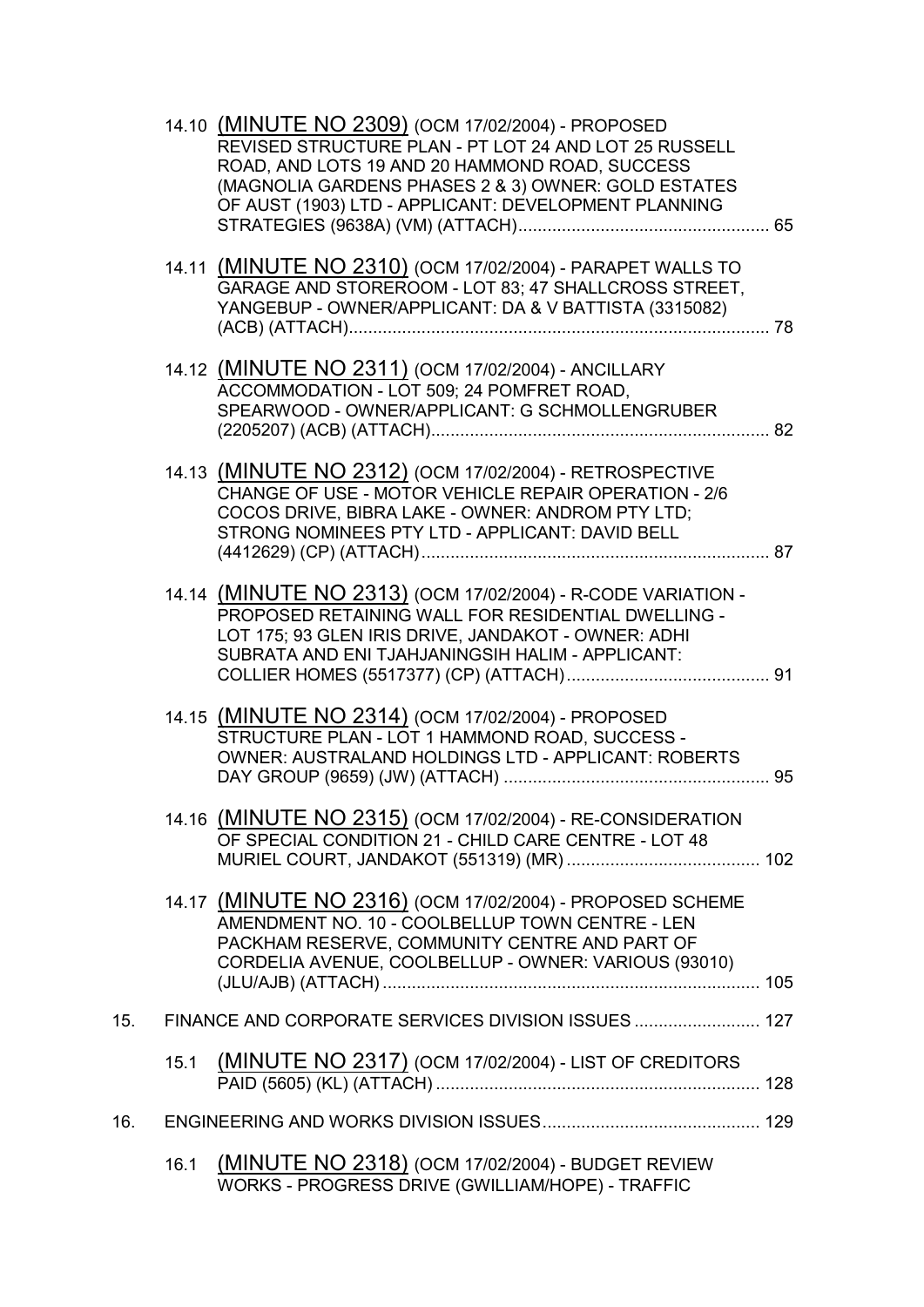|     | 16.2 | (MINUTE NO 2319) (OCM 17/02/2004) - BUDGET REVIEW<br>WORKS - NORTH LAKE ROAD/BIBRA DRIVE - INTERSECTION      |     |
|-----|------|--------------------------------------------------------------------------------------------------------------|-----|
|     | 16.3 | (MINUTE NO 2320) (OCM 17/02/2004) - BUDGET REVIEW<br>WORKS - BEELIAR DRIVE/HAMMOND ROAD - TRAFFIC SIGNALS    |     |
| 17. |      |                                                                                                              |     |
|     | 17.1 | (MINUTE NO 2321) (OCM 17/02/2004) - COOLBELLUP                                                               |     |
|     |      | 17.2 (MINUTE NO 2322) (OCM 17/02/2004) - COCKBURN                                                            |     |
|     | 17.3 | (MINUTE NO 2323) (OCM 17/02/2004) - VIRTUAL PUBLIC                                                           |     |
|     | 17.4 | (MINUTE NO 2324) (OCM 17/02/2004) - LEASE - LOT 4382 -<br>CORNER OF HURFORD AND STARLING STREETS, HAMILTON   |     |
|     | 17.5 | (MINUTE NO 2325) (OCM 17/02/2004) - SOUTHERN                                                                 |     |
| 18. |      |                                                                                                              |     |
|     | 18.1 | (MINUTE NO 2326) (OCM 17/02/2004) - APPOINTMENT OF<br>ACTING CHIEF EXECUTIVE OFFICER (2801) (RWB) 148        |     |
| 19. |      | MOTIONS OF WHICH PREVIOUS NOTICE HAS BEEN GIVEN                                                              | 150 |
| 20. |      | NOTICES OF MOTION GIVEN AT THE MEETING FOR CONSIDERATION                                                     |     |
| 21. |      | NEW BUSINESS OF AN URGENT NATURE INTRODUCED BY                                                               |     |
|     | 21.1 | (MINUTE NO 2327) (OCM 17/02/2004) - WESTERN<br>AUSTRALIAN POLICE SERVICE - PARTNERSHIP CONTRIBUTION          |     |
|     |      | 21.2 (MINUTE NO 2328) (OCM 17/02/2004) - ELECTED MEMBER<br>REPRESENTATION - MUSEUM ADVISORY COMMITTEE (1701) |     |
| 22. |      | MATTERS TO BE NOTED FOR INVESTIGATION, WITHOUT DEBATE 152                                                    |     |
| 23. |      |                                                                                                              |     |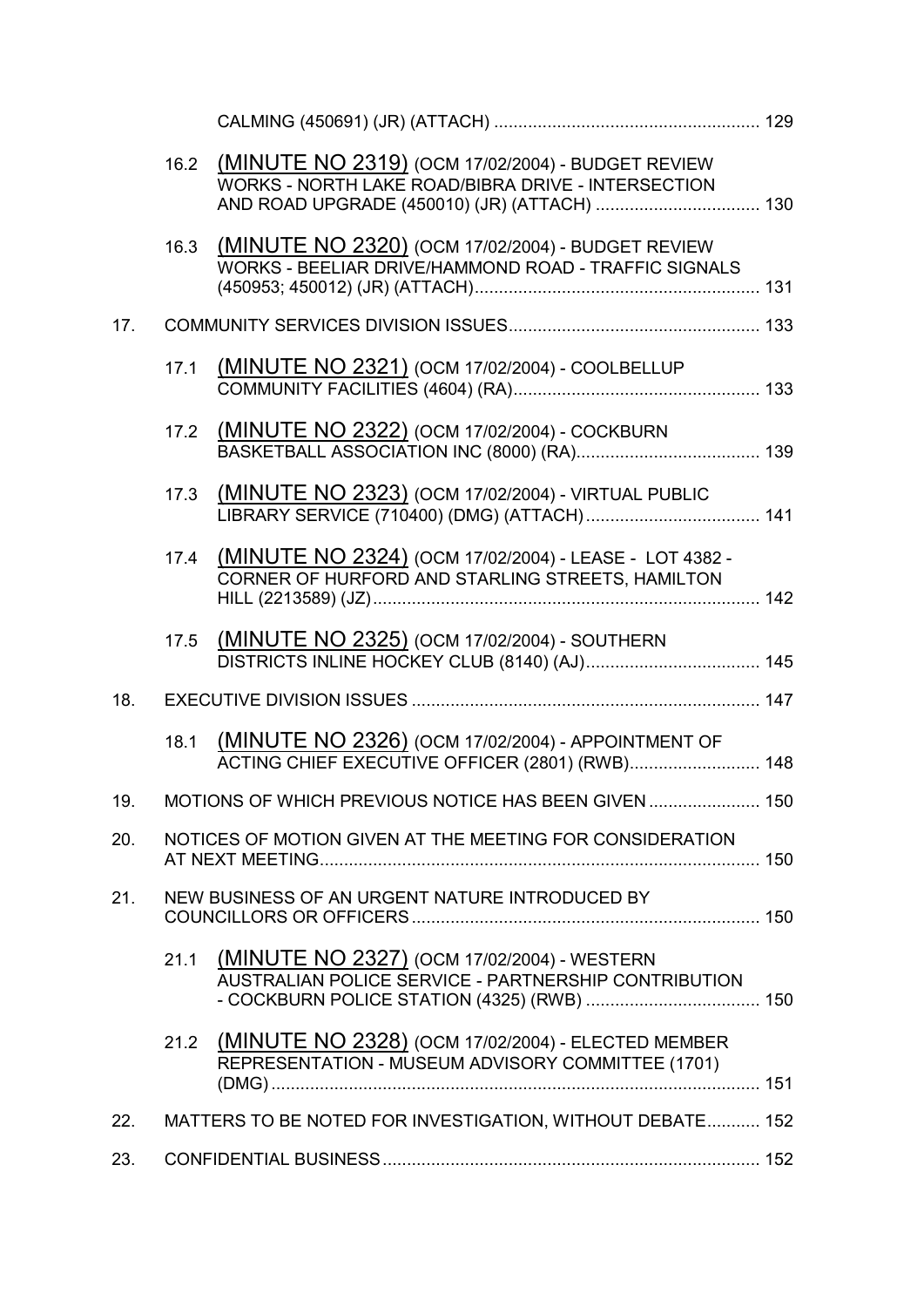|    | 24. (MINUTE NO 2329) (OCM 17/02/2004) - RESOLUTION OF        |  |  |  |
|----|--------------------------------------------------------------|--|--|--|
|    | COMPLIANCE (SECTION 3.18(3), LOCAL GOVERNMENT ACT 1995)  152 |  |  |  |
| 25 |                                                              |  |  |  |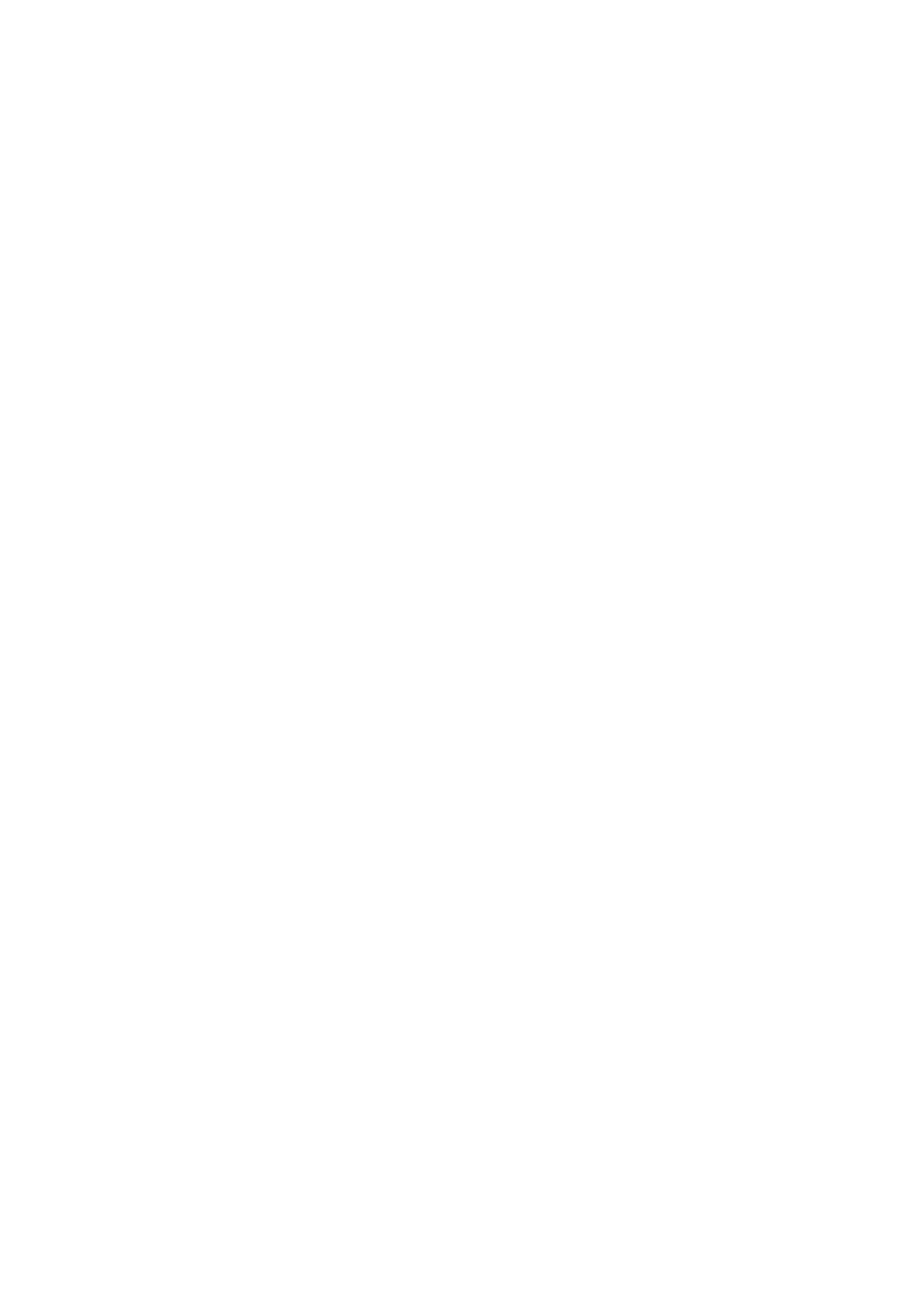# **CITY OF COCKBURN**

# **MINUTES OF ORDINARY COUNCIL MEETING HELD ON TUESDAY, 17 FEBRUARY 2004 AT 7:00 PM**

#### **PRESENT:**

#### **ELECTED MEMBERS**

| Mr S Lee            | Mayor        |
|---------------------|--------------|
| Mr R Graham         | Deputy Mayor |
| Ms A Tilbury        | Councillor   |
| Mr I Whitfield      | Councillor   |
| Mr A Edwards        | Councillor   |
| Mr K Allen          | Councillor   |
| Ms L Goncalves      | Councillor   |
| Mrs S Limbert       | Councillor   |
| Mr M Reeve-Fowkes - | Councillor   |
| Mrs V Oliver        | Councillor   |

#### **IN ATTENDANCE**

| Mr R. Brown    | $\blacksquare$           | <b>Chief Executive Officer</b>         |
|----------------|--------------------------|----------------------------------------|
| Mr D. Green    | $\overline{\phantom{0}}$ | <b>Director, Community Services</b>    |
| Mr A. Crothers | $\overline{\phantom{0}}$ | Director, Finance & Corporate Services |
| Mr S. Hiller   | Ξ.                       | Director, Planning & Development       |
| Mr J. Radaich  | $\sim$                   | Acting Director, Engineering & Works   |
| Mrs S. Ellis   | -                        | Secretary to Chief Executive Officer   |

# **1. DECLARATION OF MEETING**

The Presiding Member declared the meeting open at 7.00pm.

# **2. APPOINTMENT OF PRESIDING MEMBER (If required)**

Nil

#### **3. DISCLAIMER (Read aloud by Presiding Member)**

Members of the public, who attend Council Meetings, should not act immediately on anything they hear at the Meetings, without first seeking clarification of Council's position. Persons are advised to wait for written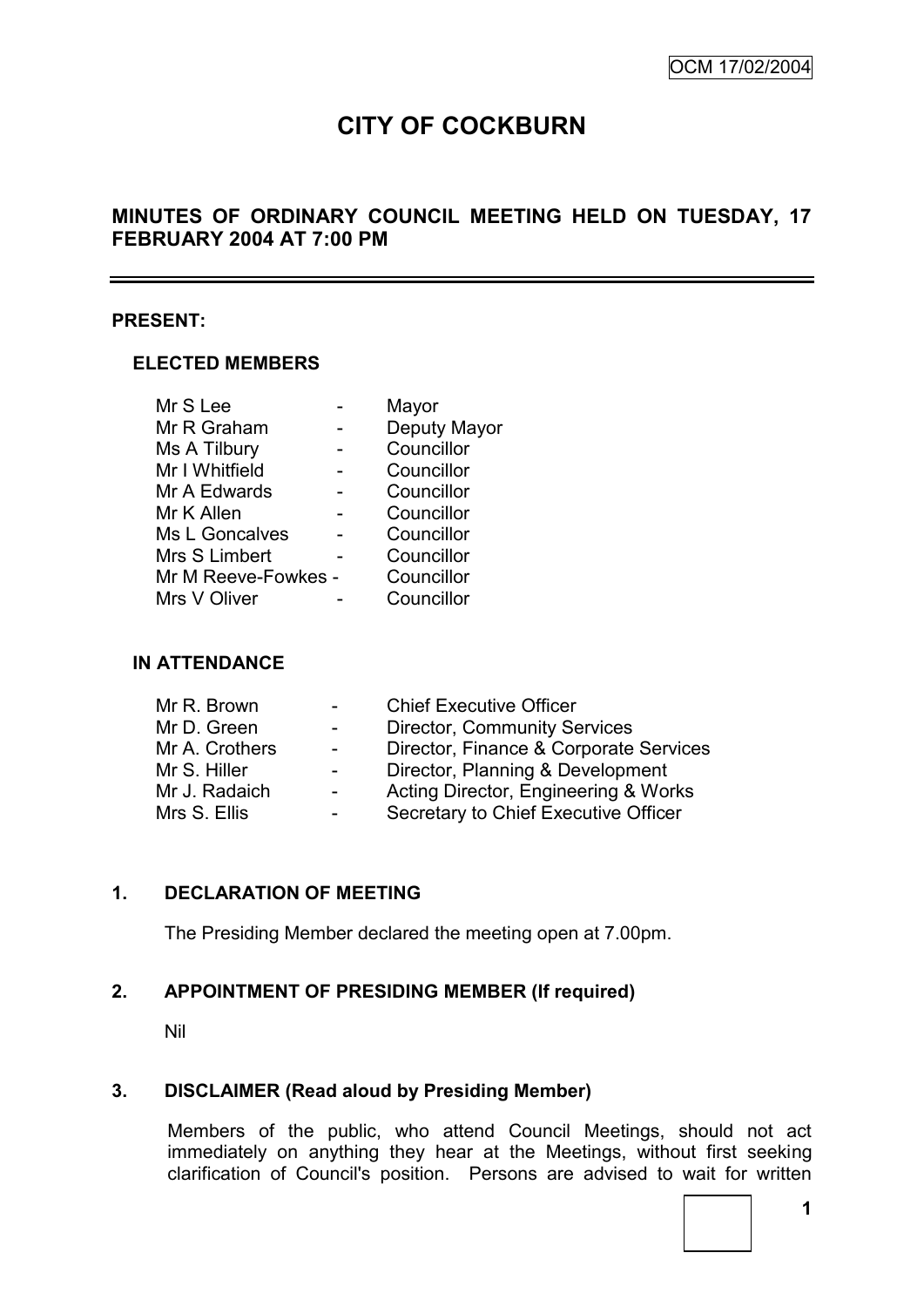advice from the Council prior to taking action on any matter that they may have before Council.

# **4. ACKNOWLEDGEMENT OF RECEIPT OF WRITTEN DECLARATIONS OF FINANCIAL INTERESTS (by Presiding Member)**

Nil

# **5. APOLOGIES AND LEAVE ABSENCE**

Nil

#### **6 (OCM 17/02/2004) - ACTION TAKEN ON PREVIOUS PUBLIC QUESTIONS TAKEN ON NOTICE**

**Mr R Poole – Ordinary Council Meeting 20/1/04 – Public Question Time –** asked how many vehicle infringements have been issued by the Rangers Section in relation to the sign which has been erected, stating that vehicles will be prosecuted.

Response dated 29 January 2004, advised that rangers are always being called out to off road vehicles and trail bikes causing a nuisance in this area. Rangers regularly patrol the area 7 days a week between the hours of 6am to 8pm (other priority work permitting), but it is recognised that it is extremely difficult to catch the culprits in the act. To date, approximately half a dozen infringements have been issued to offenders along with several cautions. Most of these have been issued in relation to traces done on the registration plates of the offending vehicles.

**Mr B Spencer – Ordinary Council Meeting 20/1/04 – Public Question Time -** asked a number of questions in relation to the emphasis placed on the development of new areas as compared to areas that have already been developed, with regard to infrastructure in general.

A response dated 28 January 2004 provided the following information:

- Q *How much money is spent in relation to parks, drainage, roads and general infrastructure in relation to the suburb of Hamilton Hill during this financial year?*
- A This year Council allocated funds to replace all concrete footpaths in Hamilton Hill with in-situ concrete. There is a total 15,462.50 square metres at an estimated cost of \$545,000 being spent on this project in Hamilton Hill this financial year.

The following new footpaths will also be constructed: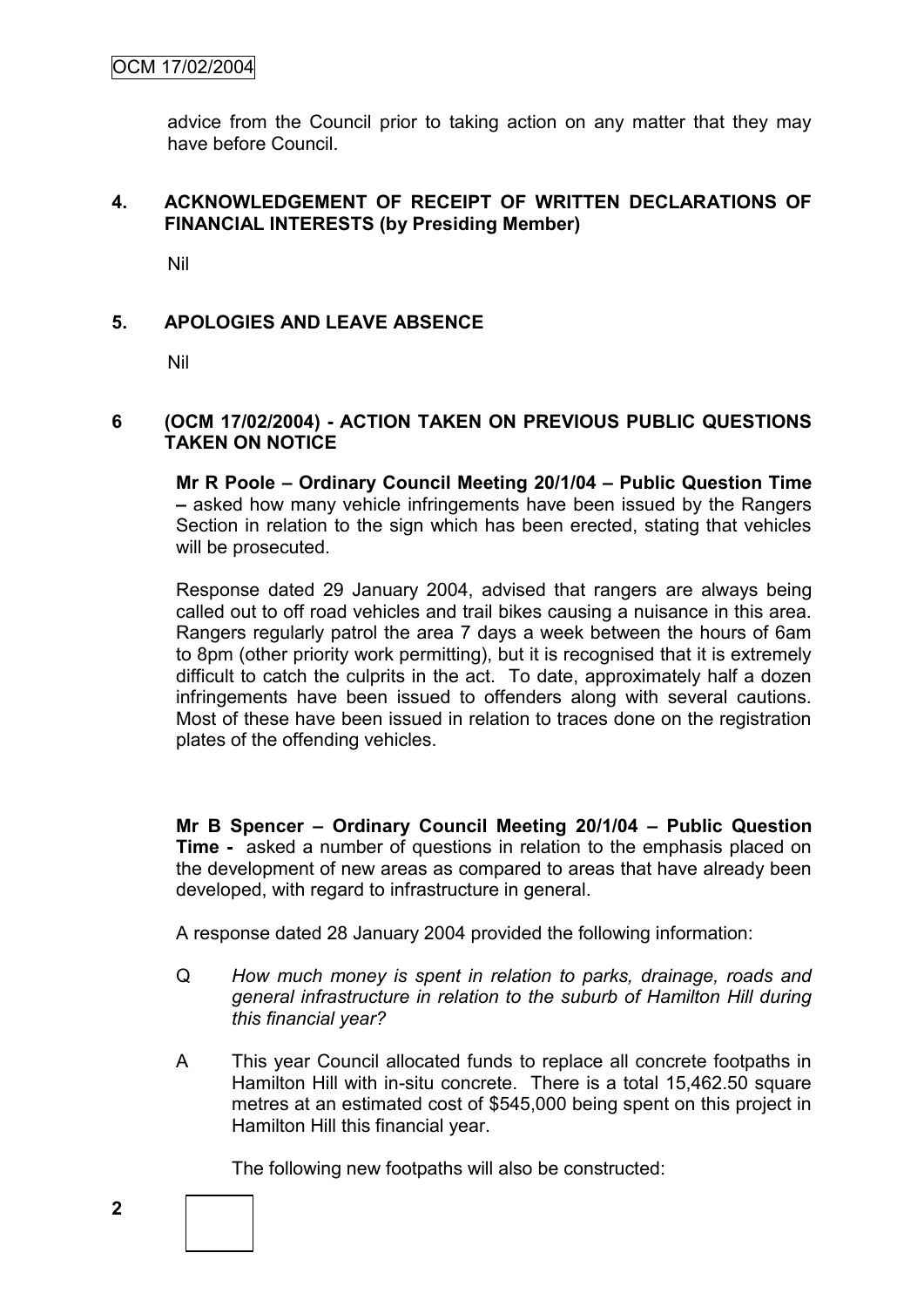| Location             | <b>Street</b>         | From    | 10            |
|----------------------|-----------------------|---------|---------------|
| <b>Hamilton Hill</b> | Helen                 | Healy   | Existing path |
| <b>Hamilton Hill</b> | Jean                  | York    | Tuart         |
| <b>Hamilton Hill</b> | Morton                | Packham | <b>Isted</b>  |
| <b>Hamilton Hill</b> | Ralston               | Cutts   | Curven        |
| <b>Hamilton Hill</b> | <b>Southwell Cres</b> | Ely     | Phoenix Rd    |
| <b>Hamilton Hill</b> | Wheeler               | Forrest | Forrest       |
| <b>Hamilton Hill</b> | <b>Wilkes</b>         | Redmond | Ingram        |

#### Roads

In the roads area, the following will be undertaken:

| Hamilton Road - Rockingham Road<br>to l           | \$196,500 |
|---------------------------------------------------|-----------|
| Spearwood Avenue Profiling and overlay            |           |
| Arthur Road - upgrade drainage Stage 2            | \$25,000  |
| Rockingham Road – traffic treatment at Starling & | \$80,000  |
| Leda Streets                                      |           |

There are also funds made available for the asphalt resurfacing of a number of roads.

#### Parks

The following works will be carried out in the Parks budget:

| Hamilton Road median - landscape median      | \$5,000   |
|----------------------------------------------|-----------|
| opposite 13a Hamilton Road                   |           |
| Manning Park – extend footpath around lake   | \$30,000  |
| Manning Park - disability access playground  | \$110,000 |
| Manning Park - replace fencing               | \$40,000  |
| Manning Park - lights                        | \$16,000  |
| Manning Park - entry                         | \$7,000   |
| Isted Park – replace bore and reticulation   | \$31,000  |
|                                              |           |
| Environmental                                |           |
| Manning Lake surrounds                       | \$36,000  |
| <u>Buildings</u>                             |           |
| Davilak Changerooms - improvements           | \$4,500   |
| Manning Park toilets - floor and wall tiling | \$8,000   |
| Goodchild Park - refurbish Changerooms       | \$60,000  |

There is also recurring expenditure on the upkeep of the parks, roads and footpaths.

- Q *What planning processes are in place in relation to infrastructure development in Hamilton Hill?*
- A The major planning process in place for all infrastructure development in the municipality is contained in the Principal Activities Plan. As an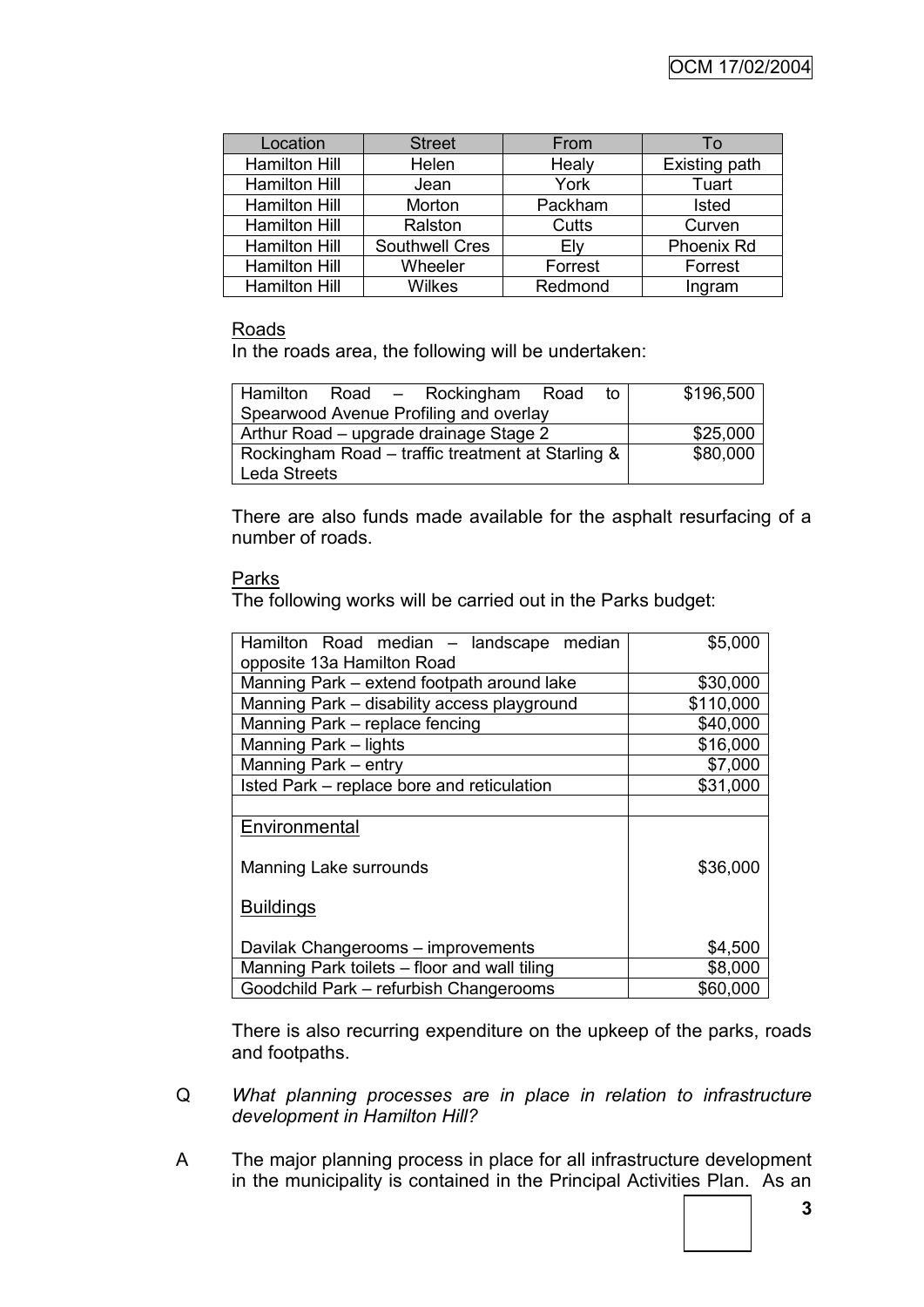adjunct to this plan, staff also produce a 10 Year Plan to identify major projects that may be needed over a 10 year timeframe. This allows some financial planning to occur over that time and identify any potential cash flow difficulties.

The Principal Activities Plan adopted in July 2003 for the period 2003/04 – 2006/07 shows for the Hamilton Hill area, the following projects:

- **Upgrade of Enwright Park Changerooms in Healy Road**
- Upgrade of Memorial Hall at intersection Rockingham Rd & Carrington St
- Redevelopment of Southwell Community facilities

There is also an increased expenditure on parks maintenance to increase the standard of parks.

- Q. *What are the recreational plans for infrastructure development, particularly relating to the suburbs of Hamilton Hill and surrounding suburbs?*
- A The recreational needs of the community are identified initially by the community. The Council conducts a community needs study on a 4 year basis. The Council and staff use this information as a basis for the needs of the community.

The community is asked their opinion on such questions as how important and how satisfied are they with:

- The number of sport and recreation facilities in Cockburn (including swimming pools, ovals, tennis courts etc)
- The appearance and maintenance of sport and recreation facilities

Staff from the Community Services Division incorporating the recreation department then work at strategies to satisfy these expectations. There is also an ongoing consultation with sporting clubs and their needs.

An annual community satisfaction survey is also conducted to ascertain that demands are being met. These plans have resulted in maintaining:

- Davilak Oval and Enwright Reserve and Bakers Park to a high standard for active sport
- A number of parks including Manning Park for passive recreation
- The development of the C.Y. O'Connor Beach area for aquatic recreation
- The support of the Wally Hagan Stadium for organised sport in the form of basketball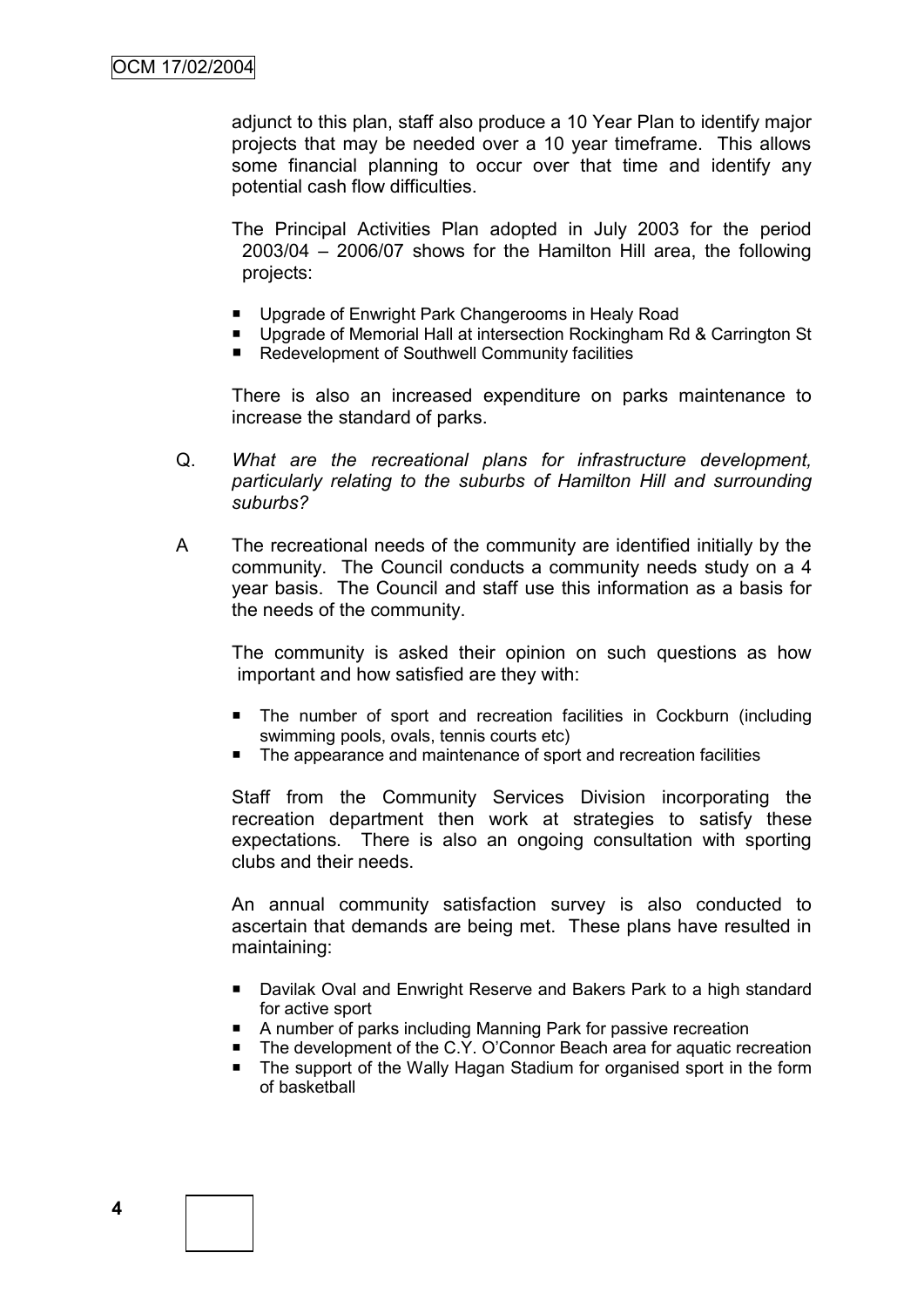# **7 (OCM 17/02/2004) - PUBLIC QUESTION TIME**

**Alan Davison** (resident) for those who did not attend the rally at Coogee Beach last weekend, wanted to let Council know that there was a huge turnout in favour of the Port Coogee proposal.

**Mel Fialho** (Murdoch Chase Estate) on behalf of the residents of the Murdoch Chase Estate, asked Council to consider renaming their postal address from North Lake to Murdoch Chase on the following grounds:

- 1) Mail is being delivered much later as it has been going around other areas of North Lake instead of directly to Murdoch Chase, sometimes 2-3 weeks later.
- 2) The new redrawn State Election boundaries place Murdoch Chase Estate within the Murdoch constituency.
- 3) The geographical location, spread and distance proximity of the Estate is more in the confluences with Leeming and the City of Melville than it is with North Lake.
- 4) Real Estate companies consistently list properties for sale under Murdoch with a subtitle Murdoch Chase.
- 5) House and contents insurance has increased due to the high risks associated with the North Lake postal address. Resale value on their homes also depreciates due to this.

**Mayor Lee** suggested that Mr Fialho write to the Director, Community Services explaining their situation and the outcome they hope to achieve.

**Andrew Sullivan,** representing the Coogee Coastal Action Coalition (CCAC) firstly wanted to clarify that the CCAC is not a bunch of outsiders as has been stated by many people, with the committee of 14 people, 12 being residents of Cockburn. He wished to ask the following questions:

- 1. With regard to the rally on Sunday, he stated that it was attended by approximately 4,000 people. He asked if Council was aware that Australand are now claiming that the beaches at the Port Coogee site are in fact "*unsafe and polluted with dangerous contaminants".* He questioned if Council was aware of these claims and if it has any evidence that supports Australand"s claims? If not, could Council do something to reassure the community that the beaches are safe.
- 2. With regard to the Australand sponsored Port Coogee Now Rally, he has received a letter from Council that Mr Lewis did not intend to hold a rally and yet it seemed that a separate rally did occur. He queried if Australand had the same permits etc that he was required to obtain or if they were dealt with differently.

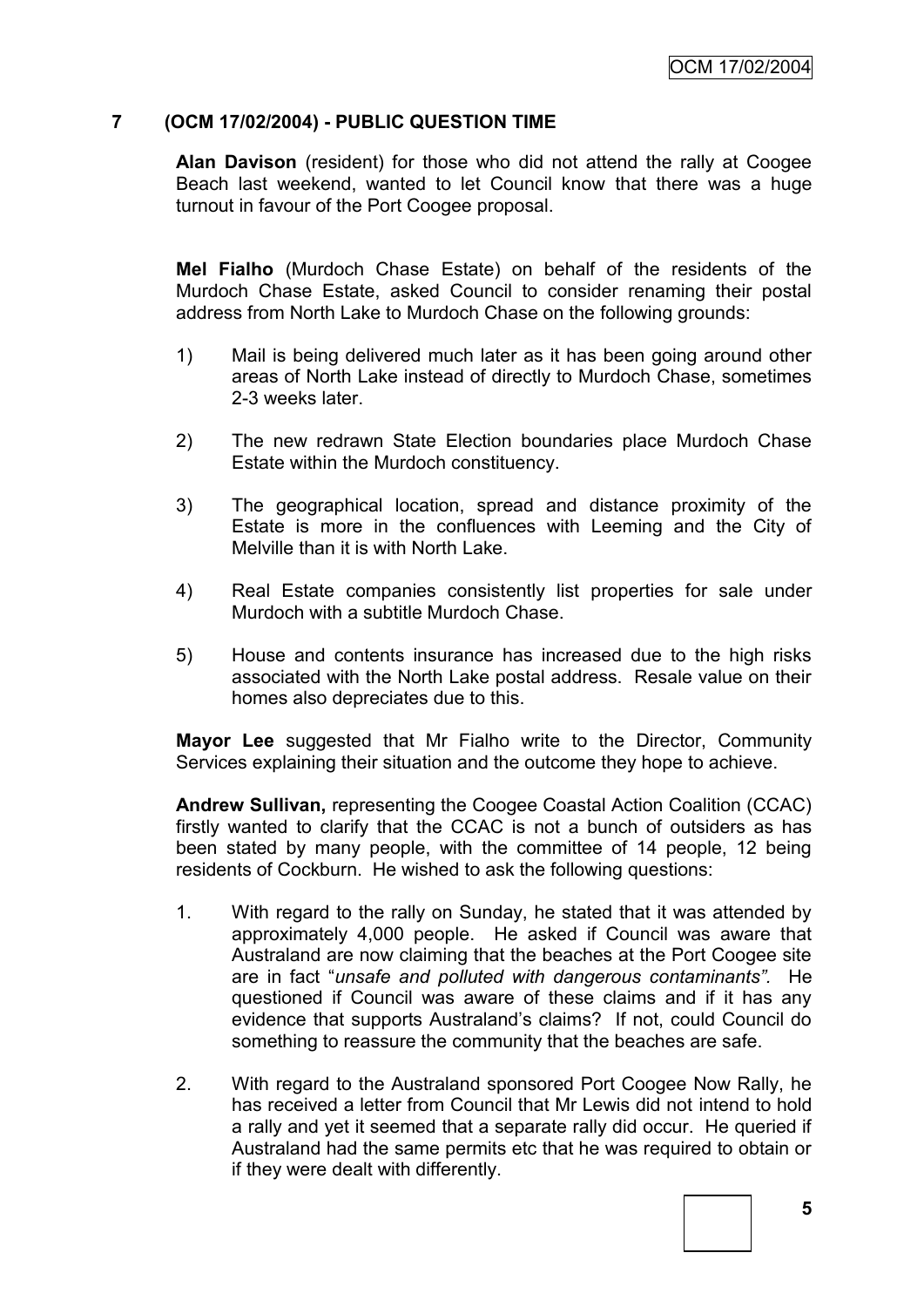- 3. He also asked Council what action will be taken with regards to a sign at the beach put up by Australand which has been there for about 4 days.
- 4. In regards to a sign that CCAC erected on the Coogee Beach Progress Association"s sign was removed by Council and he questioned if that was the appropriate action given that they had permission from the Progress Association to put it on their sign.

**Mayor Lee** advised that the questions would be responded to in writing.

**Robyn Scherr,** (Coogee) there have been many times when people have asked Council to take action about the uncleared and privately held land which is a part of Australand's project and the answer has repeatedly been that because the land is subject to development, no cleanup is going to happen. Given that Australand is using photographs of that land in a manner she believed to be an attempt to frighten the public into believing that if we don"t have Port Coogee, that"s the rubbish we will be left with, she asked Council what action could be taken and if Council could ask Australand to refrain from using those photos for advertising given that this is being used as leverage by a stakeholder that intends to make financial gain from this.

**Director Planning** stated that Council has written to the owners of the land and the clean up will occur as part of the project. Demolition is taking place; it is just a matter of cleaning the sites. With regards to the photographs, it is their prerogative what they do with photographs of their land and Council can only deal with it as a statutory matter.

**Mayor Lee** intimated that Council could write to Australand and ask if they would consider not using the photos.

**Joe Rotondella,** (ratepayer) stated that the issue of his land has come up many times before. Council has, on a number of occasions, written to him and the land has been cleared and the buildings demolished to the satisfaction of Council and the regulations. However, the majority of rubbish now on the land, has been illegally dumped by other people including the rubble which is not from the site.

**Heleo Cameron,** (resident) stated that she was also at the rally and the Port Coogee supporters are passionate about the development. The people tired of waiting and tired of the smear campaigns therefore, she asked Council to make a decision on the Port Coogee issue tonight.

**Mayor Lee** responded that a commitment has been made that this issue will be dealt with at the March Council Meeting.

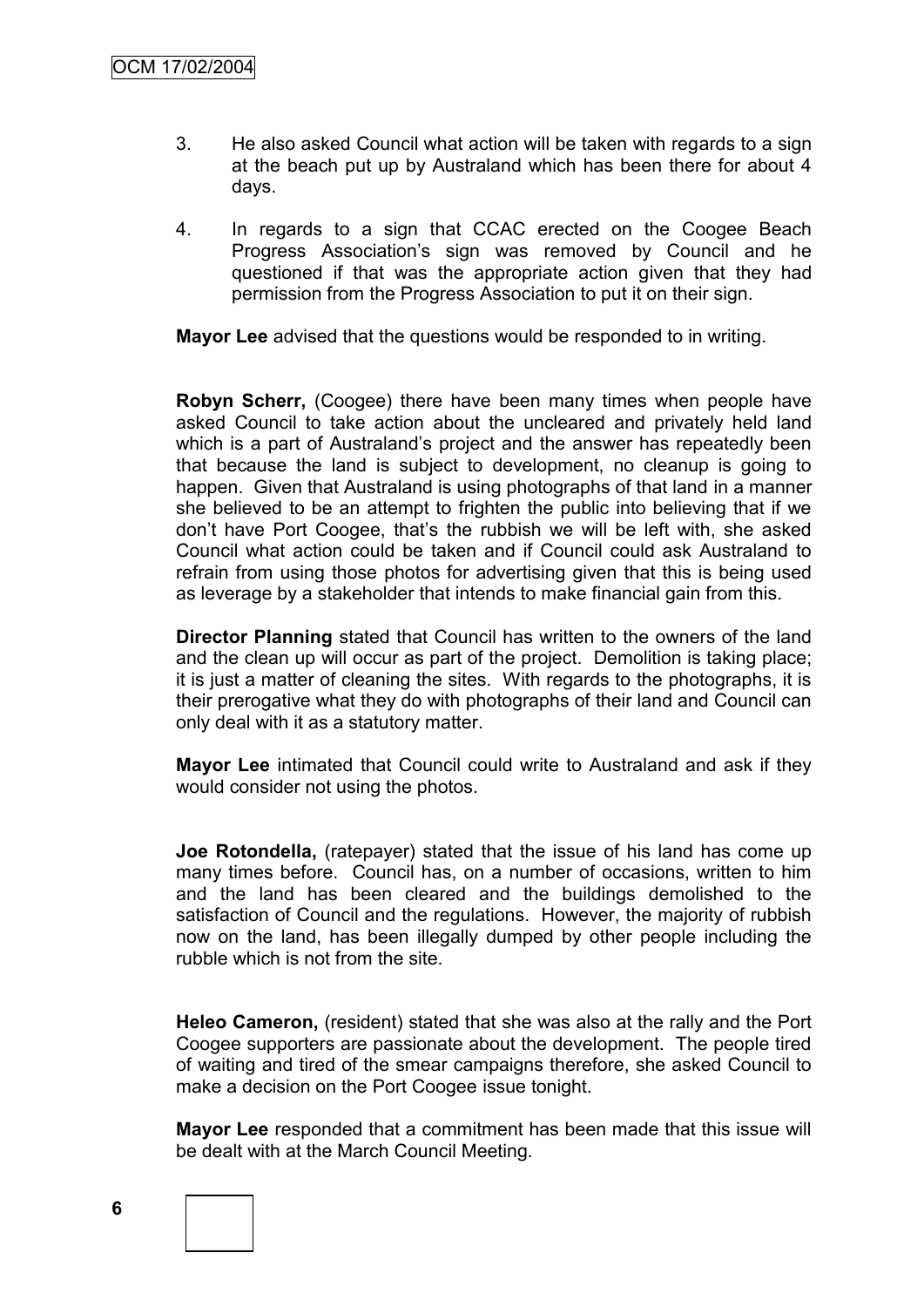**Joe Ferrera,** (resident) was concerned at the proposal by CCAC that a larger marina will be better for the community. A good marina proposal would include a variety of residential, commercial and retail components and the Mandurah Ocean Marina is a good example of that.

**Glen Diggins,** (Coogee) felt that there was growing heat on the Port Coogee issue that will only get worse between now and the March Council Meeting. Not much more can be heard or learnt about the project in that time so he believed that in the interest of trying to avoid risk, that Council and the community would benefit if Council"s views were made known as soon as possible and therefore, he asked if Council would hold a Special Meeting to deal with this issue as soon as the submissions are processed.

**Mayor Lee** reiterated his earlier statement that the matter will be dealt with at the March Council Meeting and not before that date.

**Dan Scherr,** (Coogee) stated that if it was possible for a major ratepayer in the City to be able to fence off a small sign from invaders, why is it so difficult to fence off people illegally dumping on his property.

**Hugh Needham,** (Coolbellup) asked the following questions:

- Q. What is the percentage of the special rate above the normal rate charged to our ratepayers (in the proposed Port Coogee Development)?
- A. Mayor Lee stated that this has not been decided.
- Q. What rates will be charged in the proposed Port Coogee development area for Dwelling or Dwelling with a Boat Pen.
- A. Director Finance stated that this has not been decided yet.
- Q. Will this Council pass a by-law that all public access areas be protected in perpetuity as other Councils close these down ie: walkways which are closed later.
- A. Mayor Lee responded that PAW"s do get closed down from time to time. As far as POS is concerned, Director Planning advised that is provided for under the Act and protected by the way of subdivision conditions and if any changes are made it is by the State Government.
- Q. The marina will have 263 public boat pens plus a public jetty plus a jetty to house a community tall ship. Will I be able to put my 12" dingy in there.



**7**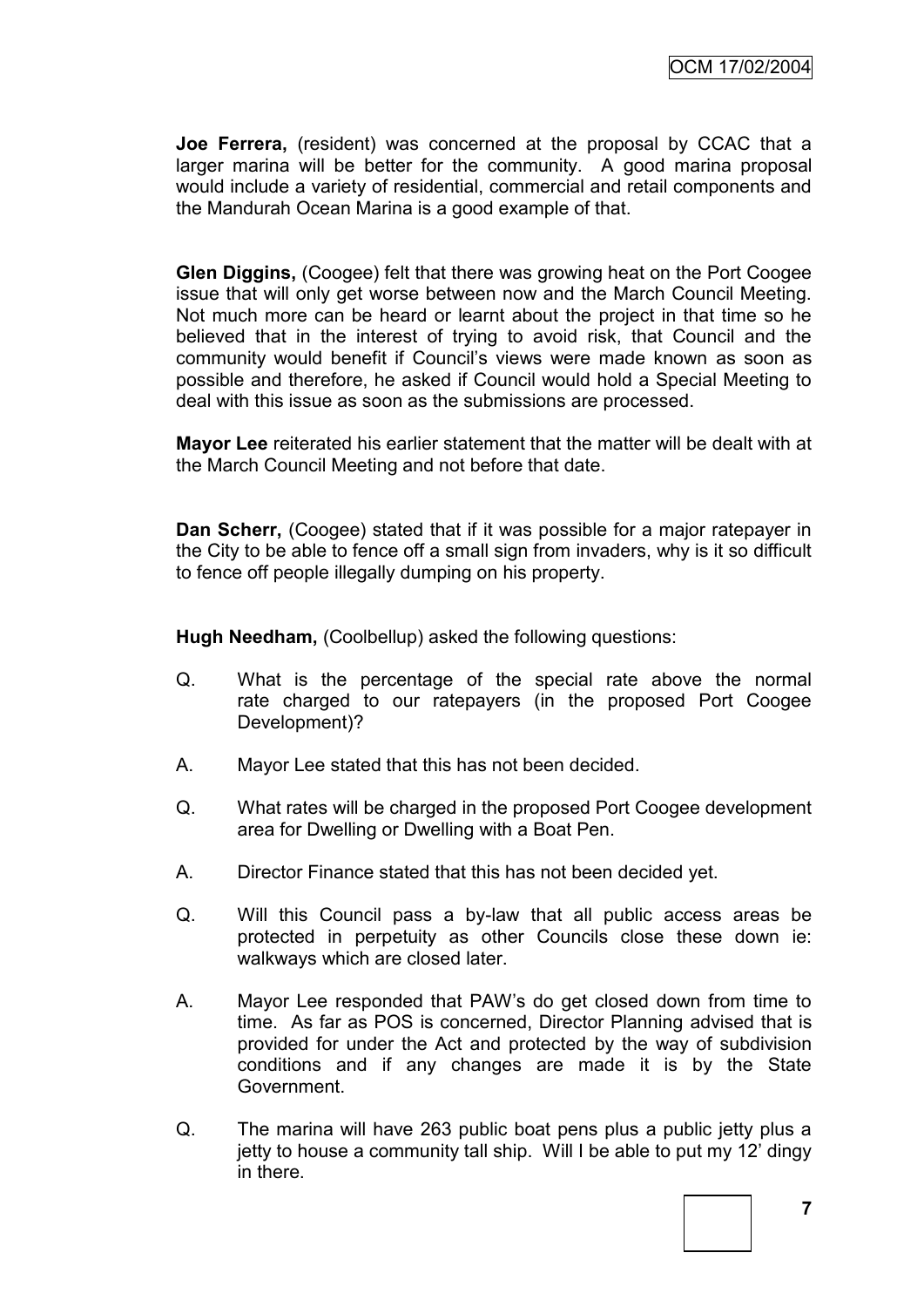- A. There will probably be a process to follow so as long as you follow the process and pay the fees, you should be able to do that.
- Q. Who will get the fees?
- A. That has not been decided yet as to who will manage it.

**Ron Kimber,** (Munster) commented that Cockburn certainly has a lot of diversity from industrial areas to "millionaires row" in Coogee. The various projects planned for the coastline are also varied and he felt that was the key and there was a lot of opportunities to make Cockburn even more diverse. He supports the Port Coogee project because it allows everyone to have something.

**Zoe Inman,** (Coogee) referred to Council"s Annual Report Page 27 regarding the Coogee Beach Structure Plan and asked if this was a totally new structure plan. She knows that there are some signs up for the café/kiosk but asked where was the community consultation for this new structure plan.

**Director Planning** responded that the structure plan brings together reports that have been done in the past and show basically the proposal along the coast between South Beach and the ship building area; in particular, the area in the Coogee precinct having regard for the existing proposals.

Ms Inman reiterated that Council is putting together this plan before putting it to the people.

Mayor Lee explained that Council needs to put some sort of plan together and then ask the community what it thinks of it..

**Sue Grey-Smith,** (Coolbellup) referred to page 97, Item 14.7 points 5 and 8 of the recommendation regarding the Koorilla site. She expressed concern that Council may advise the Education Department that it wishes to redevelop the Koorilla site in whole or in part and asked Council to carefully consider if this is the most appropriate recommendation for the site. She also queried if Council wishes to develop the site in total or in part.

**Director Planning and Development** advised that the recommendation to develop that site was the result of a series of Community Workshops and that if the site is approved for a commercial centre, it would be developed in part but should this not go ahead, it would be open to development in full.

**Greg Patterson,** (Coolbellup) stated that the Council Agenda was not available at the Coolbellup Library prior to the meeting and therefore asked if Council would delay voting on the issue until the community has seen the

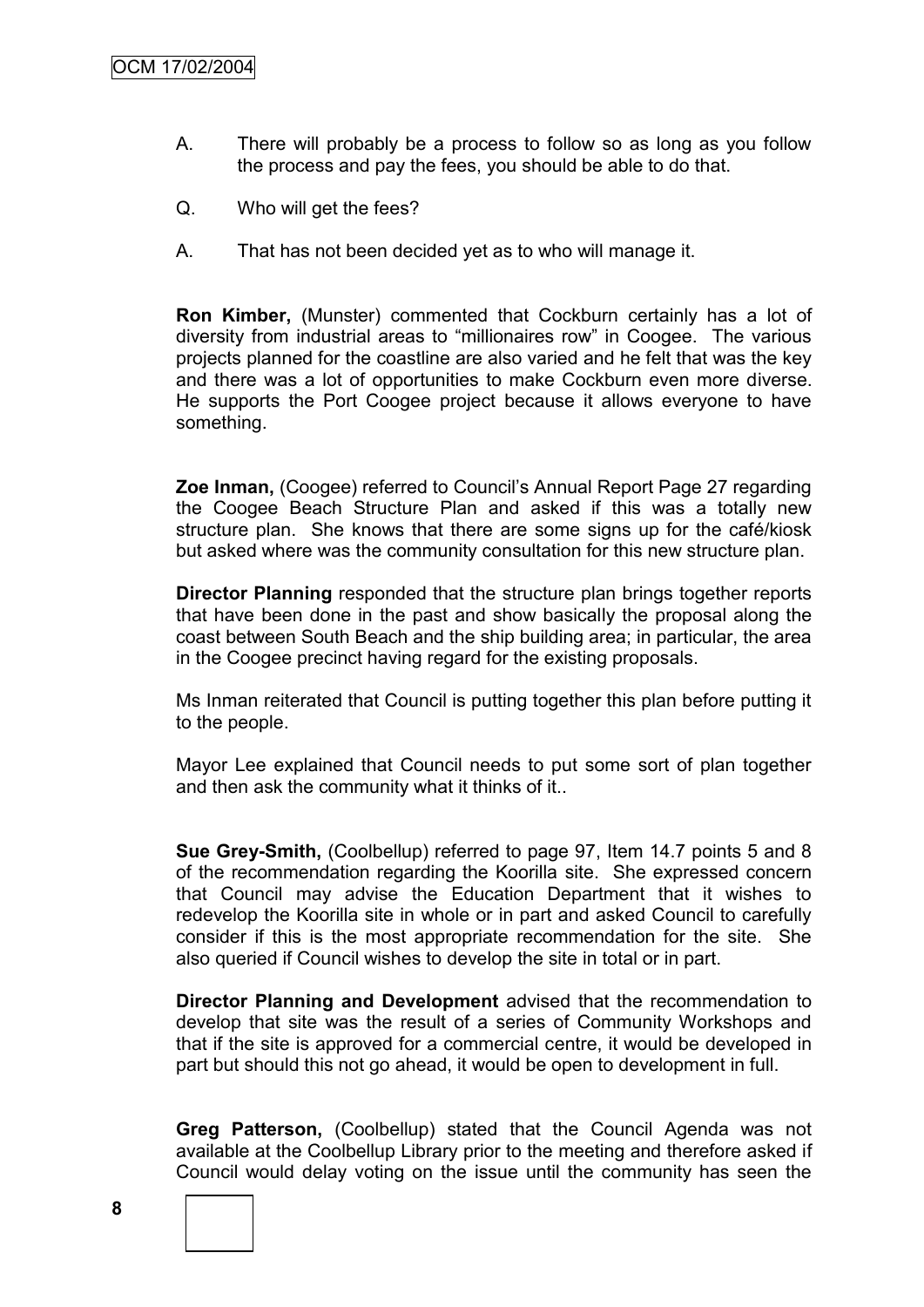report.

In regards to item 14.17, Mr Patterson quoted a portion of the "Guidelines of the Administration of Reserves" referring to the protection of reserves under Section 28 of the Town Planning Act and the requirements by law in making alterations to a reserve.

Mr Patterson referred to page 10 of the Annual Report under Parks and Services showing the targeted area of parks per head of population is  $47m<sup>2</sup>$ with the current area being  $30m^2$  per head and asked that Council negotiate with the Education Department for 30% of public open space to be retained.

#### **8. CONFIRMATION OF MINUTES**

# **8.1 (MINUTE NO 2296) (OCM 17/02/2004) - ORDINARY COUNCIL MEETING - 20/01/2004**

**RECOMMENDATION** That the Minutes of the Ordinary Council Meeting held on Tuesday, 20 January 2004, be accepted as a true and accurate record.

#### **COUNCIL DECISION**

MOVED Clr S Limbert SECONDED Clr M Reeve-Fowkes that the recommendation be adopted.

**CARRIED 10/0**

# **9. WRITTEN REQUESTS FOR LEAVE OF ABSENCE**

Nil

#### **10. DEPUTATIONS AND PETITIONS**

Nil

#### **11. BUSINESS LEFT OVER FROM THE PREVIOUS MEETING (If adjourned)**

Nil

#### **12. DECLARATION OF COUNCILLORS WHO HAVE NOT GIVEN DUE CONSIDERATION TO MATTERS IN THE BUSINESS PAPER**

Nil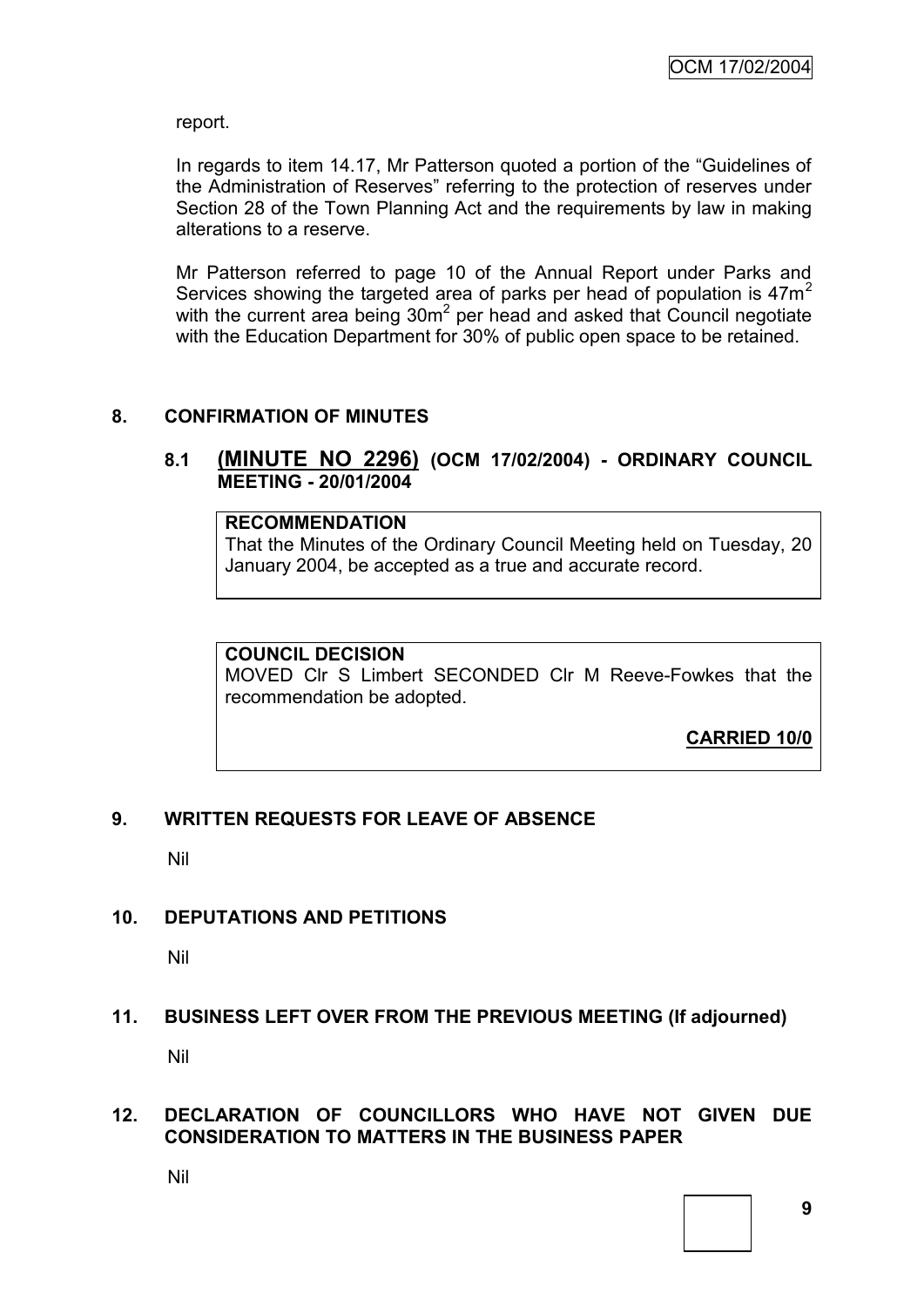# **13. COUNCIL MATTERS**

## **13.1 (MINUTE NO 2297) (OCM 17/02/2004) - (DAPPS 19/11/2003) - PROPOSED AMENDMENT TO DELEGATED AUTHORITY ACS3 'APPROVAL TO CONDUCT CIRCUSES' (1054) (DMG) (ATTACH)**

#### **RECOMMENDATION**

That Council amend instrument of Delegated Authority ACS3 "Approval to Conduct Circuses" as attached to the Agenda.

# **TO BE CARRIED BY ABSOLUTE MAJORITY OF COUNCIL**

# **COMMITTEE RECOMMENDATION**

MOVED Clr M Reeve-Fowkes SECONDED Clr A Tilbury that Council:

- (1) revoke Delegated Authority ACS3 "Approval to Conduct Circuses'; and
- (2) require that any application to approve of a circus performing on Council land within the City to be referred to Council.

# **MOTION LOST 2/3**

MOVED Deputy Mayor R Graham SECONDED Mayor S Lee that the recommendation be adopted.

# **CARRIED 3/2**

**TO BE CARRIED BY ABSOLUTE MAJORITY OF COUNCIL**

# **COUNCIL DECISION**

MOVED Clr M Reeve-Fowkes SECONDED Clr A Tilbury that Council:

- (1) revoke Delegated Authority ACS3 "Approval to Conduct Circuses'; and
- (2) require that any application to approve of a circus performing on Council land be referred to Council.

#### **MOTION LOST 4/6**

MOVED Clr K Allen SECONDED Clr A Edwards that the recommendation be adopted.

# **CARRIED BY ABSOLUTE MAJORITY OF COUNCIL 6/4**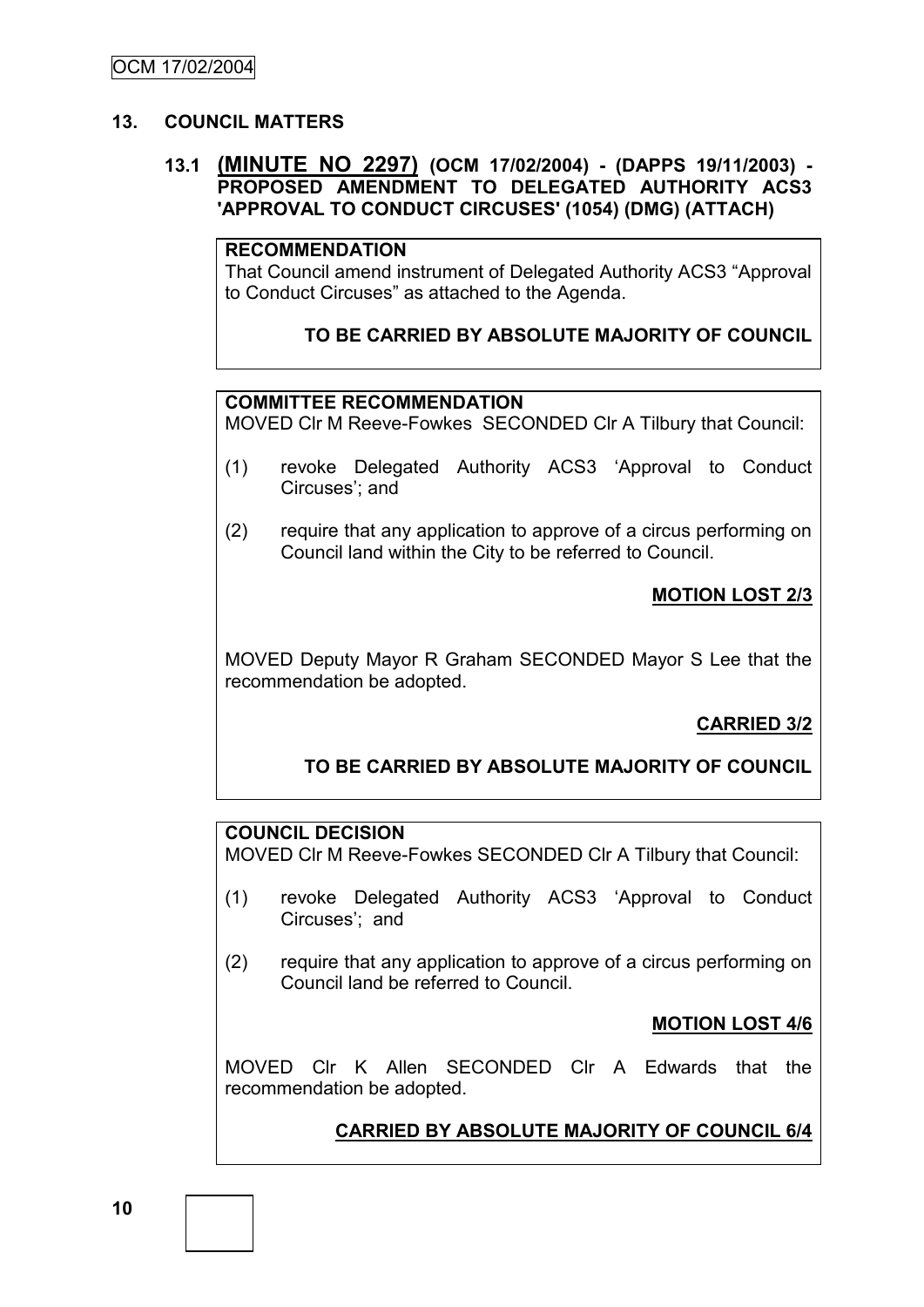#### **Background**

This item was deferred from the December 2003 Council Meeting to be further considered at the January 2004 Meeting. It was deferred further from the January 2004 meeting to be reconsidered at this Meeting.

At the previous Committee Meeting and subsequently at the October 2003 Council Meeting, an amendment to Council Policy ACS3 "Approval to Conduct Circuses" was adopted. A copy of the newly adopted Policy is attached.

#### **Submission**

To adopt an instrument of Delegated Authority, the conditions of which relate to the amended Policy as adopted by Council.

#### **Report**

With the amendment to Council Policy ACS3 "Approval to Conduct Circuses", it has been identified that the related instrument of Delegated Authority is not consistent with the terms of the Policy and is therefore, incompatible and unable to be utilised.

To overcome this anomaly, it is proposed to amend the relevant Delegated Authority to reflect the intent of the Policy.

That is, to enable the authority to approve of circuses performing only on Council controlled land within the district and to align the "Conditions/Guidelines" associated with the delegation with those stipulated by Council Policy.

Currently, condition (2) of the delegation relates to compliance by circuses with National Circus Standards, as recommended by the Federal Government"s National Consultative Committee for Animal Welfare, whereas Council's recently adopted Policy requires circuses to adhere to the recently proclaimed Western Australian Animal Welfare Act Code of Practice.

This anomaly requires correction to enable the delegation to be effective and it is suggested that a simple blanket clause in the delegation which directly relates to the Policy will overcome any confusion.

Should Council not agree to the amendment as proposed, then it should revoke the delegation, as it will not be able to be implemented owing to the incompatibility between the Policy and its delegation of authority, in which case any application to approve of circuses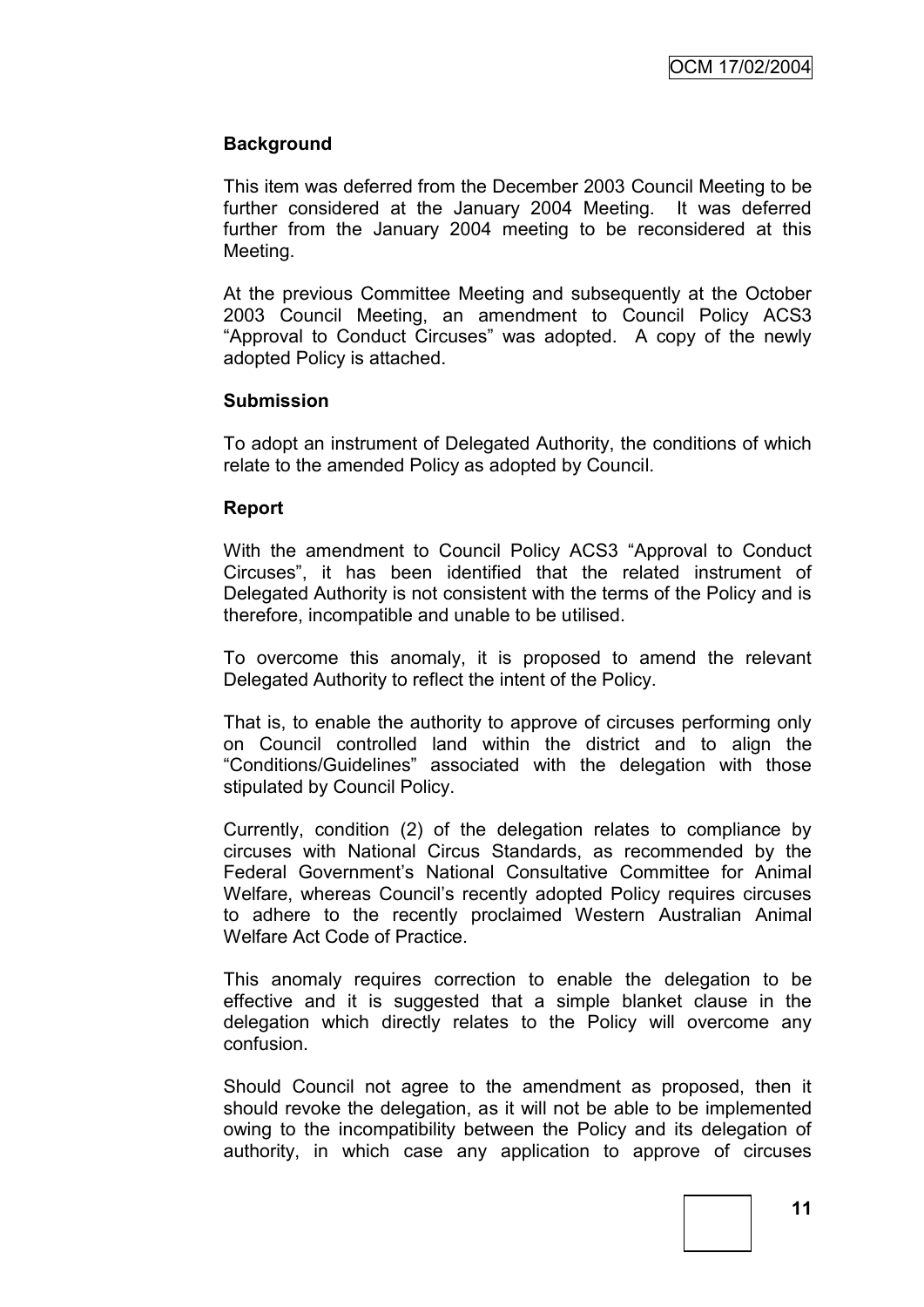performing in Cockburn would have to be referred to Council for deciding, as a matter of necessity.

# **Strategic Plan/Policy Implications**

Key Result Area "Facilitating the Needs of Your Community" refers.

# **Budget/Financial Implications**

N/A

#### **Legal Implications**

The relevant provisions of the Animal Welfare Act Code of Practice (2003) apply. Insurance/liability issues as contained in Council Policy ACS3.

# **Community Consultation**

Council Policy has been the subject of extensive public consultation previously.

# **Implications of Section 3.18(3) Local Government Act, 1995**

Nil.

**13.2 (MINUTE NO 2298) (OCM 17/02/2004) - AMENDMENTS TO THE CITY OF COCKBURN (LOCAL GOVERNMENT ACT) LOCAL LAWS 2000 (1116) (LJCD) (ATTACH)**

# **NOTE: THE PURPOSE AND EFFECT OF THE AMENDMENTS WAS READ ALOUD TO THE MEETING.**

# **RECOMMENDATION**

That Council amend the City of Cockburn (Local Government Act) Local Laws 2000, as per the attachment, pursuant to section 3.12 (2) of the Local Government Act 1995.

#### **COUNCIL DECISION**

MOVED Clr I Whitfield SECONDED Clr L Goncalves that the recommendation be adopted.

**CARRIED 10/0**

**12**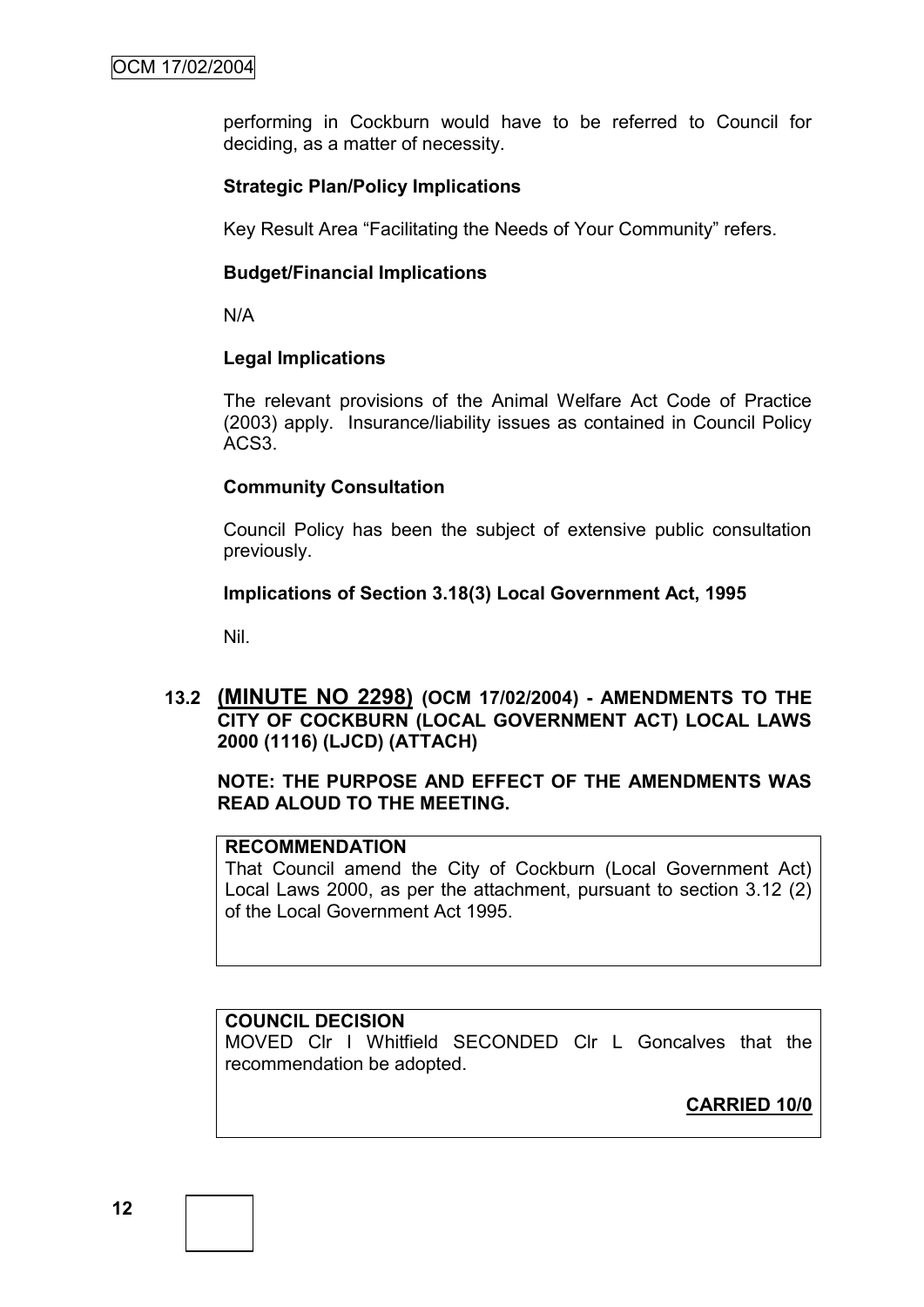#### **Background**

The City of Cockburn (Local Government Act) Local Laws 2000 were published in the *Government Gazette* on 9 October 2000 and came into force fourteen (14) days later as prescribed by the Local Government Act 1995. Notwithstanding this point, from time to time amendments have been promulgated to make the local laws more functional for the staff to carry out their duties.

Currently, part II Division 6 of the Local Laws (Animals) Section 2.27 relates to the keeping of sterilised miniature horses only in urban areas. The proposal is to remove the sterilisation requirement.

The current position in relation to firebreaks is that a Fire Control Order is published each year under the ambit of the Bush Fires Act 1954, in the format of a pamphlet stipulating the requirements regarding the provision of firebreaks on property and the pamphlet is distributed with the rates notice annually. This procedure is undertaken to ensure that the ratepayers are made aware of their obligations and such a practice has been in place for some years. Furthermore, the Fire Control Order is published in *The West Australian* and two local newspapers as well as the *Government Gazette*. Hence, the residents are made fully aware, given the media coverage, of what is required of them regarding the construction of firebreaks. It is considered that every effort is made to educate the ratepayers regarding the issues surrounding fire management on their property.

When properties are inspected and there is a breach of the Fire Control Order, the rates database is checked to ascertain if the property was cited previously for a breach of the Fire Control Order. If there was no previous breach, the owner of the property is forwarded a letter advising that the firebreak should be installed within fourteen (14) days and that the property will be re-inspected to ascertain if the firebreak has been constructed. (There is no requirement by law to send a warning letter to the property owners. This practice has been in place for quite some time). If after that period, the firebreak is not installed, an infringement notice is issued and a contractor is engaged to construct the firebreak at the owner"s expense. If a property owner has been previously noted for breaching a Fire Control Order, no initial warning letter is sent. The property is re-inspected after fourteen (14) days and if the firebreak has not been constructed, an infringement is immediately issued and a contractor is engaged to construct the firebreak at the owner's expense.

The provisions currently contained in Part VIII (Sec 8.26) relating to Signs are at variance with Australian Standards. Therefore, a minor amendment is proposed to correct this anomaly.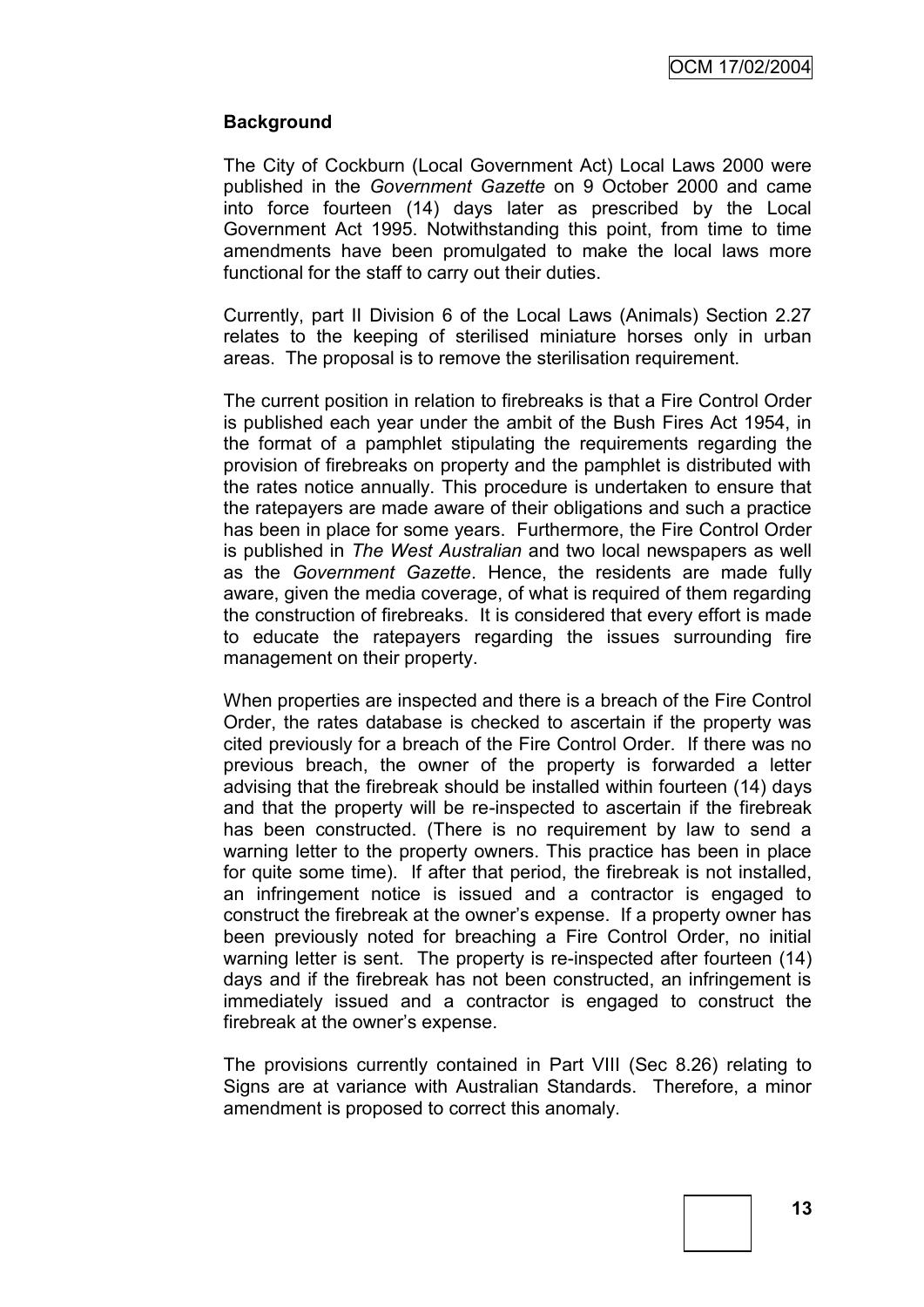# **Submission**

N/A

#### **Report**

Council adopted amendments to the Local Laws on 18 November 2003. The amendments were published in the *Government Gazette* on 25 November 2003, and minor drafting errors were found in the text of the amendments and therefore, the first part of this draft amendment deals with a Corrigendum. That is, a statement to correct the errors previously published.

Section 2.27 of Part II – Animals in part reads "*An owner or occupier of premises may keep a sterilised miniature horse on land of not less than*  1000m<sup>2</sup>. An application under section 2.27 was received by the Environmental Health Services section to keep an unsterilised miniature horse on land of not less than  $1000m^2$ . The application could not be dealt with as the local law made specific reference to "a sterilised miniature horse'. The section has been rewritten removing all reference to 'a sterilised miniature horse' and therefore, the section becomes more practical allowing a miniature horse to be kept on land of not less than 1000m<sup>2</sup> in area.

The amending draft to the local laws goes on to outline changes to the local laws. For example, a new Part is to be introduced into the City of Cockburn (Local Government Act) Local Laws 2000, entitled "Part IIA - Firebreaks and Related Matters." In the past, matters relating to firebreaks have been administered by virtue of a Fire Control Order and managed by Officers within the Safer City Section of Council"s Administration. These officers are being re-assigned to other duties and hence the responsibility for bush fire matters will revert back to Rangers. The draft local law presented to Council has been drafted to eliminate the need to publish the Fire Control Order in the future.

The purpose and effect of the amending draft is to eliminate the need to construct a firebreak 2 metres in width around the boundaries of land that is 2032 $m^2$  or less in area. In the past, firebreaks constructed to the prescribed standard in the residential area have been a source of complaints due to the pollution caused by the dust blowing around. The amending draft will dispense with the complaints regarding pollution problems caused by dust. This will be achieved by requiring owners or occupiers of land  $2032m^2$  or less in area to slash or mow the land clear of all flammable matter to a height of no more than 50 millimetres and the land is to be maintained in this state from October to May each year. In addition, it is expected that the number of complaints received in built up areas from neighbours of vacant land in relation to smoke nuisance will also decrease dramatically. Also, such will eliminate the need to implement measures under section 3.25 of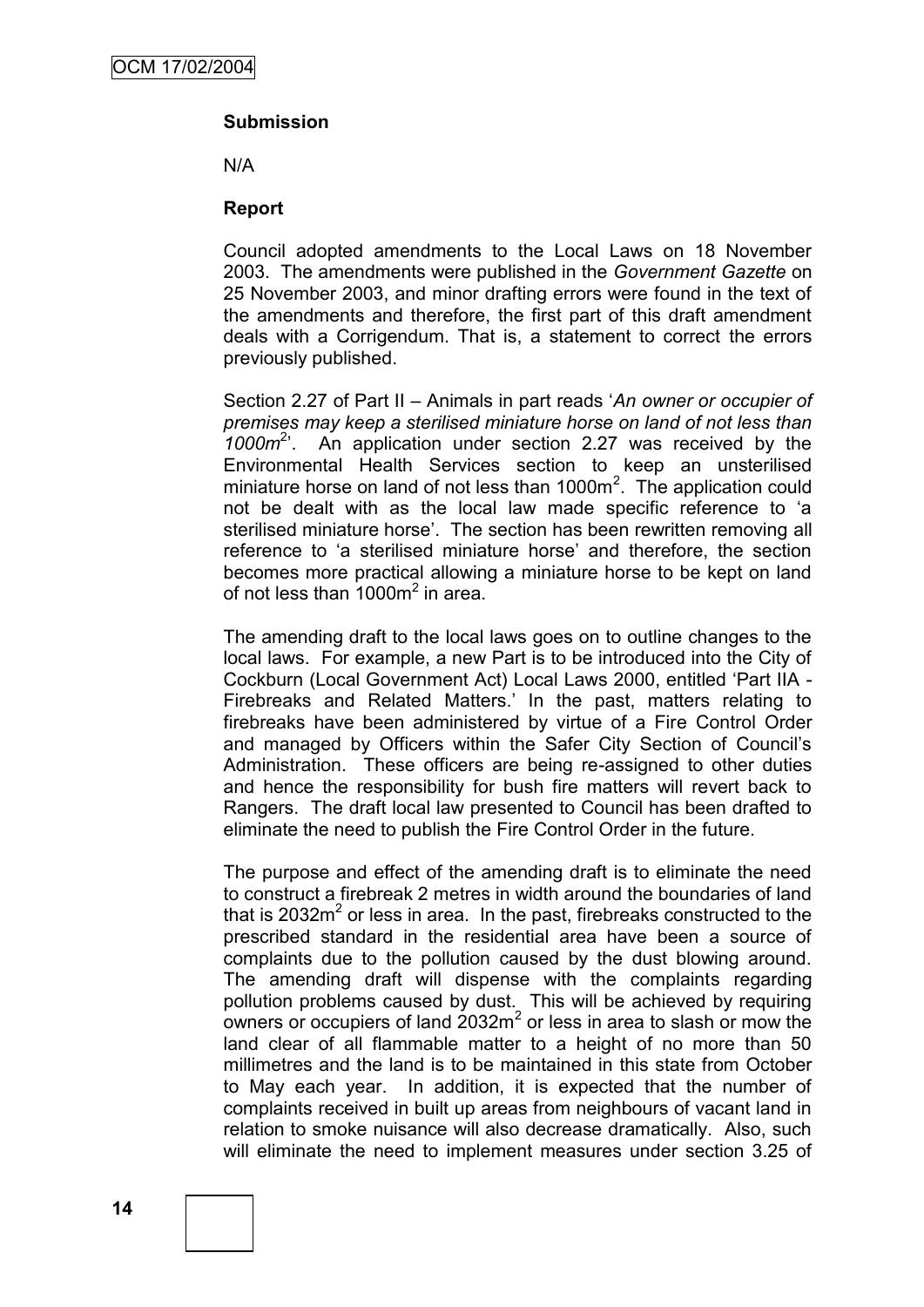the Local Government Act 1995, requesting landowners to remove all overgrown vegetation from vacant land.

The requirements for land that is greater than  $2032m^2$  in area remains the same. That is, a 3 metre wide firebreak is to be constructed immediately inside all external boundaries of the property, immediately surrounding all buildings situated on the land and all fuel dumps and ramps on the land.

Landowners can make application to construct a firebreak in an alternative position if it is not practical to construct the firebreak as aforementioned and if the application is granted, such remains in force until the ownership of the land changes.

In an endeavour to control smoke pollution, it will be unlawful for a person on any land that is 2032 $m^2$  or less in area to set fire to or cause to be set on fire, any rubbish, refuse or other material. For land that is greater than 2032m<sup>2</sup> in area, there are specific requirements for setting fire to rubbish, refuse or other material.

The purpose of amending the heading of section 8.26 is to bring it in line with the Australian Standard on signs and the variation to the dimensions of a sign permitted is to allow for the increase in the number of letters on the sign.

#### **Strategic Plan/Policy Implications**

Key Result Area "Maintaining Your Community Facilities" refers.

#### **Budget/Financial Implications**

N/A

#### **Legal Implications**

Bush Fires Act 1954, and Section 3.12 of the Local Government Act 1995, refers.

#### **Community Consultation**

The public will be informed by an advertisement placed in *The West Australian* advising that Council is proposing to amend its Local Laws and members of the public will be invited to present a submission in relation to the amendments.

Fire and Emergency Services Authority (FESA) has been provided with a copy of the proposal and supports the suggested amendments.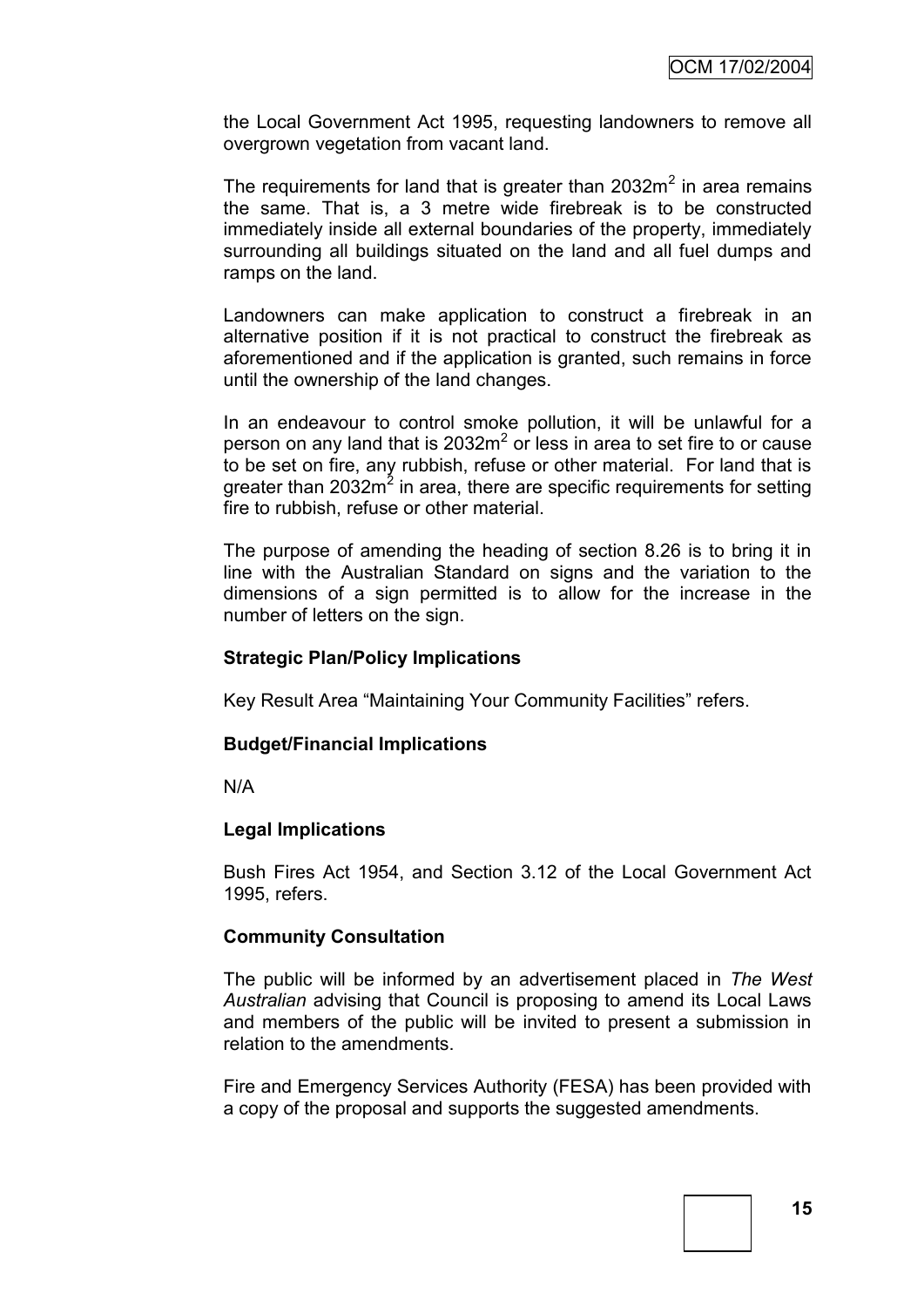## **Implications of Section 3.18(3) Local Government Act, 1995**

Nil.

## **13.3 (MINUTE NO 2299) (OCM 17/02/2004) - MOTION - ANNUAL ELECTORS MEETING 3 FEBRUARY 2004 - PROPOSED CONSTRUCTION OF SCHOOL, LEN PACKHAM RESERVE, COOLBELLUP (1713) (DMG)**

#### **RECOMMENDATION** That Council:

- (1) not support the proposal for 30% of the net area of the primary schools in Coolbellup being provided for public open space as part of the rationalisation of the primary school sites; and
- (2) support the provision of public open space in Coolbellup in accordance with the outcomes of the Enquiry-by-Design Workshop which was to provide 12.6% public open space in addition to the replacement of any existing open space that may be lost as part of the rationalisation of the primary school provision serving the area.

#### **COUNCIL DECISION**

MOVED Clr S Limbert SECONDED Clr I Whitfield that the recommendation be adopted.

**CARRIED 9/1**

# **Background**

At the Annual Electors Meeting conducted on 3 February 2004, the following motion was carried:

"*That if a school is built on Len Packham Reserve, that Council ask the Education Department for a nett 30% public open space on the 3 school sites after the parkland is accounted for*".

Council is required to formally consider all motions carried by a Meeting of Electors.

The matter of 30% public open space(POS) has been raised in community meetings and submissions on Town Planning Scheme No. 3 – Amendment No. 10, however neither the submissions nor the motion substantiate or justify the need for the 30% POS. Council has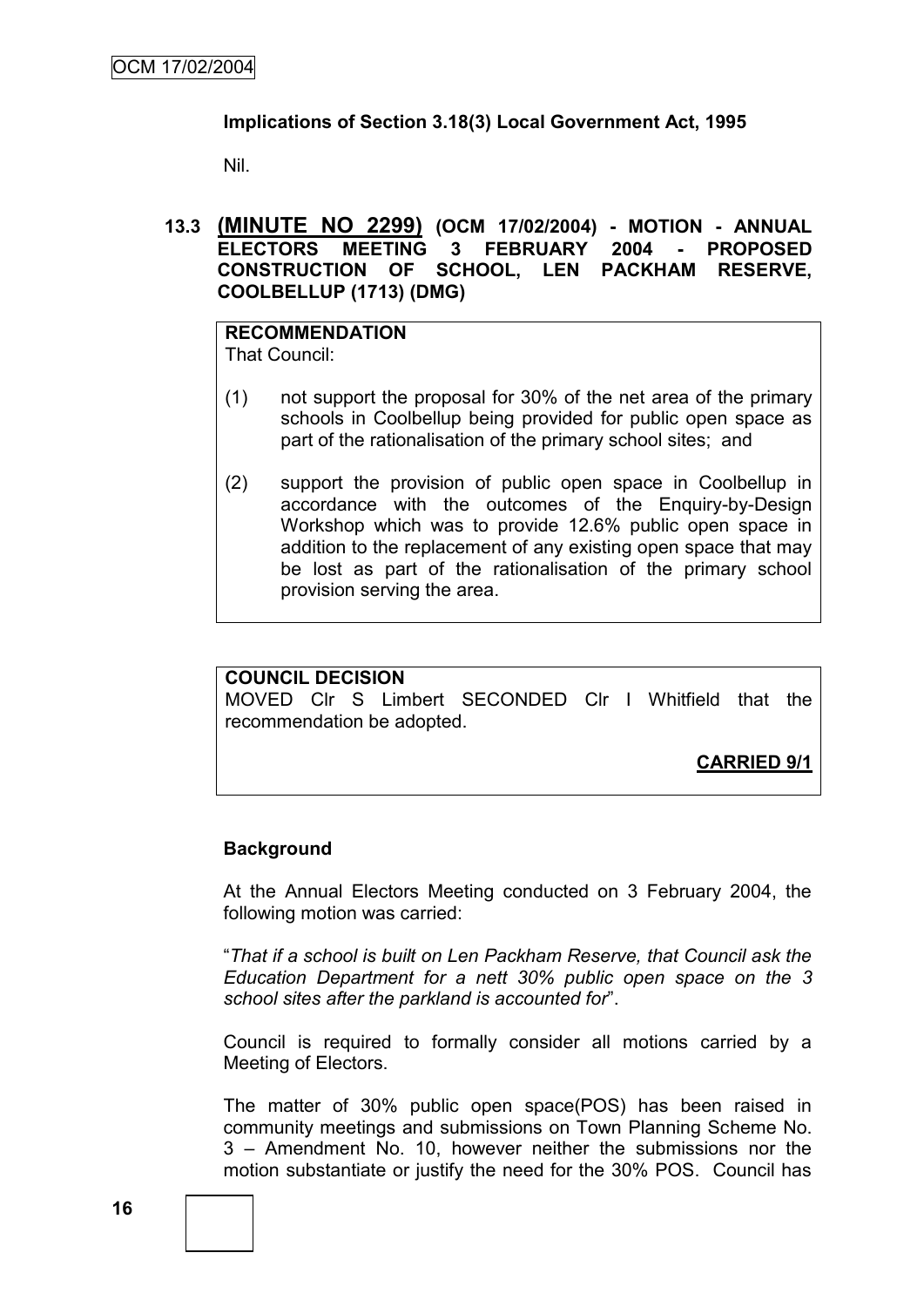specified that any POS taken on Len Packham Reserve should be replaced (ie. there is to be no net loss of POS in Coolbellup). This issue has been agreed to and therefore the real concern to be addressed in this report is how much POS is to be provided as part of the subdivision of the school sites.

The matter of POS has also been addressed as part of the report to be considered by Council on Town Planning Scheme No. 3 – Amendment No. 10 (Item 14.17).

#### **Submission**

To consider this motion at the February 2004 Ordinary Meeting of Council.

#### **Report**

Under normal circumstances, this item would have been referred to the March 2004 Council meeting for consideration, owing to closure deadlines for the February 2004 meeting. However, given that this resolution relates to an item already being considered by Council at the February 2004 Council Meeting, the Acting Chief Executive Officer has granted permission for the item to be included as part of this agenda.

Since 1956, the Western Australian Planning Commission (WAPC) and its predecessors have required subdividers to cede 10% of the gross subdivisible area of new residential subdivisions free of cost to the Crown, as recreation reserves.

The 10% requirement is derived from the recommendations contained in the Stephenson-Hepburn Plan. That report states that for most areas, a standard of 3.36ha per 1,000 population (excluding school playing fields) is recommended as sufficient public open space.

Liveable Neighbourhoods – Community Codes provides a concession for a reduction of the 10% requirement to 8%. This concession is granted if the Western Australian Planning Commission is satisfied that the Liveable Neighbourhoods concepts are applied.

WAPC DC Policy 2.3 – Public Open Space in Residential Areas provides guidance on POS in residential areas. This document is used by both the WAPC and Council to ensure that the provision of POS allows for a reasonable distribution of land for active and passive recreation in each locality.

There is currently 25.1ha of POS in Coolbellup. The required 10% POS for Coolbellup is 25.2ha. Therefore, Coolbellup complies with the standard provision.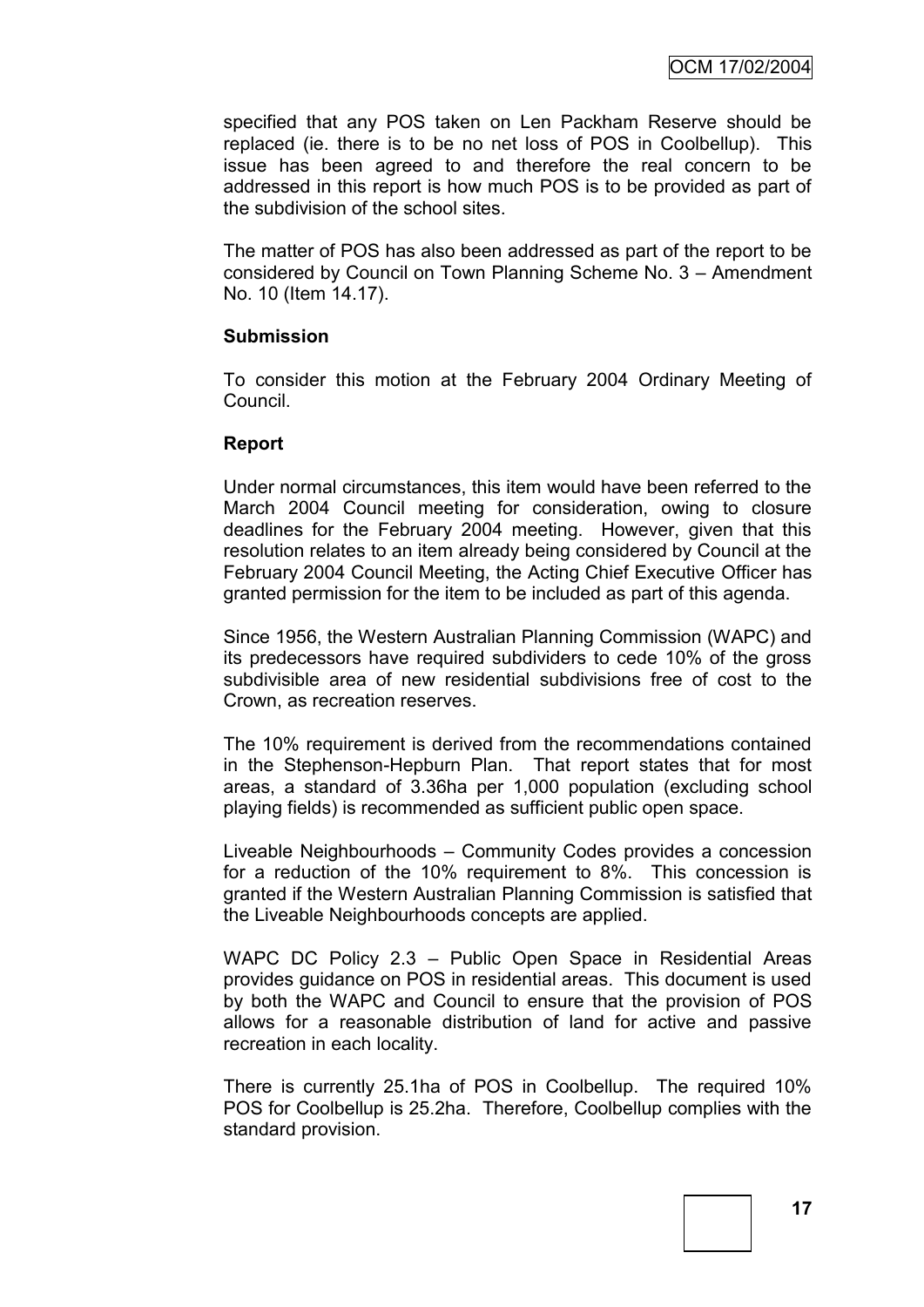Applying the Stephenson-Hepburn standards of 3.36ha per 1,000 population, the 2001 census population for Coolbellup was 4,847, meaning that only 16.2ha of POS would be required. Allowing for an increase in population to 5,500 would increase the POS to 18.4ha which is still considerably less than current POS provided in Coolbellup of 25.1ha.

The Enquiry-by-Design Workshop examined the amount of POS to be provided on the school sites in detail. Table 1 shows the school site areas, proposed POS and overall total area of POS to be given up if development occurs in accordance with the plans prepared at the Workshop.

| <b>School</b><br>site | <b>Site Area</b> | <b>Normal</b><br><b>10% POS</b> | Proposed POS – as<br>per Workshop plans                                                     | % POS<br>of site |
|-----------------------|------------------|---------------------------------|---------------------------------------------------------------------------------------------|------------------|
| Coolbellup            | 4.6741ha         | 0.4674 ha                       | 1.2530ha                                                                                    | 26.8%            |
| <b>North</b><br>Lake  | 4.1632ha         | 0.4163 ha                       | 2.3960ha (excludes the<br>drainage area on the<br>corner of Capulet St and<br>Montague Way) | 57.5%            |
| Koorilla              | 4.2264ha         | 0.4226 ha                       | Nil                                                                                         | $0\%$            |
| Total                 | 13.0637ha        | 1.3063 ha                       | 3.6496ha *                                                                                  | 27.9% *          |

Table 1 – Enquiry-by-Design Public Open Space figures

NOTE: (includes 2ha for Len Packham Reserve)

Plans prepared at the workshop for the development of the three school sites for residential purposes includes 3.6496 ha for public open space. This represents the following;

Replacement POS – Len Packham Reserve 2.00 ha POS in respect to the school site development 1.6496 ha (12.6%)

The areas of POS shown on the plans developed at the Workshop was based on an assessment of what would be protected and required having regard to existing POS distribution in Coolbellup. The figures in Table 1 show that there will be no net loss of public open space in Coolbellup with the area of Len Packham Reserve being taken for the primary school.

The motion put forward at the Annual Electors Meeting is of the view that notwithstanding the replacement POS, the provision of open space within the school sites should be in excess of the normal 10% POS requirement. The Enquiry-by-Design plans show the amount of POS being provided is 12.6%.

The Department for Education and Training has advised that it is prepared to provide the 12.6% POS as shown on the plans prepared during the Workshop. However, in the event that the school does not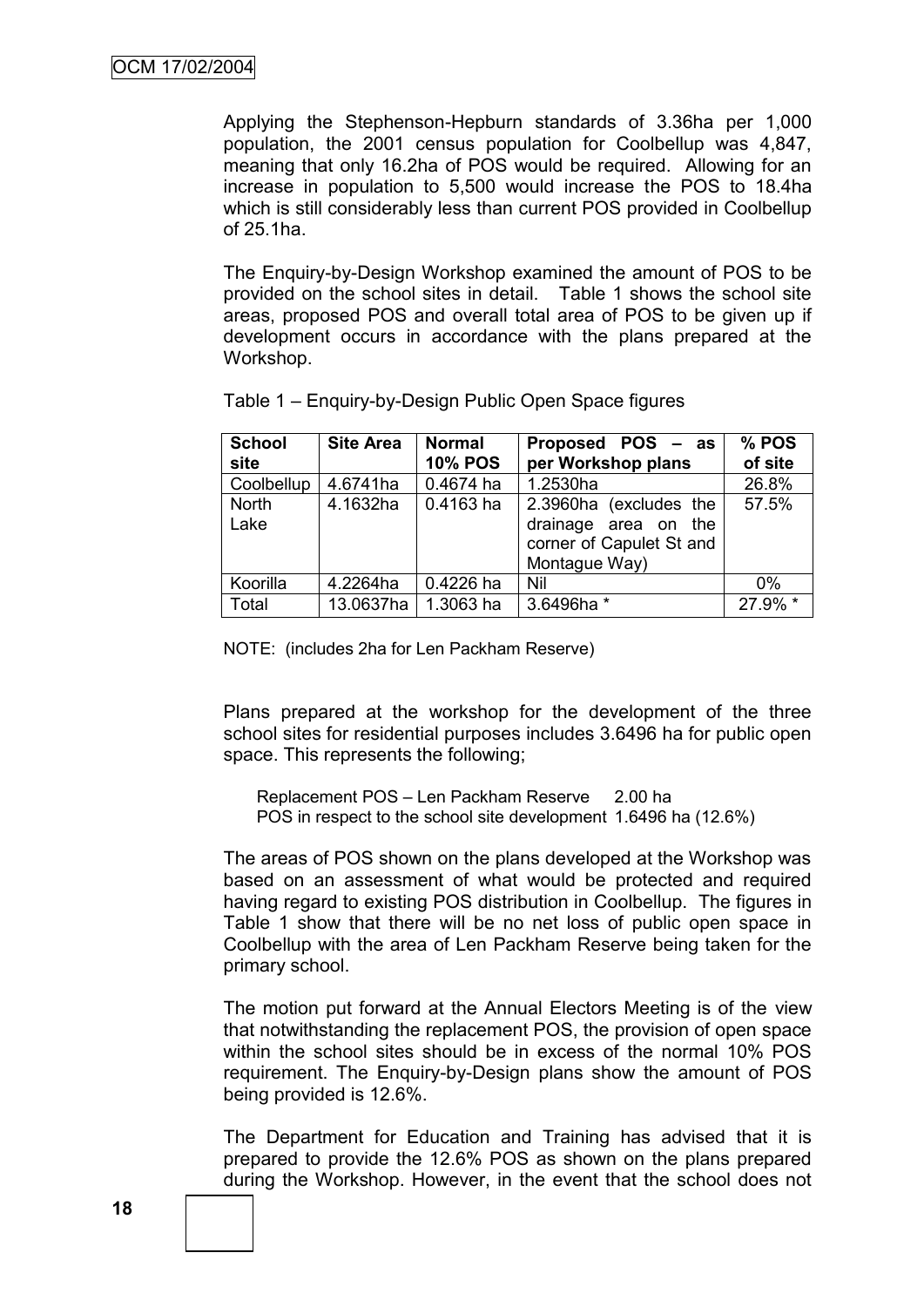go on Len Packham Reserve, the amount of POS to be provided will be reviewed as that shown on Coolbellup and North Lake is approximately 41.3% of those sites and is considered excessive, based on current practice.

The 30% POS requirement put forward at the Electors Meeting was not justified. As the figures show in Table 1, 26.8% will be provided on the Coolbellup site and 57.5% on the North Lake site. The only site that POS will not be provided is Koorilla. Table 2 shows the effect of the 30% POS requested at the Annual Electors Meeting. If 30% was applied to each site, it is presumed that the Department for Education would reduce the area of POS on North Lake, increase the area on Coolbellup and place an area of approximately 1.2ha (equivalent to 30%) on the Koorilla site. This would increase the POS shown in the Workshop plans by 2.2695ha (which is an additional 17.4%). This does not take into account the 2ha consumed on Len Packham Reserve by the school buildings which have already been agreed to be replaced within Coolbellup.

| <b>School site</b> | <b>Site Area</b> | <b>Requested</b><br><b>30% POS</b> |  |
|--------------------|------------------|------------------------------------|--|
| Coolbellup         | 4.6741ha         | 1.4022ha                           |  |
| North Lake         | 4.1632ha         | 1.2489ha                           |  |
| Koorilla           | 4.2264ha         | 1.2679ha                           |  |
| Total              | 13.0637ha        | 3.9191ha                           |  |

Table 2 – 30% Public Open Space request figures

The increasing of POS to 30% on each school site is not supported for the following reasons:

- No justification has been provided for the 30% figure.
- The plans developed at the Workshop took into consideration those areas believed to be of significance to the community as far as landscape amenity is concerned and provide protection for the more prominent vegetation on the school sites. The reduction of POS on the North Lake school site in particular, is likely to see the removal of some of the vegetation that the community value. Some of the submissions lodged regarding Amendment No. 10 raised concerns about the loss of vegetation on the Koorilla site. Council would be prepared to negotiate with the Department of Education to retain as much of this vegetation as practicable during the design of the new development on the site.
- If the redevelopment of the town centre is pursued on the Koorilla site, there will be no opportunity to provide appropriate POS on this site.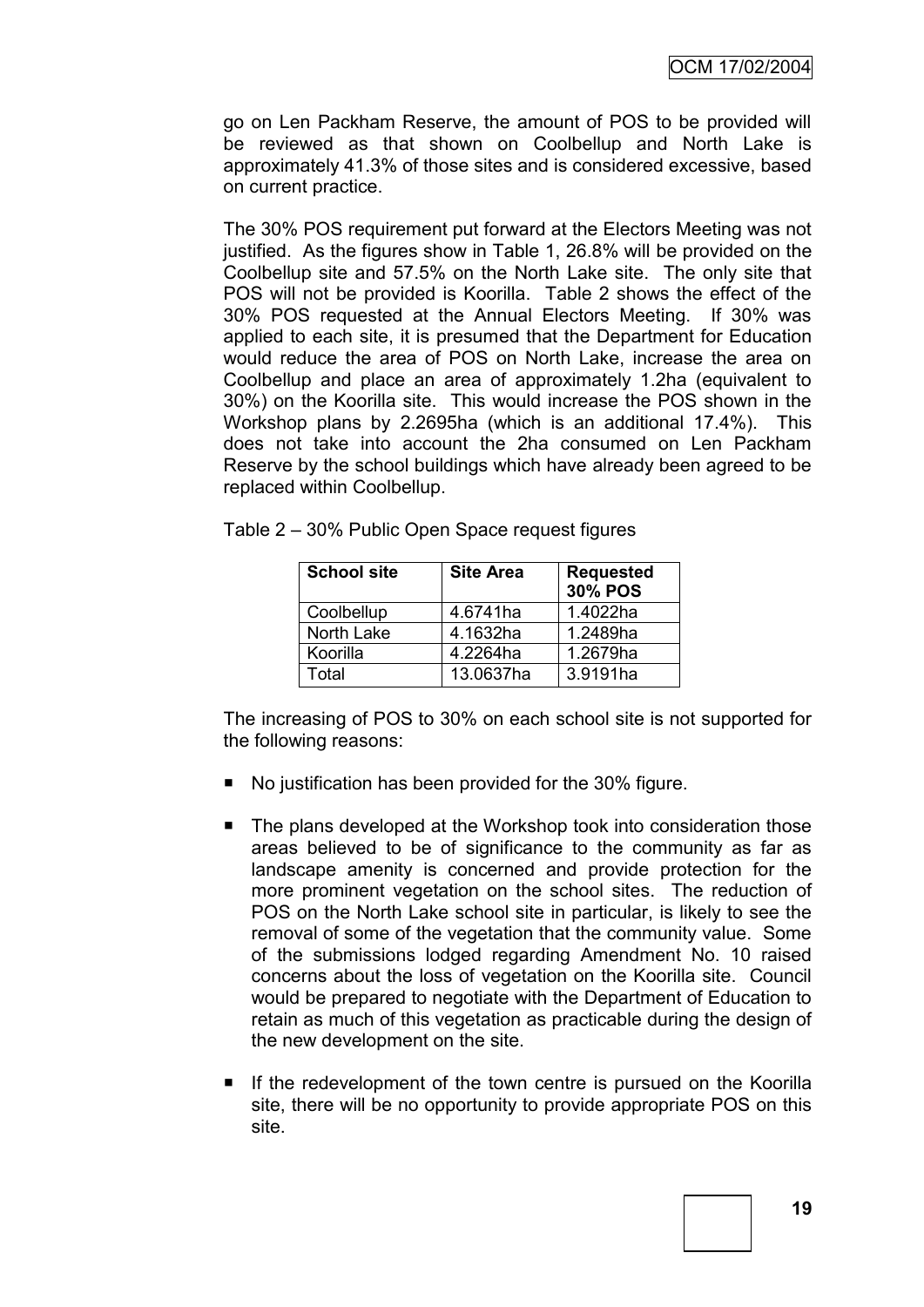- Len Packham Reserve is currently under-utilised as an active reserve. The provision of further active and passive recreation areas on the school sites is not warranted.
- The Koorilla site has Len Packham Reserve and Tempest Park adjacent to the site and therefore, there is no need for additional POS on this site.
- Given the current POS distribution and proposed additional POS in Coolbellup, an increase to 30% on each school site is unlikely to make any significant difference to the amenity of the area.
- **The plans developed at the Workshop provide a more even** distribution of POS within Coolbellup.

In summary, under the current proposals prepared at the Workshop and in accordance with Council"s previous determination, there will be a slight increase in land reserved for "Parks and Recreation" in Coolbellup as a result of the proposed primary school being located on Len Packham Reserve and the development of the school sites will result in additional open space being provided in satisfaction of the subdivision requirements. No justification has been provided for the increase to 30% POS and there is no reason the Council should support the proposal.

# **Strategic Plan/Policy Implications**

The Corporate Strategic Plan Key Result Areas which apply to this item are:-

- 1. Managing Your City
	- To deliver services and to manage resources in a way that is *cost competitive without compromising quality.*
	- *To conduct Council business in open public forums and to manage Council affairs by employing publicly accountable practices.*
- 2. Planning Your City
	- *To ensure that the planning of the City is based on an approach which has the potential to achieve high levels of convenience for its citizens.*
	- To ensure that the development will enhance the levels of *amenity currently enjoyed by the community.*
	- *To foster a sense of community within the district generally and neighbourhoods in particular.*
- 3. Conserving and Improving Your Environment
	- To conserve the quality, extent and uniqueness of the natural environment that exists within the district.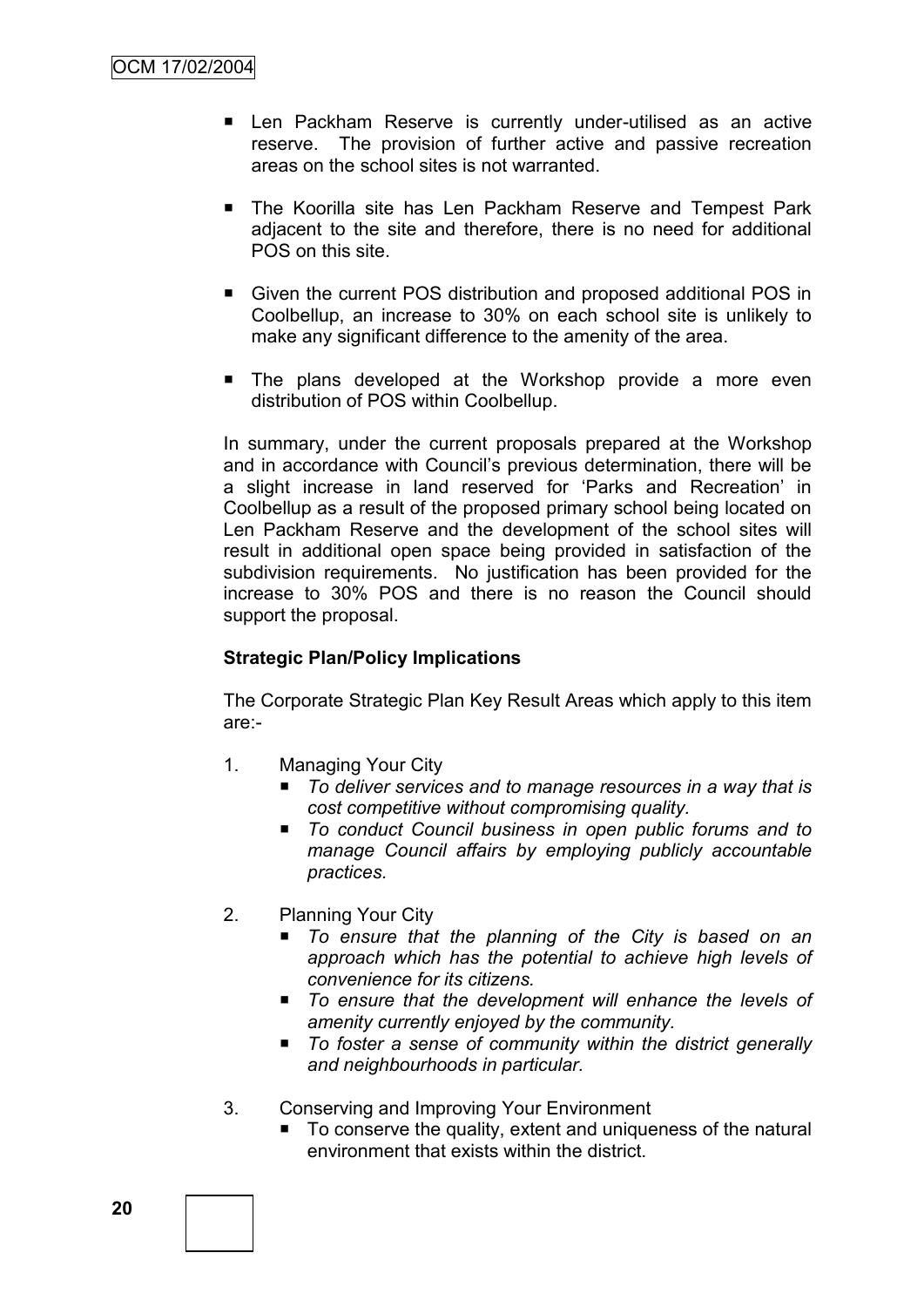- To conserve the character and historic value of the human and built environment.
- To ensure that the development of the district is undertaken in such a way that the balance between the natural and human environment is maintained.
- 4. Facilitating the Needs of Your Community
	- *To facilitate and provide an optimum range of community services.*
	- To identify current community needs, aspirations, *expectations and priorities of the services provided by the Council.*
	- *To determine by best practice, the most appropriate range of sporting facilities and natural recreation areas to be provided within the district to meet the needs of all age groups within the community.*
- 5. Maintaining Your Community Facilities
	- To construct and maintain parks which are owned or vested *in the Council, in accordance with recognised standards and are convenient and safe for public use.*
	- To construct and maintain community buildings which are *owned or managed by the Council.*

The Planning Policies which apply to this item are:-

- SPD1 Bushland Conservation Policy
- SPD2 Community Facilities Infrastructure 10 Year Forward Plan
- SPD4 "Liveable Neighbourhoods"
- APD4 Public Open Space
- APD5 Public Works and Development by Public Authorities

# **Budget/Financial Implications**

Council"s Principal Activities Plan currently provides for a Council contribution of \$400,000 towards the project with a commitment of a further \$350,000 from Department of Housing/Fini Group towards upgrading of community facilities. A further \$180,000 for landscaping within the central town centre precinct is also available.

Based on Council"s standard \$15,000 per hectare annual maintenance costs, an additional 2.27ha will result in increased maintenance costs of \$34,050 pa. In terms of 2003/2004 general rate revenue of \$18.3 million, this would represent a possible increase of 0.2% in rates over the municipality.

# **Legal Implications**

Nil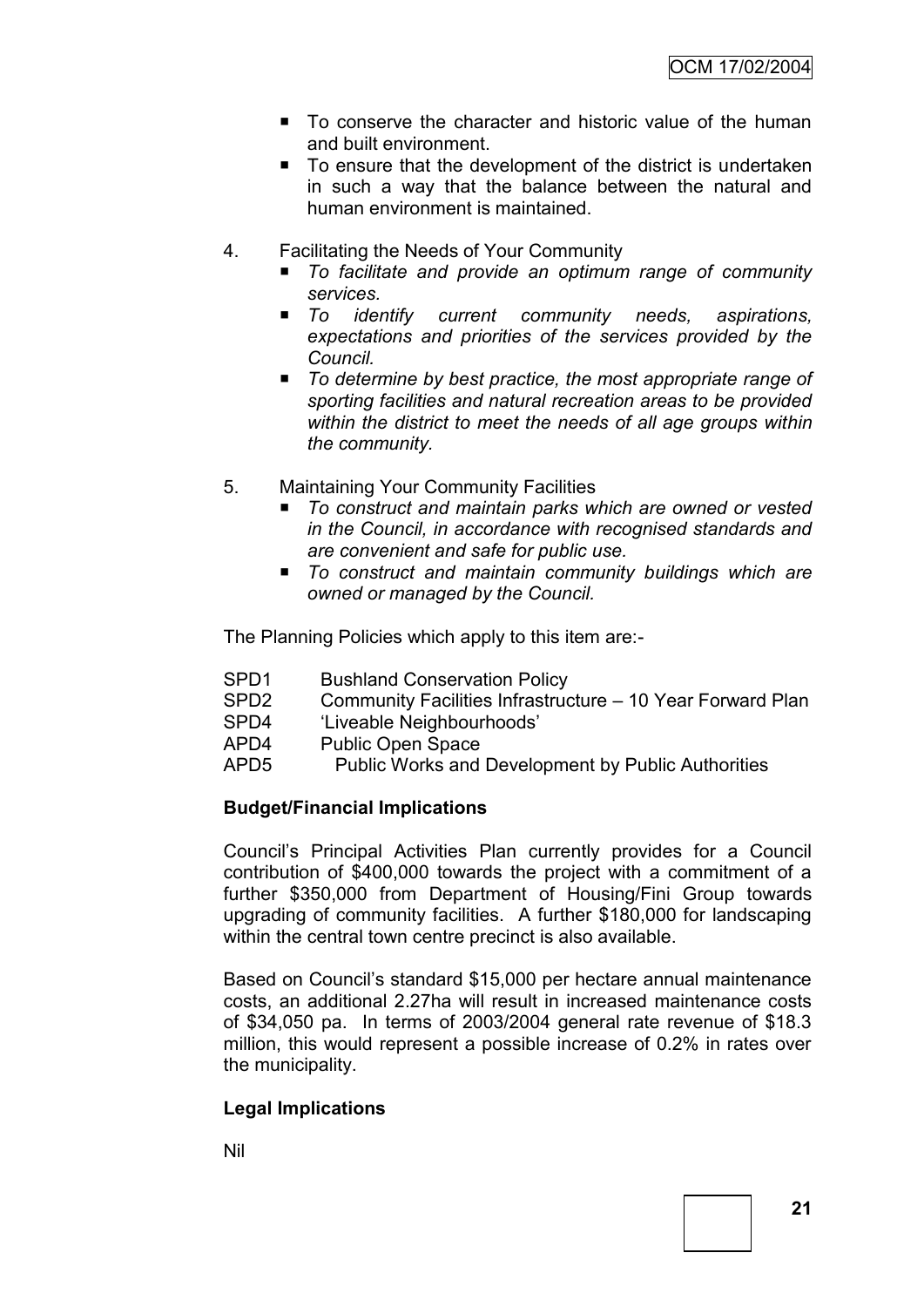# **Community Consultation**

Extensive community consultation has been carried for this project. See background section of this report for details on community consultation. 86 submissions were received during the advertising period with 41 late submissions being received well after the due date.

A petition signed by approximately 350 persons objecting to the location of the proposed primary school was presented to Council in April 2003. Further copies of the petition containing an additional 111 signatures was received on 17 December 2003.

#### **Implications of Section 3.18(3) Local Government Act, 1995**

Nil.

#### **14. PLANNING AND DEVELOPMENT DIVISION ISSUES**

# **14.1 (MINUTE NO 2300) (OCM 17/02/2004) - CLOSURE OF PORTION OF BARTRAM ROAD PURSUANT TO SECTION 58 OF THE LAND ADMINISTRATION ACT (450052) (KJS) (ATTACH)**

**RECOMMENDATION** That Council:

- (1) receive the report; and
- (2) request the Minister for Planning and Infrastructure to close portion of Bartram Road, Success.

# **COUNCIL DECISION**

MOVED Clr S Limbert SECONDED Clr I Whitfield that the recommendation be adopted.

**CARRIED 9/1**

#### **Background**

Council at its meeting held on 19 November 2002, resolved to:-

*"(1) request that the Department of Land Administration revest that portion of Bartram Road, as shown in the Agenda attachments, as a reserve for community purposes with power to lease; and*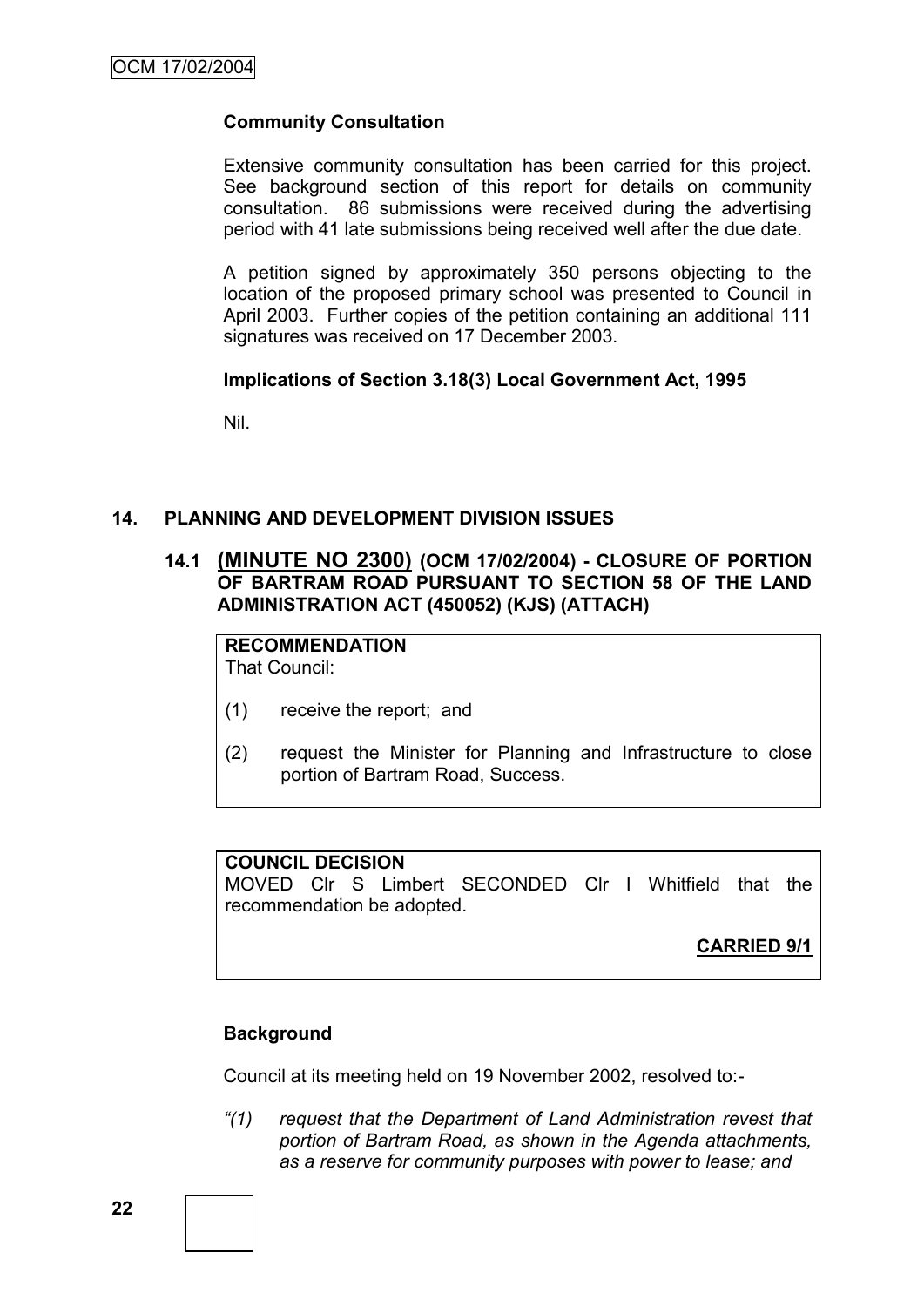*(2) offer to Gold Estates Pty Ltd a 6 year lease on portion of the land in (1) above for the purpose of Entry Statement structure for 6 years at \$1,000 pa, subject to the statutory requirements of section 3.58 of the Local Government Act 1995."*

# **Submission**

N/A

# **Report**

The Department for Planning and Infrastructure have prepared a Deposited Plan for the triangular land parcel with an easement in favour of the Water Corporation, protecting a sewer line traversing the site. The road closure was advertised and at the conclusion of the period for the receival of objections, no responses were received.

Once the road closure has been formalised by the Department for Planning and Infrastructure, the vesting of the land as reserve for community purposes can be progressed.

The land to be closed is located on the south-eastern corner of the intersection of Wentworth Parade and Bartram Road. The area of the land is 0.3742ha.

The land is a Crown Reserve and has been reserved for community purposes to enable the Council to consider a range of possible community uses for the land in the future.

At the expiration of the lease period, the Council will decide the future of the Entry Statement, should it still be existing at the end of the six(6) year term.

Gold Estates have now completed their Entry Statement structure on the land. The Entry Statement is for the residential development, Magnolia Gardens. Once the reserve for community purposes has been created, the lease agreement with Gold Estates for that part of the land taken up by the Entry Statement structure can be completed.

#### **Strategic Plan/Policy Implications**

The Corporate Strategic Plan Key Result Areas which apply to this item are:-

- 2. Planning Your City
	- *"To ensure that the development will enhance the levels of amenity currently enjoyed by the community."*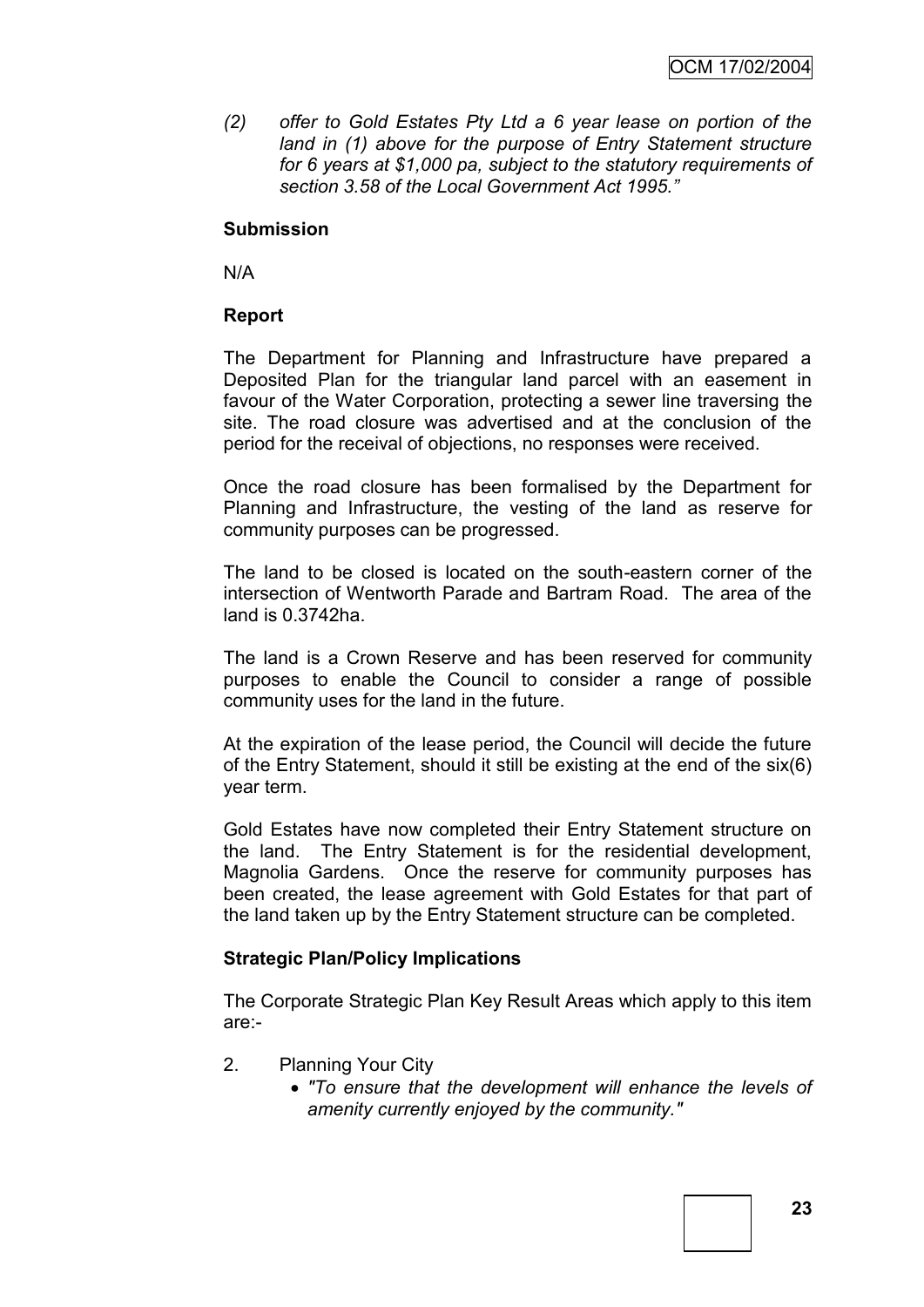# **Budget/Financial Implications**

N/A

# **Legal Implications**

Nil.

# **Community Consultation**

The road closure was advertised and at the conclusion of the period for the receival of objections, no responses were received.

# **Implications of Section 3.18(3) Local Government Act, 1995**

Nil.

## **14.2 (MINUTE NO 2301) (OCM 17/02/2004) - COMMENTS ON THE PROPOSED MASTER PLAN REPORT AND MASTER PLAN FOR THE HOPE VALLEY-WATTLEUP REDEVELOPMENT AREA PREPARED BY THE WESTERN AUSTRALIAN LAND AUTHORITY (LANDCORP) (9332) (SMH) (ATTACH)**

# **RECOMMENDATION**

That Council:

- (1) receive the report;
- (2) lodge a submission based on the comments and observations contained in the report; and
- (3) advise the Western Australian Planning Commission that:-
	- 1. The public submission period was far too short to enable proper consideration of the proposed Master Plan.
	- 2. It was not properly consulted by LandCorp during the preparation of the Master Plan prior to the plan being submitted to the Commission, as provided for under section 12(3) of the Hope Valley-Wattleup Redevelopment Act 2000.
	- 3. It continues to strongly oppose the FRIARS Report and recommendations on which the Hope Valley-Wattleup Redevelopment Area Proposed Master Plan is based, in accordance with its decisions of 22 June 1999, 18 April and 20 June 2000, which have already been conveyed to the Commission.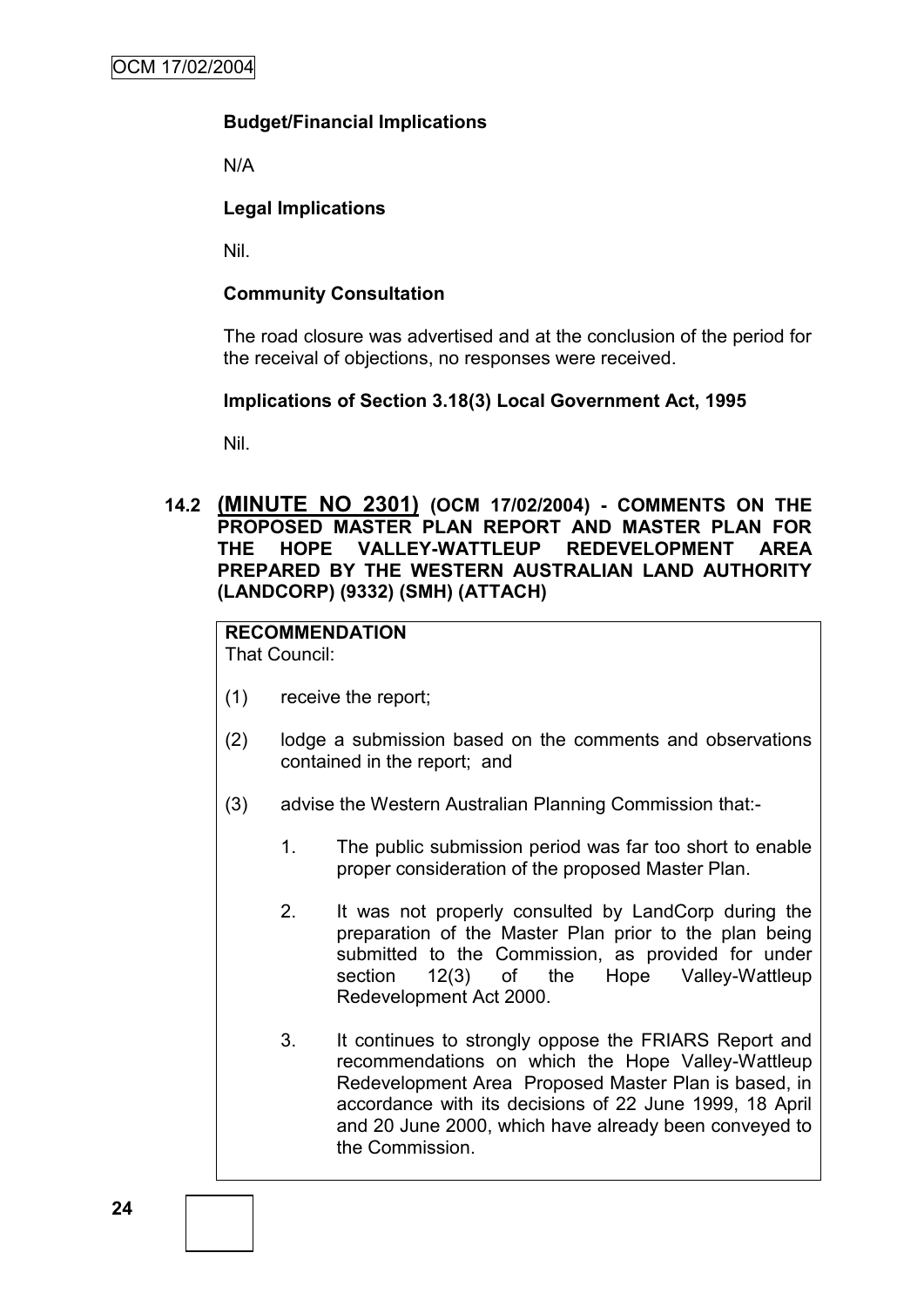- 4. The approval and development of the proposed outer harbour port facilities on Cockburn Sound be accelerated in order that they be operational as soon as possible.
	- 5. A context analysis be undertaken to better relate the planning and development of the Redevelopment Area with its surroundings, particularly in respect to Kwinana Industrial Area, the Australian Marine Complex, the Marine Industry Technology Park, the Alcoa Mud Lakes, the Southern Suburbs Structure Plan, Banjup, the future port and the regional road system.
	- 6. A detailed traffic study be undertaken to determine the access needs of the Redevelopment Area and the opportunities for integrating different modes of transportation planned to serve the area.
	- 7. An assessment of the quality of the wetlands existing in the Redevelopment Area should be undertaken to provide a benchmark to ensure that the integrity, ecological function and environmental values of the wetlands are maintained following development.
	- 8. The identification and protection of remnant vegetation within the Redevelopment Area needs to be re-assessed to ensure representative areas of Heath and Jarrah Woodland is retained.
	- 9. A review of the proposed Greenbelts and ecological linkages needs to be undertaken to ensure that they follow appropriate and sustainable alignments that can be incorporated into the structure planning of the various Precincts.
	- 10. A fauna study be undertaken to determine the abundance of species residing in the area, together with their habitats so that the fauna pathways can be used to review the proposed Greenbelts and ecological linkages proposed for the Redevelopment Area.
	- 11. The identification of environmental principles and measures that address the potential impact of industrial development on the Cockburn Sound Catchment.
	- 12. The planning of the Outer Harbour should be undertaken as an integral part of the Master Plan and subsequent structure planning of the Hope Valley-Wattleup Redevelopment Area project.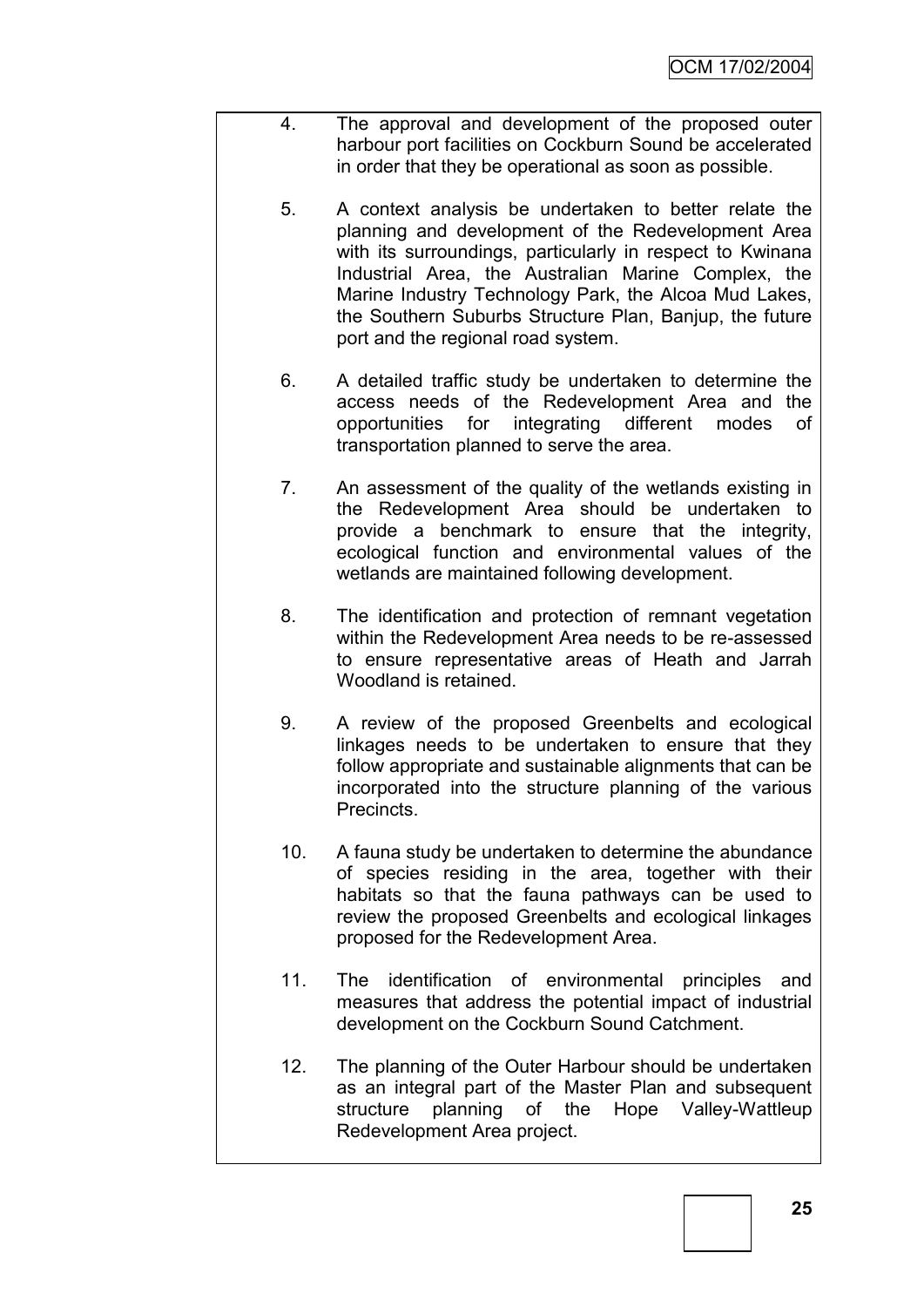#### **COUNCIL DECISION**

MOVED Clr S Limbert SECONDED Clr I Whitfield that the recommendation be adopted.

# **CARRIED 9/1**

#### **Background**

March 1997 - Ministry for Planning released the Fremantle-Rockingham Industrial Area Regional Strategy (FRIARS) Discussion Paper, prepared by ERM Mitchell McCotter for public comment. In May 1997, Council considered a submission prepared by Council officers which expressed concerns about the approach adopted by FRIARS.

March 1999 - Council was invited to attend a briefing on the FRIARS Report, which was held for the Councillors and CEO"s of the City of Cockburn and Town of Kwinana.

22 June 1999 - Council adopted a comprehensive officers' report (97 pages) as its submission of the FRIARS proposal opposing the approach being pursued and requested the Commission to conduct hearings in respect to the public submissions lodged on the FRIARS Report.

18 June 1999 - State Government gazetted Improvement Plan No. 31 for the Wattleup and Hope Valley Townsites without reference to the affected local governments. The Council, at its meeting held on 27 July, resolved to advise the Commission of its concern that this had occurred, particularly given that the gazettal was prior to the close of the public submission period on the FRIARS Report.

21 December 1999 - Council resolved to request the Commission to defer any decisions on FRIARS until a decision had been made on the proposed Agricultural and Rural Land Use Planning Policy (SPP No.11), as the policy applied to the FRIARS area.

6 April 2000 - Hope Valley-Wattleup Redevelopment Bill was presented to Parliament.

18 April 2000 - Council resolved to advise the Commission of its "strong opposition to the outcome of the FRIARS Report" and to reiterate its "preference for a Development Authority to implement the FRIARS recommendation" subject to certain qualifications.

16 May 2000 - Council became aware that the Bill was proposing to remove its planning powers within the Redevelopment Area and sought legal advice.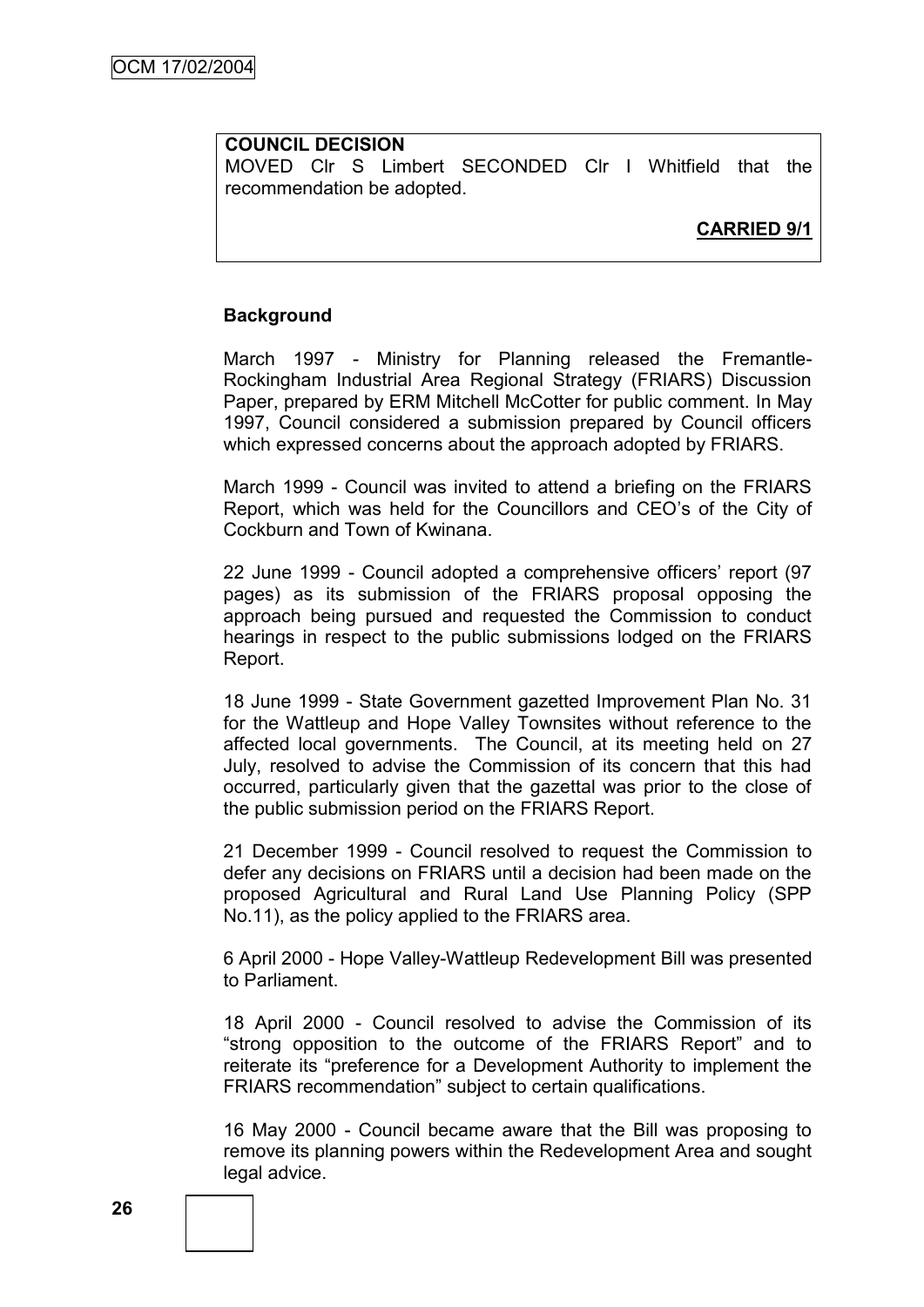20 June 2000 - Council once again advised the Commission that it did not support the Preferred Land Use Strategy for FRIARS or the proposed Hope Valley-Wattleup Redevelopment Bill.

18 July 2000 - the City submitted comments on the proposed Bill for the Commission"s consideration.

29 December 2000 - Hope Valley-Wattleup Redevelopment Act was gazetted and the City"s District Zoning Scheme no longer applied to the area, together with the MRS.

14 March 2001 - City wrote to the Minister for Planning and Infrastructure, reiterating Council's strong opposition to the proposed strategy and reconfirmed its preference for the establishment of a Development Authority to implement the strategy should the proposals for the Redevelopment Area proceed.

13 September 2001 - Mayor Lee and Clr Oliver were recommended to LandCorp as Council"s representatives on the Community Reference Group.

13 September 2001 - the City was advised that APP Agenta had been appointed as the project consultants and would be facilitating workshops with the various stakeholders.

22 August 2002 - the City received a copy of the "Review of Kwinana Air-Quality Buffer" on which public submissions closed on 27 September 2002. On 19 September, the City lodged a submission on the buffer review.

17 October 2002 - the City provided informal comments on a Draft Structure Plan dated September 2002. It contained a list of 22 points for consideration by the project consultants. The comments were not formally invited.

14 November 2002 - senior staff from the City attended a meeting with the Town of Kwinana, DPI and LandCorp to discuss the proposed text for the Master Plan.

25 November 2002 - the City wrote to the DPI advising of potential traffic and transportation issues related to the Australian Marine Complex and the Hope Valley-Wattleup Redevelopment Area.

22 May 2003 - the City advised LandCorp of its concerns about the limited opportunity for adequate transportation links to serve the Redevelopment Area.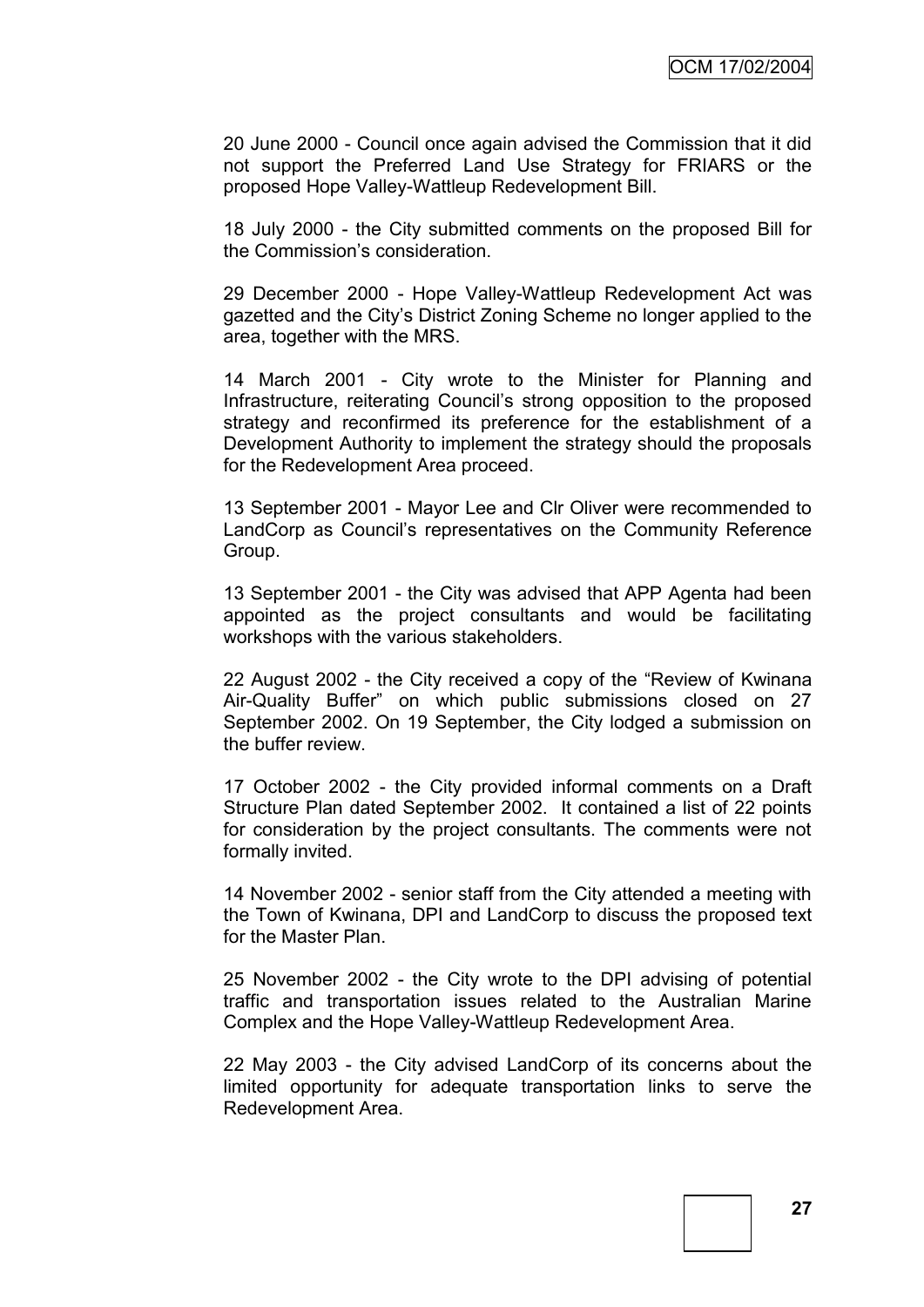28 May 2003 - the City received a draft copy of the Redevelopment Area "Social Transition Strategy" dated 17 April 2003 and comments were provided on 23 July.

23 July 2003 - the HVWR Project Officer was advised that the City had concern that it had not been properly consulted under Section 12(3) of the Act.

26 August 2003 - the City provided a copy of its concerns about the transportation links to DPI.

3 October 2003 - the City wrote to LandCorp about its concerns that it had not been properly consulted under Section 12(3) of the Act and conveyed this view to the DPI on 21 October.

4 November 2003 - a copy of the City"s concerns about transport links into the HVWR Area were provided to Main Roads WA.

5 December 2003 - LandCorp launched the HVWR Area Master Plan to a range of government and community stakeholders at the City of Cockburn.

Since the instigation of the FRIARS project the Council has been involved as a relevant stakeholder, with some elected members and senior staff attending workshops, presentations and committee meetings. However, at no time has the Council been given the opportunity to formulate a collective position on the proposed Master Plan as required under Section 12(3) of the Act.

#### **Submission**

On 13 December 2003, the "Proposed Hope Valley-Wattleup Redevelopment Project Master Plan" was advertised for public comment. The advertising period is to close on 4 March 2004.

To achieve the closing date, it is necessary for the proposal to be considered by Council at its February 2004 meeting, where the agenda closed on 30 January, which only allowed 30 working days to assess this very large and complex proposal.

#### **Report**

The Master Plan is divided into 3 documents namely:-

1. Hope Valley-Wattleup Redevelopment Project – the proposed Master Plan Report. This document comprises 140 pages, 7 Figures and 4 Appendices.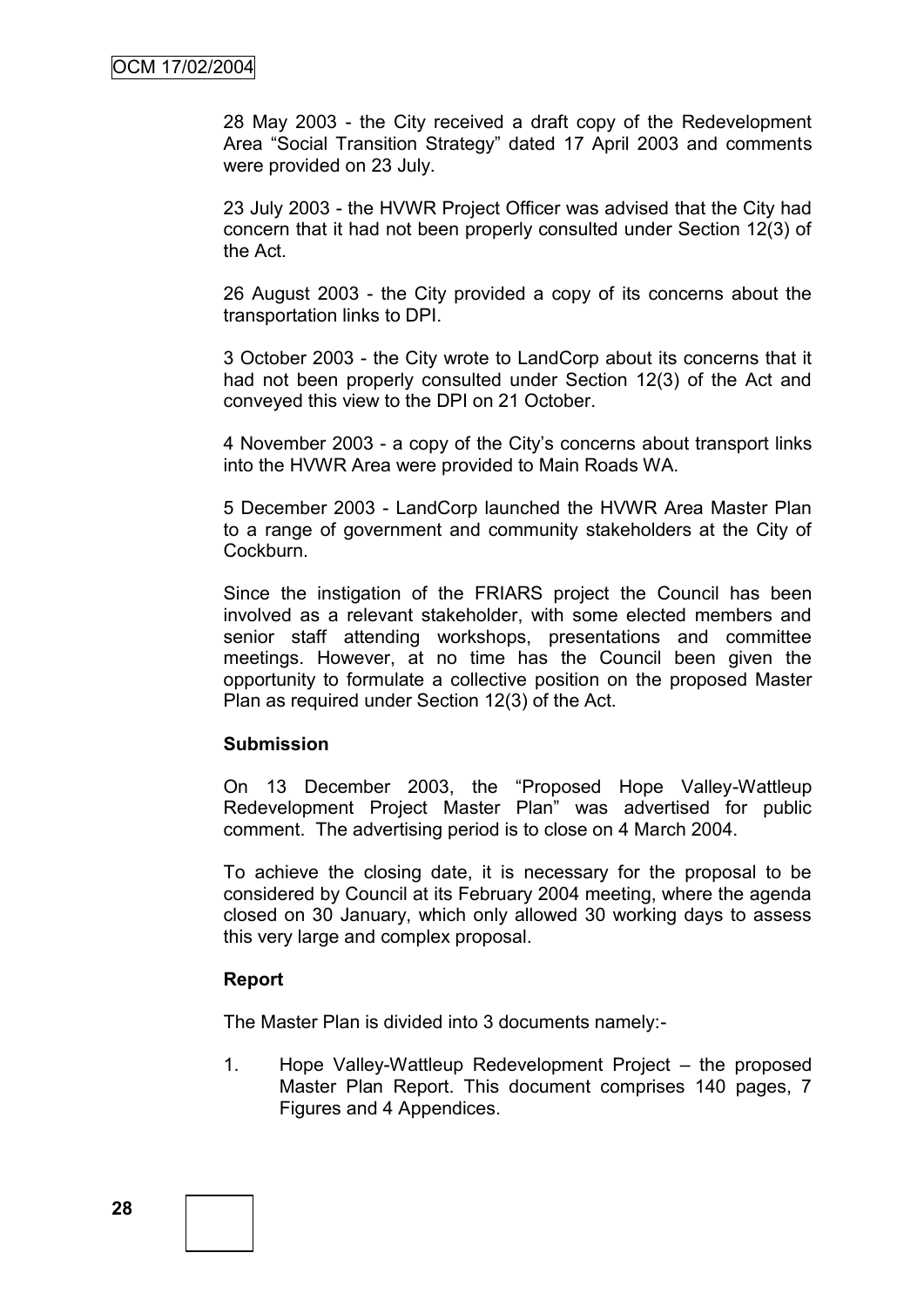- 2. Hope Valley-Wattleup Redevelopment Project Environmental Review (EPA Assessment Number 1470). This document comprises 242 pages, 30 Figures and 5 Appendices.
- 3. Hope Valley-Wattleup Redevelopment Project Proposed Master Plan. This document comprises 108 pages.

Each document is discussed in turn.

The approach to the consideration of the documents will be to assess those aspects that directly relate or refer to the City of Cockburn and to strategic and technical matters relevant to the project, given the fact that State Government is legally bound to prepare and implement a Master Plan for the Redevelopment Area as required under the Hope Valley-Wattleup Redevelopment Act 2000 and Regulations.

#### *1. Hope Valley-Wattleup Redevelopment Project – the Proposed Master Plan Report.*

A report is attached to the Agenda.

*2. Hope Valley-Wattleup Redevelopment Project – Environmental Review (EPA Assessment No. 1470)*

A report is attached to the Agenda.

#### *3. Hope Valley-Wattleup Redevelopment Project – Proposed Master Plan.*

A report is attached to the Agenda.

The attachments to the report should be the basis of the Council submission.

It is pointed out that the Council's Town Planning Scheme No. 3 does not apply to the Hope Valley-Wattleup Redevelopment Area. The Council"s role is limited to acting as a "post box" to forward planning applications to the Commission for determination.

Although it is understood that some time in the future, the town planning responsibilities could be returned to the City, this could be many years away.

#### **Strategic Plan/Policy Implications**

The Corporate Strategic Plan Key Result Areas which apply to this item are:-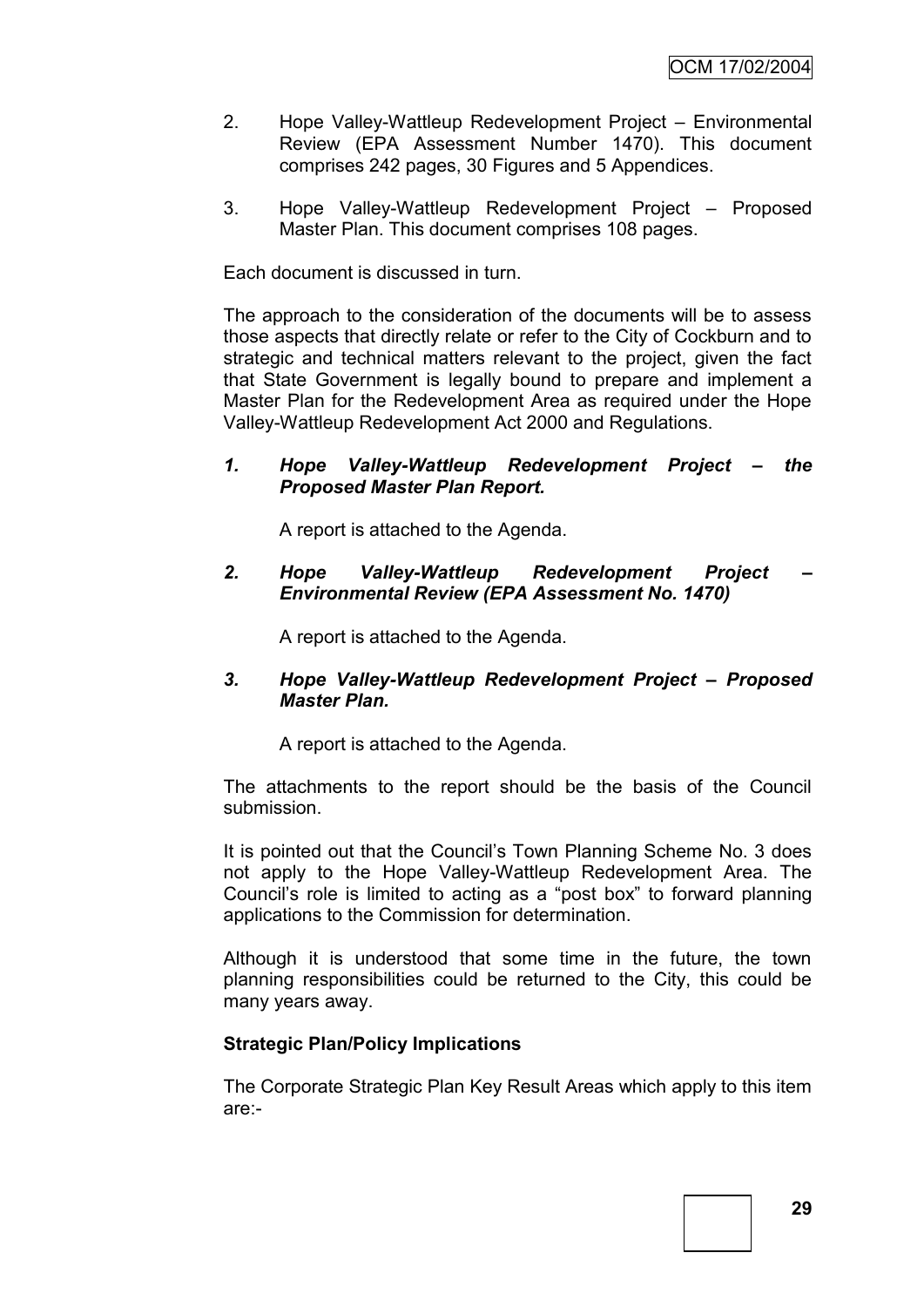- 1. Managing Your City
	- *"To conduct Council business in open public forums and to manage Council affairs by employing publicly accountable practices."*

#### **Budget/Financial Implications**

The Council has no statutory planning function within the Redevelopment Area.

All fees submitted with planning applications are forwarded to the Commission as required under section 26 of the Redevelopment Act. Given this, the City"s resources are limited to receiving, recording and forwarding all planning applications to the Commission without recommendation.

#### **Legal Implications**

Nil. The Council has no statutory planning role within the Redevelopment Area, except for the enforcement of planning approvals issued prior to the gazettal of the Act in December 2000.

#### **Community Consultation**

The Commission advertised the Master Plan and supporting report for public comment, between 13 December 2003 and 4 March 2004, as required under section 13 of the Redevelopment Act.

Of interest is that section 12(3) of the Redevelopment Act states:

- "*(3) A proposed master plan is not to be submitted to the Commission unless sections 18 and 19 have been complied with in respect of that master plan and it was prepared –*
	- *(a) after consultation with the City of Cockburn and the Town of Kwinana (whether that consultation occurred before or after the commencement of this Act); and*
	- *(b) having regard to the views of those local governments."*

The proposed Master Plan was submitted to the Commission without consultation with the City of Cockburn. The local government has never been in a position to formulate its views on the proposed master plan, prior to the advertising of the plan under section 13 of the Redevelopment Act.

Given this it appears that section 12(3) of the Act has not been complied with.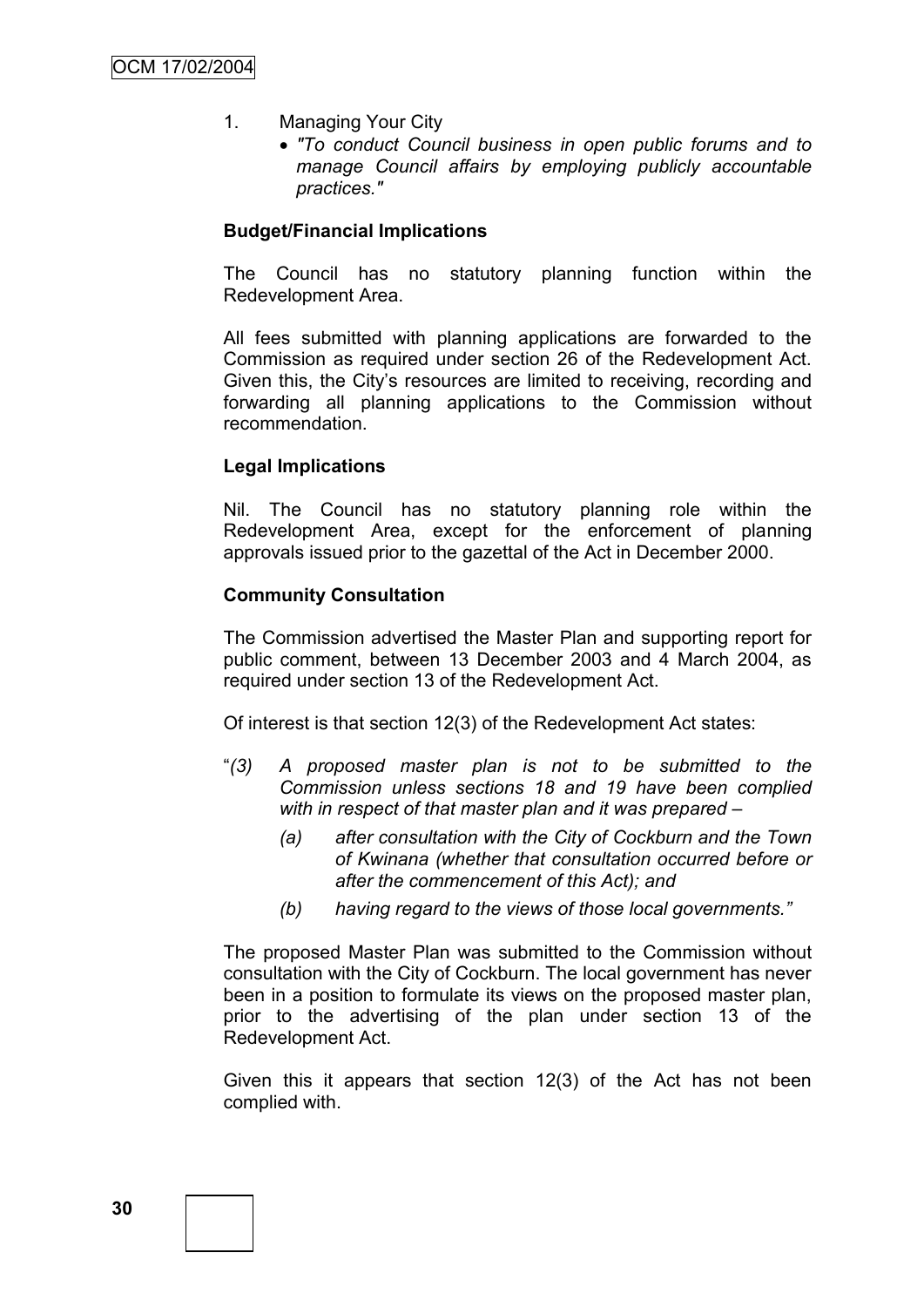LandCorp does not agree with the opinion of the City and is firmly of the view that the City of Cockburn has been consulted as required under the Act.

## **Implications of Section 3.18(3) Local Government Act, 1995**

Nil.

**14.3 (MINUTE NO 2302) (OCM 17/02/2004) - GROUPED (R-CODE) DWELLING - RETROSPECTIVE APPROVAL OF 2 PATIOS - LOT 226 (32A & 32B) STRELITZ VIEW, BEELIAR - OWNER/APPLICANT: E MCKINLAY, Y MCKINLAY, N PAY & G MCKINLAY (3317892) (MD) (ATTACH)**

#### **RECOMMENDATION** That Council:

(1) grant retrospective approval to two (2) existing patio"s on Lot 226 (No. 32A & 32B) Strelitz View, Beeliar, subject to the following conditions:

## STANDARD CONDITIONS

1. All stormwater being contained and disposed of on-site to the satisfaction of the Council.

## FOOTNOTES

- 1. The development is to comply with the requirements of the Building Code of Australia.
- (2) issue a Schedule 9 Notice of Determination on Application for Planning Approval; and
- (3) advise the owner that because the patios have been constructed, the Council is unable to issue a building licence retrospectively.

## **COUNCIL DECISION**

MOVED Clr S Limbert SECONDED Clr I Whitfield that the recommendation be adopted.

**CARRIED 9/1**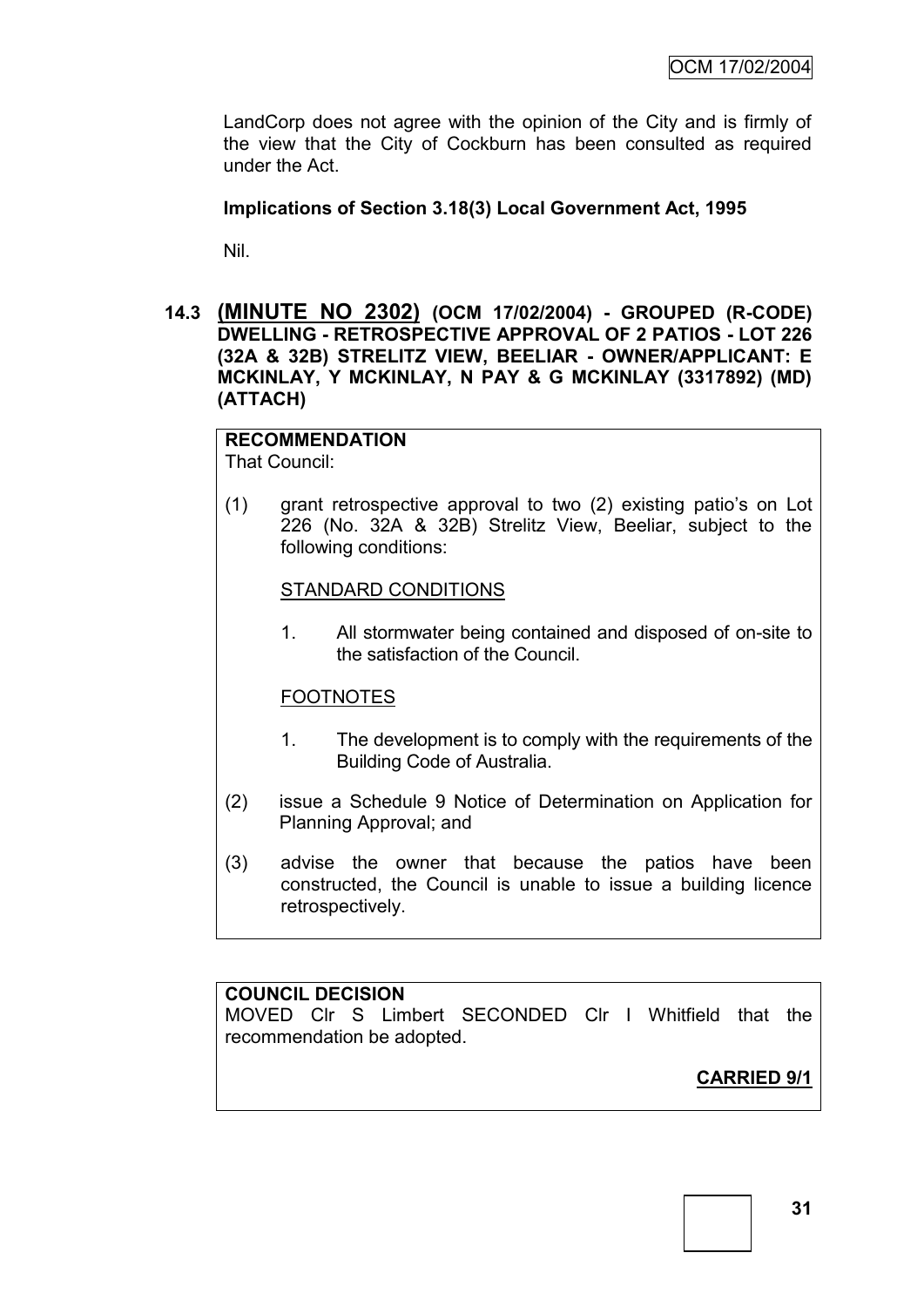# **Background**

| ZONING:         | MRS:                                    | Urban                               |
|-----------------|-----------------------------------------|-------------------------------------|
|                 |                                         | TPS3: Development Zone (DA4) (DCA4) |
| STRUCTURE PLAN: | Residential R20                         |                                     |
| LAND USE:       | <b>Grouped Dwelling</b>                 |                                     |
| LOT SIZE:       | 898 $m2$                                |                                     |
| AREA:           | Unit 1: 34 $m^2$ , Unit 2: 38 $m^2$     |                                     |
| USE CLASS:      | Dwelling Grouped (R-Code) 'P' Permitted |                                     |

## **Submission**

The applicant has provided the following reasons why the patios were built without planning approval:

*"When we finalised drawings of the houses with the builder…, we asked that he include patios on plans that he submitted to Council. At the time money constraints precluded them being built with the houses. This was done and we were under the impression that Council had approved the plans with the knowledge that patios were to be built at a*  later stage. When we sought strata titling, it was discovered the *approval did not include permission to build the patios. We now seek retrospective approval for the structures".*

Plans of the existing patios are with the attachments.

# **Report**

Council has the discretion to grant planning approval to development retrospectively, pursuant to Clause 8.4 of Town Planning Scheme No. 3.

No further action is recommended in respect to the unlawful development, given that the owner has now sought approval and that the two patios do not detract from the amenity of the area.

It should be noted that a building licence cannot be issued retrospectively and the owner should be advised of this.

## *Residential Design Codes*

Both patios fail to comply with the 1.0m setback requirements of the Residential Design Codes as a portion of the patio to Unit 1 is built up to the boundary and the patio to Unit 2 is setback 800mm from the boundary. In determining setback variations the Council is to have regard to the performance criteria under Clause 3.3.1 of the Codes, which states:

*"Buildings set back from boundaries other than street boundaries so as to:*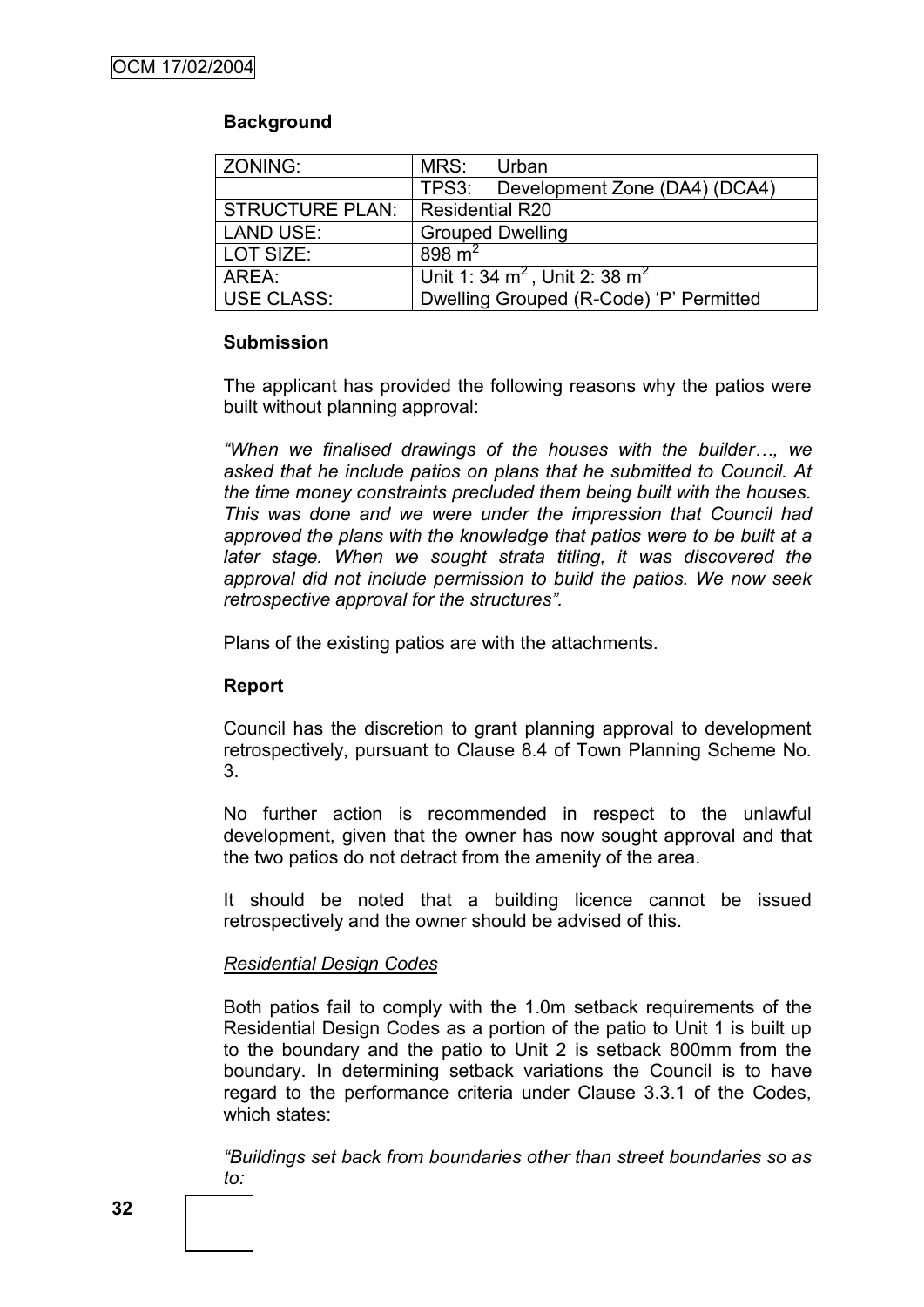- *provide adequate direct sun and ventilation to the building;*
- *ensure adequate direct sun and ventilation being available to adjoining properties;*
- *provide adequate direct sun to the building and appurtenant open spaces;*
- *assist with protection of access to direct sun for adjoining properties;*
- *assist in ameliorating the impacts of building bulk on adjoining properties; and*
- *assist in protecting privacy between adjoining properties".*

It is considered that the existing patios do not inhibit solar access or ventilation to adjoining properties and do not have an impact on adjoining properties with respect to building bulk. The two properties are still provided with adequate solar access and ventilation. There are no concerns to granting a concession to the reduced setback distances to the patios.

Both units also fail to comply with the acceptable development requirements set out in Clause 3.4.2 of the Residential Design Codes of Western Australia, which requires outdoor living areas to have at least 2/3 of the required area without permanent roof cover, as opposed to 48% for Unit 1 and 25% for Unit 2 being uncovered. In determining the application, Council is to have regard to the performance criteria under Clause 3.4.2 of the Codes which states: *"An outdoor area capable of use in conjunction with a habitable room of the dwelling, and if possible, open to winter sun".* The outdoor living areas are on the southern side of each dwelling and as such, would already have limited access to winter sun*.* Further, the patios are not permanent structures and can be removed at any stage. There are no concerns to granting a concession to the minimum Outdoor Living requirements.

The existing patios do not impact on the amenity of surrounding properties.

## *Conclusion*

It is recommended that Council grant retrospective approval for the two patios on the subject lot.

## **Strategic Plan/Policy Implications**

The Corporate Strategic Plan Key Result Areas which apply to this item are:-

- 2. Planning Your City
	- *"To ensure that the planning of the City is based on an approach which has the potential to achieve high levels of convenience for its citizens."*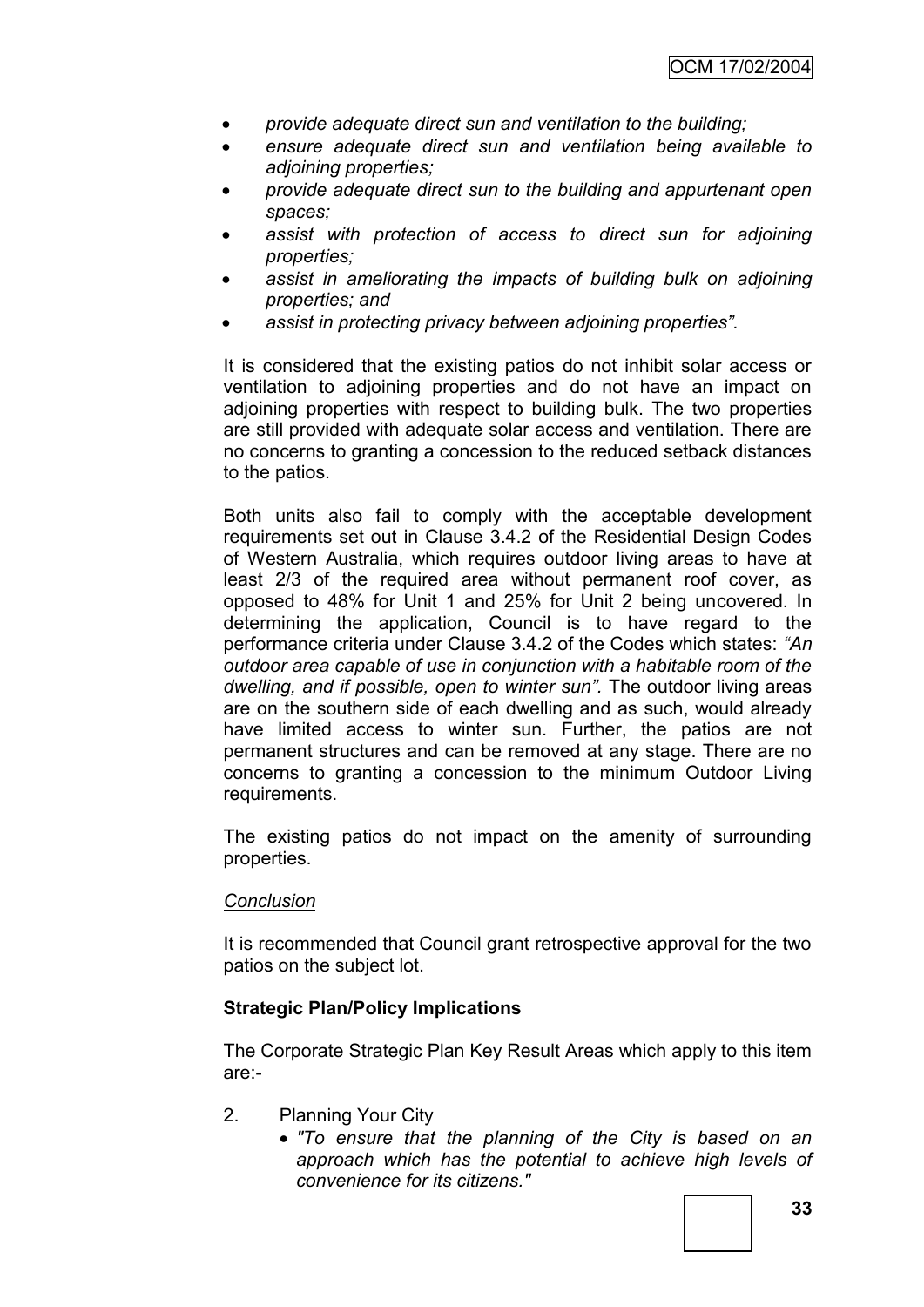- *"To ensure that the development will enhance the levels of amenity currently enjoyed by the community."*
- 3. Conserving and Improving Your Environment
	- *"To conserve the character and historic value of the human and built environment."*

#### **Budget/Financial Implications**

Nil

#### **Legal Implications**

N/A

**Community Consultation**

N/A

#### **Implications of Section 3.18(3) Local Government Act, 1995**

Nil.

# **14.4 (MINUTE NO 2303) (OCM 17/02/2004) - FINAL ADOPTION OF AMENDMENT NO. 13 TO TOWN PLANNING SCHEME NO. 3 (93013) (MD) (ATTACH)**

#### **RECOMMENDATION** That Council:

(1) grant final adoption to the following amendment:-

TOWN PLANNING AND DEVELOPMENT ACT 1928 (AS AMENDED) RESOLUTION DECIDING TO AMEND A TOWN PLANNING SCHEME CITY OF COCKBURN – TOWN PLANNING SCHEME NO. 3

AMENDMENT NO. 13

Resolved that Council, in pursuance of section 7 of the Town Planning and Development Act 1928 (as amended) amend the above Town planning Scheme by:-

Amending the Scheme Maps as depicted on the Amendment Map by:-

1. Amending the Scheme Boundary in accordance with the Districts of Melville and Cockburn (Change of District Boundaries) Order 2003 (LG405) published in the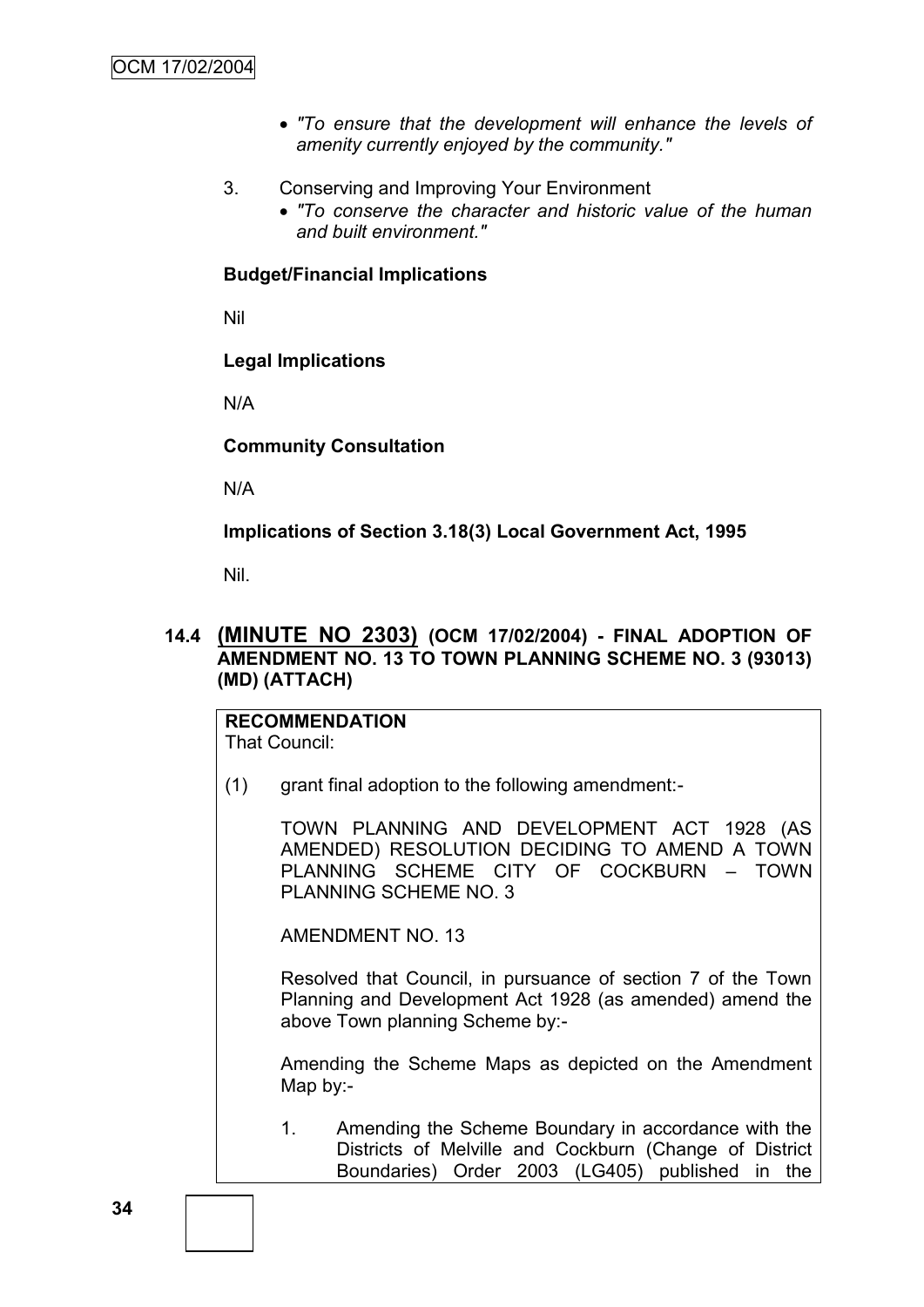Government Gazette WA, gazetted on 27 June 2003.

- 2. Deleting the zones and reserves and Restricted Use 8 notation from that portion of the Scheme Maps occurring outside of the new district boundary described in (1) above falling within the City of Melville as set out in the Government Gazette, WA (LG405), Schedule 1 and Schedule 2, gazetted on 27 June 2003.
- 3. Adding the Primary Regional Road over a portion of Lot 0 on P13682 and D78591 (north of Leeming Rd) and portion of R39704 CSL2849 west of the centre line of the Kwinana Freeway and south of the centre line of Farrington Road.
- 4. Adding a Local Road Reserve south of the centre line of Farrington Road from R46840 to Lot 4065.
- 5. Adding the Special Use notation to the Scheme Legend.
- 6. Adding Lot 4065 on Plan 191259 and Lot 4066 on Plan 191260 and Lot 5 on Diagram 66412 and Lot 1 on Diagram 63519 and Lot 0 on Diagram 78591 (Loc 630) and R46840 Farrington Road within a Local Reserve - Public Purpose – Special Use reserve.

Amending the Scheme Text by:-

- 1. Deleting from Schedule 3 Restricted Use 8 applying to CSL 4254 and Portion of Reserve 44544 (Loc. 4253) Murdoch Drive, North Lake from the Scheme Text.
- (2) in anticipation of the Hon. Minister"s advice that final approval will be granted, the documents be signed, sealed and forwarded to the Western Australian Planning Commission; and
- (3) advise the applicant of Council"s decision accordingly.

## **COUNCIL DECISION**

MOVED Clr S Limbert SECONDED Clr I Whitfield that the recommendation be adopted.

# **CARRIED 9/1**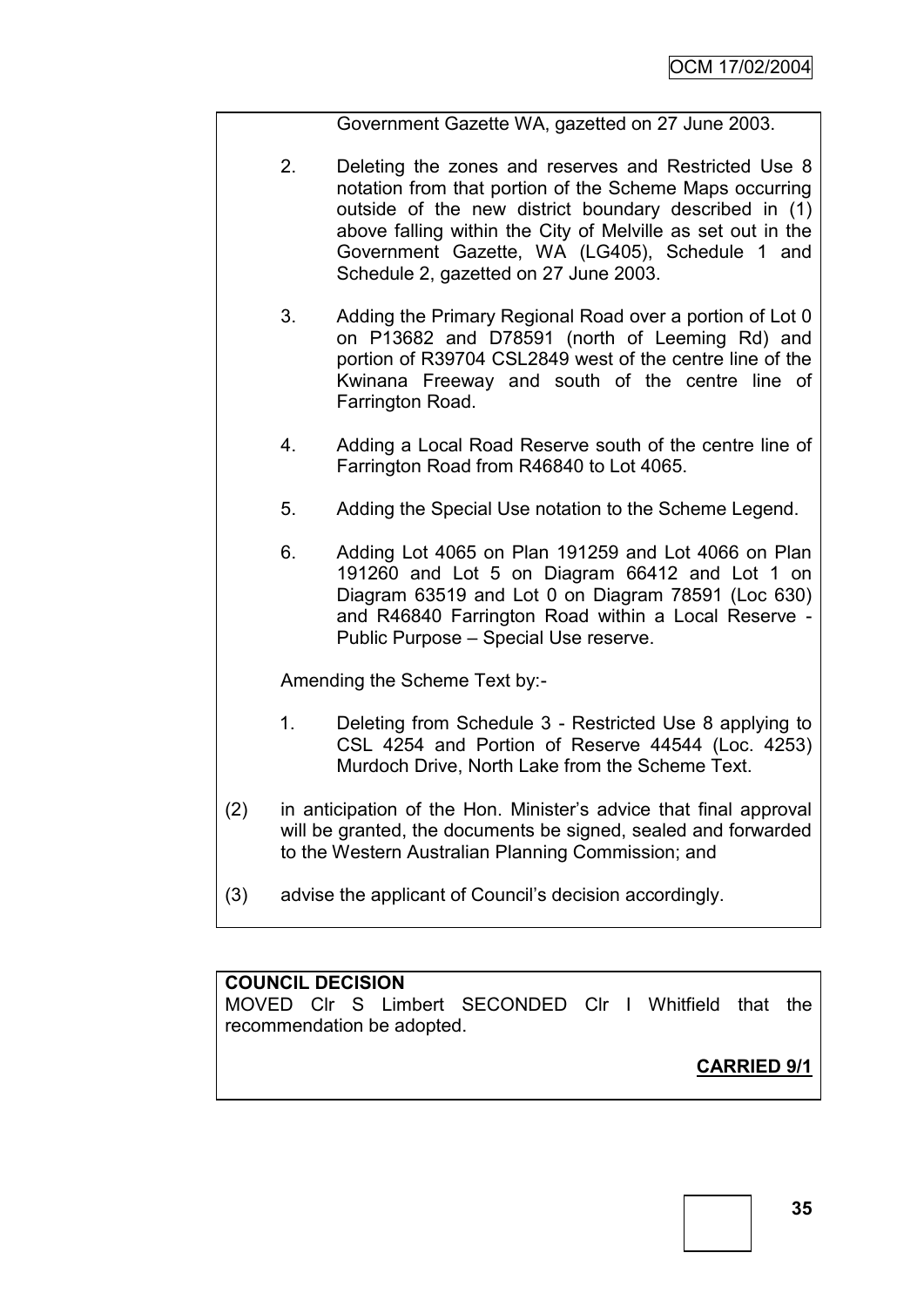## **Background**

At the Ordinary Meeting on 19 August 2003, Council resolved to initiate the scheme boundary change with the City of Melville. (Minute No 2121):

#### **Submission**

An amendment to Town Planning Scheme No. 3 (TPS3) is required due to the district boundary change between the City of Cockburn and City of Melville. Clause 1.3 of TPS3 describes the Scheme Area as that reflected on the Scheme Map. The Scheme boundary is inconsistent with the new district boundary gazetted on 27 June 2003 and hence the need for a scheme amendment. The new lots transferred to the district also need to be zoned or reserved on the Scheme Map.

The administration of the City of Cockburn and City of Melville schemes still applies until both town planning schemes can be amended. In the interim, the City could find itself in a position of being responsible for all planning applications within that portion of the district that has been exchanged with the City of Melville.

#### **Report**

The scheme amendment was referred to the Environmental Protection Authority (EPA) for consideration as well as publicly advertised.

The EPA indicated that the environmental impact of the proposal did not warrant formal assessment under the Environmental Protection Act. The EPA response advised that:

*"In absence of information on the vegetation within the proposed Public Purpose – Special Use reserve (Lot 4065 on Plan 191259, Lot 4066 on Plan 191260, Lot 5 on Diagram 66412 and Lot 1 on Diagram 63519 and Lot 0 on Diagram 78591 (Loc 630) and R46840 Farrington Road), the EPA has decided that this factor (vegetation) should be deferred to ensure that the EPA has the opportunity to assess any future planning proposals related to these sites. Any proposal to subdivide and develop this area may be required to be referred to the EPA under Section 38 of the Environmental Protection Act for evaluation of the impacts of clearing".*

## *Community Consultation*

At the close of the submission period, other than an EPA response, the City received 1 submission. The submission is reviewed below.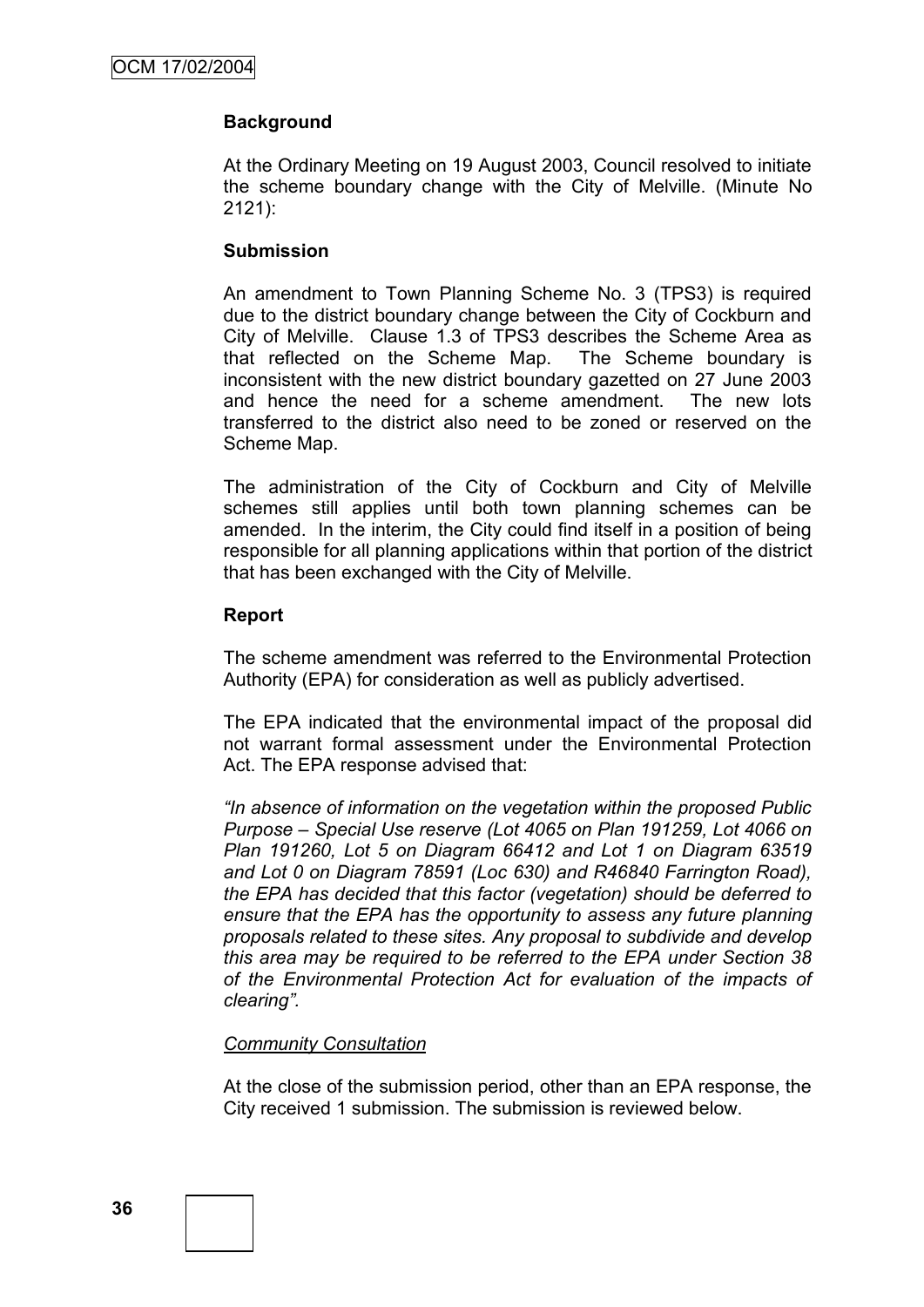| <b>Submitter</b>       | Objection/<br>Support/<br><b>Neutral</b> | <b>Summary of Submission</b>                                                                                                                                                                                                                                                                                                                                                                                                                                                                                                                                                                                                                                                                      |
|------------------------|------------------------------------------|---------------------------------------------------------------------------------------------------------------------------------------------------------------------------------------------------------------------------------------------------------------------------------------------------------------------------------------------------------------------------------------------------------------------------------------------------------------------------------------------------------------------------------------------------------------------------------------------------------------------------------------------------------------------------------------------------|
| Various<br>signatories | N/A                                      | The submission raised the following<br>suggestions:                                                                                                                                                                                                                                                                                                                                                                                                                                                                                                                                                                                                                                               |
|                        |                                          | Scenario 1<br>Request that Murdoch Chase Estate be<br>included within the Melville City Council,<br>based on the following:<br>The geographical location, spread and<br>distance proximity of the estate is more in<br>confluence with Leeming and the City of<br>Melville, than it is with North Lake.<br>new redrawn State Election<br>The<br>boundaries place Murdoch Chase Estate<br>within the Murdoch Constituency.<br>The Real Estate companies consistently<br>list properties for sale under Murdoch.<br>Scenario 2<br>Retaining Murdoch Chase Estate within<br>the City of Cockburn, with a separate<br>postal entity so that it is referred to as<br>Murdoch Chase and not North Lake. |

The above points are addressed in the discussion section below.

## *Discussion*

The district boundary change was affected through the gazettal of the Districts of Melville and Cockburn (change of District Boundaries) Order 2003 (LG405), published in the Government Gazette WA, gazetted on 27 June 2003. The proposed scheme amendment has been initiated in order to bring the boundary changes into alignment with that gazetted under the Districts of Melville and Cockburn (change of District Boundaries) Order 2003 (LG405). As such, it is considered that the above submission points are not relevant to the proposed scheme amendment subject of this report. Accordingly it is recommended that the submission be dismissed.

## *Conclusion*

The scheme amendment is a straight forward proposal that is based upon the district boundary change that was affected through the gazettal of the Districts of Melville and Cockburn (change of District Boundaries) Order 2003 (LG405). For this reason the proposal is supported and final adoption is recommended accordingly.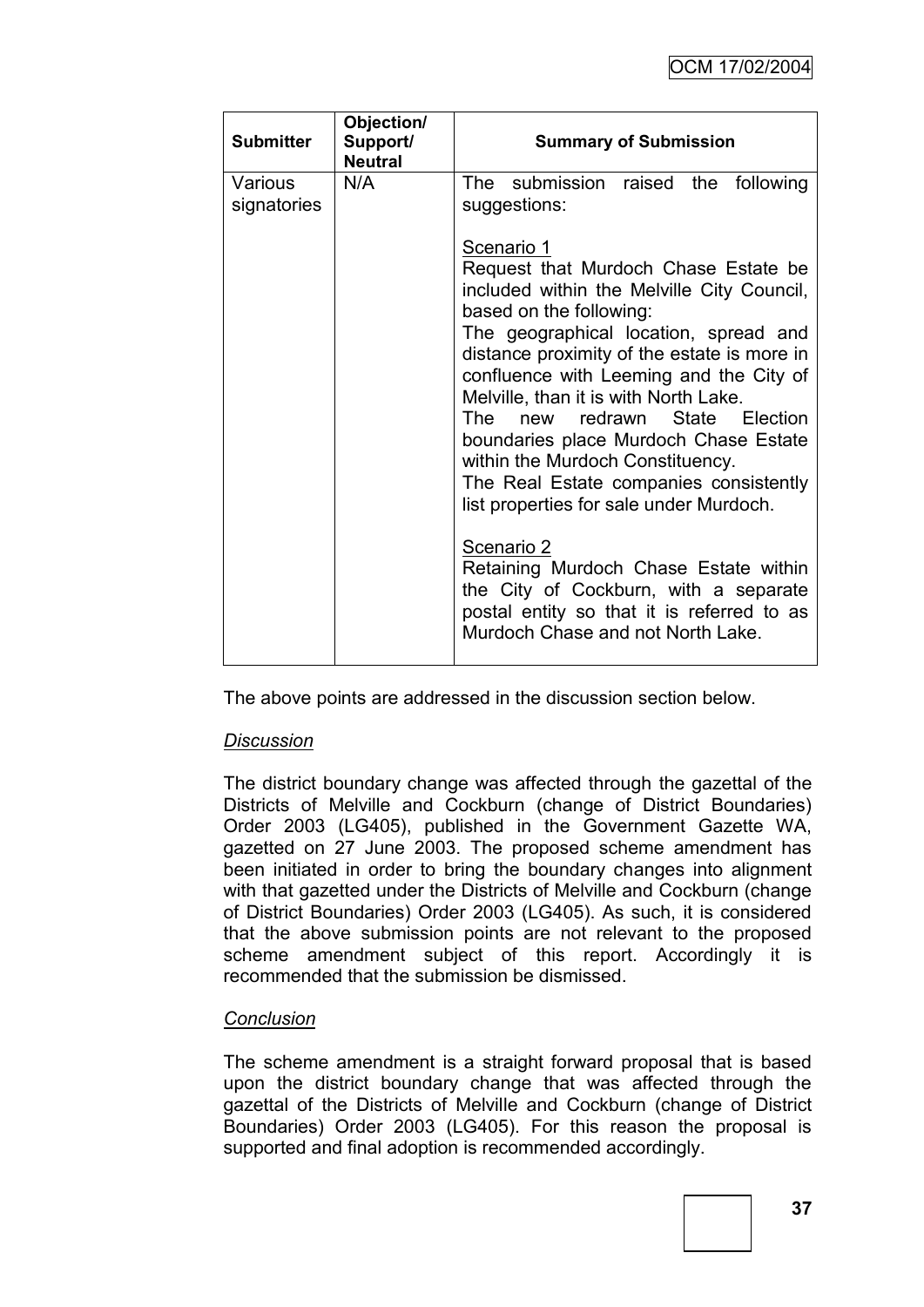# **Strategic Plan/Policy Implications**

The Corporate Strategic Plan Key Result Areas which apply to this item are: -

- 1. Managing Your City
	- *"To conduct Council business in open public forums and to manage Council affairs by employing publicly accountable practices."*
- 2. Planning Your City
	- *"To ensure that the development will enhance the levels of amenity currently enjoyed by the community."*
- 3. Conserving and Improving Your Environment
	- *"To conserve the quality, extent and uniqueness of the natural environment that exists within the district."*

#### **Budget/Financial Implications**

The Scheme Amendment documents are being prepared in-house where costs incurred relate to the administration, advertising of the documents and reporting to Council.

#### **Legal Implications**

Nil

#### **Community Consultation**

The proposed Scheme Amendment was subject to community consultation requirements as set out in the Planning Regulations. Affected property owners within the City of Cockburn were notified of the proposal.

#### **Implications of Section 3.18(3) Local Government Act, 1995**

Nil.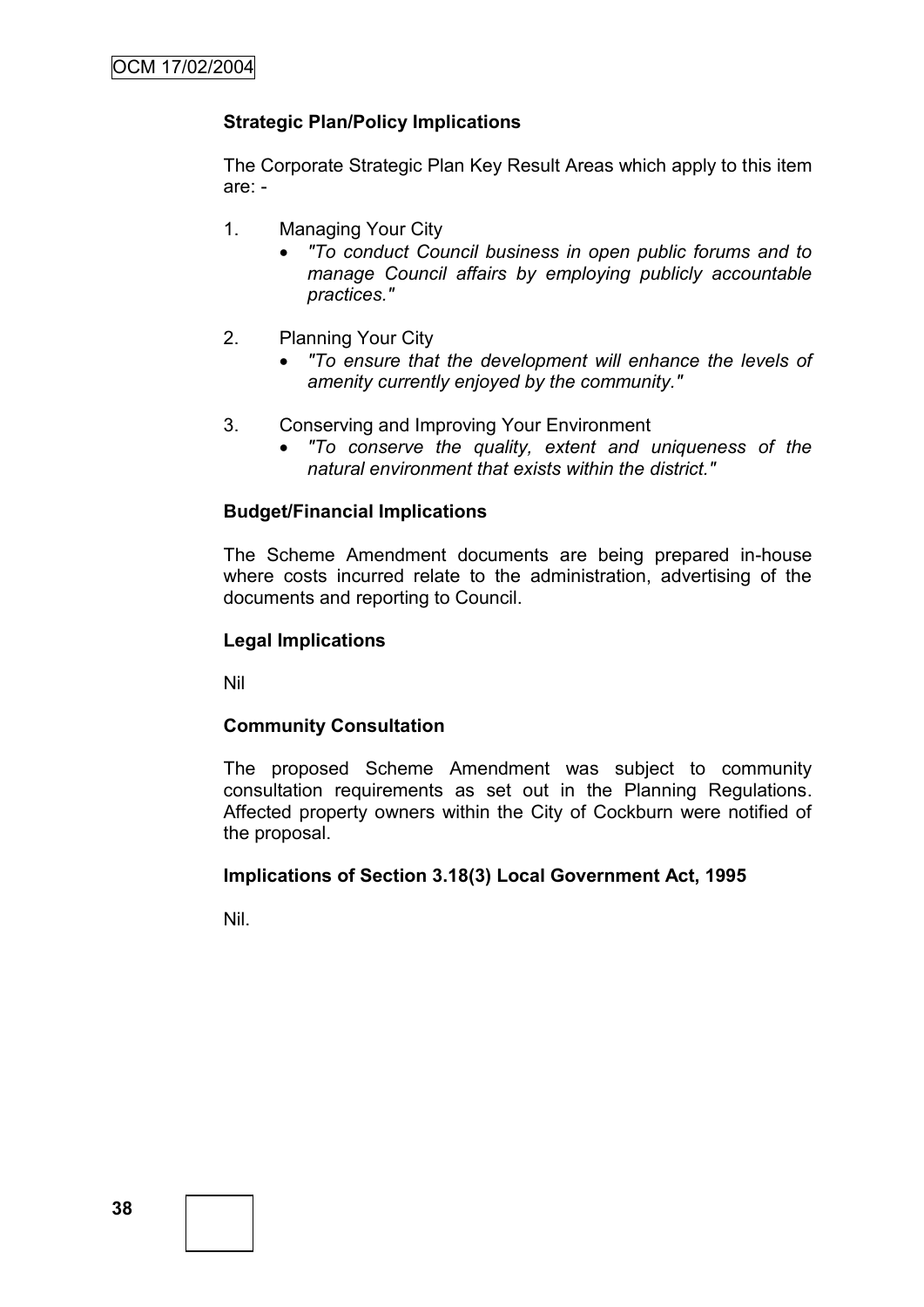**14.5 (MINUTE NO 2304) (OCM 17/02/2004) - PROPOSED TOWN PLANNING SCHEME AMENDMENT NO. 11 - INCLUDING PHOENIX PARK DISTRICT CENTRE ZONE IN SCHEDULE 3 - RESTRICTED USES - DA 10 - ATWELL SOUTH CONTAINED IN SCHEDULE 11 - LOT 63 ROCKINGHAM ROAD, SPEARWOOD AND DA10 - ATWELL SOUTH - OWNER: VOLLEY INVESTMENTS PTY LTD AND LANDCORP (93011) (JLU) (ATTACH)**

# **RECOMMENDATION**

That Council:

- (1) adopt the recommendations made in the Schedule of Submissions attached to the Agenda;
- (2) adopt the following amendment with modifications that clarify the "Restricted Use" column in Schedule 3 and in anticipation of the Hon. Minister"s advice that final approval will be granted, the documents be signed, sealed and forwarded to the Western Australian Planning Commission:-

TOWN PLANNING AND DEVELOPMENT ACT 1928 (AS AMENDED) RESOLUTION DECIDING TO AMEND CITY OF COCKBURN TOWN PLANNING SCHEME – DISTRICT ZONING SCHEME NO. 3

AMENDMENT NO. 11

Resolved that Council, in pursuance of Section 7 of the Town Planning and Development Act 1928 amend the above Town Planning Scheme by:

- 1. The City of Cockburn under and by virtue of the powers conferred upon it in that behalf by the Town Planning and Development Act, 1928 (as amended), hereby amends the above Town Planning Scheme by:
	- 1. Including the following in Schedule 3 Restricted uses of the Scheme:

| No.          | <b>Description of Land</b>                                                                                                                      | <b>Restricted Use</b>                                                                                                                                                                                                                                                                                     | <b>Conditions</b>    |
|--------------|-------------------------------------------------------------------------------------------------------------------------------------------------|-----------------------------------------------------------------------------------------------------------------------------------------------------------------------------------------------------------------------------------------------------------------------------------------------------------|----------------------|
| <b>RU 11</b> | included<br>The<br>land<br>District<br>within<br>the<br>Centre Zone<br>on the<br>corner of Phoenix Road I<br>and Rockingham Road,<br>Spearwood. | Those uses which may be<br>permitted within<br>the<br>District Centre Zone as<br>set out in Table 1<br>Zoning Table subject to<br>there being no more than<br>(2) supermarkets<br>two<br>within the District Centre<br>Zone. For the purpose of<br>this clause a supermarket<br>defined as a self-<br>İS. | Planning<br>Approval |
|              |                                                                                                                                                 | service retail store<br>or                                                                                                                                                                                                                                                                                |                      |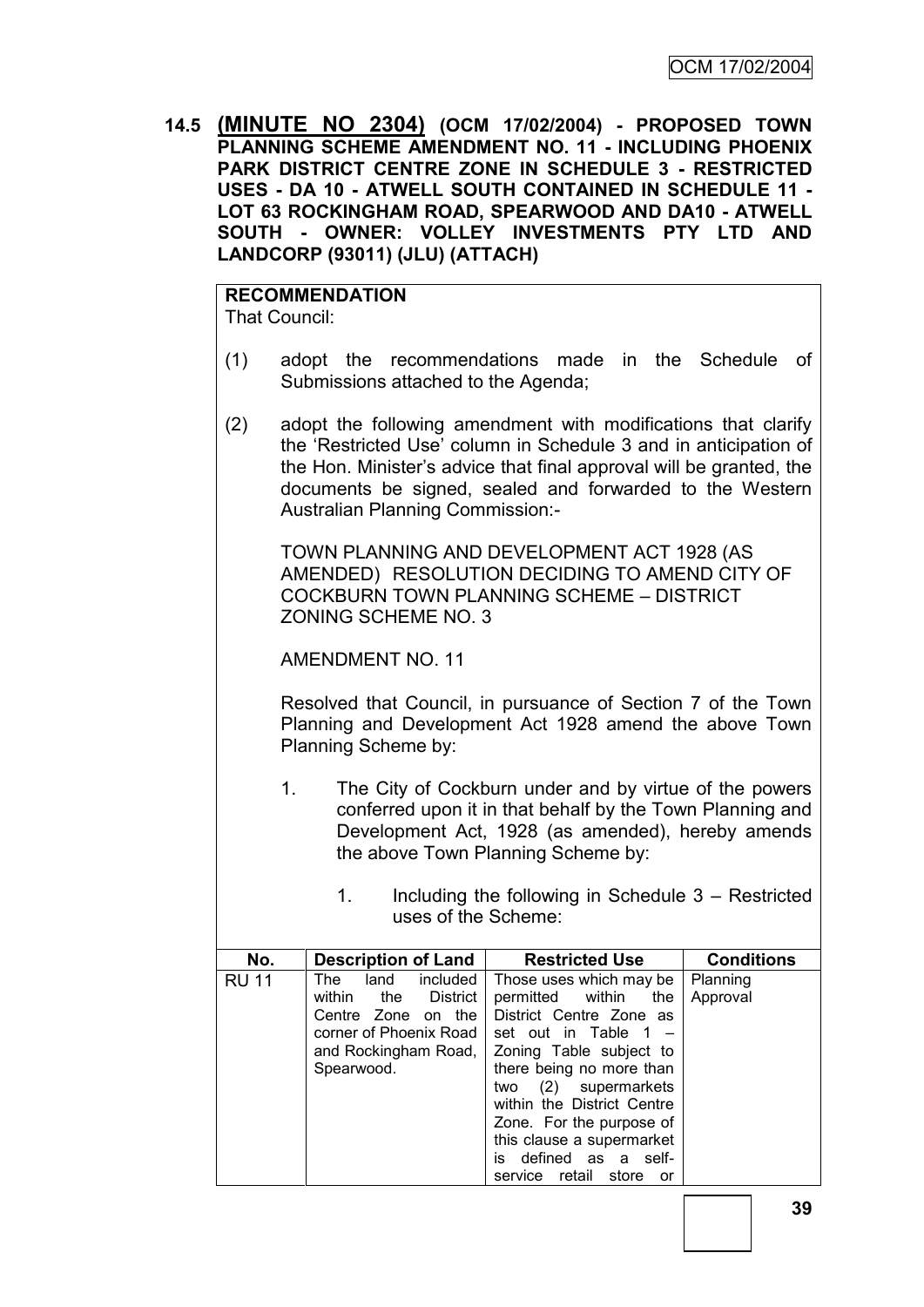| market, with a sales area<br>of 400sqm (NLA) or<br>greater, the main function                    |  |
|--------------------------------------------------------------------------------------------------|--|
| of which is to sell a<br>variety of ordinary fresh<br>and/or packaged food<br>and grocery items. |  |

- 2. Amending the Scheme Maps to identify the District Centre Zone on the corner of Phoenix Road and Coleville Crescent, Spearwood as Restricted Use RU 11.
- 3. Modifying paragraph 6 in DA10 Atwell South contained in Schedule 11 – Development Areas of the Scheme replacing "2,700 $m^{2}$ " with "5,000 $m^{2}$ ".
- (3) advise those who made submissions of Council"s decision accordingly.

# **COUNCIL DECISION** MOVED Clr S Limbert SECONDED Clr I Whitfield that the recommendation be adopted.

**CARRIED 9/1**

# **Background**

| ZONING:   | MRS:                       | Urban                                |
|-----------|----------------------------|--------------------------------------|
|           | TPS3:                      | District Centre and Development Zone |
| LAND USE: | Shopping centre and retail |                                      |
| LOT SIZE: | N/A                        |                                      |

At its meeting on 15 July 2003, Council resolved to initiate Town Planning Scheme Amendment No. 11 to restrict the additional 8,000m<sup>2</sup> floor space within the Phoenix Park District Centre to non-food uses and to modify DA10 – Atwell South contained in Schedule 11 to increase the specified floor space from  $2,700m^2$  to  $5,000m^2$ . The amendment implements two recommendations of the City of Cockburn Local Commercial Strategy endorsed by Council in November 2002.

## **Report**

The amendment was forwarded to the Environmental Protection Authority (EPA) in August. The amendment was not assessed by the EPA and no environmental advice was provided.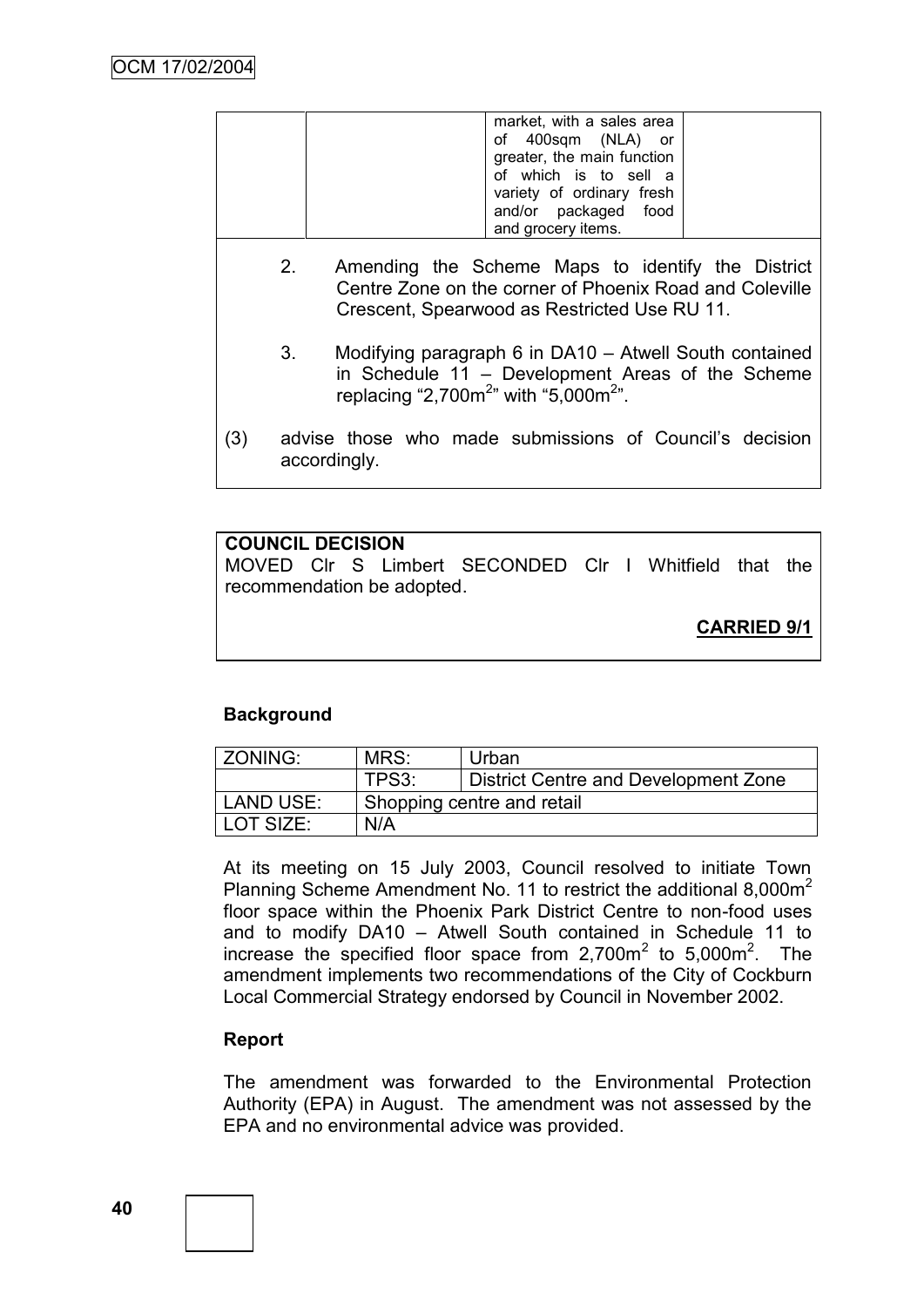The amendment was advertised for public comment for 42 days from the 24 September to 5 November 2003. The Shopping Centre Managers were also notified of the proposed amendment.

Two submissions were received during the advertising period. A Schedule of Submissions is contained within the attachments to the Agenda. The submissions do not object to the overall amendment, however, they raise a number of concerns. Comments on each of the matters raised are as follows:

- 1. *Potential increased traffic along the streets east of Gerald Street as a result of the increase in size of Phoenix Shopping Centre* – Council"s Engineering Section comments that the only changes to the traffic regime will be if the expansion of the centre creates extra demand. For this to occur the centre would need to attract people from outside its current catchment. Currently the only traffic problem is along Rockingham Road and results from the number of crossovers onto Rockingham Road. The amendment does not propose any further crossovers and relates to the uses within the centre only. Any further crossovers onto Rockingham Road would require Council approval.
- 2. *There should be no restrictions on the additional floor space and that the use of the Scheme to control retail classifications is not appropriate* – The intention of the "Restricted Use" provisions contained within the amendment for Phoenix Park Shopping Centre is to prevent no more than two (2) food supermarkets being within the Centre. The reason for this is to ensure that the viability of neighbouring centres are not adversely affected by the expansion of Phoenix Park. The use of the Scheme to restrict the types of development that can be included in the District Centre Zone already occurs through the Zoning Table. The proposed provisions in the amendment are appropriate as the Scheme holds the ultimate statutory power to facilitate development within the City.

The submission goes on to further say that "while the owners accept that an additional supermarket may not be provided in the District Centre, the limitation of a "mini-mart or the like" has serious implications for the viability and needs of the Phoenix Shopping Centre." It was not the intention of the amendment to exclude such uses as a butcher, specialty food, gourmet shops etc. It was the intention, in accordance with the recommendations of the Local Commercial Strategy, to prevent another supermarket from being included in the centre.

3. *Limiting the uses that can be provided on the site will significantly limit any potential for the redevelopment of the shopping centre* – The proposed amendment limits the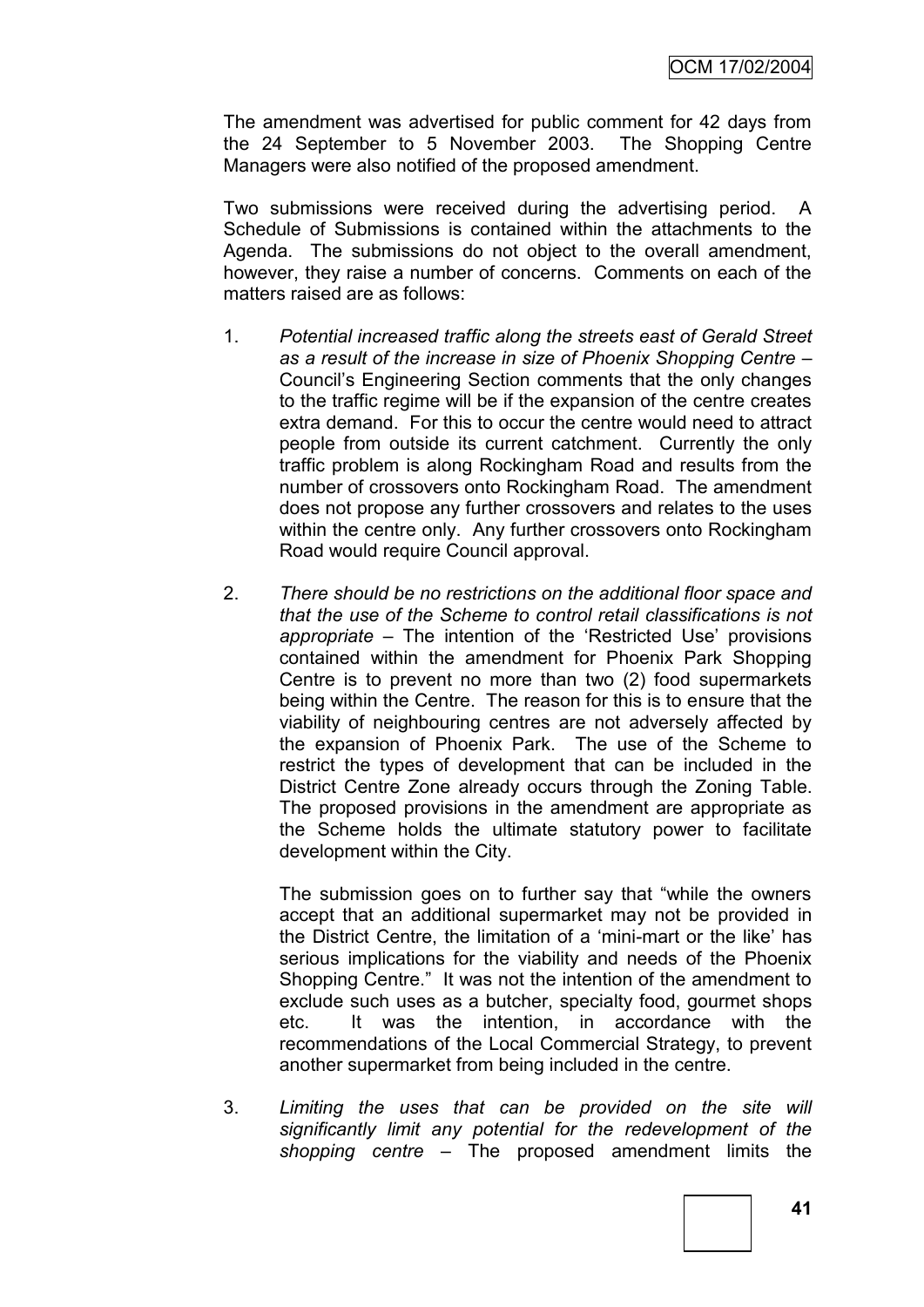development of a further supermarket in Phoenix Park Shopping Centre only, it does not limit any other form of development.

- 4. *The amendment has been initiated prior to the WAPC endorsing the Local Commercial Strategy and therefore any amendment based on the recommendations of the Local Commercial Strategy is premature* – Council adopted the Draft Local Commercial Strategy at its meeting on 19 November 2002. The Strategy was forwarded to the WAPC in November 2002 for endorsement. At the time of writing this report, the WAPC had not endorsed the Strategy and DPI officers advised that there was no commitment in terms of a likely timing for the consideration of the Strategy. This was also the status of the Strategy when the amendment was initiated in July. Given there is no commitment for the consideration of the Strategy, Council considered it necessary to ensure that controls are in place prior to a development proposal being pursued that could compromise the recommendations of the Local Commercial Strategy. The initiation of this amendment is not considered premature, complies with all four requirements of "Planning Practice Note PN1/2002 – Town Planning Scheme Amendments and Consent to Advertise' and could be dealt with by the WAPC at the same time as it endorses the Strategy.
- 5. *The proposed amendment and TPS No. 3 do not define supermarket or mini-mart and the use of words "or the like" is ambiguous* – The submission made on behalf of Phoenix Shopping Centre owners is correct in that neither the amendment or the Scheme contain a definition for supermarket or mini-mart. The Model Scheme Text also does not contain a definition for supermarket or mini-mart. The current provision contained in the amendment is as follows:

"Those uses which may be permitted within the District Centre Zone as set out in Table 1 – Zoning Table subject to there being no more than two (2) food supermarkets, mini-marts or the like which retail food and grocery items within the District Centre Zone."

Council officers met with Phoenix Shopping Centre owners and their representatives on 10 December 2003, to discuss the amendment. At this meeting concern was raised by The Planning Group (representing Phoenix Shopping Centre) that the definition should contain a size restriction on the Net Leasable Area (NLA) to further clarify the definition of supermarket. The Planning Group suggested 500sqm be the minimum NLA. Council officers discussed this proposal with Tony Shrapnel, the author of the City"s Commercial Strategy, who recommends that if an area limitation is to be placed in the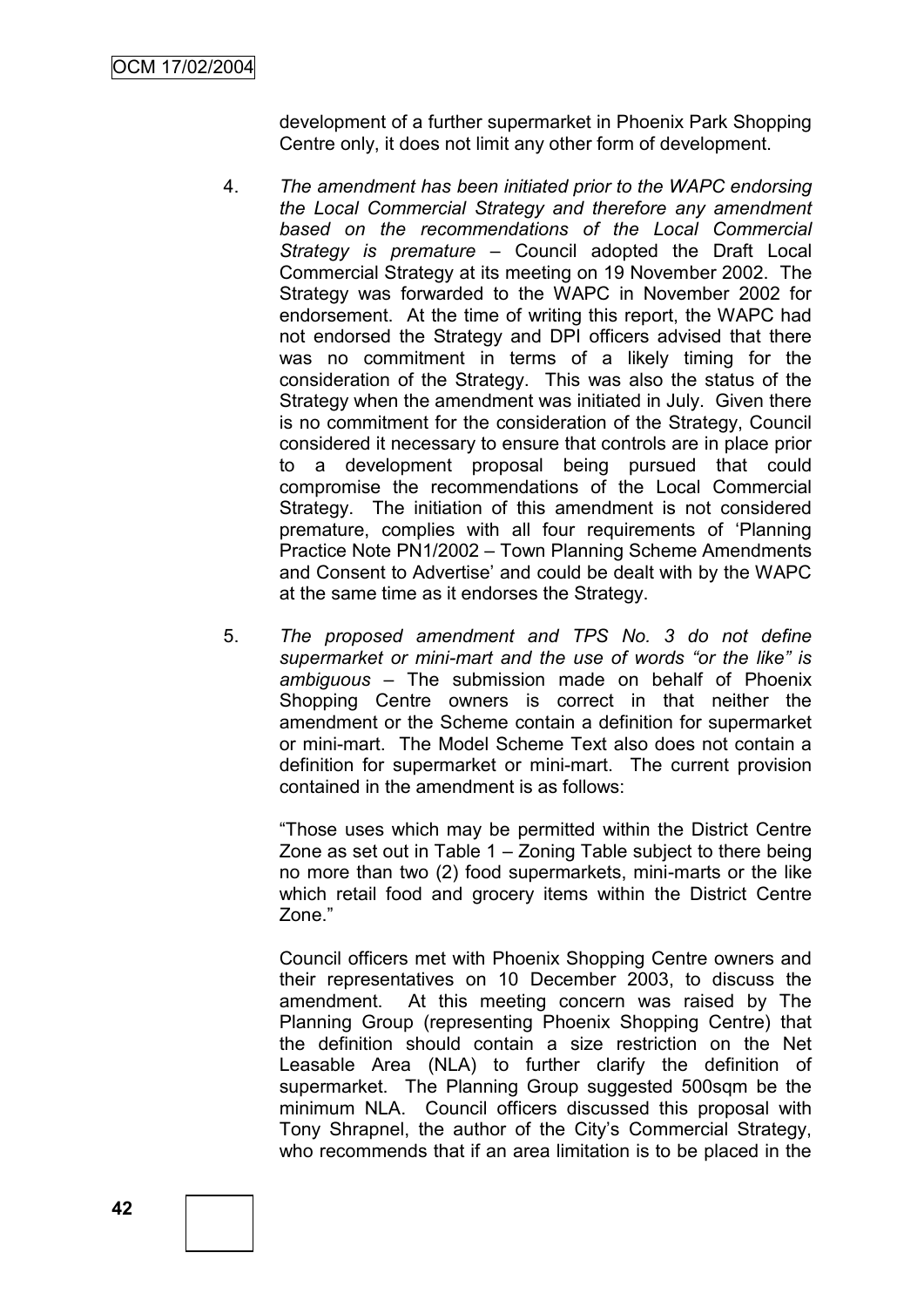amendment, that 400sqm is more appropriate. The 400sqm limit is recommended because:

- It is unlikely that a viable supermarket could operate in an area of 400sqm within Phoenix;
- Experience of 'express supermarkets' in the eastern states shows that they are operating in areas of around 500sqm and therefore the 400sqm limit should exclude an "express supermarket' from opening in Phoenix.

Following further discussions with The Planning Group, it was agreed that the "Restricted Use" provision contained in the amendment be modified to read as follows:

"Those uses which may be permitted within the District Centre Zone as set out in Table 1 – Zoning Table subject to there being no more than two (2) supermarkets within the District Centre Zone. For the purpose of this clause a supermarket is defined as a self-service retail store or market, with a sales area of 400sqm (NLA) or greater, the main function of which is to sell a variety of ordinary fresh and/or packaged food and grocery items."

This definition contains important key words including:

- Self–service
- Retail
- Main function
- Variety
- Ordinary
- Food and grocery

This definition would not exclude the development of specialty food and gourmet shops from occurring within Phoenix Park, nor would it exclude a large store (such as a department store) which included a small food and grocery section. The above changes address the objectives of the City and the concerns of the owners of the centre.

- 6. *The proposed limitations do not meet the objectives of the WAPC's Metropolitan Centres Policy Statement and in particular neighbourhood/local centres are being promoted as meeting weekly needs rather than day-to-day needs* – The relevant objectives of the WAPC"s Statement of Planning Policy (SPP) No. 10 – Metropolitan Centres Policy Statement for the Perth Metropolitan Region to this amendment are:
	- Promote District Centres to meet weekly shopping and service needs of the community including the provision of offices and community facilities; and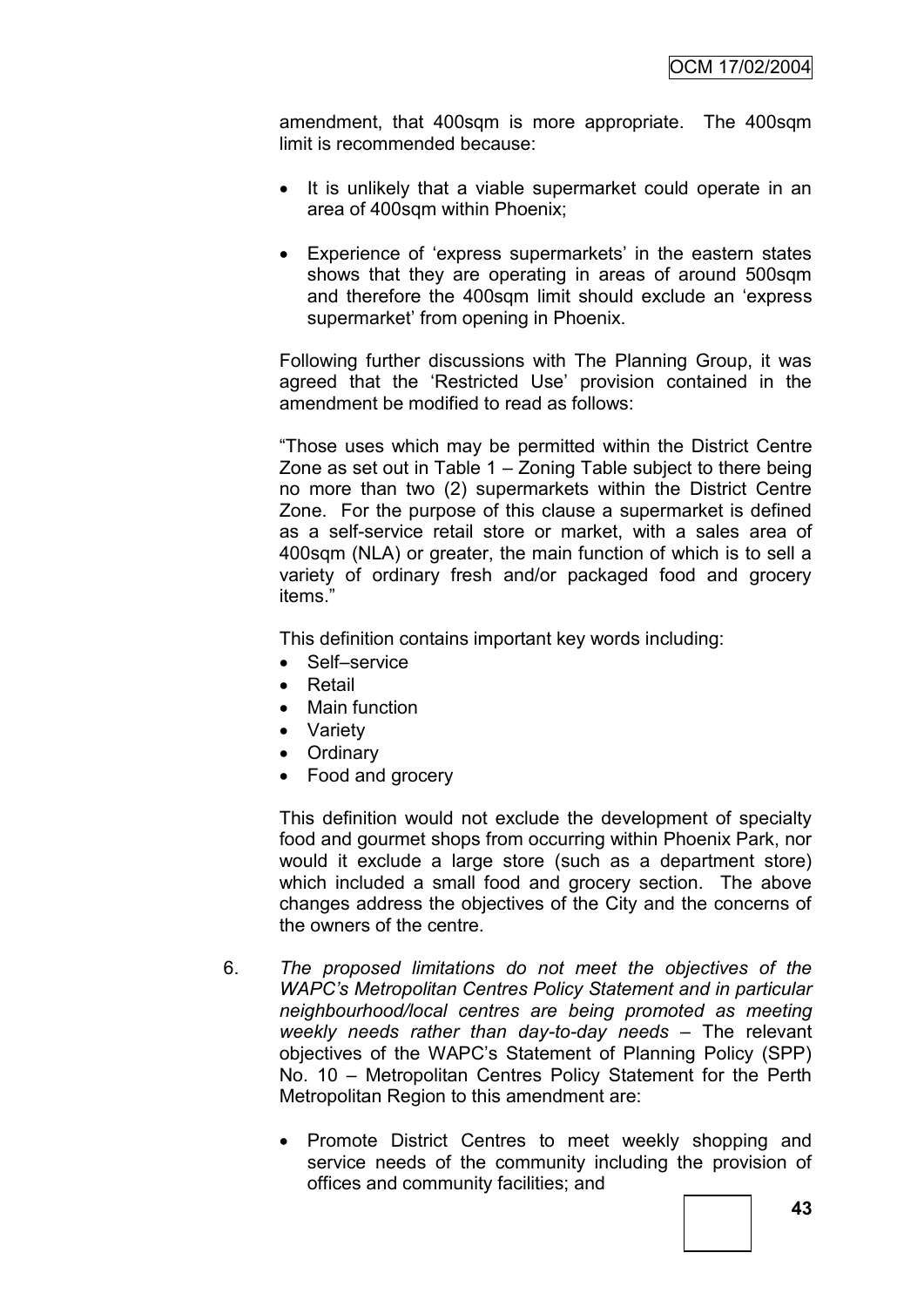• Promote Neighbourhood Centres, Local Centres and corner shops as performing a vital role in providing the day-to-day convenience shopping for the neighbourhood as well as an important focus for neighbourhood services and community facilities.

The SPP goes on further to state "*Neighbourhood Centres and Local Centres which range from corner shops to small centres should be promoted as predominantly for convenience retailing and (in the larger centres) weekly food and groceries shopping*." The SPP also states "Planning controls should support the future of small shops and centres by controlling the size of larger centres and limiting new competing retail development outside local centres defined in the Local Planning Strategies and structure plans."

The Local Commercial Strategy clearly states that an additional supermarket at Phoenix Park would undermine the potential viability of several neighbourhood/local centres.

Therefore, the proposed scheme amendment clearly meets and implements the objectives of SPP No. 11 by putting planning controls in place to protect the neighbourhood and local centres.

7. *The proposed amendment seeks to limit all additional food retailing* – The intent of the amendment was not to exclude all additional food retail within Phoenix Park. This issue has now been addressed with modifications to the amendment as outlined in point 5 above.

In conclusion, as Council and the owners of the Phoenix Shopping Centre have successfully negotiated an outcome addressing the issues raised in the Centre owners submission, it is recommended that Council proceed with the adoption of Amendment No. 11 subject to the definition of a supermarket being modified to include a floorspace area.

## **Strategic Plan/Policy Implications**

The Corporate Strategic Plan Key Result Areas which apply to this item are:-

- 1. Planning Your City
	- *"To ensure that the planning of the City is based on an approach which has the potential to achieve high levels of convenience for its citizens."*
	- *"To ensure that the development will enhance the levels of amenity currently enjoyed by the community."*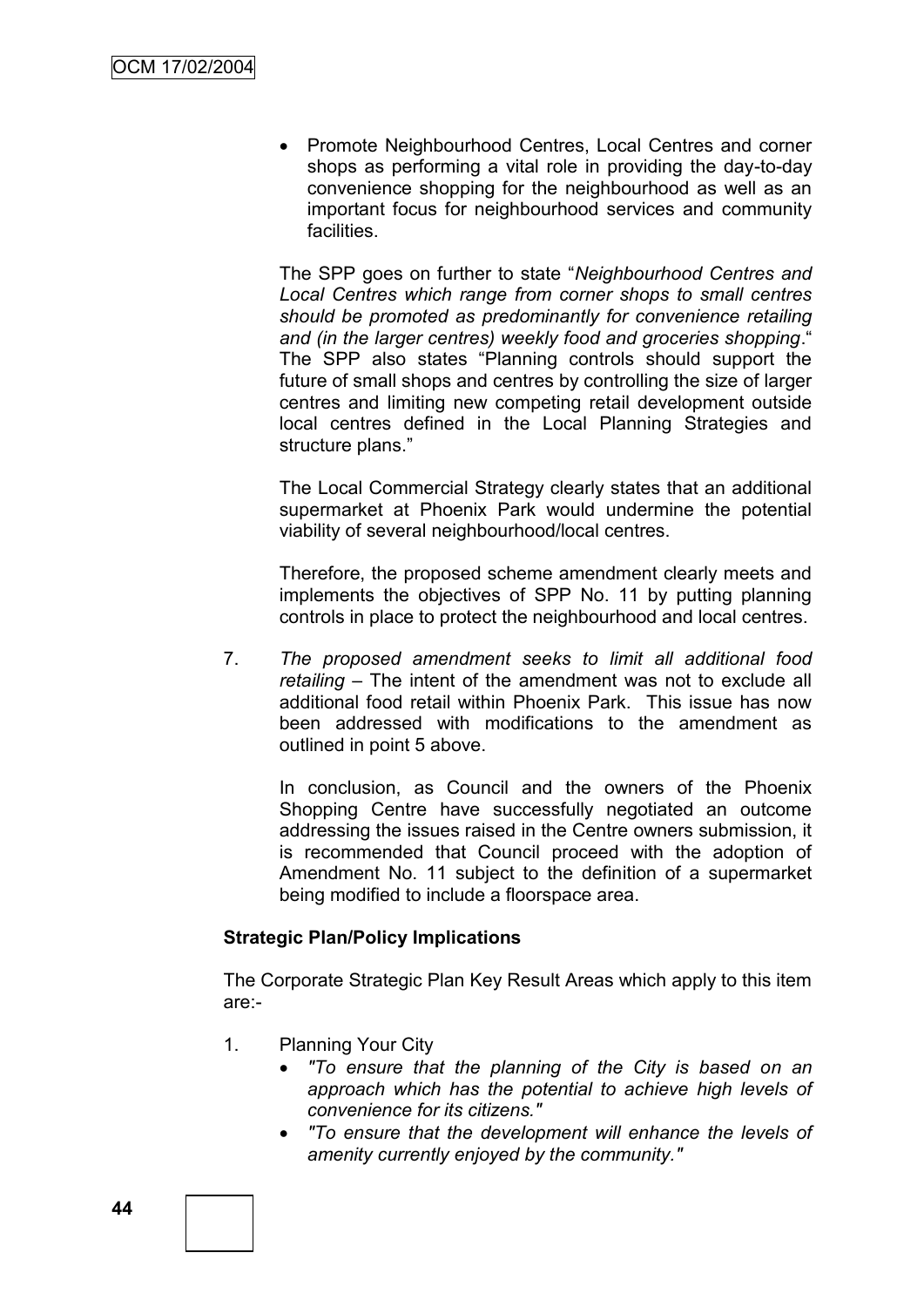The Planning Policies which apply to this item are:-

SPD4 'Liveable Neighbourhoods'

## **Budget/Financial Implications**

N/A

## **Legal Implications**

Nil.

# **Community Consultation**

The Scheme Amendment was advertised in the West Australian on 24 September 2003, for a period of 42 days with submissions closing on 5 November 2003.

The owners of the Phoenix Shopping Centre and Atwell South Shopping Centre were notified in writing of the amendment and requested to make submissions. A submission was received from the owners of Phoenix and one other submission from a concerned rate payer.

A meeting was held with the owners of the Phoenix Shopping Centre and their representatives (The Planning Group) on 10 December 2003, to discuss their submission. Further discussions following the meeting have resolved the concerns raised in the submission.

## **Implications of Section 3.18(3) Local Government Act, 1995**

Nil.

# **14.6 (MINUTE NO 2305) (OCM 17/02/2004) - PROPOSED DELETION OF THE FREMANTLE EASTERN BYPASS - POTENTIAL IMPACTS ON THE CITY OF COCKBURN (9702) (SMH) (ATTACH)**

# **RECOMMENDATION**

That Council:

- (1) receive the report; and
- (2) based on the information contained in the report, prepare a public handout.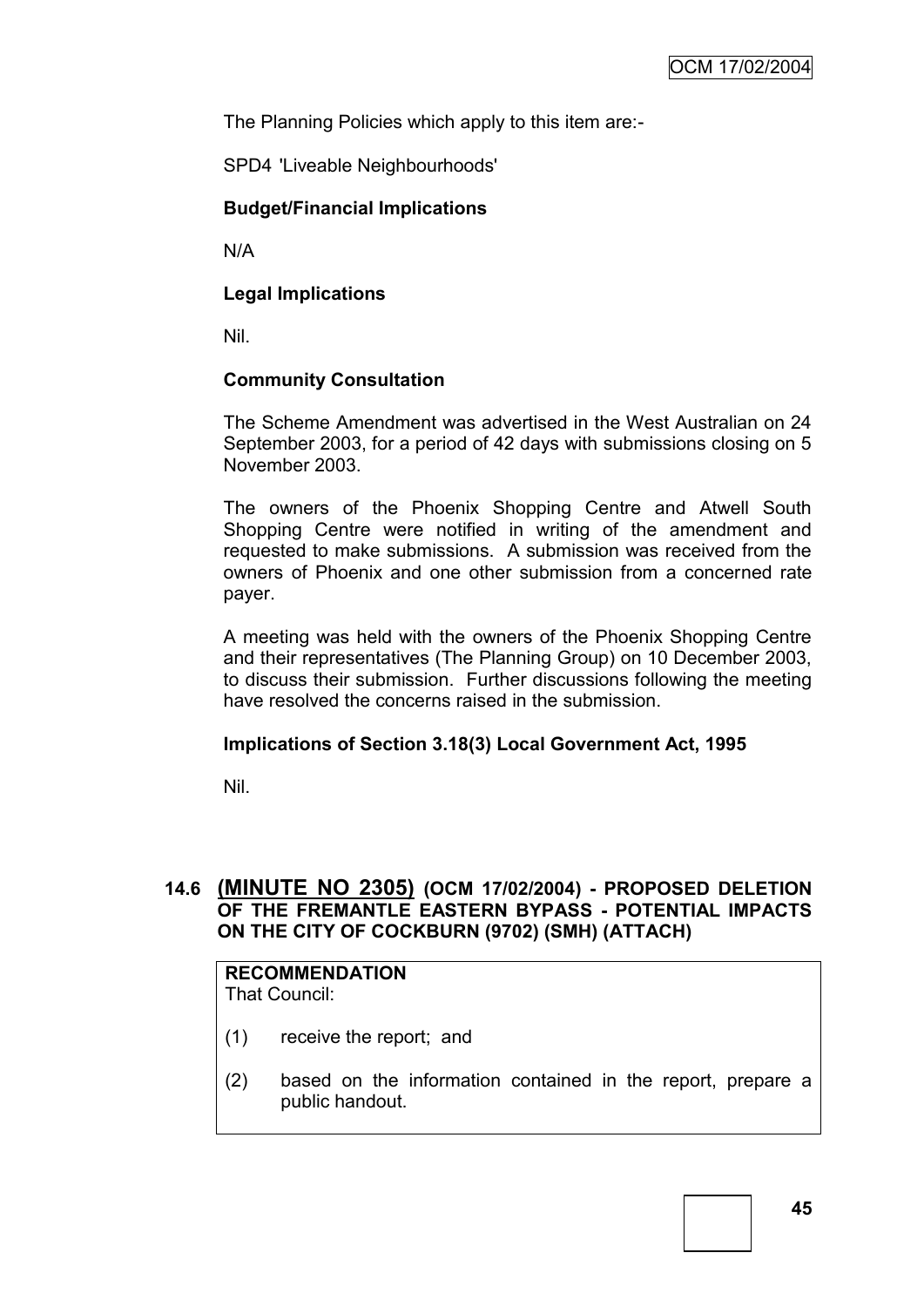## **COUNCIL DECISION**

MOVED Clr S Limbert SECONDED Clr I Whitfield that the recommendation be adopted.

## **Background**

Council at its meeting held on 18 February 2003, resolved to support the deletion of the Fremantle Eastern Bypass from the MRS (Amendment 1055/33).

Council at its meeting held on 16 December 2003, resolved to:-

"*(4) request the Director Planning and Development to prepare a report on the potential impacts that could arise within the City of Cockburn as a result of the decision by the State Government to delete the Fremantle Eastern Bypass Primary Regional Road Reserve from the Metropolitan Region Scheme;…"*

A number of reports on the Fremantle Eastern Bypass (FEB) have been presented to the Council over the past year. It is not intended to repeat the history of the FEB, but to use published information to identify the potential impacts on the City of Cockburn should the Bypass be deleted as has been determined by the State Government.

The deletion of the FEB is currently before the Parliament. It is understood that a notice of disallowance has been introduced by Mr Simon O"Brien, the Member for the South Metropolitan Region.

The proposed deletion of the FEB is based on a six (6) point plan which involves -

- Extend Roe Highway to Kwinana Freeway
- Put more freight on rail
- Build inland container terminals
- Make better use of our roads
- Plan now for the Outer Harbour at Kwinana
- Improve existing roads.

Some of these points in the plan will impact on the City.

At the close of the public submission period, the WAPC had received 9736 submissions. Of these 8290 (85.1%) did not support the deletion of the Bypass. As a result, the Hearings Committee recommended that the Bypass not be deleted at this time but despite this, the WAPC recommended that it be deleted.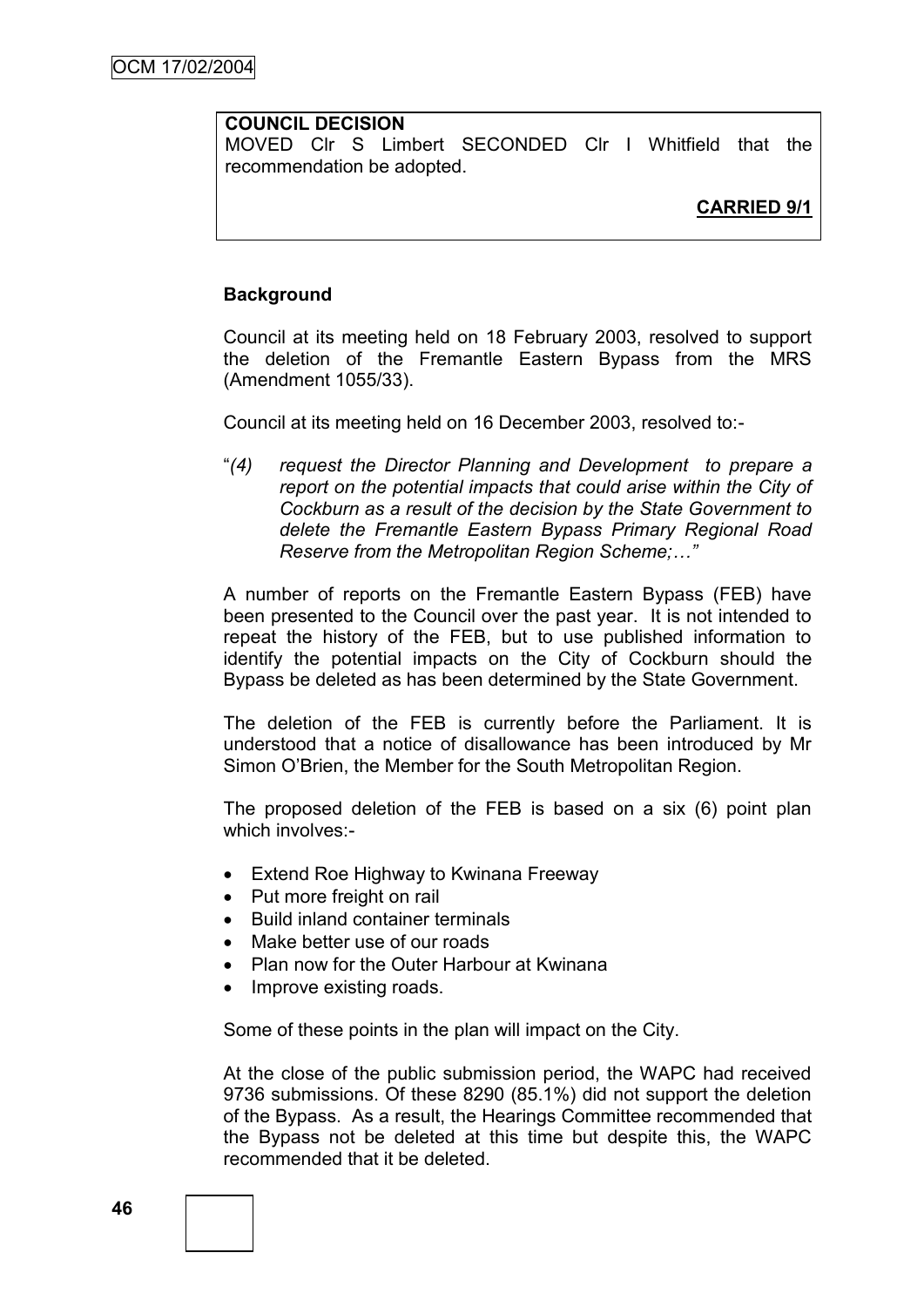Council at its meeting held on 16 December 2003, requested the WAPC to implement the recommendations associated with the FEB to be implemented without delay and to proceed with the construction of the road works to upgrade the Stock Road/Leach Highway link to Fremantle Port.

#### **Submission**

N/A

## **Report**

This report should be read in conjunction with previous reports on the FEB considered by Council at its meeting on 18 February 2003 (Minute No. 1913) and 16 December 2003 (Minute No. 2243).

The potential impacts as contained in the Government's six (6) Point Plan.

## *Extend Roe Highway to Kwinana Freeway*

The design and construction tender for the extension of the Roe Highway Stage 7 to connect into the Kwinana Freeway has been let. It is expected that the extension will be open by 2006.

According to the Connell Wagner Report - March 2003, prepared for the WAPC, Roe 7 will carry 54,000 vehicles per day (vpd) east of Karel Avenue and 46,000 vpd west of Karel Avenue by 2031.

The State Government has assumed that with the deletion of the FEB, Roe 8 west of the Kwinana Freeway will not need to be constructed.

As part of the extension of Roe 7, it is likely that Karel Avenue will be connected directly into Berrigan Drive, so as to provide a "commercial" access into Jandakot Airport. This is likely to result in increased traffic being distributed onto Karel Avenue and Farrington Road and onto Berrigan Drive. The Connell Wagner Report does not provide information about the impacts on Berrigan Drive.

Traffic on the Kwinana Freeway within the district will increase significantly south of the Roe Highway from 53,000 vpd to 125,000 vpd by 2031 and from 39,000 vpd to around 81,000 vpd between Beeliar Drive and Thomsons Lake.

## *Put more freight on rail*

The number of containers handled at Fremantle Port has increased from 350,000 to 430,000 units in less than 2 years. (WAPC Vol. 1 Report pp9) which represents an increase of 80,000 (23%). It is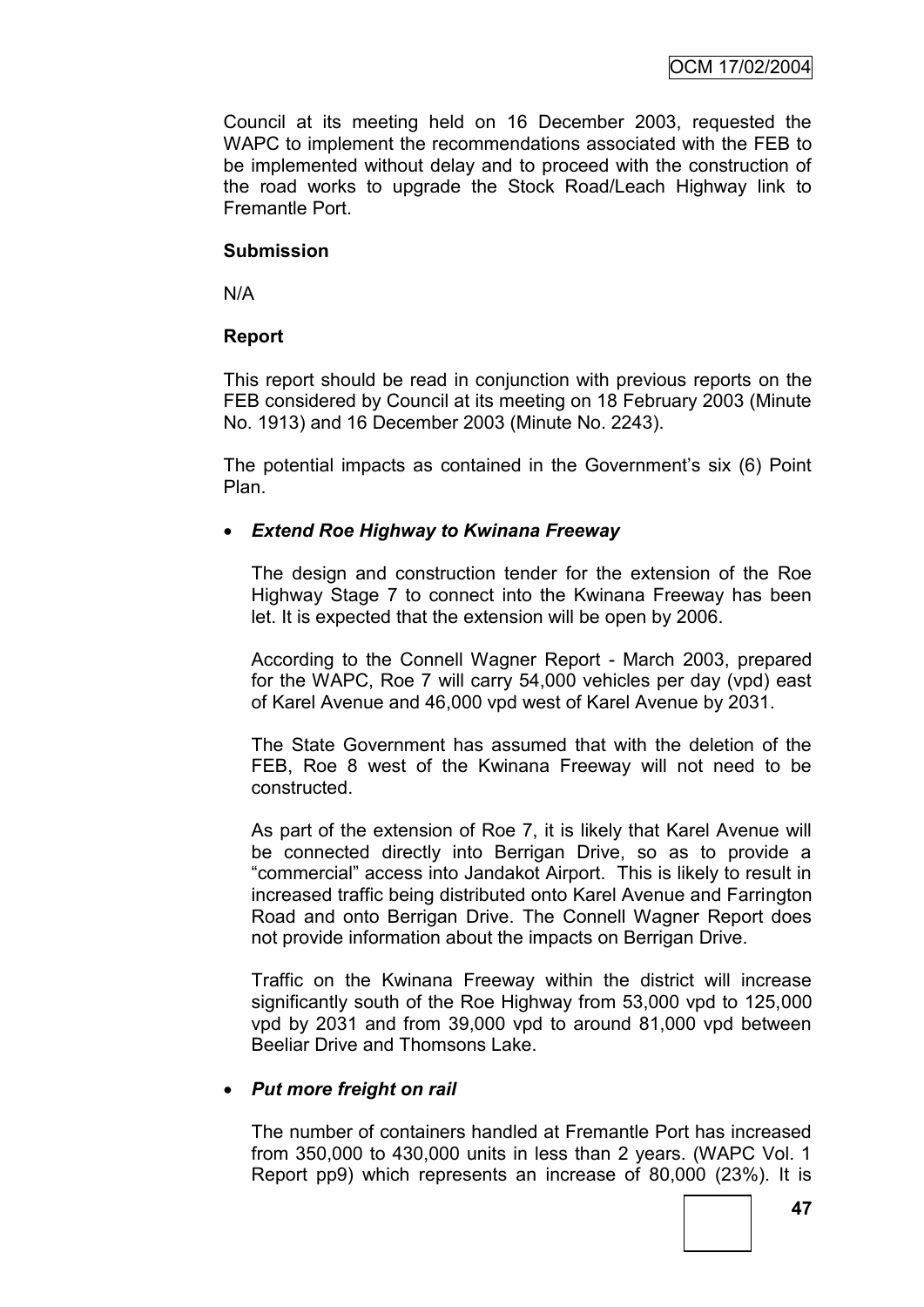expected by 2017, the number of units will have increased to around 1.2 million per annum. According to informal advice from the Fremantle Port, container growth has been in the order of 8% to 11% per annum over the past 5 years. At this rate, it could be expected that 1.2 million containers for per annum could be achieved by 2016, or by 2012 depending upon a low or high growth scenario. At an 8% growth rate, 1.3 million units would be reached by 2017 while the higher growth rate would reach in excess of 2 million units by this date. Fremantle Port is of the opinion that 1.2 million units is likely to be the operational capacity of the inner harbour.

This will have a significant impact on the City by the development of the Outer Harbour in 2010 and the associated areas of transport/container areas included in the Proposed Hope Valley-Wattleup Redevelopment Area Master Plan totals 390 ha or 27% of the total project area. This will generate a large amount of freight traffic onto Rowley Road, Rockingham/Stock Road, Russell Road and North Lake Road.

The Government has stated that by 2012, 30% of all containers will be conveyed by rail. This means that, based on the lower growth rate of 8% per annum, around 300,000 units per year could be travelling through the suburbs of Jandakot (Glen Iris), Bibra Lake, South Lake, Yangebup, Spearwood (Port Coogee) and Hamilton Hill (South Beach) until such time as the Outer Harbour is operational. This has the potential to have a major impact on these existing and proposed residential areas if adequate measures are not introduced to reduce the impact of noise and vibration. It is understood that the trains are expected to increase to around 8 movements per day, be 800 metres long and be double stacked with containers.

## *Build inland container terminals*

This does not have a direct impact on the City of Cockburn.

## *Make better use of our roads*

According to the Connell Wagner Report, the preferred "Stock Road Option" with Stock Road and High Street upgraded to 6 lanes, together with:-

- redesign the Stirling Highway/High Street signalised intersection,
- build a grade separated intersection at the junction of Leach Highway and Stock Road,
- build grade separated intersections on Stock Road at:-
	- South Street
	- Winterfold Road
	- Forrest Road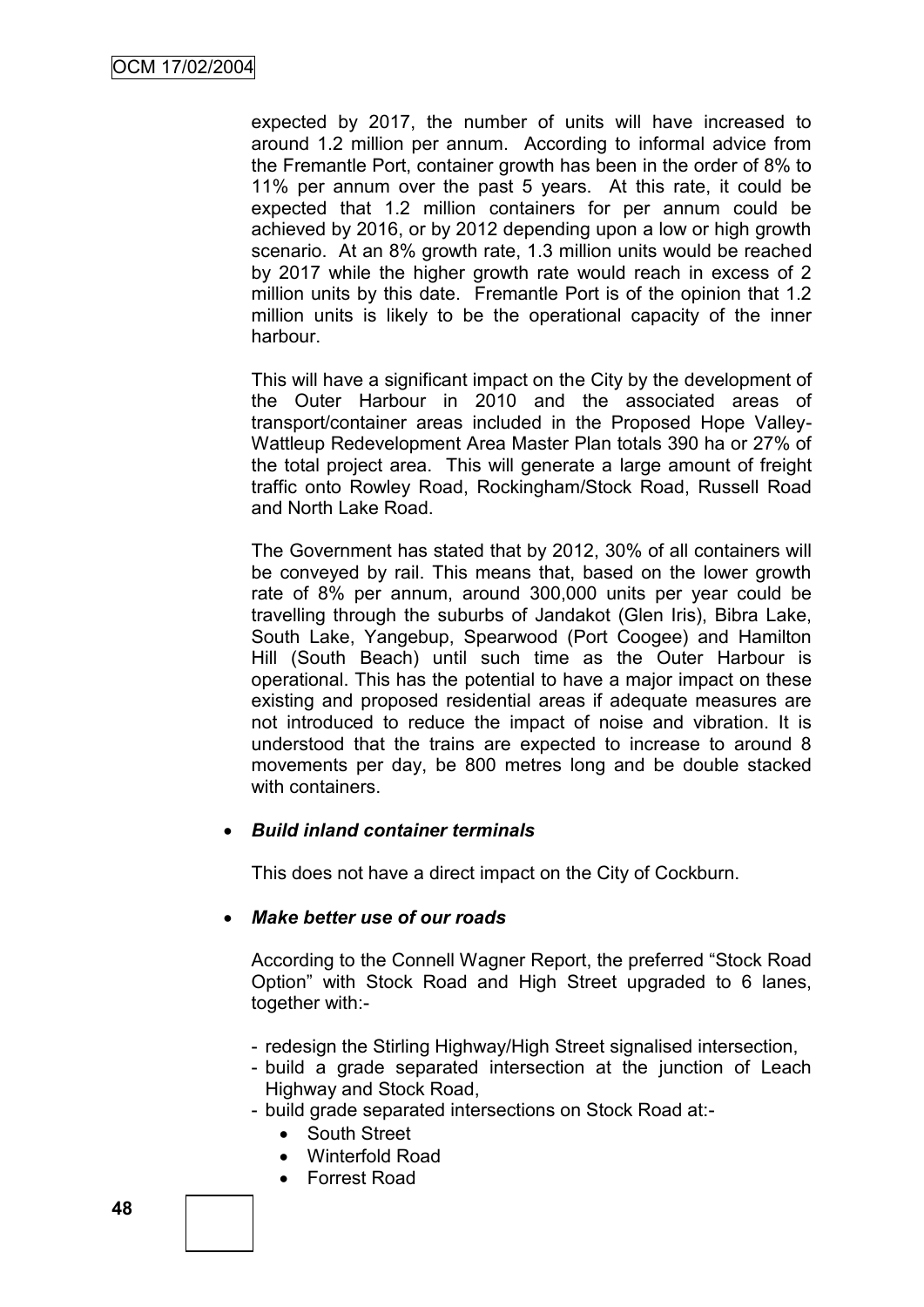- Phoenix Road
- Spearwood Avenue
- Barrington Street
- **•** Beeliar Drive
- Russell Road

The impact of this proposal, together with the termination of the Roe Highway at the Kwinana Freeway on the road network within the City of Cockburn is predicted by the year 2031 to be:-

| <b>Effected Road</b>                  | 2001 vpd | 2031 vpd        |
|---------------------------------------|----------|-----------------|
| Hampton Rd/ north of Rockingham Rd    | 30,000   | 33,000          |
| Cockburn Rd/ south of Rockingham Rd   | 15,000   | 17,000          |
| Rockingham Rd/ west of Hamilton Rd    | 12,000   | 10,000          |
| Rockingham Rd/ east of Hamilton Rd    | 16,000   | 10,000          |
| Hamilton Rd/ south of Rockingham Rd   | 8,600    | 12,000*         |
| Stock Rd/ south of South St           | 22,000   | 55,000          |
| Stock Rd/ south of Phoenix Rd         | 25,000   | $***$<br>52,000 |
| Stock Rd/ south of Spearwood Ave      | 15,000   | $**$<br>43,000  |
| Rockingham Rd/ south of Russell Rd    | 21,000   | $***$<br>46,000 |
| Russell Rd/ west of Rockingham Rd     | 6,400    | $***$<br>16,000 |
| Russell Rd/ east of Rockingham Rd     | 5,500    | $***$<br>13,000 |
| Forrest Rd/ west of North Lake Rd     | 8,000    | $***$<br>28,000 |
| Farrington Rd/ east of North Lake Rd  | 23,000   | 25,000          |
| North Lake Rd/ south of Farrington Rd | 23,000   | 26,000          |
| North Lake Rd/ south of Phoenix Rd    | 22,000   | 34,000 *        |
| Beeliar Dr/ west of North Lake Rd     | 13,000   | 29,000          |

(Note: \_\_\_\_\_ indicates an increase and \* a significant increase)

According to the Connell Wagner Report, it appears that traffic volumes will decrease on:-

- Carrington Street
- Winterfold Road
- Phoenix Road

Traffic is expected to more than double on the following roads:-

- Forrest Rd/west of North Lake Road 350% inc.
- Stock Rd/south of Spearwood Ave 286% inc.
- Stock Rd/south of South St 250% inc.
- Russell Rd/west of Rockingham Rd 250% inc.
- Russell Rd/east of Rockingham Rd 236% inc.
- Beeliar Dr/west of North Lake Rd 223% inc.
- Rockingham Rd/south of Russell Rd 219% inc.
- Stock Rd/south of Phoenix Rd 208% inc.
- 
-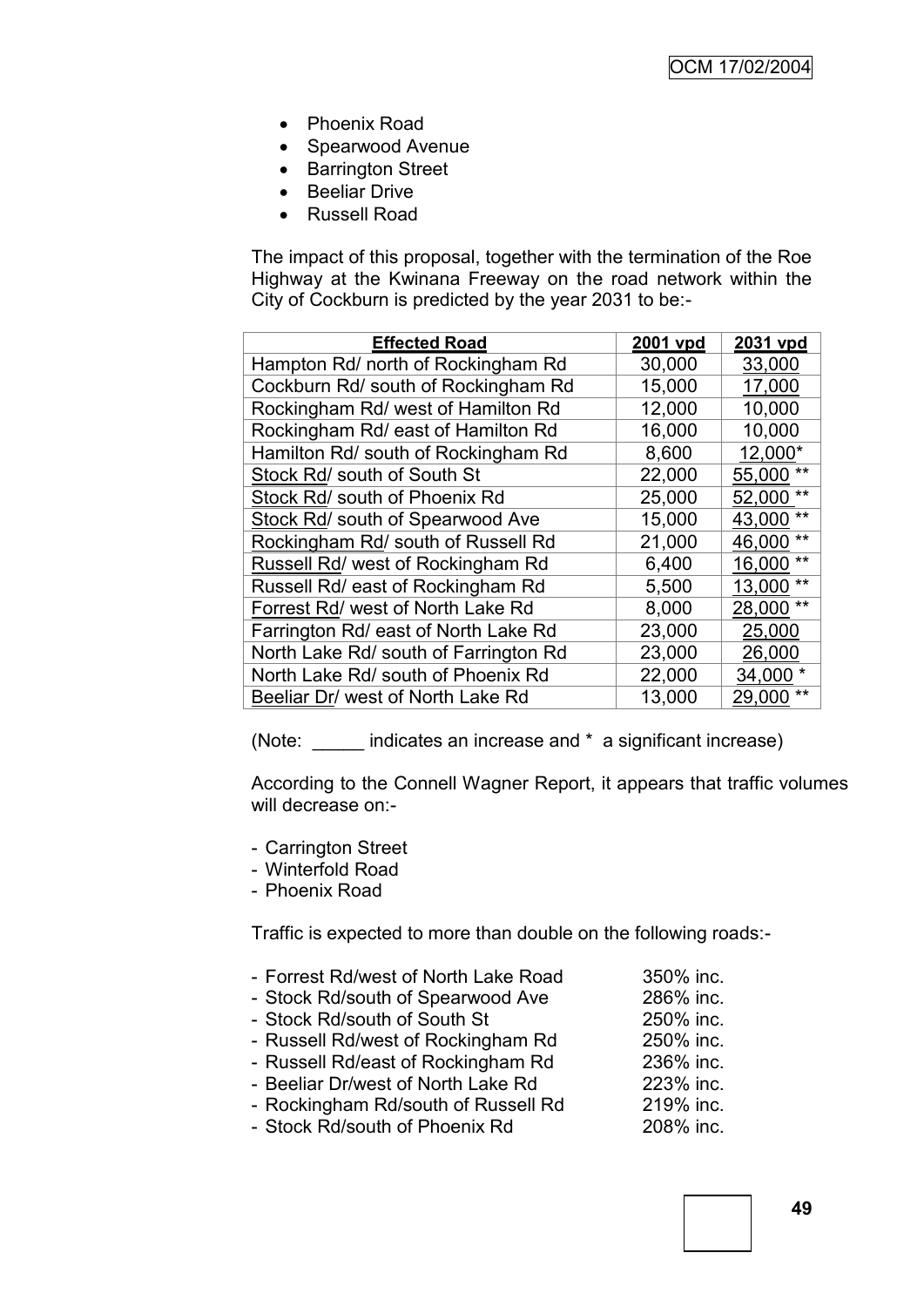It can be seen that there will be traffic increases on nearly all the major district roads in the City. Some will carry increased freight traffic serving the port and the industrial areas to the north and east, from origins and destinations within the South-West Corridor.

#### *Plan now for the Outer Harbour at Kwinana*

The Council supports the acceleration of the development of the Outer Harbour.

The Outer Harbour proposed by Fremantle Port is proposed to be located south of the Naval Base Camping Reserve at Challenger Beach.

The construction of the harbour is proposed to be commenced in 2010. Planning has already commenced. The Hope Valley-Wattleup Redevelopment Area project does not provide for the harbour in the proposed Master Plan, however, it is generally agreed that the port is required, given that it is expected that the inner harbour will reach its capacity by 2017.

#### *Improve existing roads*

In respect to the City of Cockburn, the following roads have been identified as requiring upgrading to provide for increased general and freight traffic, according to the Connell Wagner Report:-

- Stock Road upgraded to 6 lanes
- Stock Road/Rockingham Road grade separated intersections.

The report suggests that so long as road congestion at Category "E" (Category  $A =$  free flow and Category  $F =$  forced flow break down) is accepted for the major roads in the network, then no works will be required before 2011. (ie. Stock Road, Leach Highway and High Street).

It should be noted that Main Roads WA typically requires regularised intersections to operate at Category "C", which is described as stable flow.

Given this, it is expected that any road upgrades could be undertaken some time between 2011 and 2017.

The report does not deal with the future of Cockburn Road. It can be assumed that if the FEB is deleted from the MRS, that the need for the Fremantle to Rockingham Highway along the Coogee coast will not be required as currently planned.

Without the FEB, access to Fremantle from Cockburn will primarily be confined to Cockburn Road and Hampton Road, Stock Road and South Street from areas in the south of the City.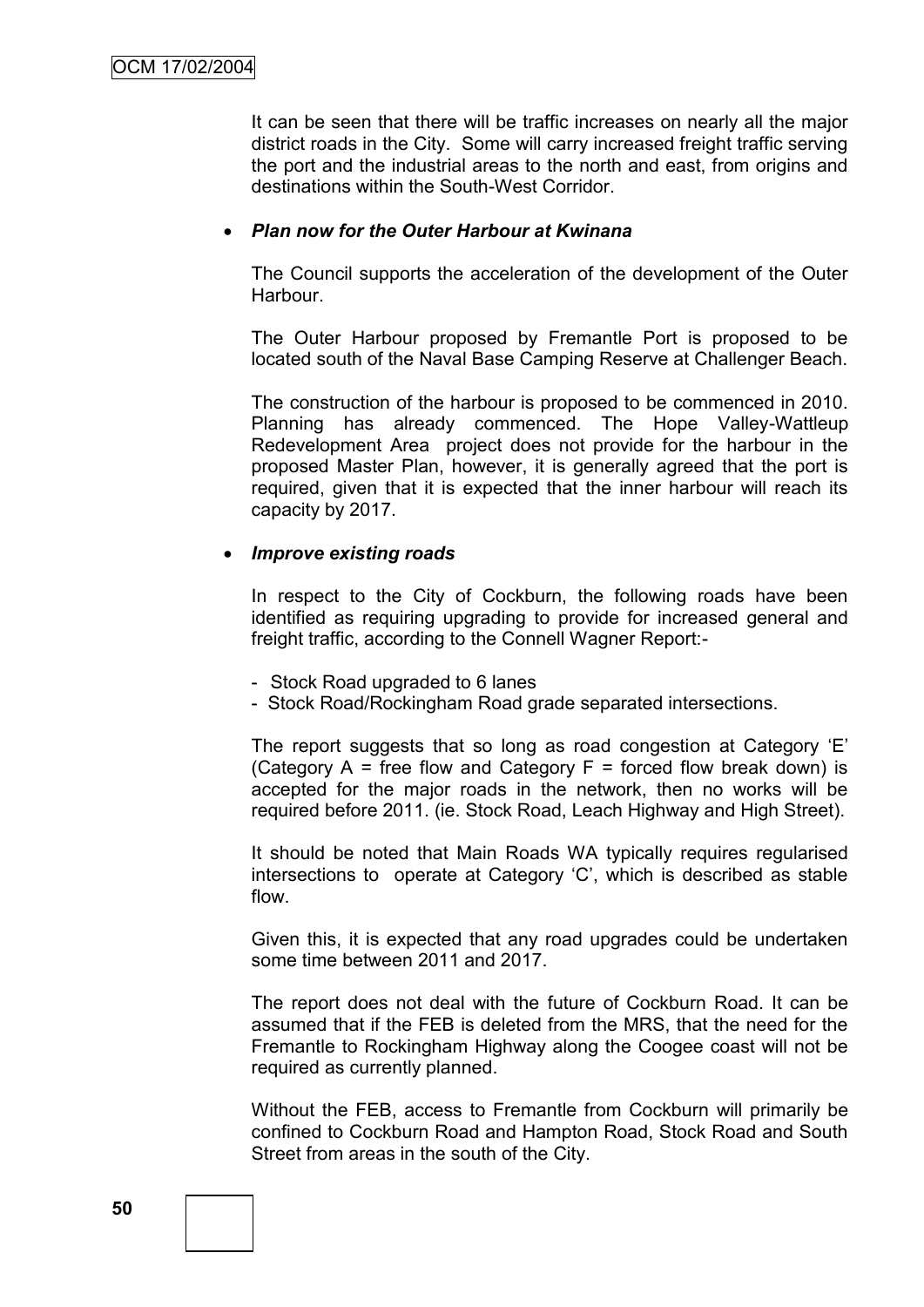For residents in the east of the district, access to Fremantle will be via North Lake Road and South Street.

Access to Perth will mainly be via the Kwinana Freeway, using the link roads of Beeliar Drive, Berrigan Drive, Farrington Street, South Street and Leach Highway.

#### **Strategic Plan/Policy Implications**

N/A

## **Budget/Financial Implications**

N/A

## **Legal Implications**

N/A

**Community Consultation**

N/A

**Implications of Section 3.18(3) Local Government Act, 1995**

Nil.

# **14.7 (MINUTE NO 2306) (OCM 17/02/2004) - OMNIBUS AMENDMENT - TOWN PLANNING SCHEME NO. 3 (93006) (MR) (ATTACH)**

# **RECOMMENDATION**

That Council:

(1) adopt the following modifications to Amendment 6:-

TOWN PLANNING AND DEVELOPMENT ACT 1928 (AS AMENDED) RESOLUTION DECIDING TO AMEND CITY OF COCKBURN TOWN PLANNING SCHEME NO. 3.

AMENDMENT NO. 6

Resolved that Council, in pursuance of section 7 of the Town Planning and Development Act 1928 (as amended) amend the above Town Planning Scheme as follows:-

Amending the Scheme Text and Maps in accordance with Schedule A, Schedule B and Schedule C.

Dated this Tuesday 17<sup>th</sup> day of February 2004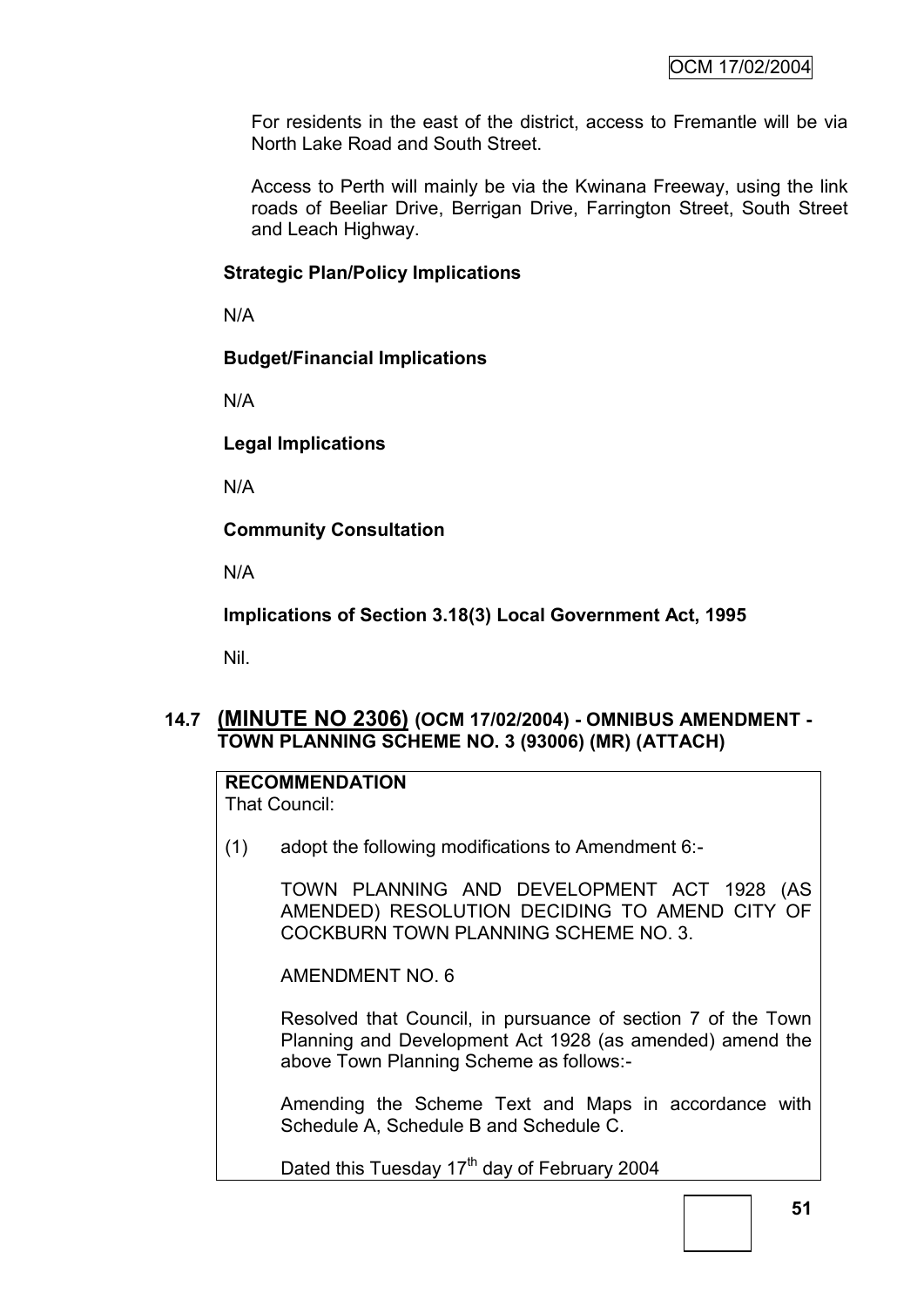Chief Executive Officer

- (2) sign the modified documents and advise the WAPC of Council"s decision;
- (3) following the receipt of formal advice from the Environmental Protection Authority that the Scheme Amendment should not be assessed under Section 48A of the Environmental Protection Act, advertise the amendment under Town Planning Regulation 25 without reference to the Western Australian Planning Commission;
- (4) notwithstanding (3) above, the Director of Planning and Development may refer a Scheme or Scheme Amendment to the Council for its consideration following formal advice from the Environmental Protection Authority that the Scheme Amendment should not be assessed under Section 48A of the Environmental Protection Act, as to whether the Council should proceed or not with the Amendment; and
- (5) should formal advice be received from the Environmental Protection Authority that the Scheme Amendment should be assessed or is incapable of being environmentally acceptable under section 48(A) of the Environmental Protection Act, the Amendment be referred to Council for its determination as to whether to proceed with the Amendment.

## **COUNCIL DECISION**

MOVED Deputy Mayor R Graham SECONDED Clr A Tilbury that Council:

(1) adopt the following modifications to Amendment 6:-

TOWN PLANNING AND DEVELOPMENT ACT 1928 (AS AMENDED) RESOLUTION DECIDING TO AMEND CITY OF COCKBURN TOWN PLANNING SCHEME NO. 3.

AMENDMENT NO. 6

Resolved that Council, in pursuance of section 7 of the Town Planning and Development Act 1928 (as amended) amend the above Town Planning Scheme as follows:-

Amending the Scheme Text and Maps in accordance with:

- a) Schedule A, with the exception of item 26,
- b) Schedule B, with the exception of item 27, and
- c) Schedule C.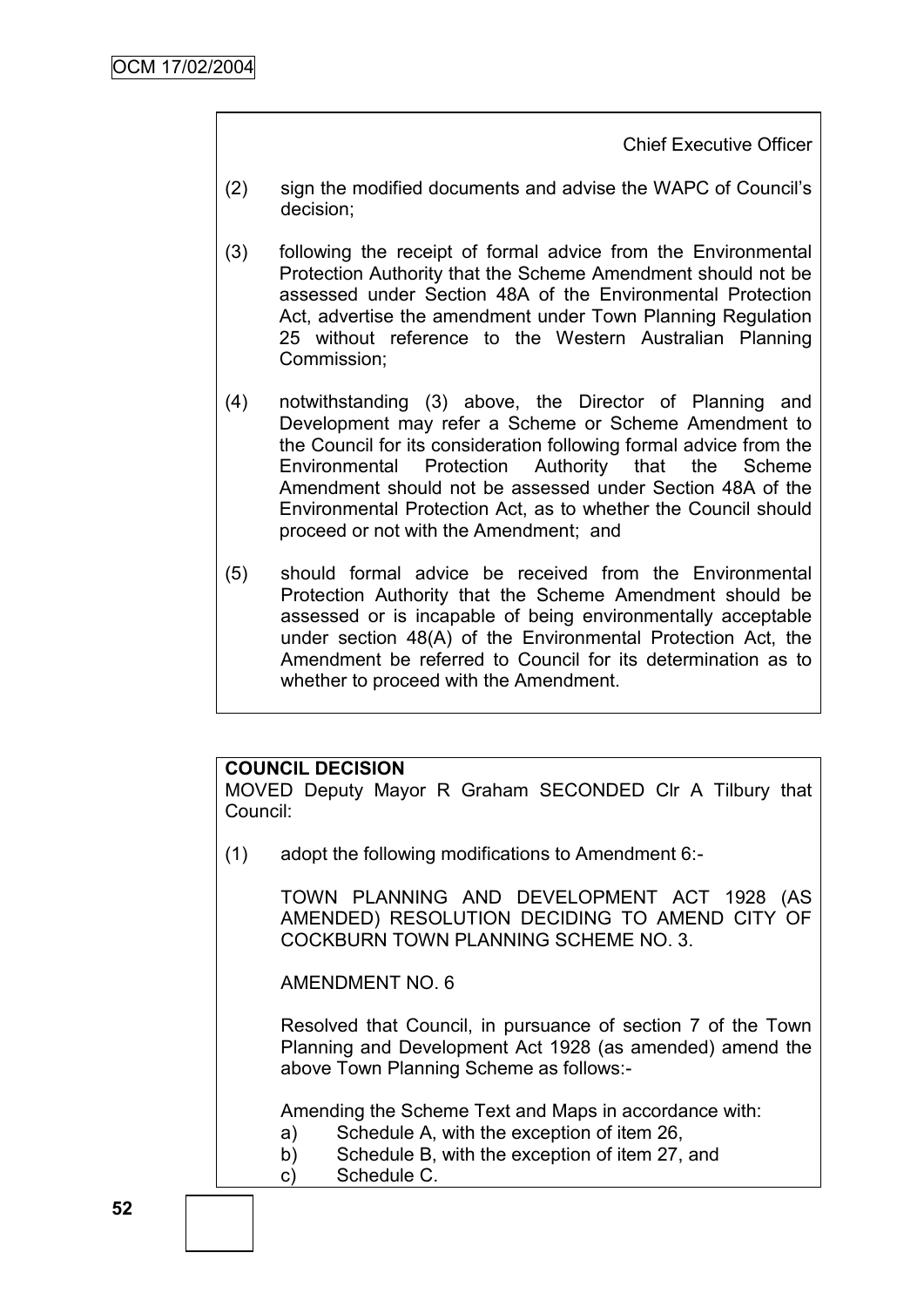Dated this Tuesday  $17<sup>th</sup>$  day of February 2004

Chief Executive Officer

- (2) sign the modified documents and advise the WAPC of Council"s decision;
- (3) following the receipt of formal advice from the Environmental Protection Authority that the Scheme Amendment should not be assessed under Section 48A of the Environmental Protection Act, advertise the amendment under Town Planning Regulation 25 without reference to the Western Australian Planning Commission;
- (4) notwithstanding (3) above, the Director of Planning and Development may refer a Scheme or Scheme Amendment to the Council for its consideration following formal advice from the Environmental Protection Authority that the Scheme Amendment should not be assessed under Section 48A of the Environmental Protection Act, as to whether the Council should proceed or not with the Amendment; and
- (5) should formal advice be received from the Environmental Protection Authority that the Scheme Amendment should be assessed or is incapable of being environmentally acceptable under section 48(A) of the Environmental Protection Act, the Amendment be referred to Council for its determination as to whether to proceed with the Amendment.

**CARRIED 10/0**

# **Explanation**

Council considers that it should not further limit the matters to which it may have regard when exercising its discretion under its Town Planning Scheme. It believes the existing clause 10.2 complies with the aims of the Scheme under clause 1.6.1.

## **Background**

The City of Cockburn Town Planning Scheme No 3 (TPS3) was gazetted on 20 December 2003. There are various improvements and corrections that are required, identified through the course of applying and administering TPS3. The amendments are a reflection of the significant number of changes that were required by the Minister for Planning and Infrastructure that lead to the final gazettal of TPS3.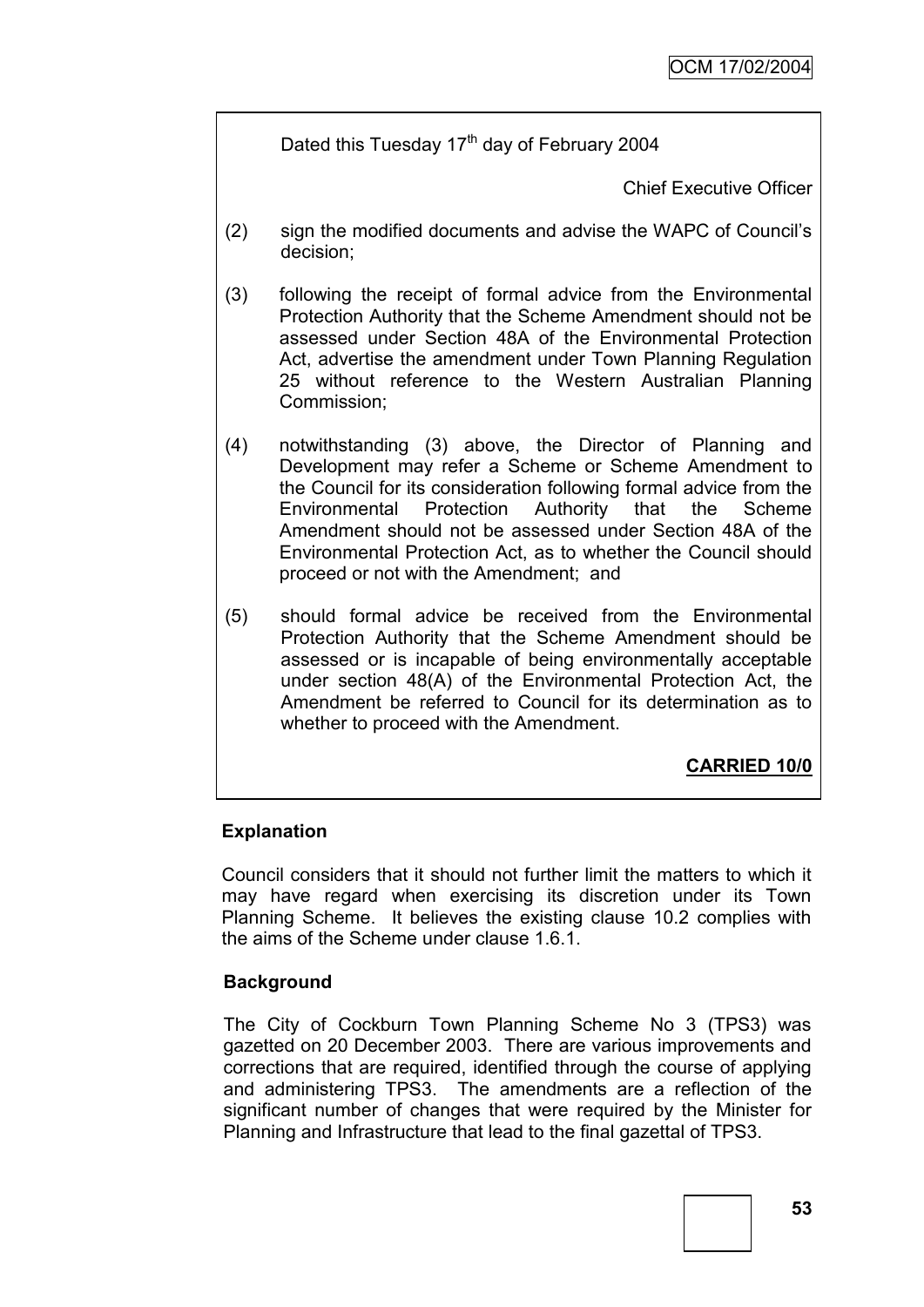Council at its Ordinary Meeting held on 18 November 2003, resolved in respect of the Omnibus Amendment to:-

- *"(1) defer consideration of this item to the December Council Meeting;*
- *(2) provide a printed copy of its Town Planning Scheme No.3 Text and Maps (as amended) to Elected Members, on request; and*
- *(3) conduct a workshop to brief Elected Members on Town Planning Scheme No.3 Text and Maps (as amended)."*

#### **Submission**

The proposed changes to the Scheme Text and Scheme Map are now set out in three Schedules as follows:-

- Schedule A Minor Scheme Text Amendments:
- Schedule B Major Scheme Text Amendments; and
- Schedule C Scheme Map Amendments.

These Schedules are contained in the Agenda Attachments and should be read in conjunction with this report.

#### **Report**

A Councillor Briefing session was conducted on Tuesday, 27 January 2004 at the Council Administration Building. The session involved a presentation of the major changes proposed to Town Planning Scheme No 3, which are primarily text modifications.

Some concerns were raised in Schedule B (Major Scheme Text Changes) in respect to the proposed changes to Clause 5.15 that deals with the Protection of Native Flora. This proposal has been modified to apply to the clearing of 1.0 hectare or more of land. This will ensure that developers don"t have to engage a botanist to report on the significance of vegetation on small-scale development on land where existing protective vegetation measures are already in place, for example, in the Resource Zone. Clause 5.15 would be applied to development or land use such as excavations and turf farms where clearing is expected to be over a large area.

In Schedule B – Clause 10.2.1 (za) has also been adjusted following Elected Member discussion on the appropriateness of redefining the extent of Council discretion when considering an application for planning approval. The current Scheme Text Clause is as follows:-

*"za) Any other consideration the local government considers appropriate."* 

The words *"town planning"* are proposed to be inserted as follows:-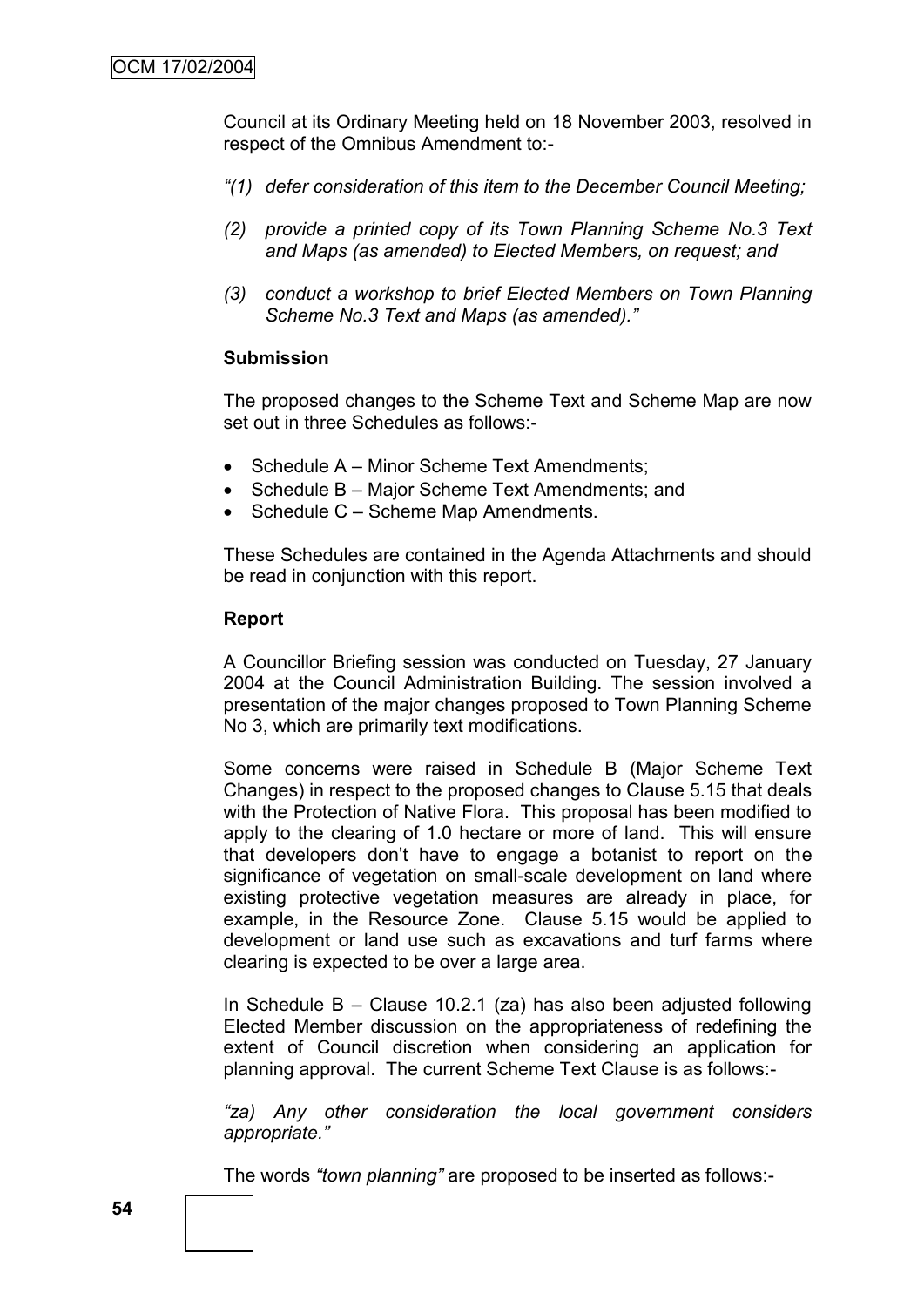*"za) Any other town planning consideration the local government considers relevant."*

Although some Elected Members were concerned that the change would fetter the Council"s discretion, Development Services believes that only relevant town planning principles should be considered in the exercise of Council"s quasi-judicial powers. These powers are derived from town planning legislation. Making decisions on matters unrelated to orderly and proper planning may leave Council"s decision-making open to challenge.

In Schedule B – proposed Clause 9.1.3 was not discussed at the briefing session. This new Scheme Text clause would require an application for Building Licence instead of an application for planning approval for a Single House that requires a variation to the Residential Design Codes. This streamlined approach will simplify the application process for building companies and the City, however a separate planning application fee will still apply.

Other proposed changes as discussed at the briefing session are set out in Schedule A, Schedule B and Schedule C.

## **Strategic Plan/Policy Implications**

The Corporate Strategic Plan Key Result Areas which apply to this item are:-

- 2. Planning Your City
	- *"To ensure that the planning of the City is based on an approach which has the potential to achieve high levels of convenience for its citizens."*

## **Budget/Financial Implications**

Costs incurred relate to the administration, advertising of the scheme amendment documents and reporting to the Council. Adequate funds are available to cover these costs.

## **Legal Implications**

City of Cockburn Town Planning Scheme No 3. Town Planning & Development Act 1928 (as amended) Metropolitan Region Scheme Planning Regulations

#### **Community Consultation**

The proposed Scheme Amendment would be subject to community consultation as set out in the Planning Regulations.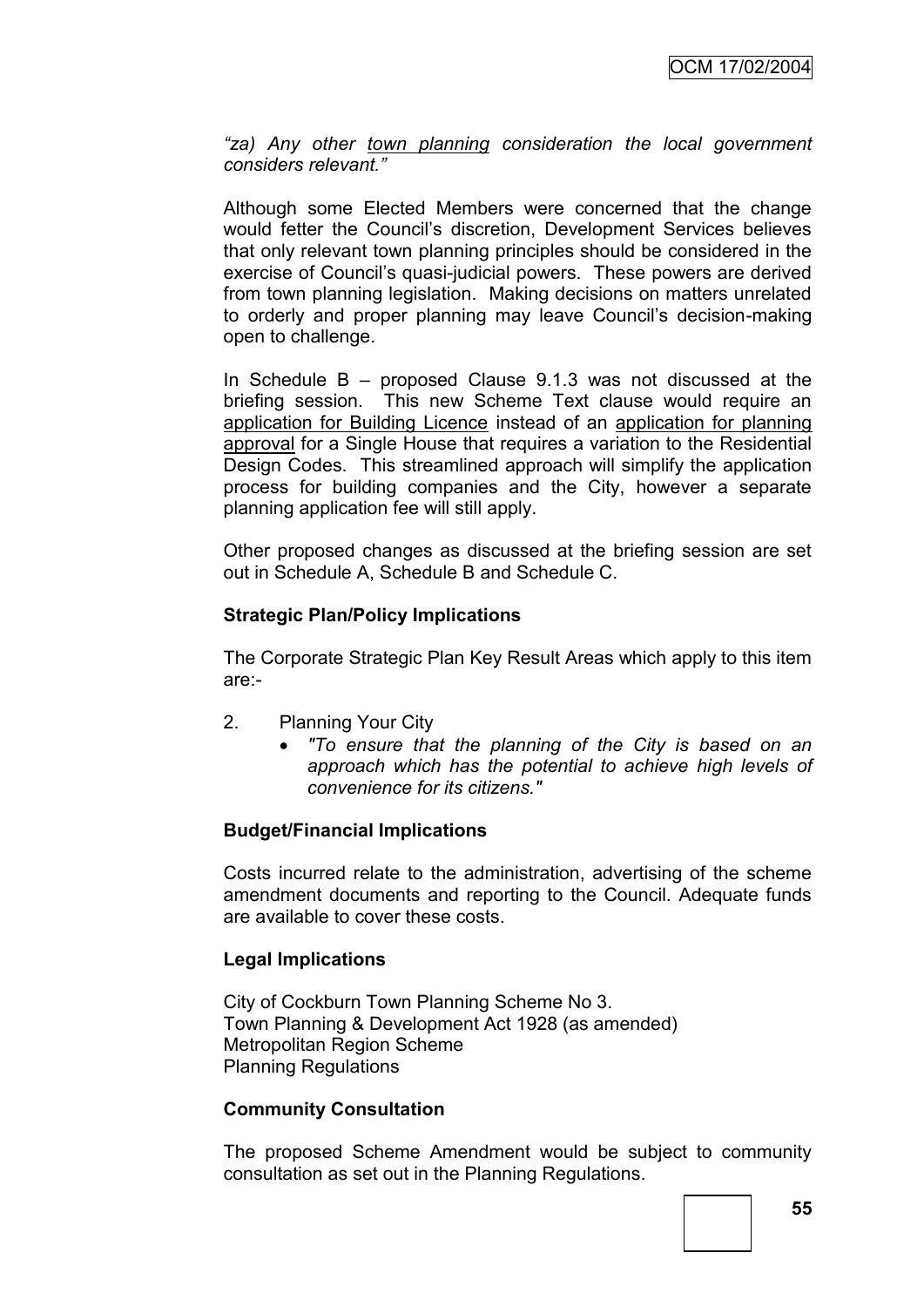**Implications of Section 3.18(3) Local Government Act, 1995**

Nil.

**14.8 (MINUTE NO 2307) (OCM 17/02/2004) - TOWN PLANNING SCHEME NO. 3 - SCHEME AMENDMENT NO. 15 - LOTS 6 AND 165 (117 & 121) FORREST ROAD, HAMILTON HILL - OWNER: MICHELINA MANCINONE - APPLICANT: KOLTASZ SMITH (93015) (VM) (ATTACH)**

**RECOMMENDATION** That Council:

(1) adopt the following amendment:-

TOWN PLANNING AND DEVELOPMENT ACT 1928 (AS AMENDED) RESOLUTION DECIDING TO AMEND CITY OF COCKBURN TOWN PLANNING SCHEME NO. 3

AMENDMENT NO. 15

Resolved that Council, in pursuance of Section 7 of the Town Planning and Development Act 1928, amend the above Town Planning Scheme by:

- 1. recoding Lots 6 and 165 (117 & 121) Forrest Road, (Sawle Road) Hamilton Hill from "Residential R20" to "Residential R25";
- 2. amending the Scheme Map accordingly.

Dated this………………..….day of ………..…….2004

Chief Executive Officer

- (2) following the receipt of formal advice from the Environmental Protection Authority that the Scheme Amendment should not be assessed under Section 48A of the Environmental Protection Act, advertise the Amendment under Town Planning Regulation 25 without reference to the Western Australian Planning Commission;
- (3) notwithstanding (2) above, the Director of Planning and Development may refer a Scheme or Scheme Amendment to the Council for its consideration following formal advice from the Environmental Protection Authority that the Scheme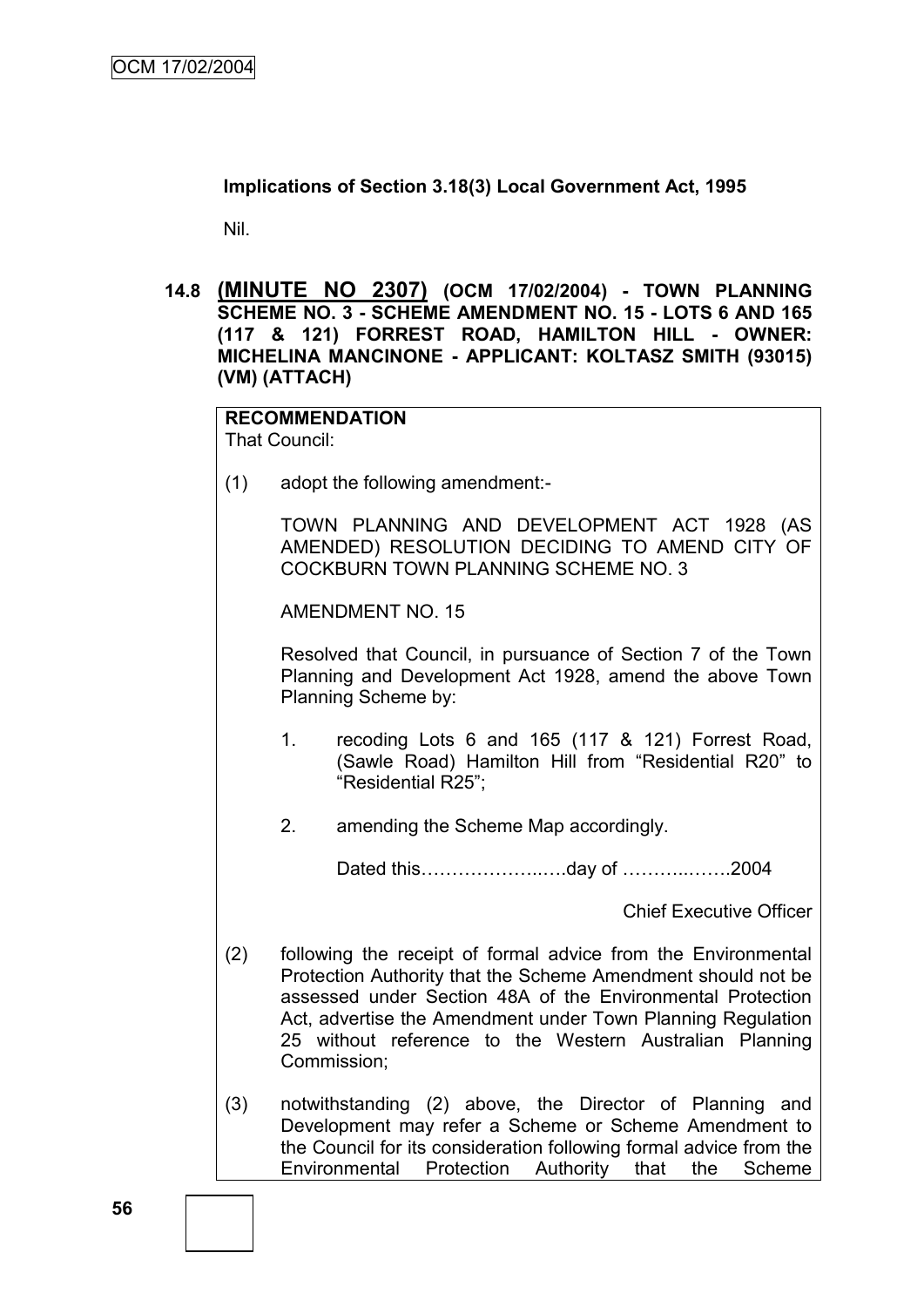Amendment should be assessed under Section 48A of the Environmental Protection Act, as to whether the Council should proceed or not proceed with the Amendment;

- (4) should formal advice be received from the Environmental Protection Authority that the Scheme Amendment should be assessed or is incapable of being environmentally acceptable under Section 48(A) of the Environmental Protection Act, the Amendment be referred to the Council for its determination as to whether to proceed or not proceed with the Amendment;
- (5) advise the applicant of Council"s decision; and
- (6) contribute \$20,000 towards the cost of road construction with these funds allocated as part of the budget review.

# **TO BE CARRIED BY ABSOLUTE MAJORITY OF COUNCIL**

## **COUNCIL DECISION**

MOVED Clr M Reeve-Fowkes SECONDED Clr S Limbert that the recommendation be adopted.

# **CARRIED BY ABSOLUTE MAJORITY OF COUNCIL 10/0**

## **Background**

| ZONING: I | MRS: Urban                          |                         |
|-----------|-------------------------------------|-------------------------|
|           |                                     | TPS3:   Residential R20 |
| LAND USE: | Residential                         |                         |
| LOT SIZE: | Combined area of 9037m <sup>2</sup> |                         |

The subject lots have previously been cleared and are located in an area where market gardening has historically occurred. The surrounding area has now developed into a residential area and the site is currently vacant. Two houses front onto Forrest Road that are both to be retained.

The subject site gently slopes from a height of 28m in the north east corner to 20m in the south western portions of the land.

Because of past market gardening and grazing on the site, no remnant vegetation of significance remains outside of limited stands of trees associated with the existing residences. Several trees will be retained under this rezoning proposal for the time being, however, some will be removed as part of the demolition of one of the existing houses.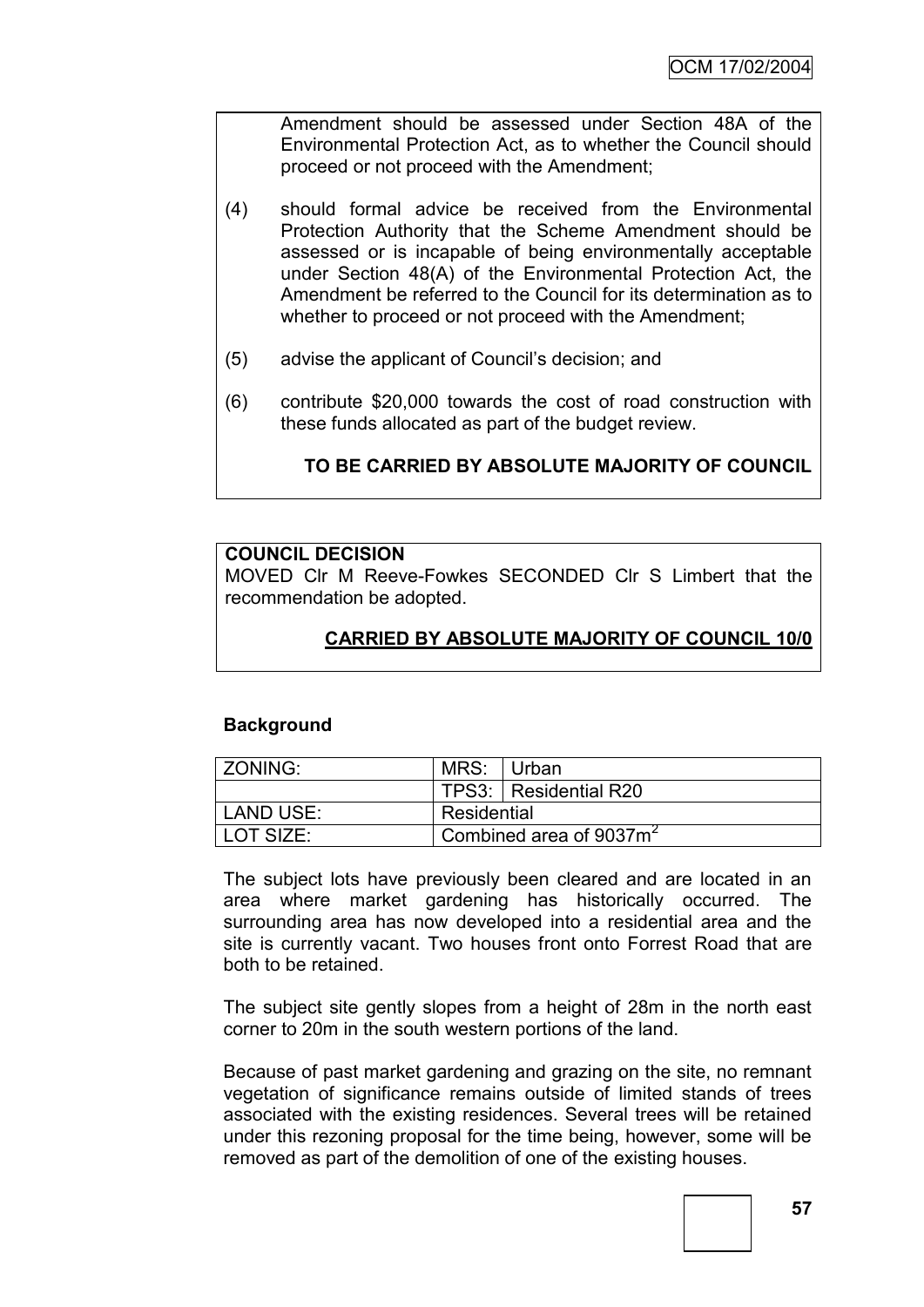The landowner received Planning Approval from the City on 3 July 2003, to develop 7 grouped dwellings at the southern portion of the property, south of Sawle Road. The proposal incorporated two driveways being the extensions of both portions of Sawle Road into the property. The driveways were proposed to be extended from Sawle Road and elbowing north and south into the development. The proposal also included the provision of a pedestrian/drainage easement through the private property.

The proposed pedestrian easement through private land raised other issues such as public liability insurance. Without the road connecting through the lot, vehicular access was not possible.

Officers approached the landowner and discussed the possibility of creating a public road through the lot by subdividing the lot into 2 and creating a public road connecting Sawle Road east to west.

Based on this agreement, a subdivision application was lodged by the owner to create a road reserve and supported by the City in recommendations to the WAPC. (Refer attached subdivision plan)

The landowner will give up free of cost approximately 814 $m<sup>2</sup>$  to the Crown for road purposes, thus reducing the potential lot yield for the site. Therefore the rationale of the submitted scheme amendment which will increase the residential density to maintain the yield.

#### **Submission**

The applicant has provided the following justification for the proposed Scheme Amendment:-

"*This submission has been prepared following approval being granted to a grouped dwelling proposal on the southern side of the alignment of Sawle Road and in recognition of Council's approach to the owner of the land in order to have Sawle Road connected as a public road. In so doing, and to satisfy Council vehicle and pedestrian movement objectives, support has been given for the progression of a rezoning amendment to reclassify the land to "Residential R25" density. Council has further suggested a number of other items that will form part of a legal agreement to ensure that the road is constructed and ceded in accordance with Council requirements and that the development of the land can proceed in a logical manner.*

*Notwithstanding the legal agreement suggested by Council, the site represents an excellent opportunity to more efficiently use vacant land and to make better use of existing infrastructure and community services in the region. Development of the site will create an alternative product for the market which respects changing demographics and household composition and will maximise the use of adjoining*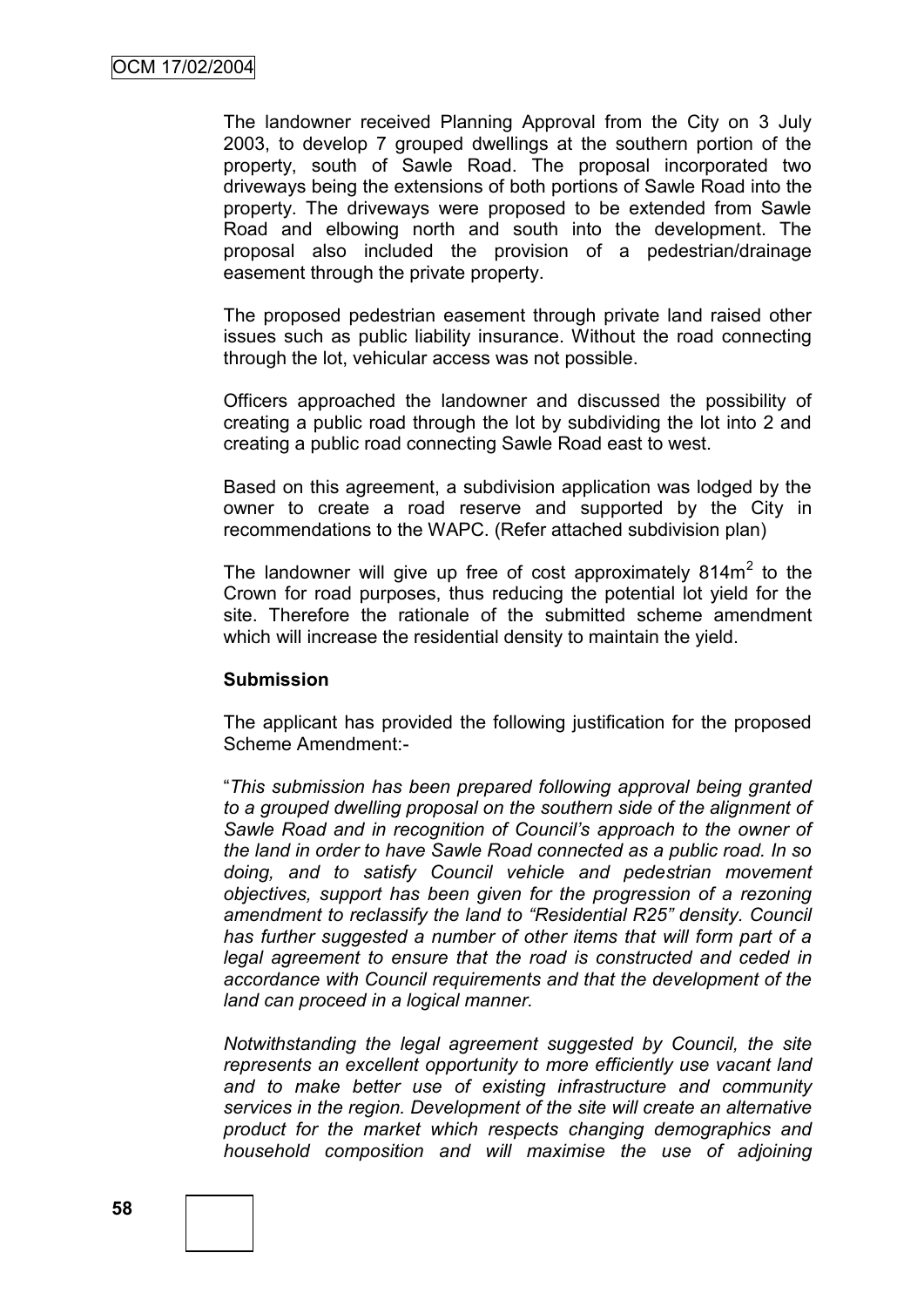*commercial, retail, recreation, community and transport and servicing infrastructure.*

*It is therefore requested that this submission be presented to Council for the initiation of a Town Planning Scheme rezoning amendment. Upon receipt of a Council resolution supporting the initiation of the amendment, formal statutory Scheme documents will be presented to Council for advertising and key stakeholder comments.*

*The development of the land including the construction of Sawle Road as a public road reserve will therefore proceed following progression of the amendment in a manner that satisfies both Council objectives for public infrastructure as well as infilling a large area of land ideally located to satisfy increasing demand."*

#### **Report**

Lots 6 and 165 are zoned Residential R20 under the Town Planning Scheme No. 3 (TPS3). Sawle Road extends to the property's eastern and western boundaries where the pavement currently terminates.

#### Location

A range of commercial and retail services are located to the west within a short walk from the site and this includes a shopping centre containing a small supermarket and a range of specialist shops. A large park is situated immediately to the west and a range of densities including small lots, grouped developments and retirement villages are in the vicinity of the subject land.

#### Residential Density

With the provision of land to be given to the Crown for road purposes, the landowner will lose approximately  $814m^2$ . The total lot yield for the land is 20 units on a Residential R20 lot. As the applicant has ceded 814m<sup>2</sup> to the Crown for road purposes, the proposed rezoning from R20 to R25 would allow a total lot yield of 25 units. However, the landowner is prepared to create two grouped dwelling lots with a total of 21 dwellings and an existing house. The house in the near future is to be demolished and an additional 2 grouped dwellings can be accommodated on the existing house area, providing a total lot yield of 23 units over the development, a net increase of 3 units. (Refer Development concept attached to the Agenda)

The minor increase in density and the benefits of extending Sawle Road can be supported as it is a better outcome than having no road connection and a 20 unit development.

The other benefit of connecting Sawle Road east-west is to provide a better outcome for the existing drainage system in the area. There is currently a sump on Lot 61 Sawle Road adjoining the subject site to the east. With the provision of the public road through the site, the current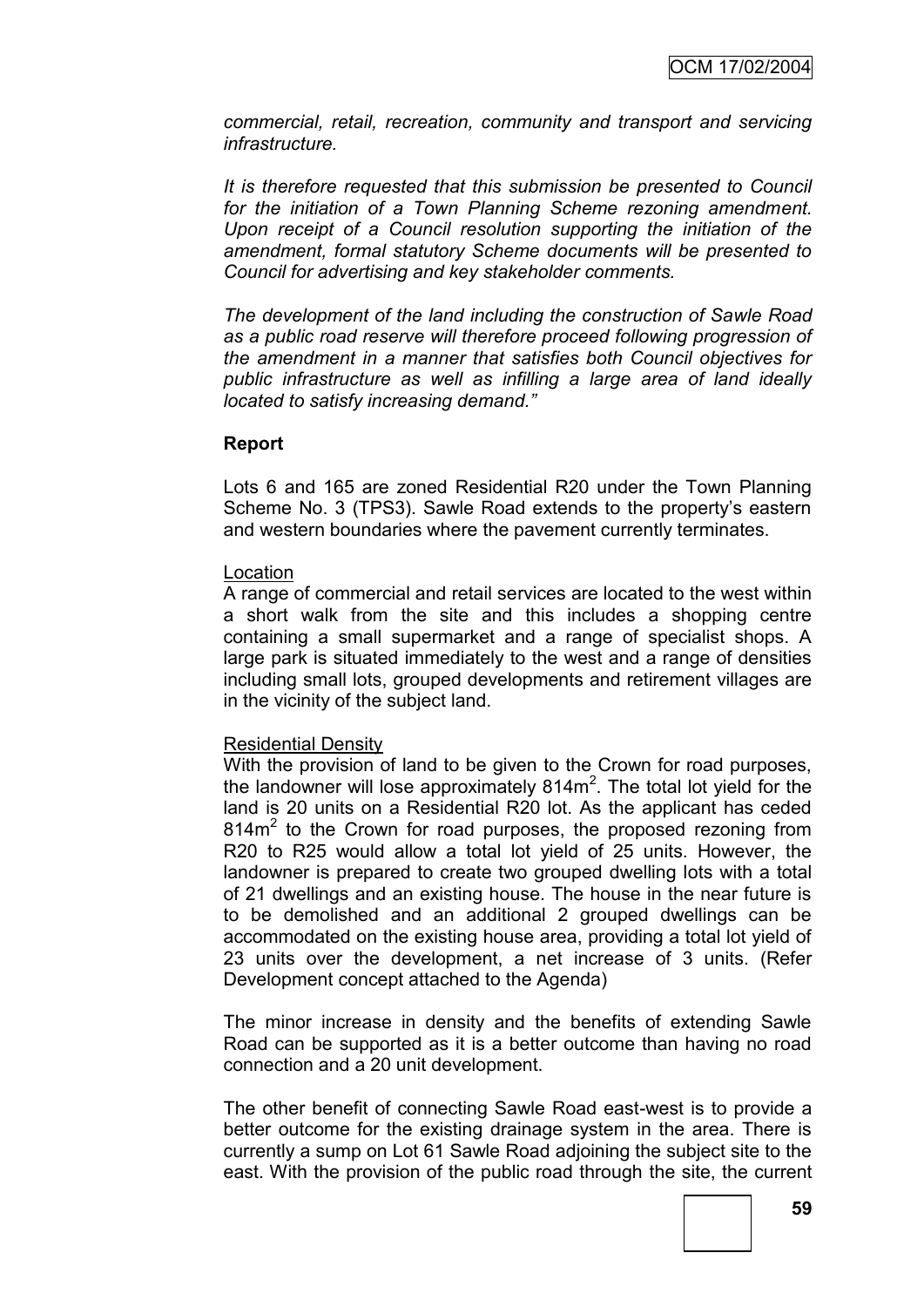sump on Lot 61 will be closed and filled in with a new sump created further to the west on Reserve 27960.

#### Drainage

Lot 61 has a current restriction on the lot which stops further development on the land until alternative arrangements are made to accommodate the drainage of the area. With the provision of a sump on Reserve 27960, the lot can then be utilised for residential purposes. The owner of Lot 61 will be paying for portion of the costs in extending the drainage to Reserve 27960. A legal agreement is currently being prepared to ensure all aspects of the cost of the relocation of the sump have been agreed between Council and the landowner of Lot 61.

#### Sawle Road Extension

In relation to the costs of the road, Officers had discussions with the landowner and agreed to the following:

- The costs apportioned to the owner in terms of the Sawle Road reserve are to be equivalent to the costs that would otherwise have been associated with the construction of a paved private driveway from the western end of Sawle Road. The balance of the construction costs for pavement, services, kerbing and landscaping are to met by the City.
- The owner is to have the works associated with a private driveway costed as well as the works associated with the road being extended as a public road and including all necessary services as required by Council"s engineering standards. The former costs are to be paid by the proponent with the difference between that and the public road reserve being met by the City.

#### **Conclusion**

The proposal is consistent with the objectives of the Residential Zone which is to provide for residential development at a range of densities with a variety of housing to meet the needs of different household types through the application of the Residential Design Codes. It is considered that the subject site is appropriately located and there is merit to support an increase in density in this instance.

There are no objections to TPS3 being amended to increase the residential density to R25.

If Council initiates the scheme amendment, the proposal will be referred to the EPA and subject to approval, be advertised for public comment in accordance with the Town Planning Regulations.

#### **Strategic Plan/Policy Implications**

The Corporate Strategic Plan Key Result Areas which apply to this item are:-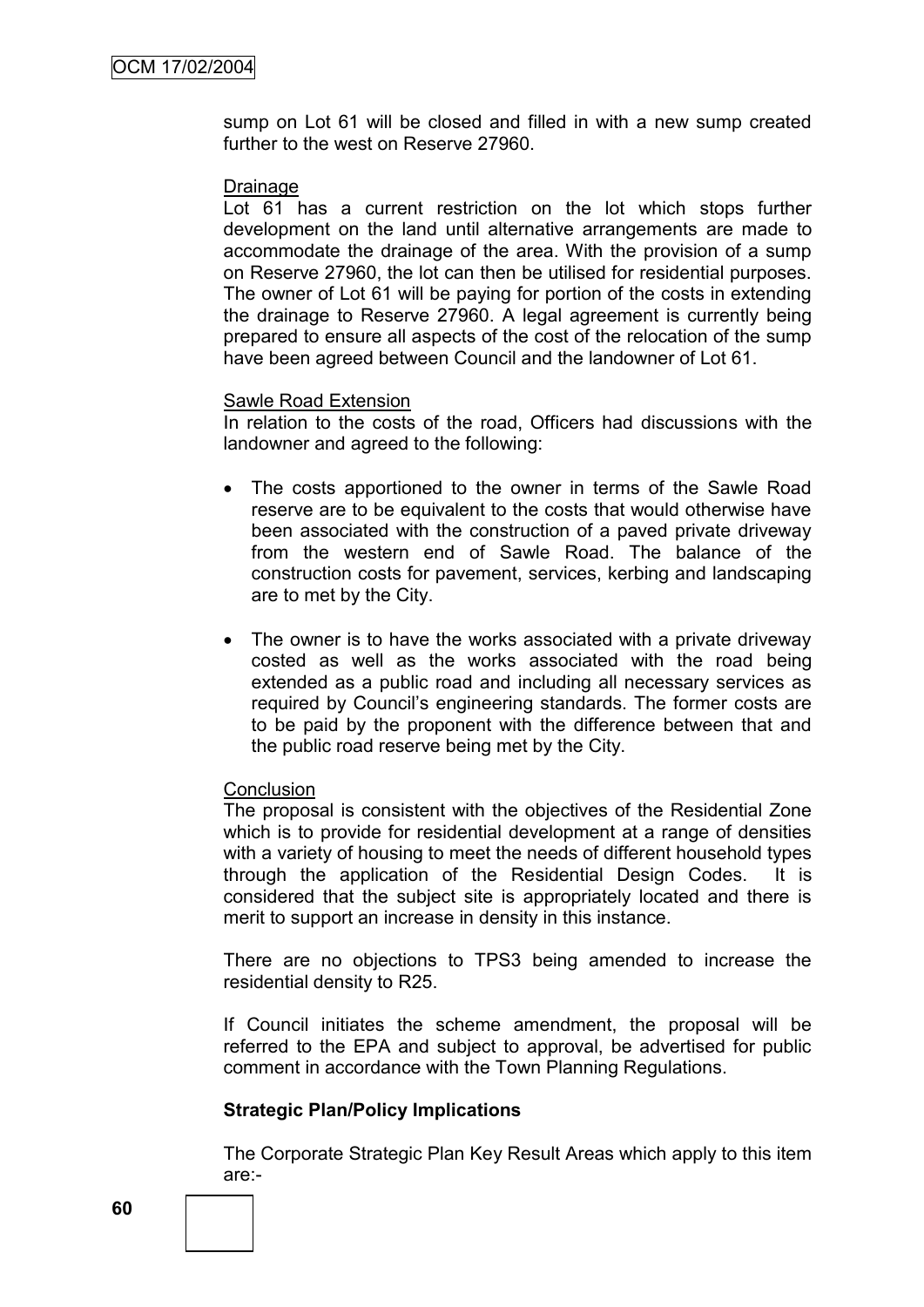- 1. Managing Your City
	- *"To deliver services and to manage resources in a way that is cost effective without compromising quality."*
- 2. Planning Your City
	- *"To ensure that the planning of the City is based on an approach which has the potential to achieve high levels of convenience for its citizens."*
	- *"To ensure that the development will enhance the levels of amenity currently enjoyed by the community."*
- 4. Facilitating the needs of Your Community
	- *"To facilitate and provide an optimum range of community services."*

# **Budget/Financial Implications**

Preliminary costs by the City"s engineers have indicated that the cost to construct Sawle Road, drainage and kerbing plus filling in the existing drainage sump on Lot 61 would be approximately \$47,000. A portion of the cost (approximately \$20,000) will be contributed by the City with the remainder to be funded by the owner of the site and port by the adjoining owner of Lot 61. It is anticipated that the Council"s proportional costs of \$20,000 will need to be included in Council"s budget review.

## **Legal Implications**

Nil.

## **Community Consultation**

N/A

**Implications of Section 3.18(3) Local Government Act, 1995**

Nil.

**14.9 (MINUTE NO 2308) (OCM 17/02/2004) - RETROSPECTIVE APPROVAL - EXISTING LIMESTONE RETAINING WALL - LOT 381; 25 SPINNAKER HEIGHTS, YANGEBUP - OWNER/APPLICANT: GA & JA CUKROV (4414100) (MD) (ATTACH)**

**RECOMMENDATION** That Council:

(1) grant retrospective approval to the existing limestone retaining wall on Lot 381 (No. 25) Spinnaker Heights Spearwood, subject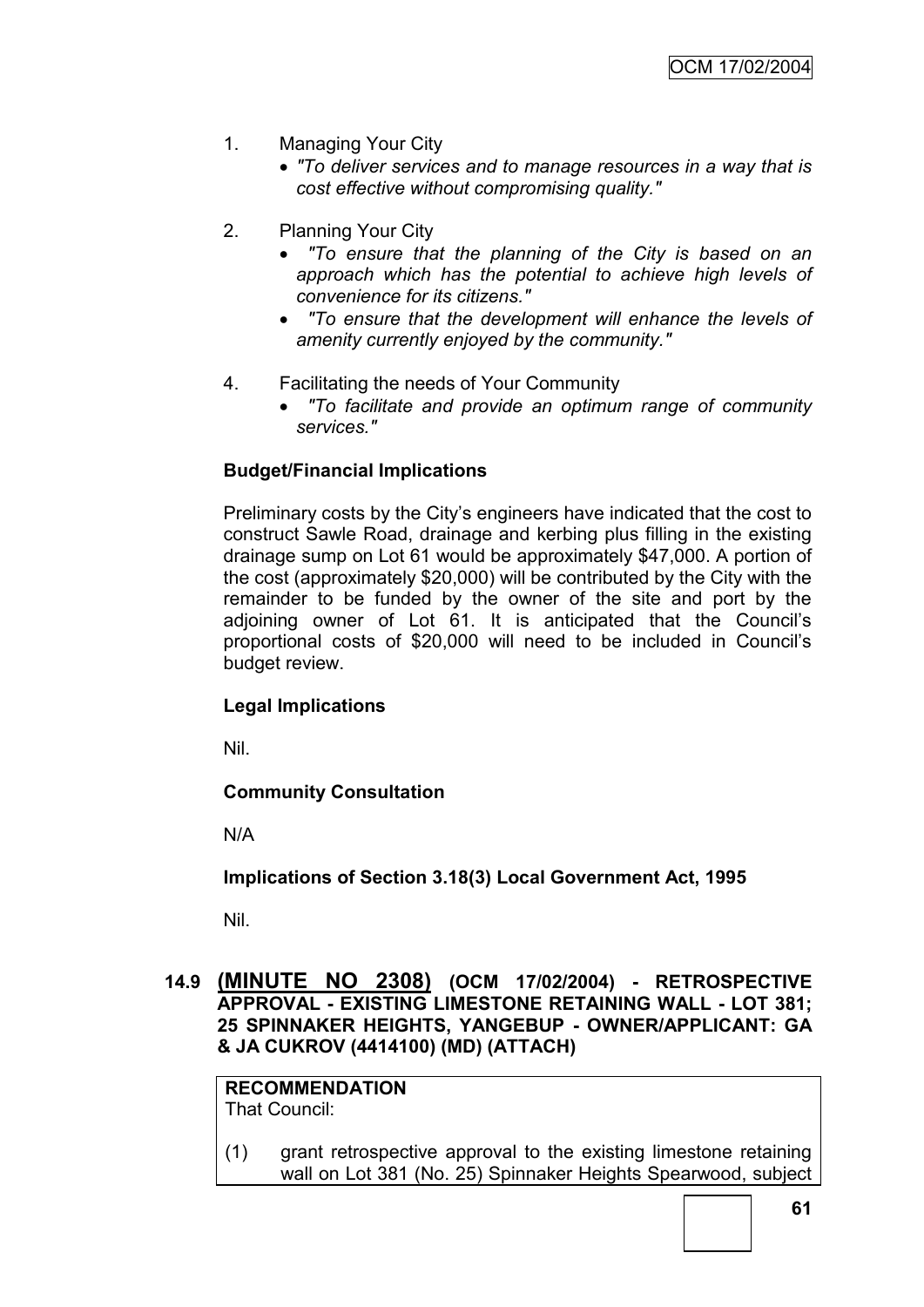## to the following conditions:

#### STANDARD CONDITIONS

1. All stormwater being contained and disposed of on-site to the satisfaction of the Council.

## FOOTNOTES

- 1. The development is to comply with the requirements of the Building Code of Australia.
- 2. This approval relates to the existing limestone retaining wall only. Separate approval shall be obtained for the proposed single house prior to the construction of the single house.
- (2) issue a Schedule 9 Notice of Determination on Application for Planning Approval; and
- (3) advise the owner that because the retaining wall has been constructed the Council is unable to issue a building licence retrospectively.

## **COUNCIL DECISION**

MOVED Clr A Tilbury SECONDED Clr A Edwards that the recommendation be adopted.

**CARRIED 10/0**

## **Background**

| ZONING:    | MRS:                                | Urban                      |  |
|------------|-------------------------------------|----------------------------|--|
|            | TPS3:                               | Development (DA 4) (DCA 5) |  |
|            | <b>Structure Plan</b>               | <b>Residential R20</b>     |  |
| LAND USE:  | Vacant                              |                            |  |
| LOT SIZE:  | 612 $m^2$                           |                            |  |
| AREA:      | N/A                                 |                            |  |
| USE CLASS: | Single (R-Code) House 'P' Permitted |                            |  |

## **Application**

The application is retrospective because the limestone retaining wall is existing and has been constructed without the prior planning approval of Council or a building licence being issued.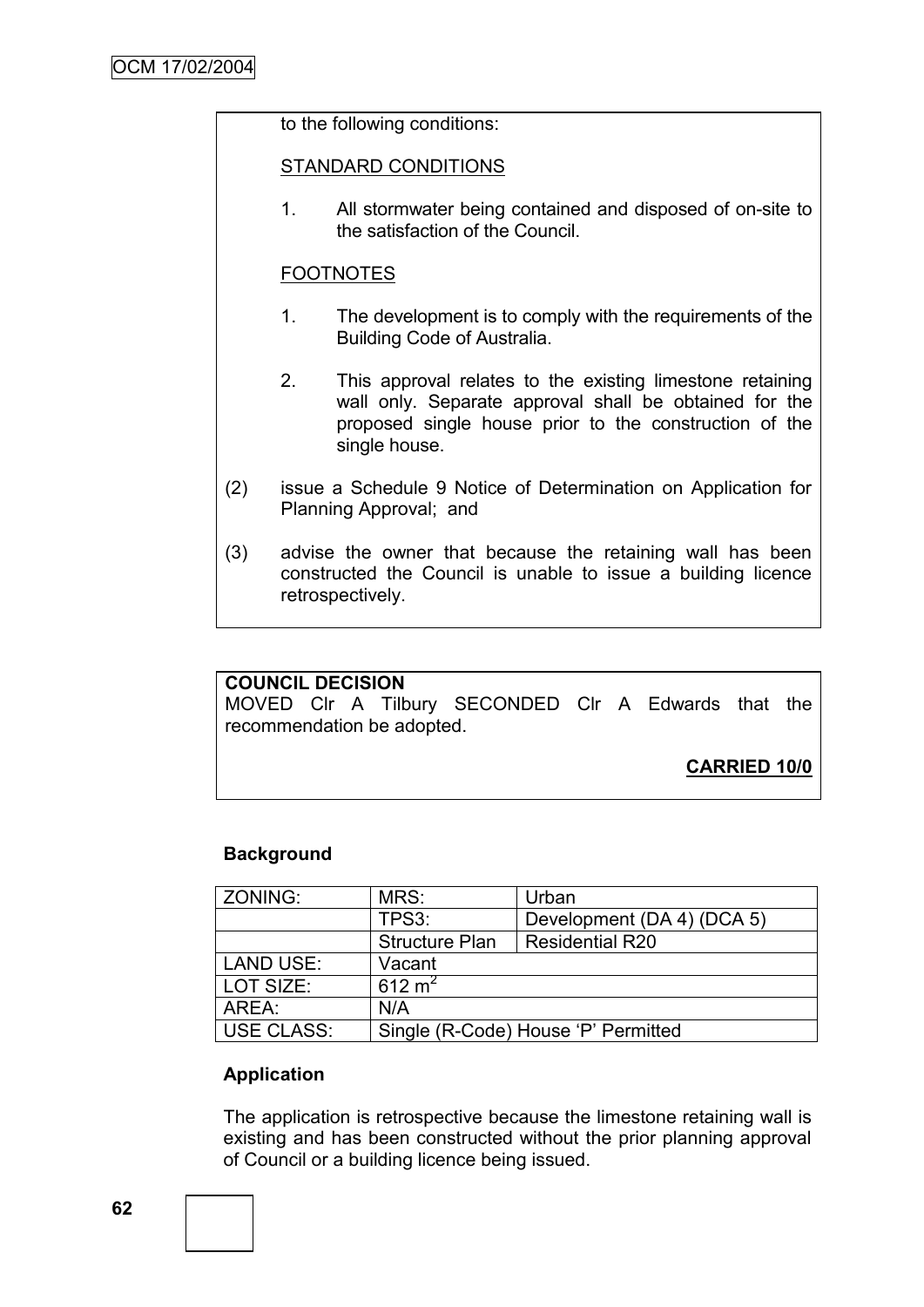The existing limestone retaining wall is 0.73 metres in height at the south eastern corner of the property and approximately 2.91 metres in height at the south western corner of the property along the street front boundary.

## **Submission**

The applicant has provided the following reasons as to why the retaining wall was constructed without planning approval:

"*The wall was completed in August/September… We assumed at this time that the retaining wall was completed with the approval of the Cockburn City Council.*

*We have now discovered, through information from your Council arising from the builders to obtain a building approval, that you have no record of the relevant approvals for the erection of our retaining wall.*

*Unfortunately … [the builder] has since passed away and we are having difficulty in ascertaining whether … [the builder] had obtained the relevant approvals for our retaining wall".*

Plan showing the existing retaining wall is attached.

## **Report**

Council has the discretion to grant planning approval to development retrospectively, pursuant to Clause 8.4 of Town Planning Scheme No. 3.

No further action is recommended with respect to the unlawful development, given that the owner has now sought approval and that the adjoining affected landowner has no objection to the retaining wall.

It should be noted that a building licence cannot be issued retrospectively and the owner should be advised of this.

## *Residential Design Codes*

The positioning of the existing limestone retaining wall along the common side boundary and within three metres of the street alignment, fails to comply with Clause 3.6.2 of the Codes pertaining to setback requirements.

In determining the application, the Council is to have regard to the performance criteria under Clause 3.6.2 of the Codes, which states:

"3.6.2 P2 Retaining walls designed or set back to minimise the impact on adjoining property".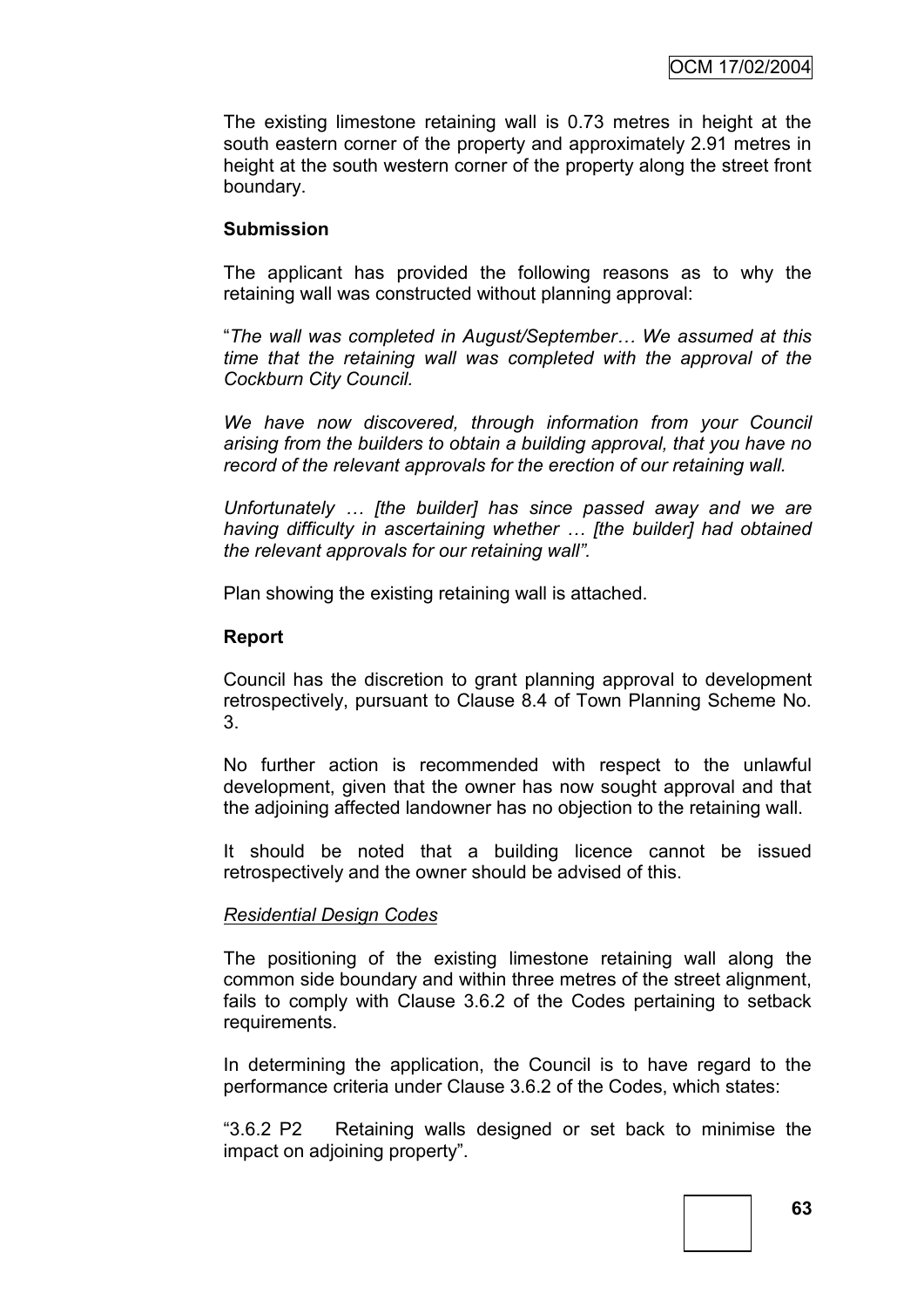A retaining wall with a length of 30 metres and maximum height of 2.91 metres is required to be setback a minimum of 6 metres from the common boundary. The existing retaining wall by comparison is located on the boundary.

The land to the south will be subject to future subdivision. It is considered that the proposed two storey residence on the subject property, including the retaining wall with a 1.8 metre boundary fence on top of the boundary wall, will comply with the overshadowing provisions of the Codes when calculating the affected property to the south (600 $m^2$  property). The Codes allow for up to 25% overshadowing on an adjoining property. The proposed two storey residence, retaining wall and 1.8 metre boundary fence will cause 22% of the adjoining property to the south to be overshadowed, which is acceptable under the Codes.

As the adjoining affected landowner to the south of the subject property has stated that they have no objection to the existing limestone retaining wall, there are no objections to the development and the variation under the Codes.

#### *Conclusion*

It is recommended that the retrospective application for an existing limestone retaining wall be approved for reasons outlined in the report.

## **Strategic Plan/Policy Implications**

The Corporate Strategic Plan Key Result Areas which apply to this item are:-

- 2. Planning Your City
	- *"To ensure that the planning of the City is based on an approach which has the potential to achieve high levels of convenience for its citizens."*
	- *"To ensure that the development will enhance the levels of amenity currently enjoyed by the community."*
- 3. Conserving and Improving Your Environment
	- *"To conserve the character and historic value of the human and built environment."*
	- *"To ensure that the development of the district is undertaken in such a way that the balance between the natural and human environment is maintained."*

## **Budget/Financial Implications**

N/A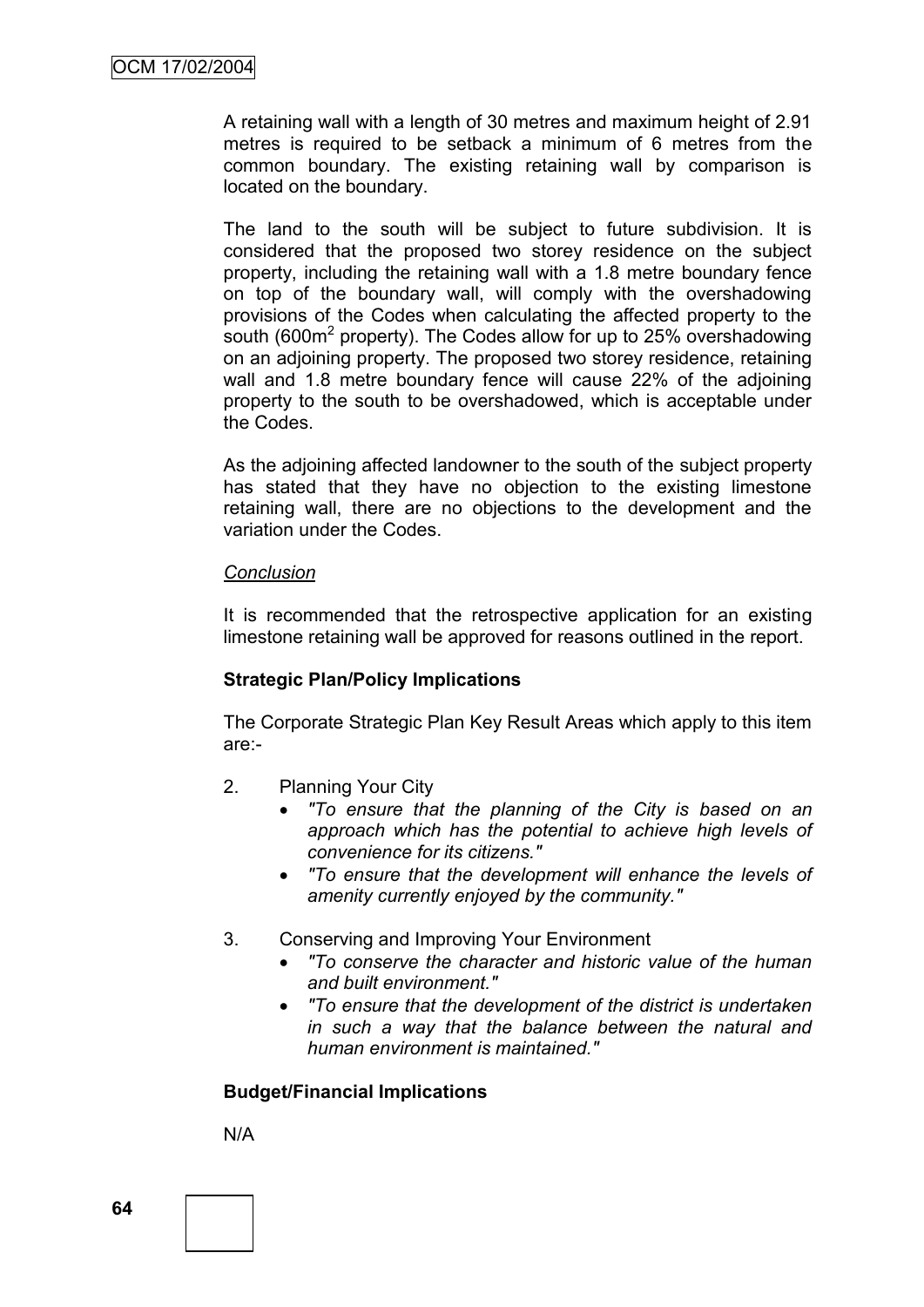# **Legal Implications**

Nil.

# **Community Consultation**

The applicant has consulted with the adjoining affected landowner. The adjoining affected landowner has no objection to the existing limestone retaining wall.

# **Implications of Section 3.18(3) Local Government Act, 1995**

Nil.

AT THIS POINT THE TIME BEING 7.56PM, DEPUTY MAYOR GRAHAM AND MR DON GREEN LEFT THE MEETING.

**14.10 (MINUTE NO 2309) (OCM 17/02/2004) - PROPOSED REVISED STRUCTURE PLAN - PT LOT 24 AND LOT 25 RUSSELL ROAD, AND LOTS 19 AND 20 HAMMOND ROAD, SUCCESS (MAGNOLIA GARDENS PHASES 2 & 3) OWNER: GOLD ESTATES OF AUST (1903) LTD - APPLICANT: DEVELOPMENT PLANNING STRATEGIES (9638A) (VM) (ATTACH)**

# **RECOMMENDATION**

That Council:

- (1) adopt the Revised Structure Plan for Magnolia Gardens Estate Phases 2 and 3 dated 4 February 2004, in accordance with Clause 6.2.9 of Town Planning Scheme No. 3, subject to the following:-
	- 1. The proposed intersection roads within the subdivision to be modified to ensure Road Australian Standards are met.
	- 2. The temporary connection to Russell Road through Lot 458 to be closed upon the development of the Park "N" Ride facility incorporating an alternative access to the subdivision.
	- 3. Notations being included on the Structure Plan advising of the road connection to Russell Road through Lot 458 is temporary and is to be closed when alternative access to Russell Road and the Station carpark are constructed.
	- 4. The road abutting Council"s Recreation Reserve may be connected to Russell Road in the future, depending on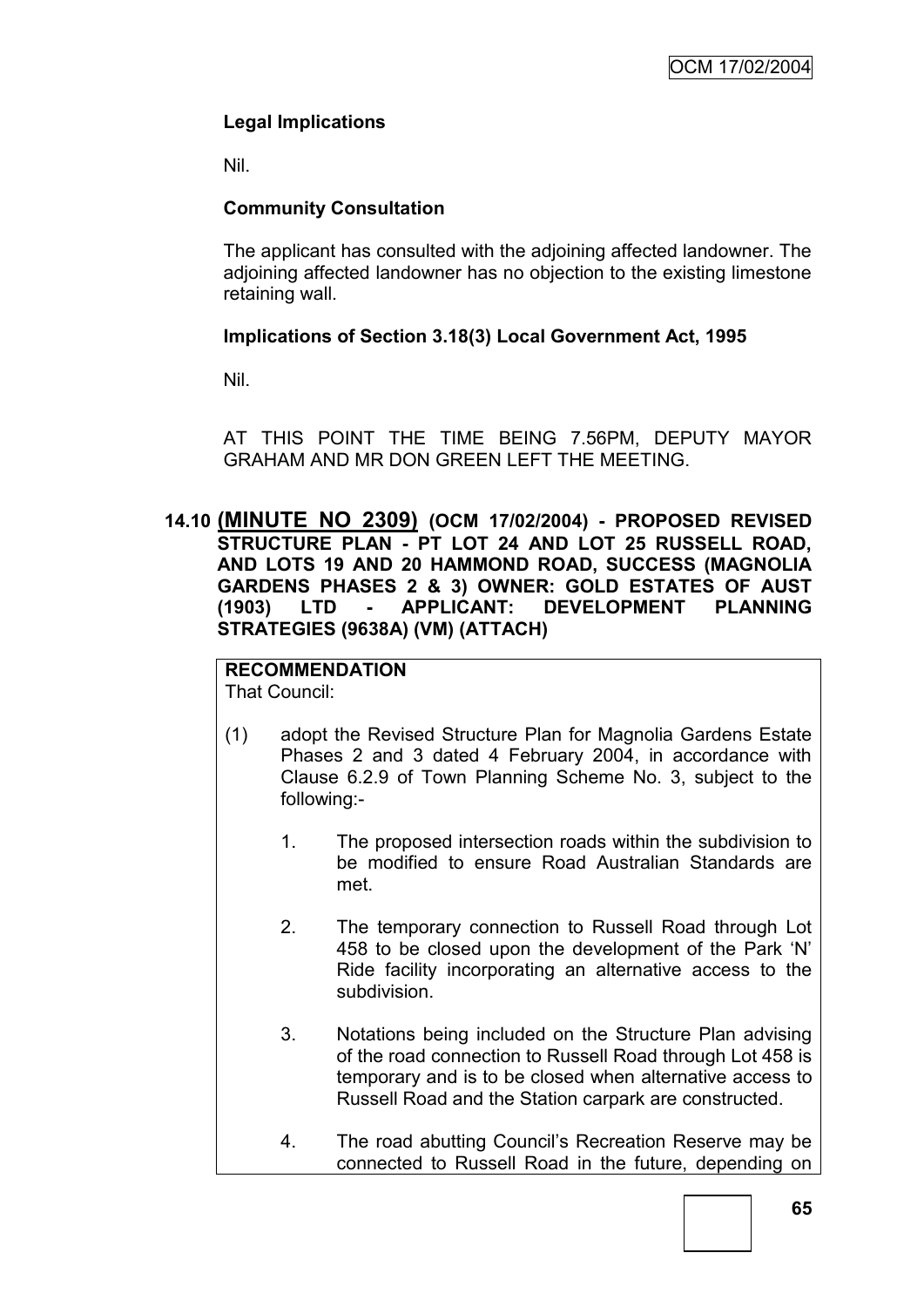traffic and access requirements for the School and Recreation area.

- 5. A Rehabilitation and Landscape Management Plan is required for the large public open space (POS) area to Council satisfaction.
- 6. The existing MRS Railway Reserve which is part of MRS Amendment 1032/33 to be shown on the plan.
- 7. An 8 metre pedestrian accessway (PAW) connecting the internal road to the principal shared path within the Freeway reserve is to be provided along the northern boundary of the R40 Group Housing site located to the immediate north of the Railway Station land.
- 8. The proposed road located to the east of the primary school to be modified to include a link to the west to ensure better permeability and accessibility to the primary school. The road to be modified as shown on the plans.
- 9. Verge parking be provided on each of the roads abutting the school to provide for car parking to service the school and is to be designed and constructed to Council"s satisfaction.
- 10. The right/left intersection between an access road and a laneway illustrated in the plan under the words "Phase 2" to be amended to ensure a 20 metre intersection separation is achieved in accordance with Australian Road Standards.
- (2) advise the applicant of the following:-
	- 1. Council requires road reserves and pavement widths to be designed in accordance with relevant Council policy.
	- 2. The proposed showroom vehicular access is not permitted directly from Russell Road.
	- 3. Groundwater availability in this region may be limited and it is suggested that they liaise with the Water and Rivers Commission in this regard. In the event that a groundwater allocation cannot be obtained for the irrigation of the public open space areas to be provided as part of the development, the configuration and function of such areas may require modification.
	- 4. Public open space credits will not be able to be finally determined until detailed drainage design has been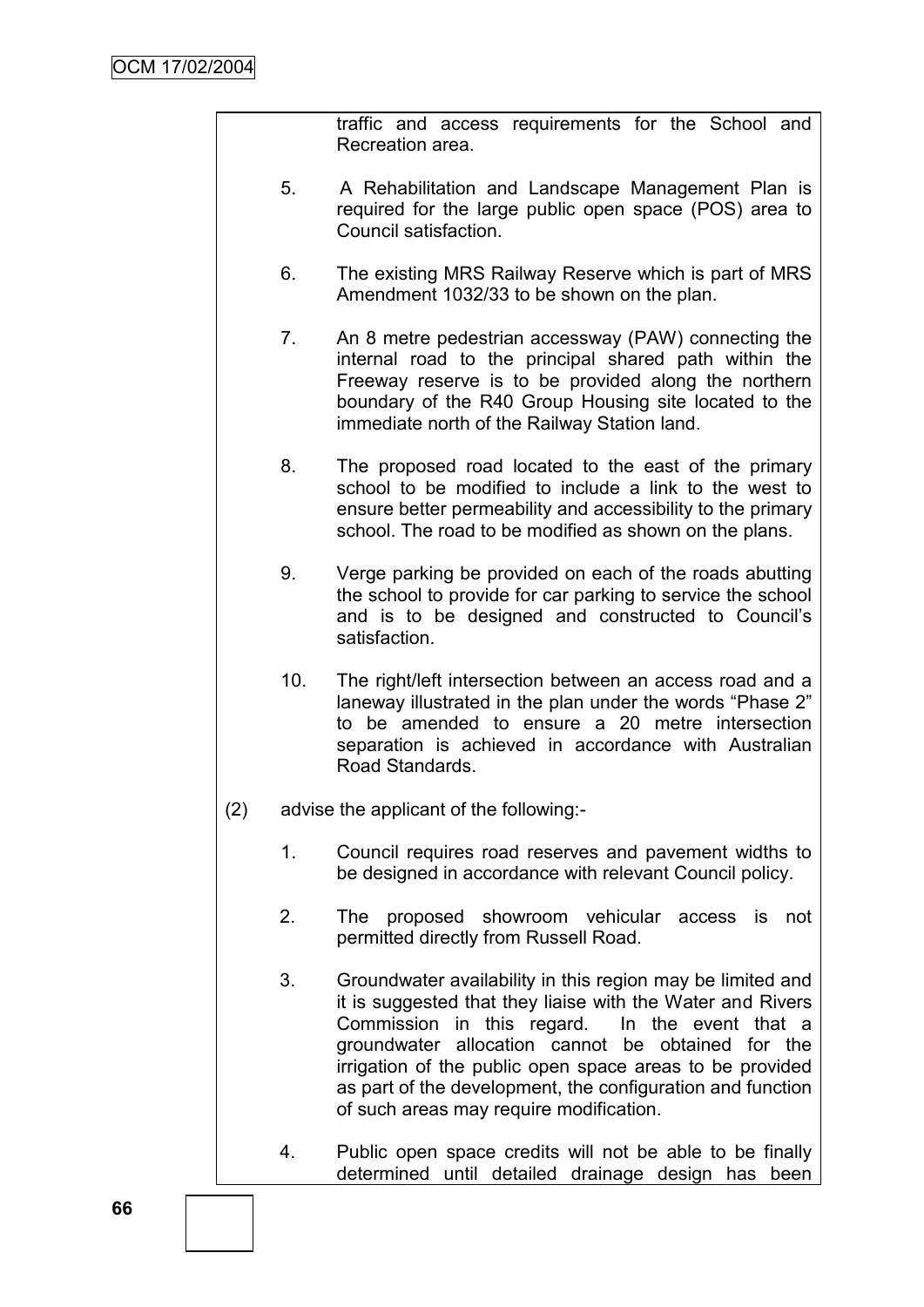accepted by the City and any other relevant agency.

- 5. Disposal of stormwater must comply with the requirements of the South Jandakot Drainage Management Plan and the Environmental Management Programme for the South Jandakot Drainage Scheme.
- 6. Proposals for the subdivision should address issues relating to noise from the Kwinana Freeway and future Perth to Mandurah railway.
- 7. Subdivision proposals for the Success Lakes Developer Contribution Area (DCA 2) will attract conditions requiring contributions towards the construction of Hammond and Russell Roads in accordance with the Development Contribution Plan- DCA 2 Success Lakes.
- 8. The concept to develop a nursery within the high voltage transmission corridor is considered to have merit, but will ultimately be a matter for Western Power to determine. Preliminary advice is that a "Wholesale Nursery" is unlikely to be considered a suitable use.
- 9. Stormwater from residential developments should not be directly discharged into any waterways, wetlands or existing open drains. The Commission will not accept any lowering of the groundwater as this will lead to an export of nutrients off-site and will also adversely impact upon remnant vegetation. Subsoil drains may be installed to control rises but should be located no lower than the Average Annual Maximum Groundwater Level (AAMGL). There should be separation of 1.2 metres between the floor level and AAMGL. The drainage plan is to be in accordance with the principles and objectives outlined in the Commission"s *Interim Position Statement – Urban Stormwater Management in WA – Principles and Objectives.* The plan must show expected runoff levels, the area of infiltration, method of infiltration and measures of control. Piped networks are kept as small as practicable and incorporate bottomless pits and gross pollutant and sediment trapping devices prior to outfall to infiltration areas incorporated into Public Open Space or Multiple Use Corridors.
- 10. The subject land is within an area that has been recognised as posing an acid sulphate soils risk. Proposals that may lead to the disturbance of acid sulfate soils should be planned and managed to avoid adverse effects on the natural and built environment, including human health and activities. Therefore, the Department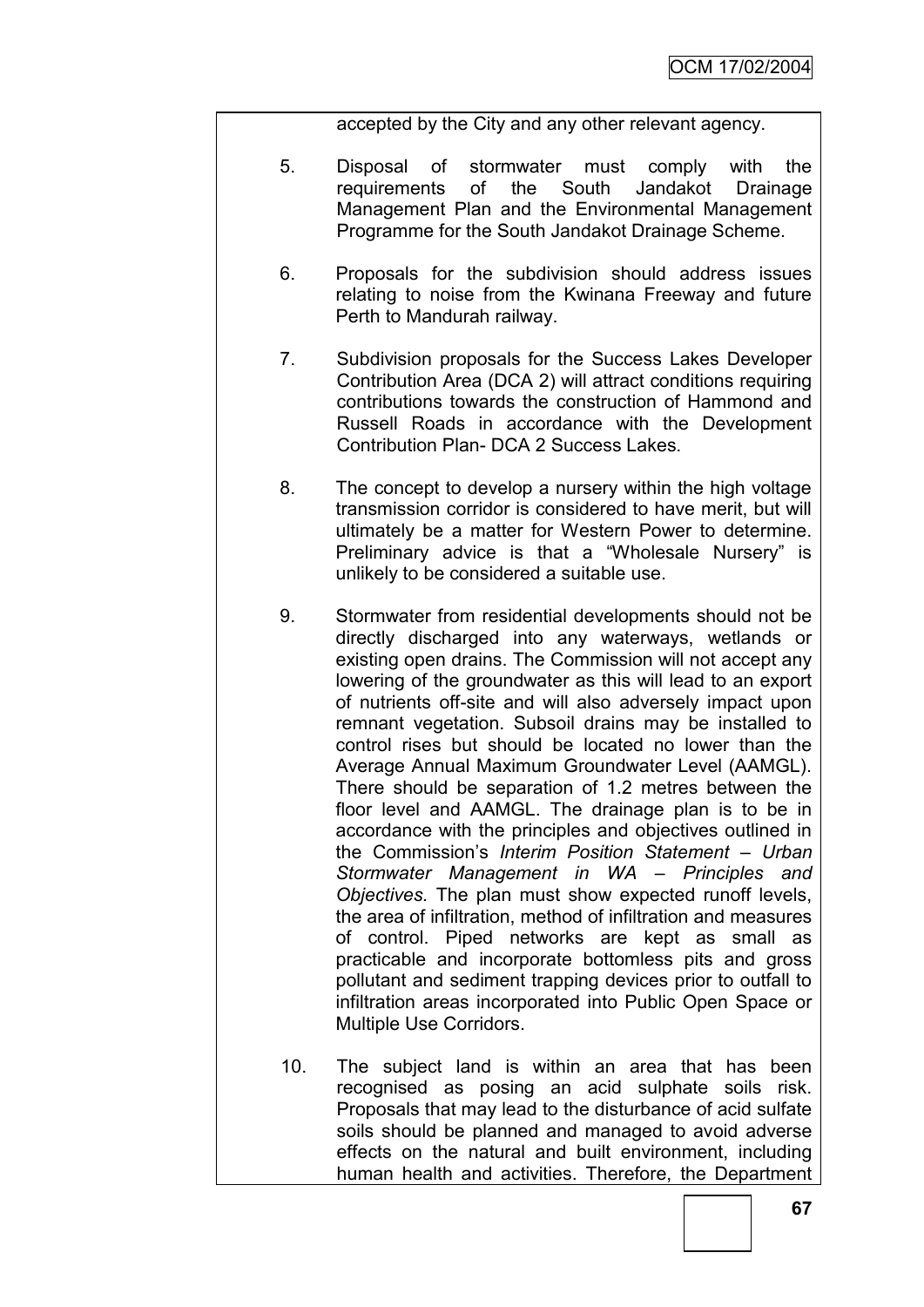of Environment and EPA guidance on managing acid sulphate soils including its supporting documents should be adhered to.

- (3) adopt the Schedule of Submissions as contained in the agenda attachments;
- (4) forward the adopted revised Structure Plan with modifications to the Western Australian Planning Commission for endorsement under Clause 6.2.10 of Town Planning Scheme No. 3; and
- (5) advise those persons who made a submission of Council"s decision.

### **COUNCIL DECISION**

MOVED Clr I Whitfield SECONDED Clr M Reeve-Fowkes that Council:

- (1) adopt the Revised Structure Plan for Magnolia Gardens Estate Phases 2 and 3 dated 4 February 2004, in accordance with Clause 6.2.9 of Town Planning Scheme No. 3, subject to the following:-
	- 1. The proposed intersection roads within the subdivision to be modified to ensure Road Australian Standards are met.
	- 2. A notation being included on the Structure Plan advising that The temporary connection to Russell Road through Lot 458 to be closed upon the development of the Park "N" Ride facility incorporating an alternative access to the subdivision.
	- 3. Notations being included on the Structure Plan advising of the road connection to Russell Road through Lot 458 is temporary and is to be closed when alternative access to Russell Road and the Station carpark are constructed.
	- 4. The road abutting Council"s Recreation Reserve may be connected to Hammond Road in the future, depending on traffic and access requirements for the School and Recreation area.
	- 5. A Rehabilitation and Landscape Management Plan is required for the large public open space (POS) area to Council satisfaction.
	- 6. The existing MRS Railway Reserve which is part of MRS Amendment 1032/33 to be shown on the plan.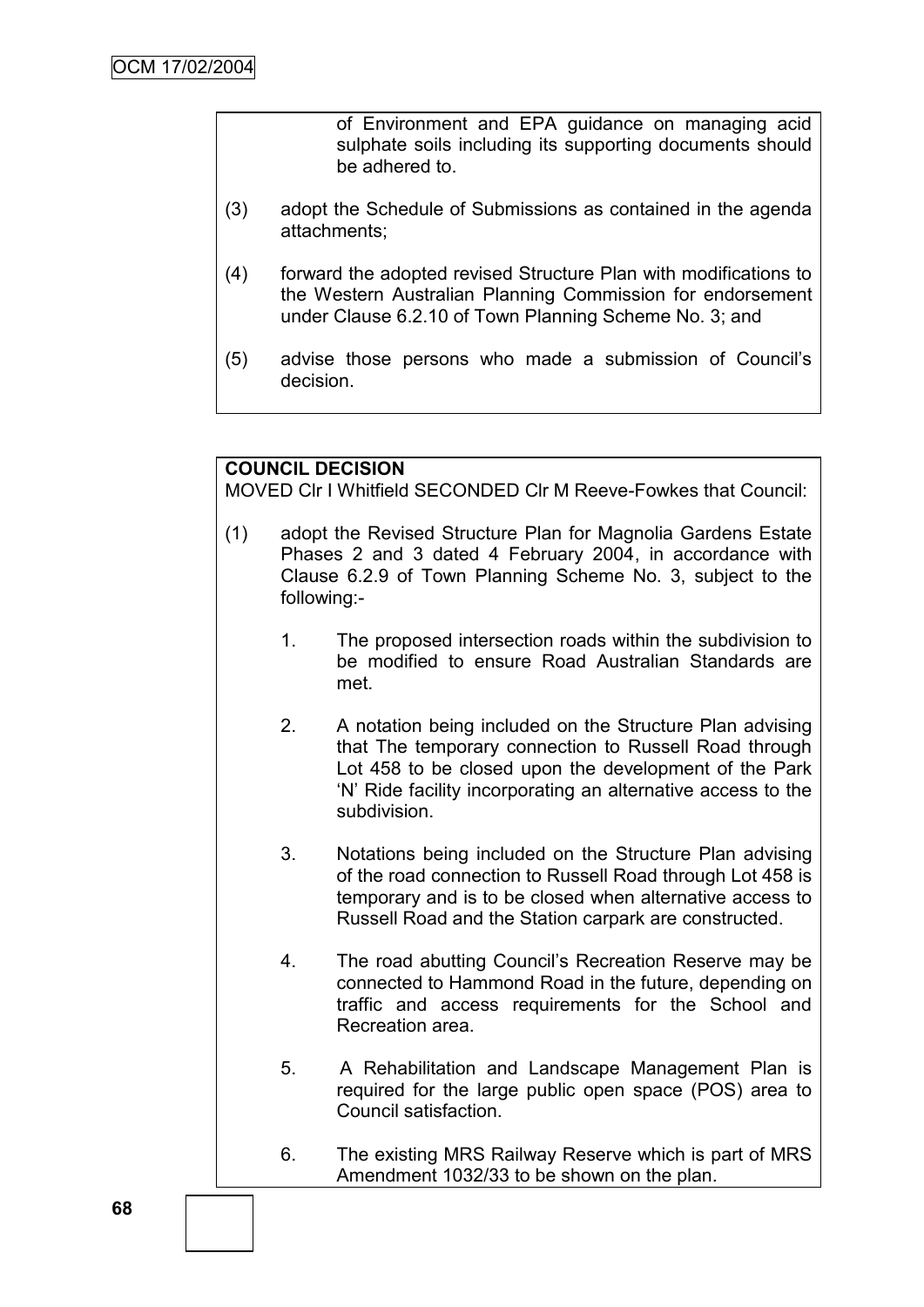- 7. An 8 metre pedestrian accessway (PAW) connecting the internal road to the principal shared path within the Freeway reserve is to be provided along the northern boundary of the R40 Group Housing site located to the immediate north of the Railway Station land.
- 8. The proposed road located to the east of the primary school to be modified to include a link to the west to ensure better permeability and accessibility to the primary school. The road to be modified as shown on the plans.
- 9. Verge parking be provided on each of the roads abutting the school to provide for car parking to service the school and is to be designed and constructed to Council"s satisfaction.
- 10. The right/left intersection between an access road and a laneway illustrated in the plan under the words "Phase 2" to be amended to ensure a 20 metre intersection separation is achieved in accordance with Australian Road Standards.
- (2) advise the applicant of the following:-
	- 1. Council requires road reserves and pavement widths to be designed in accordance with relevant Council policy.
	- 2. The proposed showroom vehicular access is not permitted directly from Russell Road.
	- 3. Groundwater availability in this region may be limited and it is suggested that they liaise with the Water and Rivers Commission in this regard. In the event that a groundwater allocation cannot be obtained for the irrigation of the public open space areas to be provided as part of the development, the configuration and function of such areas may require modification.
	- 4. Public open space credits will not be able to be finally determined until detailed drainage design has been accepted by the City and any other relevant agency.
	- 5. Disposal of stormwater must comply with the requirements of the South Jandakot Drainage Management Plan and the Environmental Management Programme for the South Jandakot Drainage Scheme.
	- 6. Proposals for the subdivision should address issues relating to noise from the Kwinana Freeway and future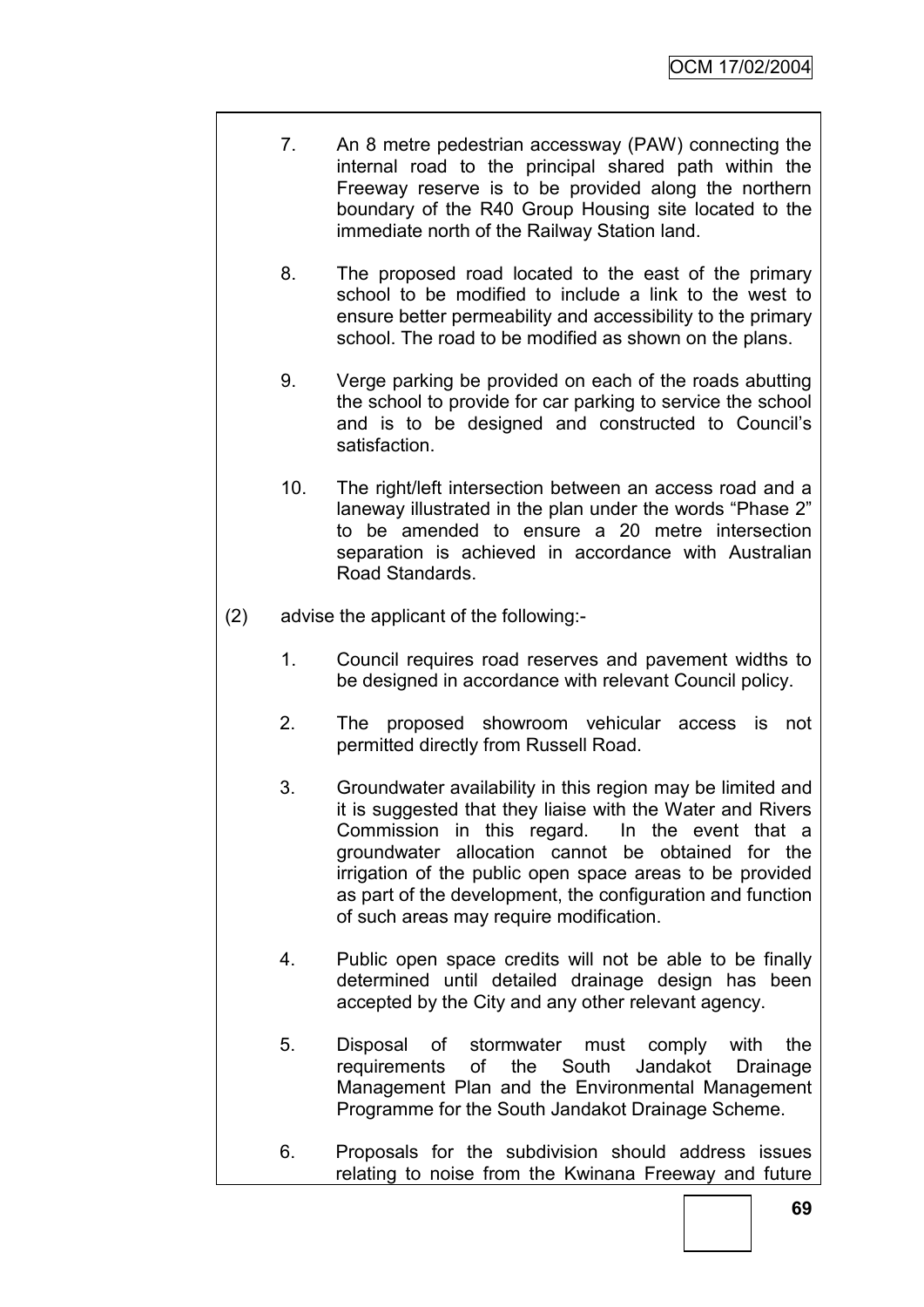Perth to Mandurah railway.

- 7. Subdivision proposals for the Success Lakes Developer Contribution Area (DCA 2) will attract conditions requiring contributions towards the construction of Hammond and Russell Roads in accordance with the Development Contribution Plan- DCA 2 Success Lakes.
- 8. The concept to develop a nursery within the high voltage transmission corridor is considered to have merit, but will ultimately be a matter for Western Power to determine. Preliminary advice is that a "Wholesale Nursery" is unlikely to be considered a suitable use.
- 9. Stormwater from residential developments should not be directly discharged into any waterways, wetlands or existing open drains. The Commission will not accept any lowering of the groundwater as this will lead to an export of nutrients off-site and will also adversely impact upon remnant vegetation. Subsoil drains may be installed to control rises but should be located no lower than the Average Annual Maximum Groundwater Level (AAMGL). There should be separation of 1.2 metres between the floor level and AAMGL. The drainage plan is to be in accordance with the principles and objectives outlined in the Commission"s *Interim Position Statement – Urban Stormwater Management in WA – Principles and Objectives.* The plan must show expected runoff levels, the area of infiltration, method of infiltration and measures of control. Piped networks are kept as small as practicable and incorporate bottomless pits and gross pollutant and sediment trapping devices prior to outfall to infiltration areas incorporated into Public Open Space or Multiple Use Corridors.
- 10. The subject land is within an area that has been recognised as posing an acid sulphate soils risk. Proposals that may lead to the disturbance of acid sulfate soils should be planned and managed to avoid adverse effects on the natural and built environment, including human health and activities. Therefore, the Department of Environment and EPA guidance on managing acid sulphate soils including its supporting documents should be adhered to.
- (3) adopt the Schedule of Submissions as contained in the agenda attachments;
- (4) forward the adopted revised Structure Plan with modifications to the Western Australian Planning Commission for endorsement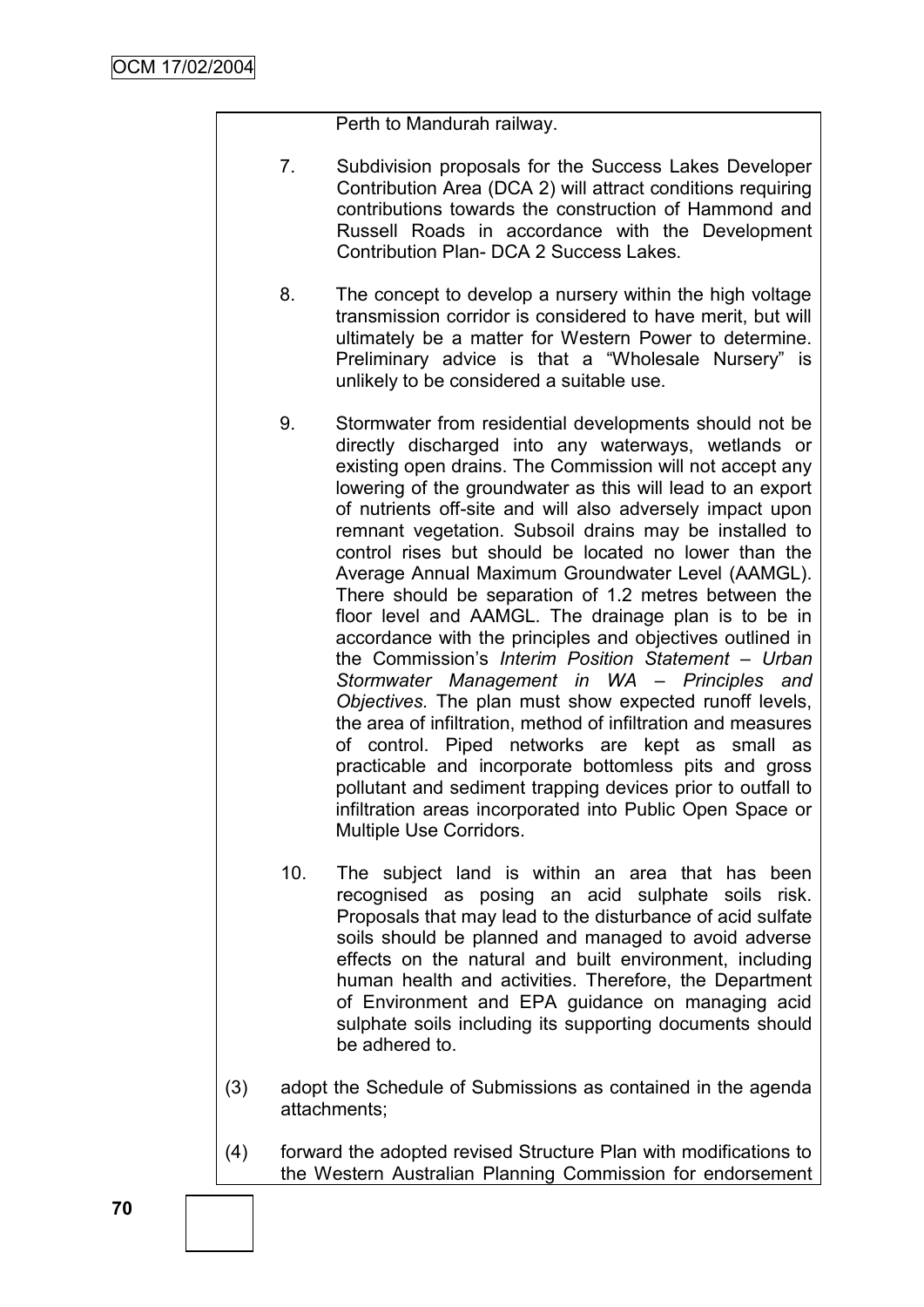under Clause 6.2.10 of Town Planning Scheme No. 3; and

(5) advise those persons who made a submission of Council"s decision.

# **CARRIED 8/1**

# **Explanation**

Condition 2 was modified to just require a notation on the Structure Plan. Condition 4 had an incorrect street name.

# **Background**

| ZONING:           | MRS:                                                 | Urban                                       |  |
|-------------------|------------------------------------------------------|---------------------------------------------|--|
|                   |                                                      | TPS3:   Development Zone - Development Area |  |
|                   |                                                      | 8 and within Development Contribution       |  |
|                   |                                                      | Area No. 2                                  |  |
| <b>LAND USE:</b>  | Vacant cleared land with some bush land.             |                                             |  |
| LOT SIZE:         | Lot $19 - 2.504$ ha, Lot $20 - 2.4964$ ha and Pt Lot |                                             |  |
|                   | 24 & 25 approximate 49.8 ha                          |                                             |  |
| AREA:             | Approximate 49.8 ha                                  |                                             |  |
| <b>USE CLASS:</b> | N/A                                                  |                                             |  |

At its meeting held on 16 October 2001, Council resolved to adopt the Success Lakes (Magnolia Gardens) Structure Plan and to forward it to the Western Australian Planning Commission.

The Structure Plan was endorsed by the WAPC on 18 June 2002.

A Structure Plan for Lots 19 and 20 Hammond Road was adopted by Council at its meeting on 21 May 2002.

### **Submission**

Development Planning Strategies, acting on behalf of Gold Estates of Australia (1903) Ltd is seeking approval for a Revised Structure Plan for Phase 2 and 3 of Magnolia Gardens Estate, Success (See Agenda attachment A – letter received from the applicant dated 20 November 2003). A revised plan dated 4 February 2004 and a facsimile dated 4 February 2004 was also submitted by the applicant. (Refer Agenda attachments).

A Traffic Review prepared by Sinclair Knight Merz dated 20 November 2003, was provided as part of the application.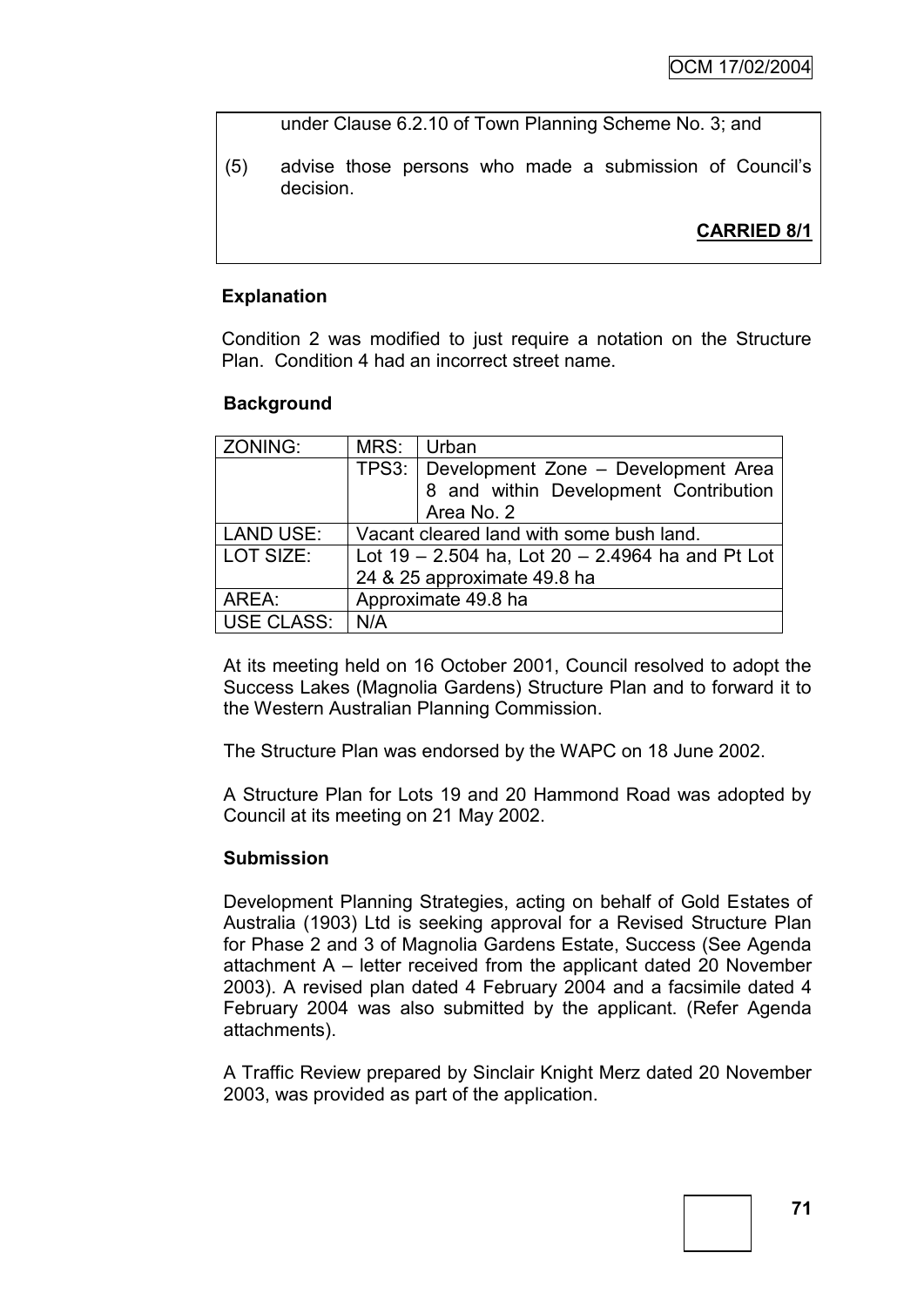### **Report**

The Revised Structure Plan was submitted on 20 November 2003 for consideration. Council officers acting under the delegated authority of Council (APD42), determined that the plan was suitable to be advertised for public comment.

The advertised Revised Structure Plan provides for the following:-

- approximately 318 single residential lots ranging in density from R20 to R40;
- three R40 Grouped Housing sites;
- a 3.5 hectare primary school;
- 3.9315 hectares of public open space:
- approximately 4.6477 hectares for Success Railway Station Park and Ride (to be reserved under the MRS as Railway Reserve);
- a 2922 $m^2$  site abutting Russell Road for potential showroom uses associated with the proposed nursery within the powerline corridor.

The proposed Revised Structure Plan provides for a variety of lots ranging in density from R20 to R40. Large traditional lots are proposed as well as small cottage lots with rear laneway access.

The small lots have been concentrated within the Phase 3 area in close proximity to the future Success Railway Station.

It is anticipated that Detailed Area Plans will be prepared for the majority of the small lots, particularly those that obtain vehicular access from a rear laneway or directly abut parkland. The location of visitor parking for the proposed rear laneway lots has been shown indicatively on the Revised Structure Plan.

A primary school site has been provided located adjacent to the district playing fields proposed to the north of the site on Council"s Reserve. It is anticipated that school buildings would be located towards Wentworth Parade and the playing fields would be situated to the north of the site, adjacent to the proposed district playing fields to facilitate possible shared facilities. The parking area will be provided along Wentworth Parade frontage for better accessibility. The proponent was prepared to provide an additional road reserve along Wentworth Parade abutting the school to function as a service road to the car parking area of the school. However, in view of the Department of Education and Training"s objection to the resultant reduction in the area of the school site, this approach has been changed to require the verge parking to be provided instead. Two roundabouts will be provided to ensure better safety and vehicular movements during pick up and drop off times.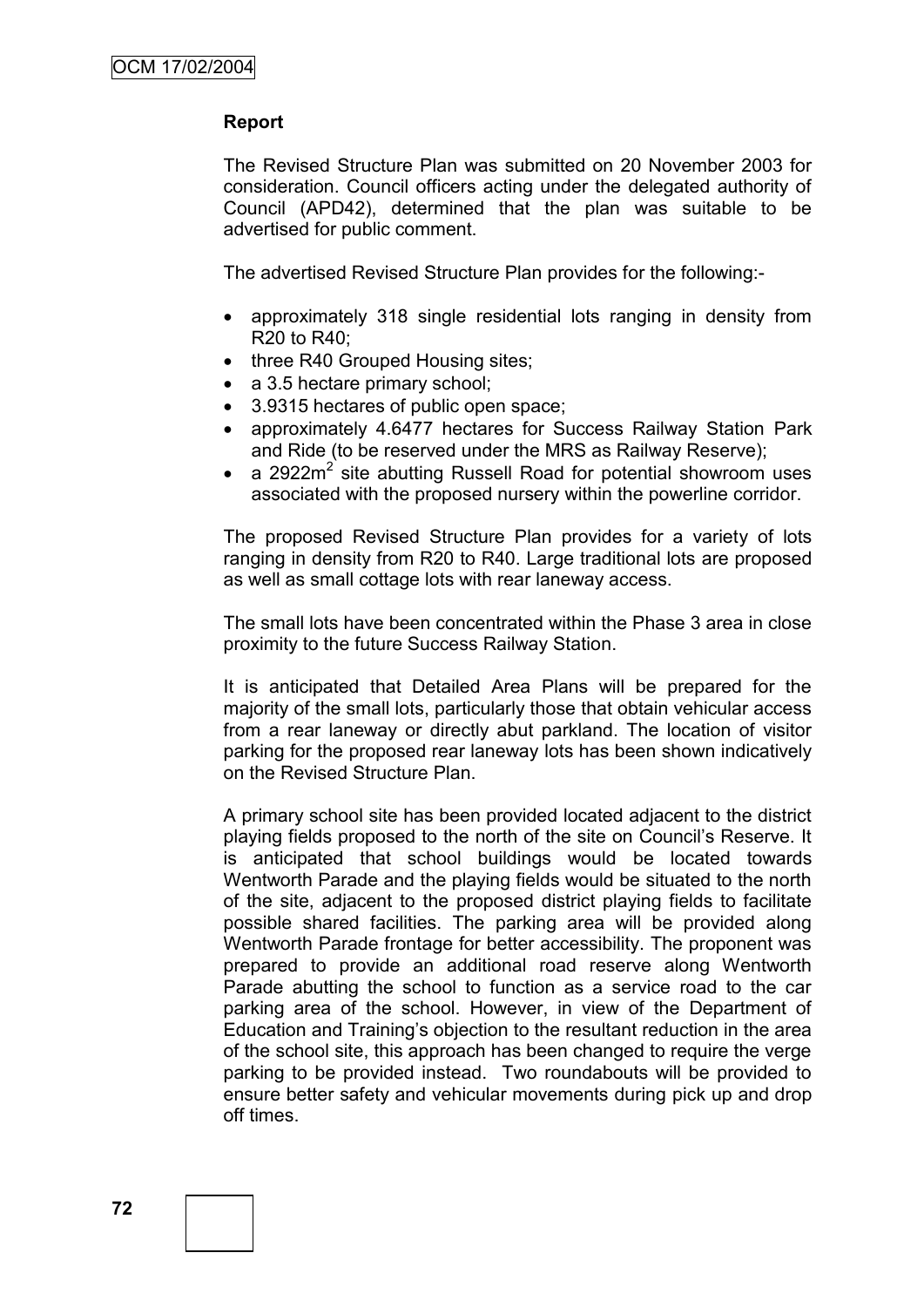The configuration and connections to the Park "N" Ride site have been the subject of detailed consultation with the City of Cockburn, Department of Planning and Infrastructure and New MetroRail.

The proposed site generally accords with the area requested by the City of Cockburn in their submission on the MRS Amendment. The only modification to the site proposed by the City of Cockburn involves a minor relocation of the most northern boundary further southwards. Given the platform location with the Kwinana Freeway reserve, it is considered that the general location of the station carpark utilising a significant portion of the powerline corridor is acceptable.

As part of the assessment of an earlier proposed subdivision for Phase 2 of Magnolia Gardens, the City engaged Uloth and Associates to undertake a traffic study of the area. This traffic study highlighted that the proposed central north-south road connection between Wentworth Parade and Russell Road would carry in the order of 11,000 vehicles per day as it was a very attractive "short cut" between Hammond Road and Russell Road, given the deviation of Hammond Road to the west to its intersection with Russell Road.

It was agreed by all stakeholders that such traffic volumes through a local residential area were unacceptable and undesirable. Accordingly, a redesign was required to address the road layout and avoid creating a potential "rat run".

Gold Estates engaged Sinclair Knight Merz to review the traffic network and assess various alternatives. The study concludes that in order to restrict through traffic, the connection between Wentworth Parade and Russell Road should be as far east as possible and preferably combined with access to the future railway station as is shown on the previously advertised Structure Plan.

As shown on the enclosed plan, the large western area of public open space will be amalgamated with future POS to the west when that land is developed. The boundaries of the public open space have been determined in consultation with officers in order to protect remnant vegetation. This area of open space is proposed to be retained in a natural state with minor fringe landscaping to enhance the aesthetic appeal for future residents.

The Revised Structure Plan provides for all of the outstanding public open space contributions for Magnolia Gardens Estate, including the contribution required for Lots 19 and 20 Hammond Road. The public open space schedule provided demonstrates that 10% of the gross subdivisible area has been provided as public open space. A detailed assessment of the 10% provision will be further addressed as part of the future subdivision.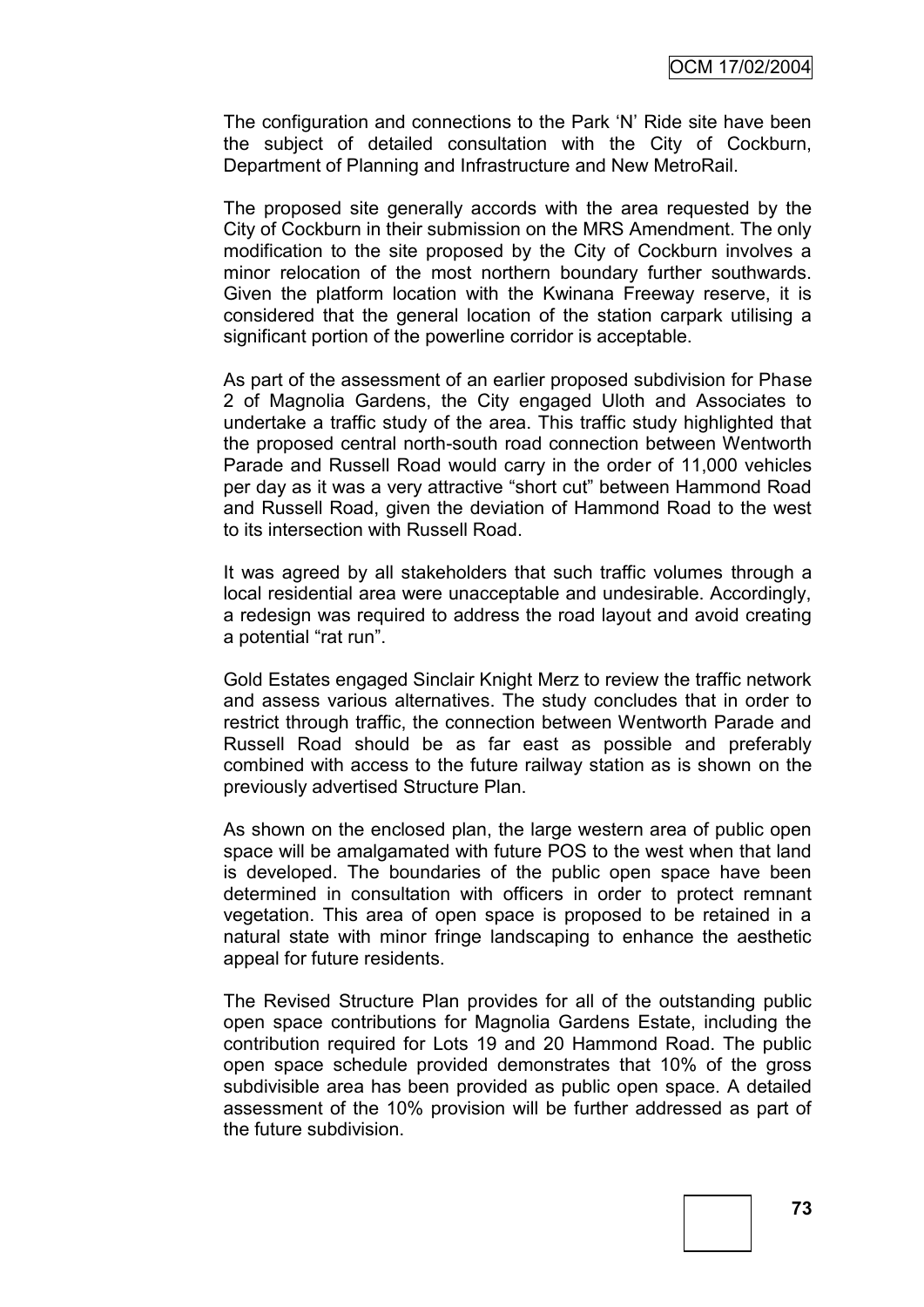Lot 19 Hammond Road has been previously used as a poultry farm. A detailed site investigation was undertaken by ATA Environmental in August 2003 and submitted with the Revised Structure Plan. The site investigation revealed that limited areas of soil contained concentrations of zinc in excess of the EIL guidelines. These areas will be excavated and disposed of appropriately during the development of the site.

The Revised Structure Plan proposal was advertised for public comment for a period of 21 days in accordance with Clause 6.2.8.2(c), with the comment period concluding on 31 December 2003. Owners of property near the subject land were provided with a copy of the proposal and invited to comment. The local newspaper circulating in the locality carried an advertisement with details of the proposal. Various government agencies and servicing authorities were invited to comment. A total of ten submissions have been received. A schedule of submissions containing a summary of submissions and the recommended responses is included in the Agenda attachments.

At the time of writing this report, neither the Water Corporation, Department of Conservation & Land Management nor Transperth had responded to the referred plan. It is not uncommon for these particular agencies to fail to respond to a Structure Plan proposal within the statutory time frame required by Council's Scheme, however any comments they may subsequently make can be forwarded to the Western Australian Planning Commission for its consideration of the Structure Plan proposal.

There is nothing in the submitted Revised Magnolia Gardens Estate Structure Plan or the comments received during the advertising period that warrants rejection of the proposal. There are however, several design considerations that require reporting as follows:

### *Indicative Road Layout through Park 'n' Ride facility*

This has been the result of discussions with DPI officers and it was determined that a thoroughfare connection was required between Russell Road and Wentworth Parade. An appropriate location is through the area designated for the Park "N" Ride facility. However, this was objected to by the Public Transport Authority (PTA) on 19 December 2003.

Following extensive consultation, the applicant has submitted a modified plan which provides for a link road down the western side of the powerline corridor between Russell Road and Wentworth Parade. This satisfied the needs for general traffic movement and access to the future station carpark off Russell Road and resolves Engineering Department concerns regarding the location and number of access points onto Russell Road. The modified plan dated 4 February 2004,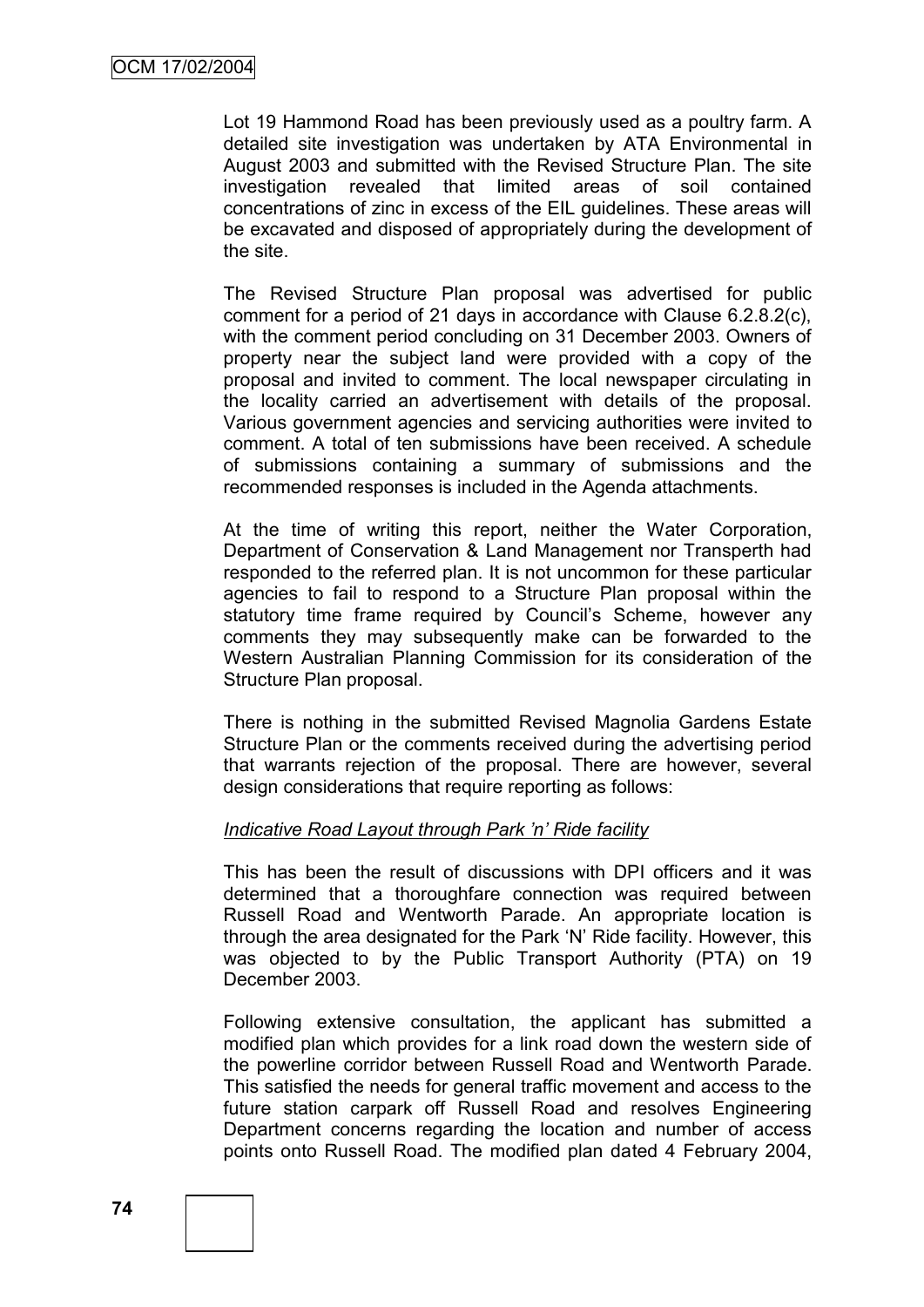showing the revised road system is included as an attachment to the Agenda.

It was discussed with PTA that the land for the road connection to Russell Road will be provided at no cost by the landowner and PTA will develop the road to its standards in the future to ensure the appropriate traffic movements and volumes of buses etc are accommodated. In the interim, an entry point will be provided between Russell Road and the area through Lot 458 (owned by CHS).

This access will be temporary to ensure the provision of buses and convenient access to the Freeway can be accommodated until the Park 'N' Ride access is developed. Upon development of the Park 'N' Ride access point incorporating a new access to the subdivision, the temporary access to Russell Road through Lot 458 will be closed.

### *Permeability next to School*

The proposed plan is to be amended on the area east of the proposed primary school to ensure the vehicle and pedestrian permeability to the school is improved by linking the road to the west instead of the east.

### *MRS Railway Reserve*

The plan needs to be modified to illustrate the existing MRS Railway Reserve which affects the eastern portion of the land in accordance with the previous adopted Structure Plan. The Railway Reserve is subject to the MRS Amendment 1032/33 which proposes an Urban Zone instead of Railway Reserve.

#### *POS Areas*

Council support for the Structure Plan should also be conditional upon the requirement that either drainage areas are deducted from the gross subdividable area (and thus reduce the POS liability, but no credit will be given for drainage) or retained within the subdividable area and credit be given on 50%. Either method is consistent with Policy APD30 and the difference between the two in terms of the area provide for unencumbered POS is marginal.

As to the issue of POS dimensions and function, there is no major objection to the proposed configuration and function of the POS to be provided. Given that active recreational POS facilities are to be provided in the future on the Council owned reserve on Hammond Road, the function of POS within the Magnolia Gardens development need only provide for passive recreation and for local neighbourhood parkland functions as shown.

There is no objection to the parkland concepts proposed as there is an appropriate mix of local parks, passive recreational areas and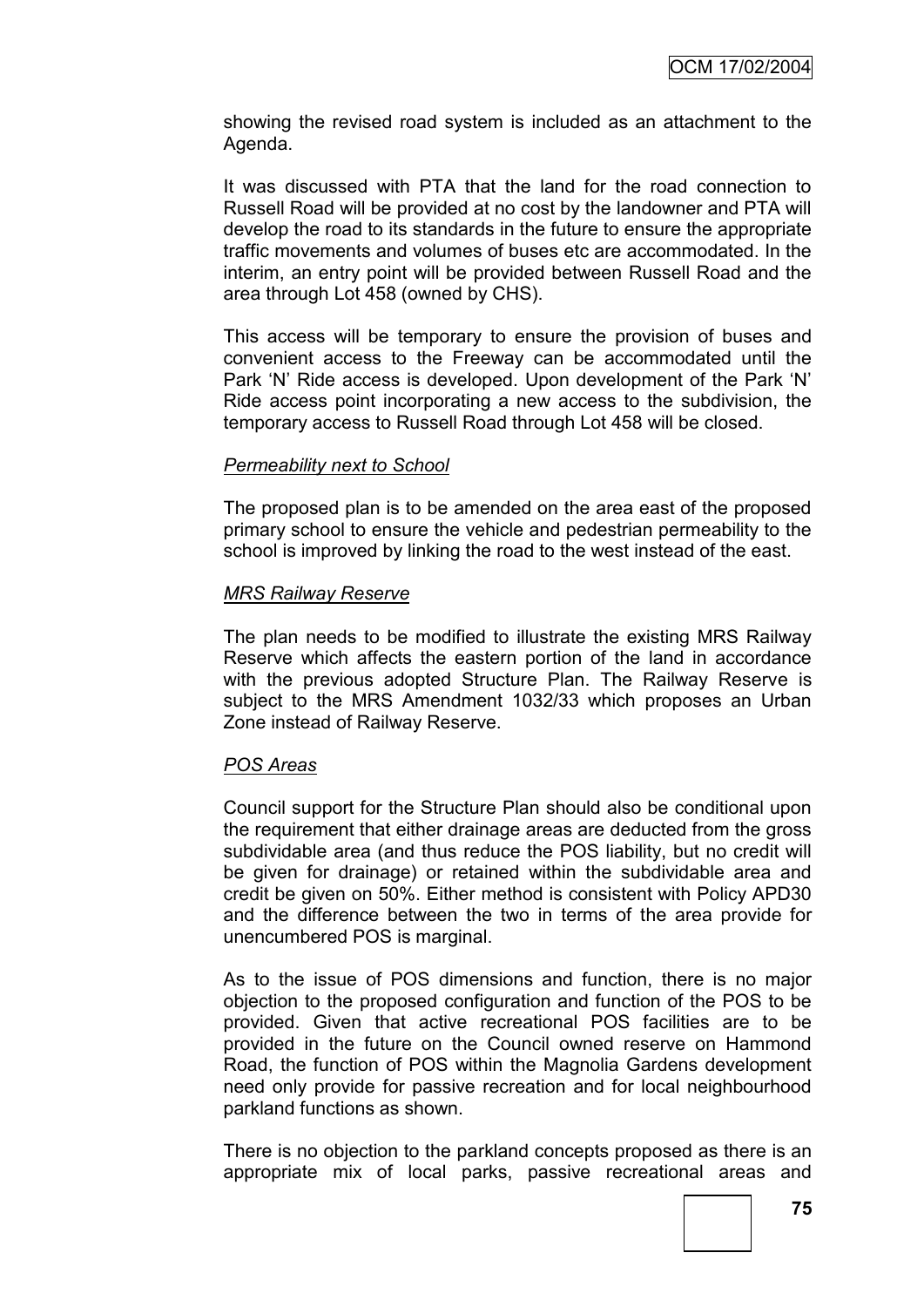conservation elements, however several matters will need to be addressed through the detailed design stage such as drainage requirements, revegetation, weed management, mosquito control and future maintenance.

# *Other Departments' Comments*

The report and plan was referred to Council"s Engineering, Parks and Environmental Services. Some of the comments are to be integrated as conditions as part of the required modifications to the Revised Structure Plan.

### Engineering Services comments to be incorporated into Structure Plan:

- Expressed concerns regarding the number of access points to Russell Road, the need for roundabouts and parking along Wentworth Parade in front of the primary school and prohibition of access to the proposed showroom of Russell Road. These issues have been satisfactorily resolved in the submitted Modified Plan dated 4 February 2004.
- The Engineering Department also identify that under the words "Phase 2", there is a right/left intersection between an access road and a laneway which is closer than the recommended minimum separation distance. This will be required to be amended as a condition of approval.

### Environmental Services comments:

- Large areas of the POS are identified as High Risk for Acid Sulphate Soils (ASS). Before any excavation in the area is undertaken, particularly for drainage, the proponents should undertake investigations to determine the risk of generating ASS from proposed works.
- A Rehabilitation and Landscape Management Plan will be required for the large POS area if it is to be retained as "Natural bushland/ wetland". The understorey of the area is currently highly degraded and weed infested. Nutrient management of the drainage area and the playing fields will also be required to prevent degradation of wetland water quality. The plan should be prepared to the satisfaction of the City of Cockburn.

#### Comments from Adjoining Landowners:

Planning Consultants Taylor Burrell Barnett lodged a submission on behalf of the owner of Pt Lot 458 Russell Road (CHS Pty Ltd) and the owner of Lot 458 Hammond Road (Park Wind Holdings Pty Ltd). The consultants requested that the alignment of the shown east/west road through their landowner"s property, be positioned further north to allow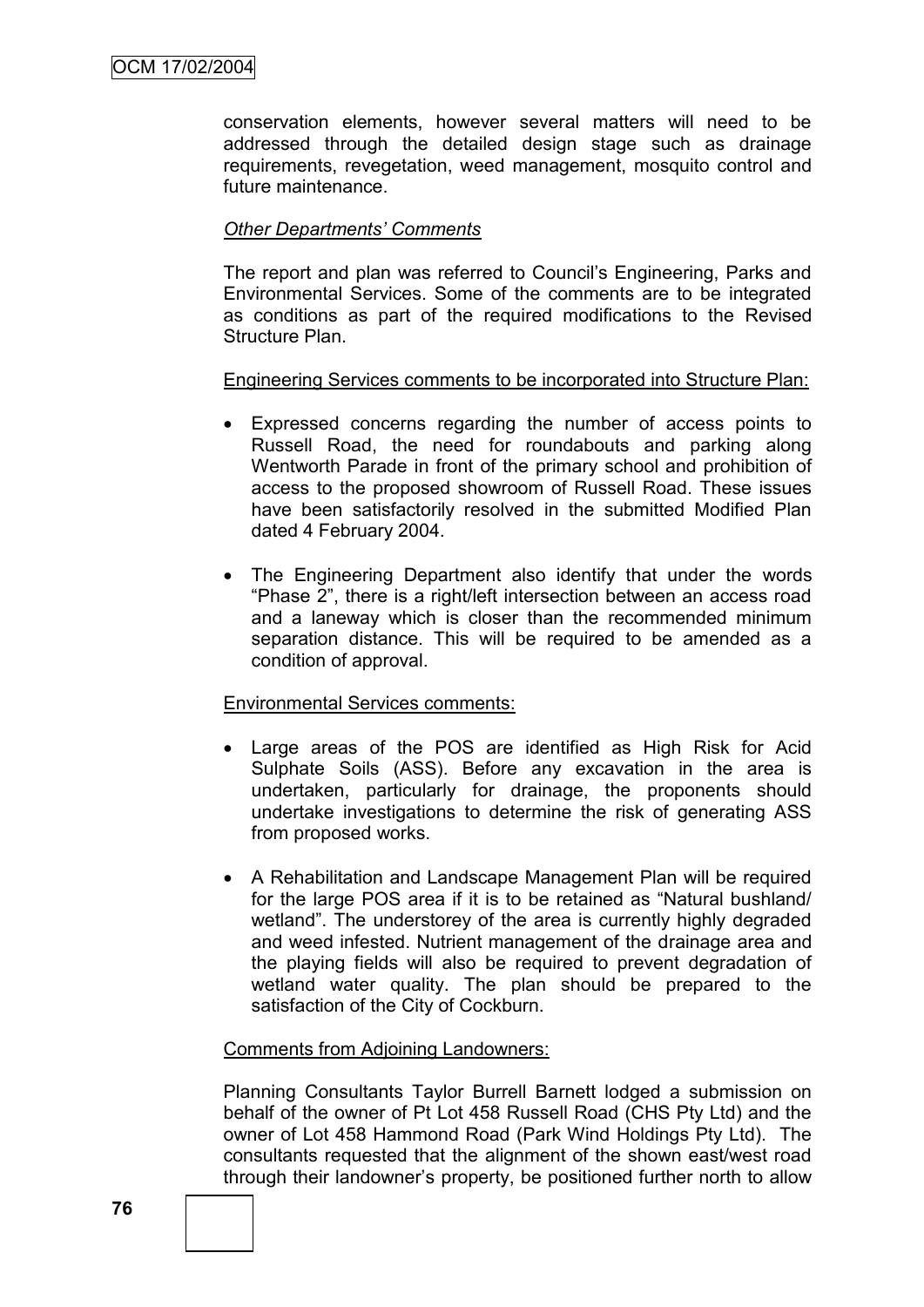a more orderly and efficient development layout on Lot 458 (ie: creating lots with appropriate depths). Comments were also received on behalf of Park Wind Holdings Pty Ltd requesting that a roundabout affecting their property be deleted.

These points are supported as detailed in the Schedule of Submissions. They have been discussed with the applicant and are shown on the Modified Structure Plan dated 4 February 2004.

# *Concluding Comments*

It is recommended that the Magnolia Gardens Estate Revised Structure Plan be adopted subject to the modifications detailed above and other changes and advice notes listed in the recommendation.

# **Strategic Plan/Policy Implications**

The Corporate Strategic Plan Key Result Areas which apply to this item are:-

- 2. Planning Your City
	- *"To ensure that the planning of the City is based on an approach which has the potential to achieve high levels of convenience for its citizens."*
	- *"To ensure that the development will enhance the levels of amenity currently enjoyed by the community."*
	- *"To foster a sense of community within the district generally and neighbourhoods in particular."*
- 3. Conserving and Improving Your Environment
	- *"To conserve the quality, extent and uniqueness of the natural environment that exists within the district."*
	- *"To conserve the character and historic value of the human and built environment."*
	- *"To ensure that the development of the district is undertaken in such a way that the balance between the natural and human environment is maintained."*
- 4. Facilitating the needs of Your Community
	- *"To facilitate and provide an optimum range of community services."*
	- *"To identify current community needs, aspirations, expectations and priorities of the services provided by the Council."*
- 5. Maintaining Your Community Facilities
	- *"To construct and maintain roads, which are the responsibility of the Council, in accordance with recognised standards, and convenient and safe for use by vehicles, cyclists and pedestrians."*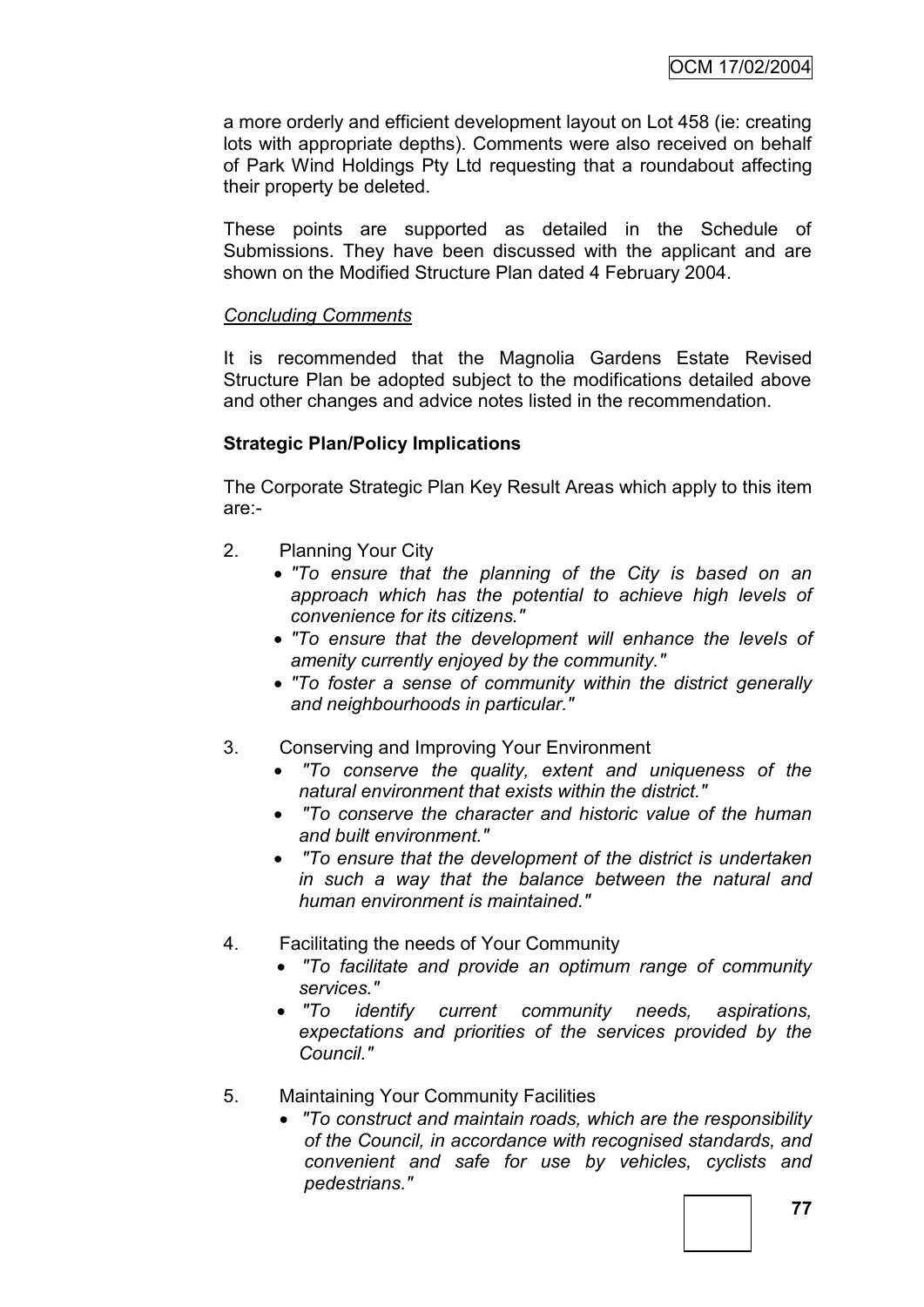*"To construct and maintain parks which are owned or vested in the Council, in accordance with recognised standards and convenient and safe for public use."*

The Planning Policies which apply to this item are:

SPD1 Bushland Conservation Policy SPD4 Liveable Neighbourhoods SPD5 Wetland Conservation Policy APD4 Public Open Space APD20 Design Principles for Incorporating Natural Management Areas Including Wetlands and Bushlands in Open Space and/or Drainage Areas APD26 Control Measures for Protecting Water Resources in Receiving Environments APD28 Public Open Space Credit Calculations APD30 Road Reserve and Pavement Standards APD31 Detailed Area Plans

### **Budget/Financial Implications**

Nil

### **Legal Implications**

N/A

### **Community Consultation**

Affected landowners and relevant authorities were sent letters advising of the proposal and inviting comments by 31 December 2003. It was also advertised in the local paper on 16 December 2003. Ten submissions were received.

### **Implications of Section 3.18(3) Local Government Act, 1995**

Nil.

### **14.11 (MINUTE NO 2310) (OCM 17/02/2004) - PARAPET WALLS TO GARAGE AND STOREROOM - LOT 83; 47 SHALLCROSS STREET, YANGEBUP - OWNER/APPLICANT: DA & V BATTISTA (3315082) (ACB) (ATTACH)**

#### **RECOMMENDATION** That Council:

(1) approve the proposal for a Garage and Storeroom at Lot 83 (No. 47) Shallcross Street Yangebup, subject to the following conditions:-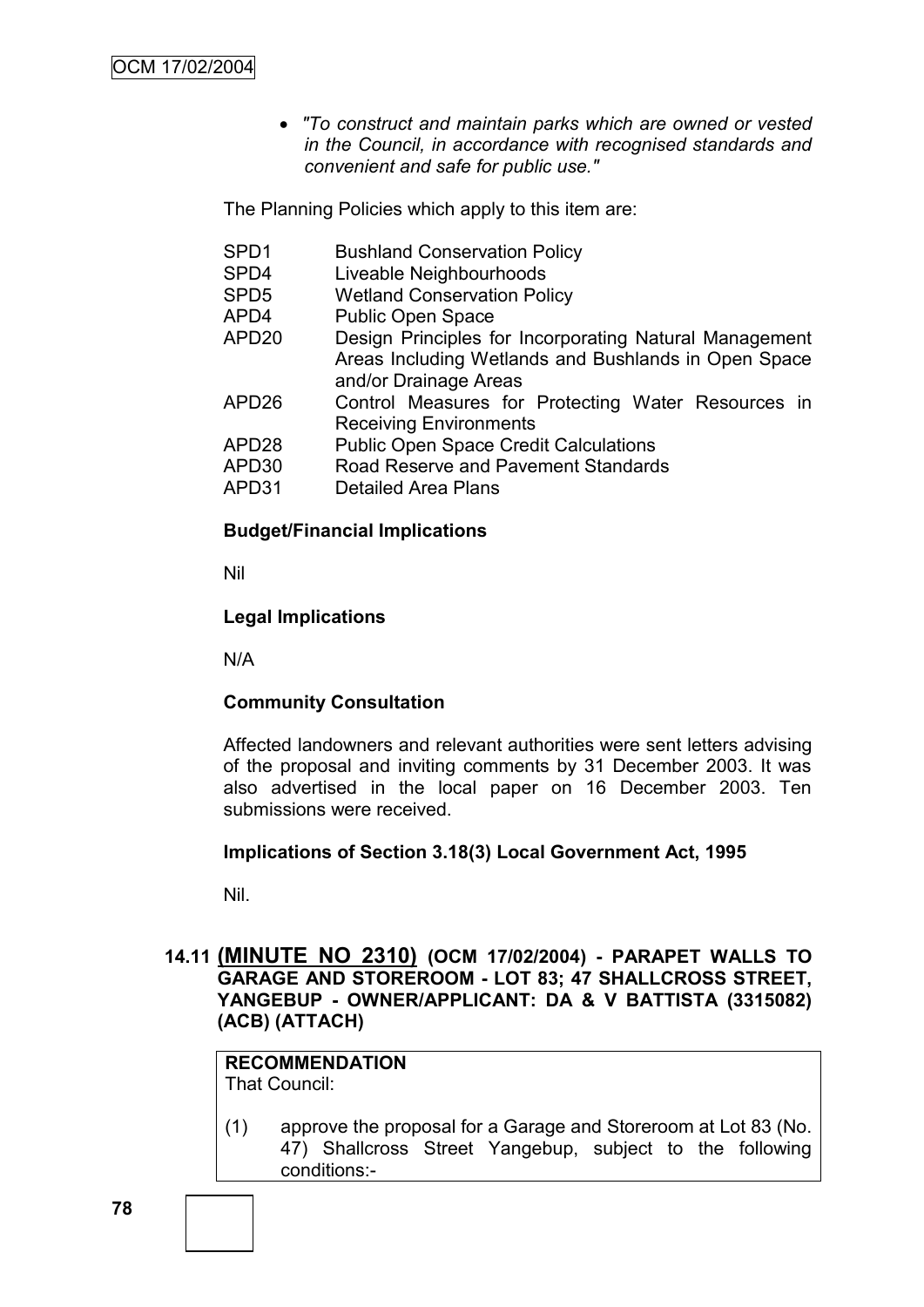### Standard Conditions:

- 1. Development may be carried out only in accordance with the terms of the application as approved herein and any approved plans.
- 2. Nothing in the approval or these conditions shall excuse compliance with all relevant written laws in the commencement and carrying out of the development.
- 3. No wall, fence or landscaping greater than 0.75 metres in height measured from the ground level at the boundary, shall be constructed within 1.5 metres of a vehicular accessway unless such wall or fence is constructed with a 2 metre truncation.
- 4. Retaining wall(s) being constructed in accordance with a suitably qualified Structural Engineer's design and a building licence being obtained prior to construction.
- 5. No activities causing noise and/or inconvenience to neighbours being carried out after 7.00pm or before 7:00am Monday to Saturday and not at all on Sunday or Public Holidays.
- 6. All stormwater being contained and disposed of on-site to the satisfaction of the Council.

### Special Condition:

7. The surface finish of the boundary wall abutting the adjoining lots to be constructed to Council satisfaction.

### Footnotes:

- 1. The development is to comply with the requirements of the Building Code of Australia.
- 2. In regards to Condition No. 7, the surface finish of the boundary wall of the adjoining lot should be to the satisfaction of the adjoining landowners and to be completed as part of the building licence. In the event of a dispute, the boundary wall must be constructed with a clean or rendered finish to the satisfaction of Council.
- (2) issue a Schedule 9 Notice of approval accordingly; and
- (3) advise those who lodged a submission of Council"s decision.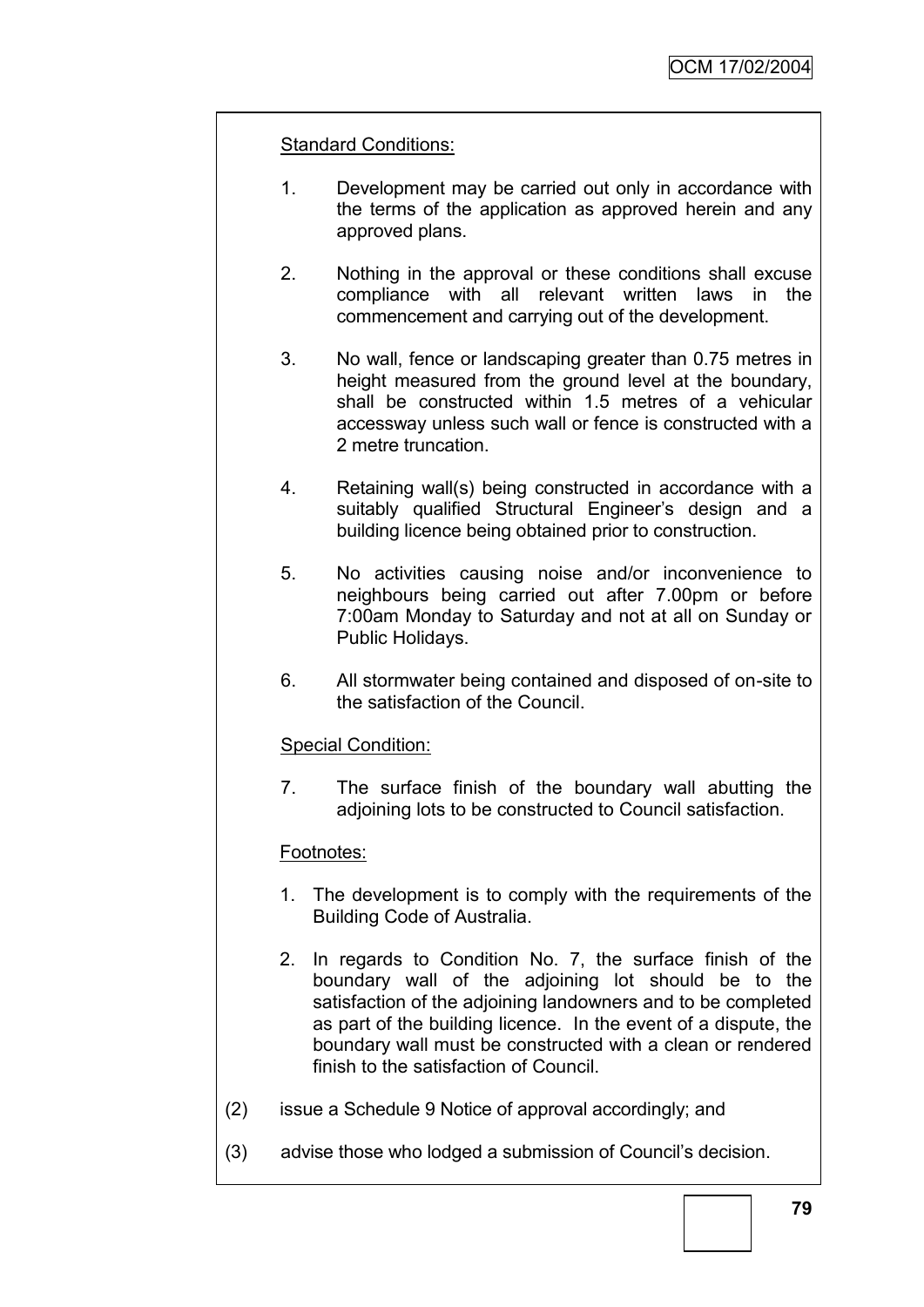### **COUNCIL DECISION** MOVED Clr A Tilbury SECONDED Clr S Limbert that the recommendation be adopted.

# **CARRIED 9/0**

### **Background**

| ZONING:   MRS: |       | Urban Zone                                               |  |  |
|----------------|-------|----------------------------------------------------------|--|--|
|                | TPS3: | Development, DA4, DCA4, R20 (Structure Plan)             |  |  |
| LAND USE:      |       | Residential                                              |  |  |
| LOT SIZE:      |       | 843m <sup>2</sup>                                        |  |  |
| AREA:          |       | Garage 69.15m <sup>2</sup> /Storeroom 14.4m <sup>2</sup> |  |  |
| USE CLASS:     |       | Single (R-Code) House                                    |  |  |

The site contains an existing residential dwelling.

The City received an application for a garage/mezzanine and storeroom on 21 October 2003.

The proposal for the garage/mezzanine was referred to adjoining neighbours at No. 45 Shallcross Street and No. 30 Amalfi Crest, Yangebup for comment. The City received an objection from the owner of No. 45 Shallcross Street on the basis that there is already an existing 2m high retaining wall with a 1.8m fence on top at this location. A proposed 3.9m wall will result in a 5.9m wall at the rear, causing shade, adversely impacting on air circulation and giving a "boxed in" effect at the rear of the property.

### **Submission**

The applicant seeks approval for a garage with an upper mezzanine level at the rear left corner of the site and a separate storeroom adjacent to the existing garage on the opposite side boundary. Both are proposed to have parapet walls located on the nil boundary line.

A locality map, a copy of the site plan and elevations are included in the agenda attachments.

### **Report**

The application has been referred to Council for determination as it involves an appraisal of a submission of objection.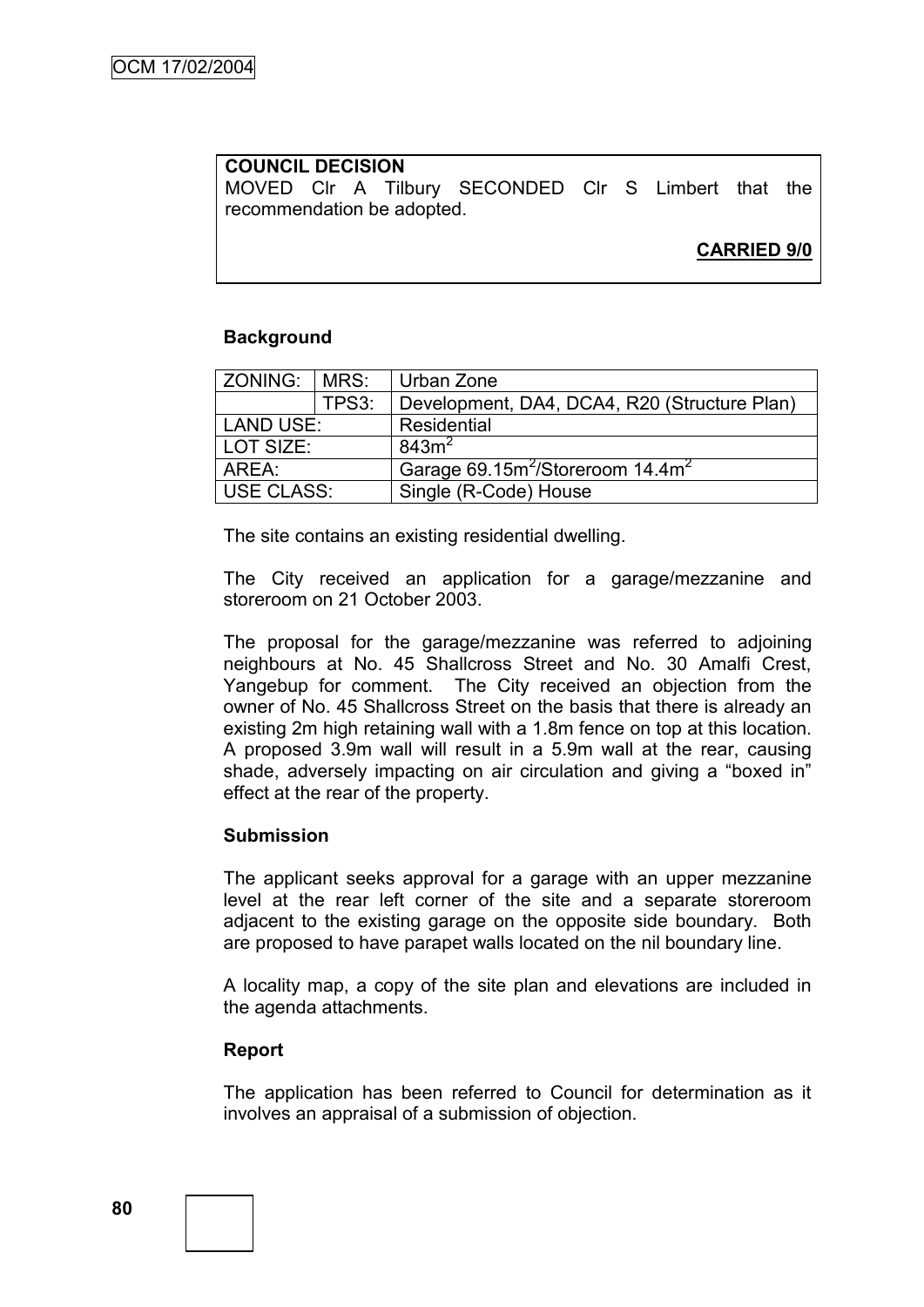### Storeroom

The storeroom parapet wall height of 2.4m, length of 6m and average of 1.6m complies with the R Codes. It is recommended that Council approve the storeroom parapet wall subject to the conditions contained in the recommendation.

### Garage

The garage proposal incorporates an upper mezzanine level, which raises its overall height and scale. The applicant proposes a parapet wall height of 3.2m, length of 6.9m and average of 2.5m at this location. The garage exceeds the 3m height requirement under the R Codes and *Council Policy APD18 Outbuildings.* 

The objectors property (No. 45 Shallcross Street) is elevated approximately 0.35m above the natural ground level of the subject site. Approximately 0.6m of the parapet will be visible from No. 45 Shallcross Street as a 0.8m high retaining wall with a 1.8m high fence on top exists along this boundary.

The objection received from No. 45 Shallcross Street raised the following concerns:

### *Already an existing 2m wall with a 1.8m fence on top at this location*

It is recommended that this concern be dismissed as this concern is in regards to the rear property, not the subject site. The rear properties fronting Amalfi Crest are raised approximately 1.8m from natural ground level with retaining walls located at the rear of these properties. These retaining walls were developed as part of the original subdivision of the area.

*"A proposed 3.9m wall will result in a 5.9m wall at the rear, causing shade, adversely impacting on air circulation and giving a "boxed in" effect at the rear of the property."*

It is recommended that this concern be dismissed, as the height of the proposed parapet wall is 3.2m, not 3.9m and will not cause an adverse impact on air circulation and overshadowing.

The parapet wall will not compromise solar access to No. 45 Shallcross Street as the shadow cast at midday, 21 June is approximately 4.3% of the site area. The Acceptable Development standards permit overshadowing of up to 25% of the site area.

The parapet wall will not result in a "boxed in" effect as the encroachment above the fence line is only 0.6m.

#### *Conclusion*

It is submitted that the parapet wall will have minimal impact on the amenity of the adjoining property as noted above. It is recommended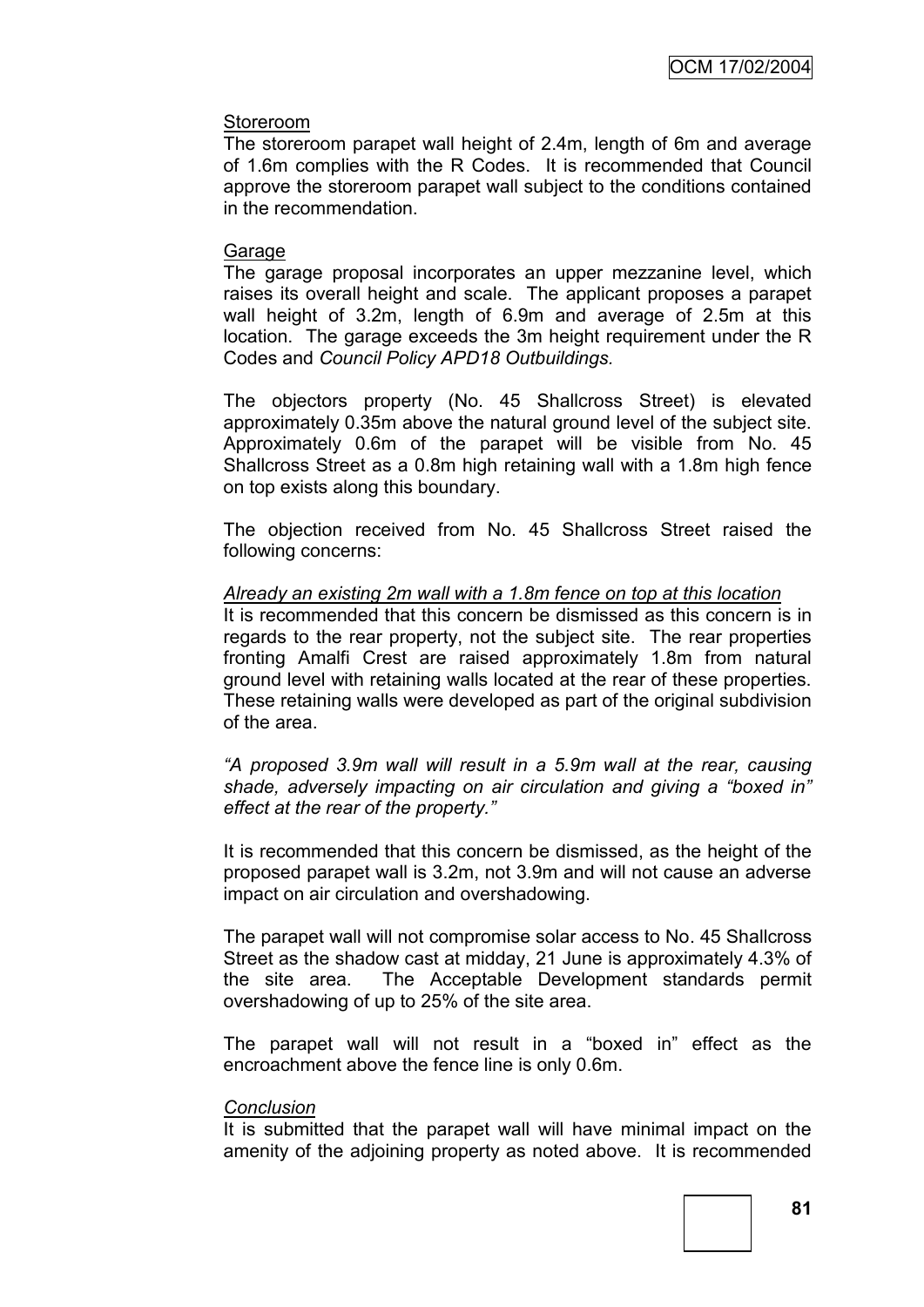that Council approve the Garage Parapet Wall subject to the conditions contained in the recommendation.

# **Strategic Plan/Policy Implications**

The Corporate Strategic Plan Key Result Areas which apply to this item are:-

- 2. Planning Your City
	- *"To ensure that the planning of the City is based on an approach which has the potential to achieve high levels of convenience for its citizens."*
	- *"To ensure that the development will enhance the levels of amenity currently enjoyed by the community."*
	- *"To foster a sense of community within the district generally and neighbourhoods in particular."*

The Planning Policies which apply to this item are:-

- APD10 Discretion to Modify Development Standards
- APD17 Standard Development Conditions and Footnotes
- APD18 Outbuildings

### **Budget/Financial Implications**

Nil.

### **Legal Implications**

Nil.

### **Community Consultation**

The proposal was advertised to affected neighbouring properties of which 1 objection was received.

#### **Implications of Section 3.18(3) Local Government Act, 1995**

Nil.

### **14.12 (MINUTE NO 2311) (OCM 17/02/2004) - ANCILLARY ACCOMMODATION - LOT 509; 24 POMFRET ROAD, SPEARWOOD - OWNER/APPLICANT: G SCHMOLLENGRUBER (2205207) (ACB) (ATTACH)**

**RECOMMENDATION** That Council:

(1) grant retrospective approval to convert an outbuilding to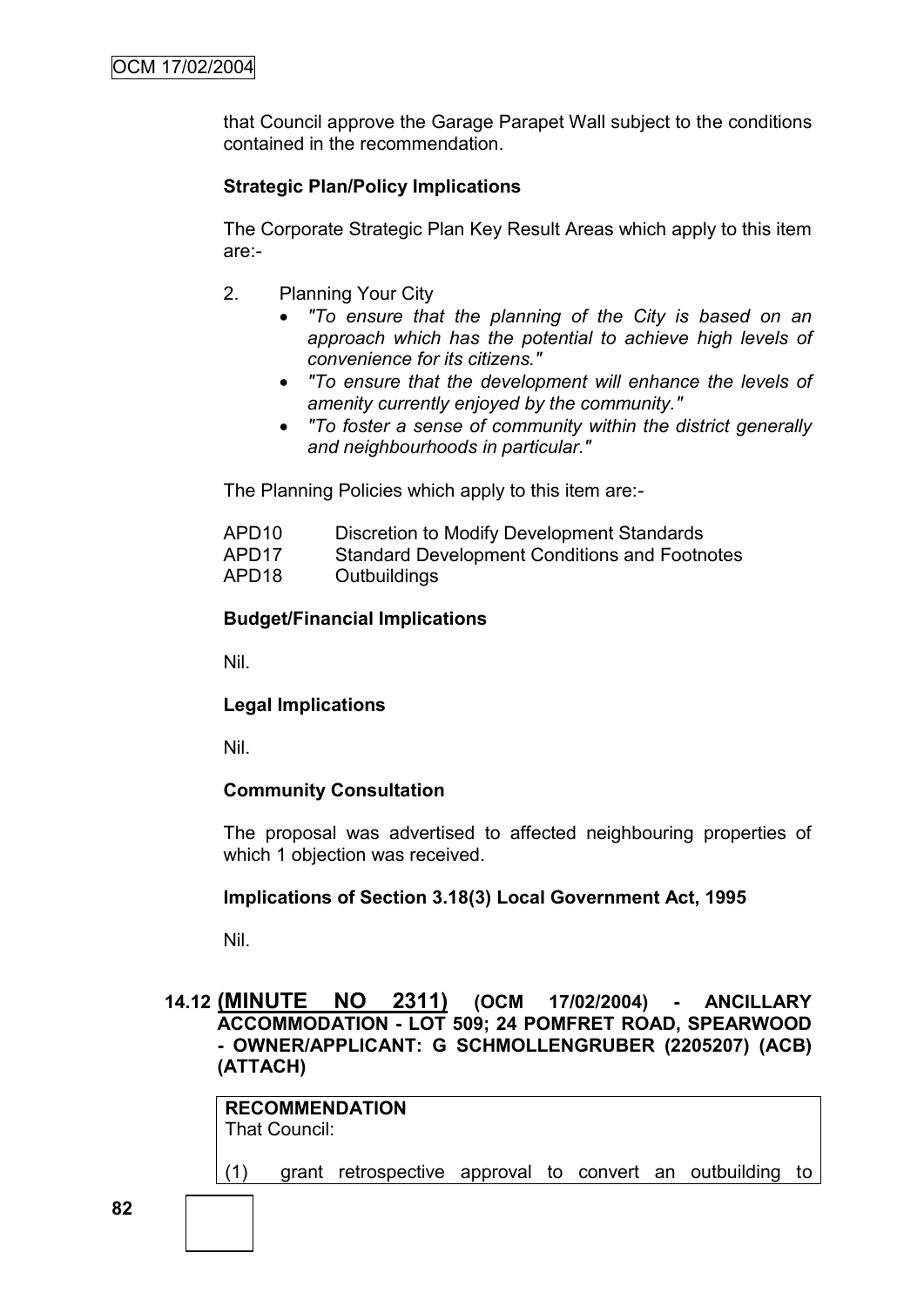"Ancillary Accommodation" on Lot 509 (24) Pomfret Road Spearwood, subject to the following conditions:

STANDARD CONDITIONS

- 1. Development may be carried out only in accordance with the terms of the application as approved herein and any approved plan.
- 2. Nothing in the approval or these conditions shall excuse compliance with all relevant written laws in the commencement and carrying out of the development.
- 3. Retaining wall(s) being constructed in accordance with a suitably qualified Structural Engineer's design and a building licence being obtained prior to construction.
- 4. One additional car parking bay being allocated and constructed in accordance with clause 5.2.2 of Town Planning Scheme No. 3 and 4.1.1 of the Residential Design Codes.
- 5. The ancillary accommodation must only be occupied by member(s) of the same family as the occupiers of the main dwelling.
- 6. A notification under Section 70A of the Transfer of Land Act is to be prepared in a form acceptable to the Council and lodged with the Registrar of Titles for endorsement on the Certificate of Title for the subject lot, prior to the commencement of development works. This notification is to be sufficient to alert prospective purchasers of the use and restrictions of the ancillary accommodation as stipulated under Condition 5 of this approval. The notification should (at the full cost of the applicant) be prepared by the Council's Solicitor and be executed by both the landowner and the Council.
- 7. The building is to be connected to sewer by a suitably qualified person.

# **FOOTNOTES**

- 1. The development is to comply with the requirements of the Building Code of Australia.
- 2. The toilet is to be mechanically ventilated; provide a minimum of 25 litres per second per fixture, but in no case less than 10 air changes per hour. A fan is to be flumed or ducted to external air and connected to an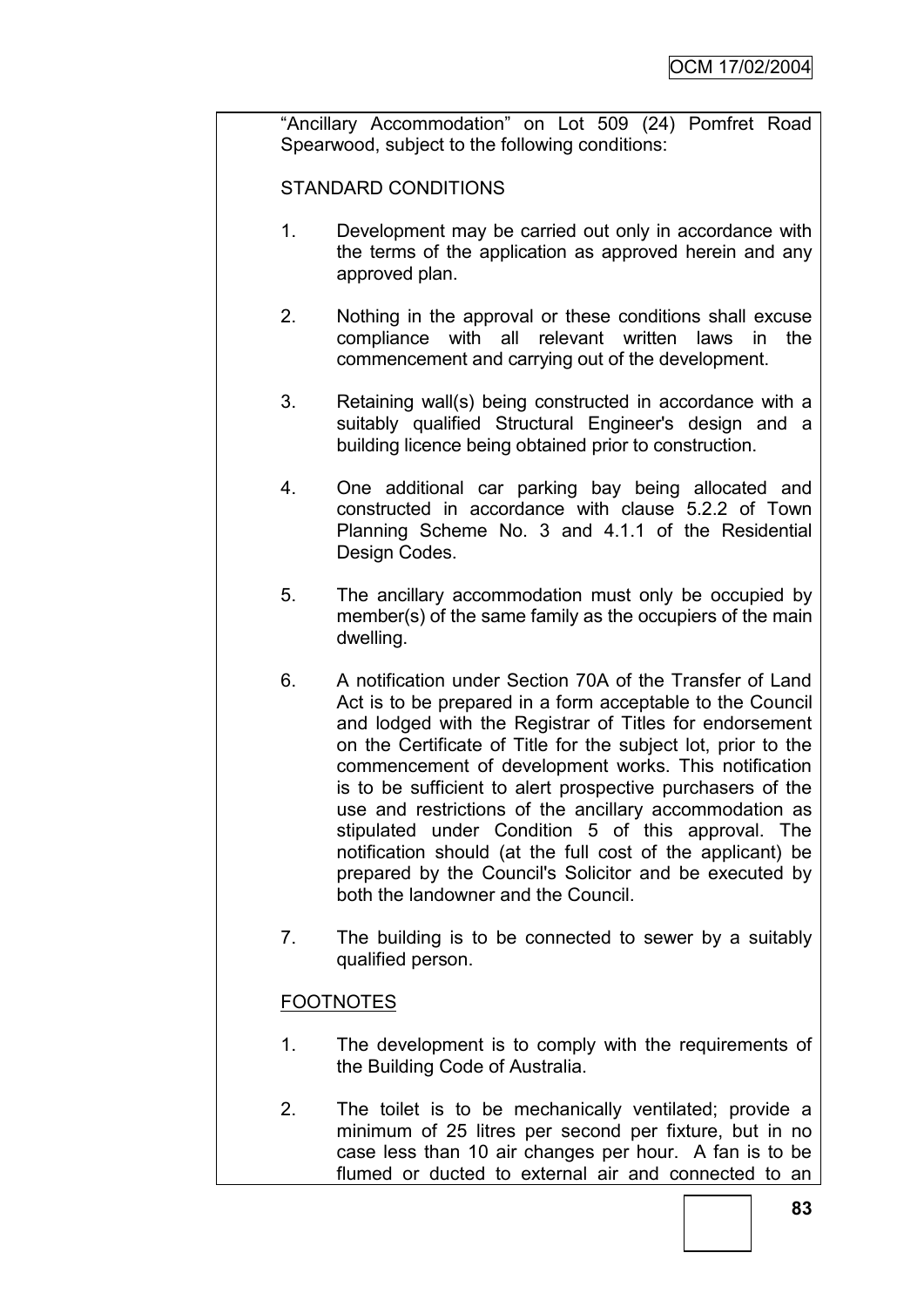electric switch. If visible from overlooking windows, the toilet shall be properly screened.

- 3. The bathroom is to be adequately lined with an impervious material and have an adequate ceiling compliant with the Health Act (Laundries and Bathrooms) Regulations 1971 and be equipped with a wash hand basin and either a shower in a shower recess or a bath.
- 4. Floors in wet areas (bathroom, laundries and W.C."s) to be properly surfaced and have an even fall to an approved floor waste outlet.
- 5. The laundry (if applicable) is to be adequately enclosed and roofed; lined with an impervious material, have either two wash troughs and one copper; or a washing machine and either a wash trough or a sink; and a clothes drying facility of either an electric clothes drier or not less than 20 metres of clothesline erected externally.
- 6. The kitchen (if applicable) is to be equipped with a sink with minimum dimensions of 380mm long x 300mm wide x 150mm deep, and a stove and an oven installed in accordance with the Office of Energy and provided with mechanical extraction, exhaust air shall be exhausted at a rate of at least 50 litres per second, carried to the outside air and boxed throughout.
- 7. All fixtures in the bathroom, laundry and kitchen are to be connected to an adequate supply of hot and cold water.
- 8. The interior of the building is to be internally clad and weatherproofed.
- 9. The building is to be properly ventilated; through compliance with the Building Code of Australia requirements, including the provision of natural ventilation; or mechanical ventilation or air-conditioning system complying with AS 1668.2-1991.
- 10. The building is to have a damp proof membrane provided under the concrete slab.
- (2) issue a Schedule 9 Notice of Determination on Application for Planning Approval to the applicant; and
- (3) advise the owner that because the Ancillary Accommodation has been constructed, the Council is unable to issue a building licence retrospectively.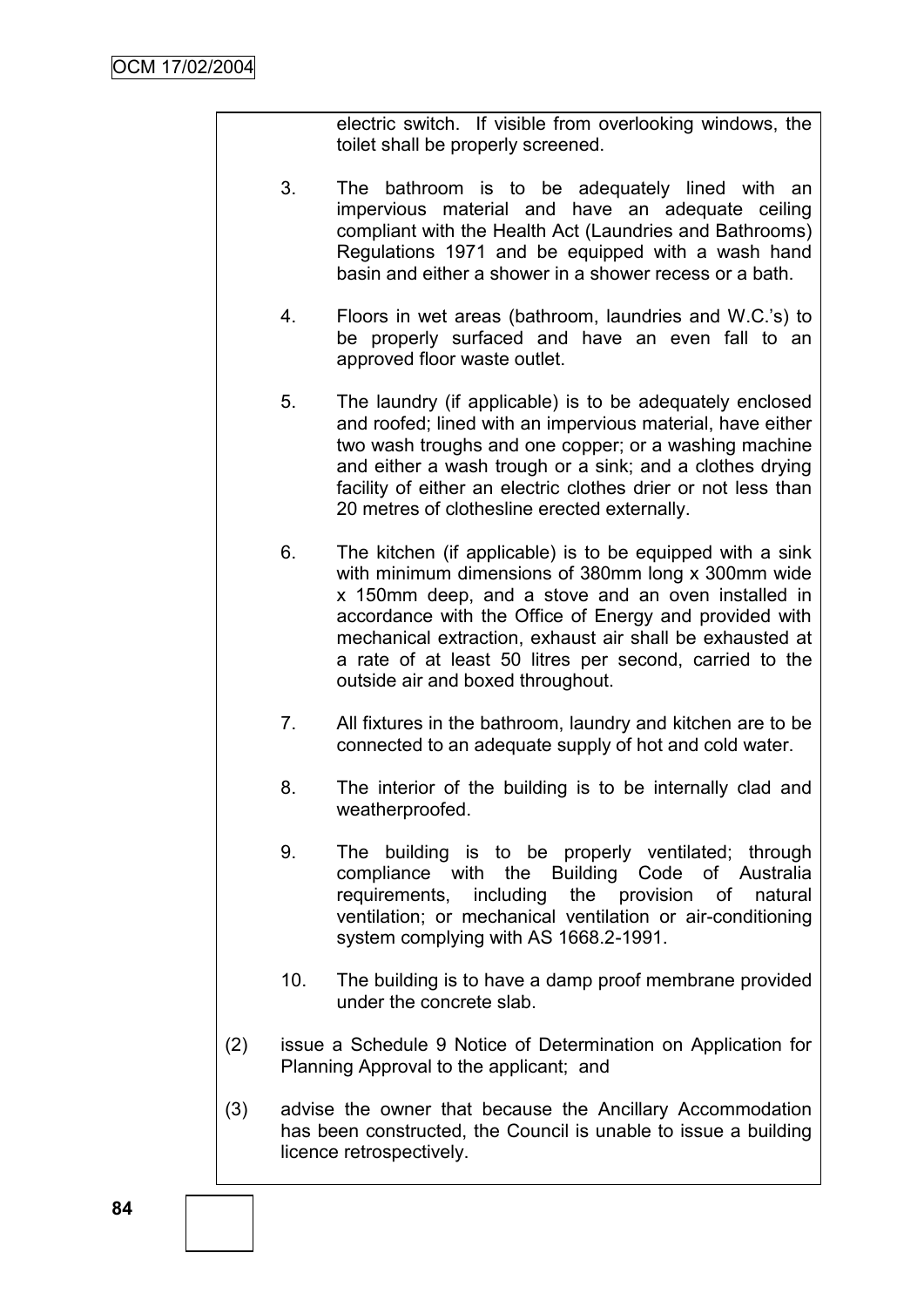### **COUNCIL DECISION** MOVED Clr A Tilbury SECONDED Clr S Limbert that the recommendation be adopted.

# **CARRIED 9/0**

# **Background**

| ZONING:           | MRS:                           | Urban Zone             |
|-------------------|--------------------------------|------------------------|
|                   | TPS3:                          | <b>Residential R20</b> |
| <b>LAND USE:</b>  | Residential                    |                        |
| LOT SIZE:         | 728m <sup>2</sup>              |                        |
| AREA:             | 72.8 <sup>2</sup>              |                        |
| <b>USE CLASS:</b> | <b>Ancillary Accommodation</b> |                        |

The City issued a Building Licence for a Residential Dwelling in 1969 and an Outbuilding in 1989.

The Outbuilding has been converted to Ancillary Accommodation without Council Approval. The owner now seeks retrospective planning approval for a Change of Use from "Outbuilding" to "Ancillary Accommodation."

### **Submission**

On 6 January 2004, the owner lodged a planning application for the existing Ancillary Accommodation.

In a letter received 19 January 2004, the owner stated that after 2 years of using the shed as a hobby workshop, music room and study, her husband spent so much time in the room that he decided to have a toilet, shower and basin installed without realising approval was required for such modifications.

The accommodation is located within the northeast corner of the property with walls along the nil boundary line. The accommodation has a dimension of 9.96m by 7.31m and an area of 72.8sqm.

A plan depicting the proposal is included in the Agenda attachments.

### **Report**

Council has the discretion to grant planning approval to development retrospectively, pursuant to Clause 8.4 of Town Planning Scheme No. 3 (the Scheme), provided the development conforms to the provisions of the Scheme.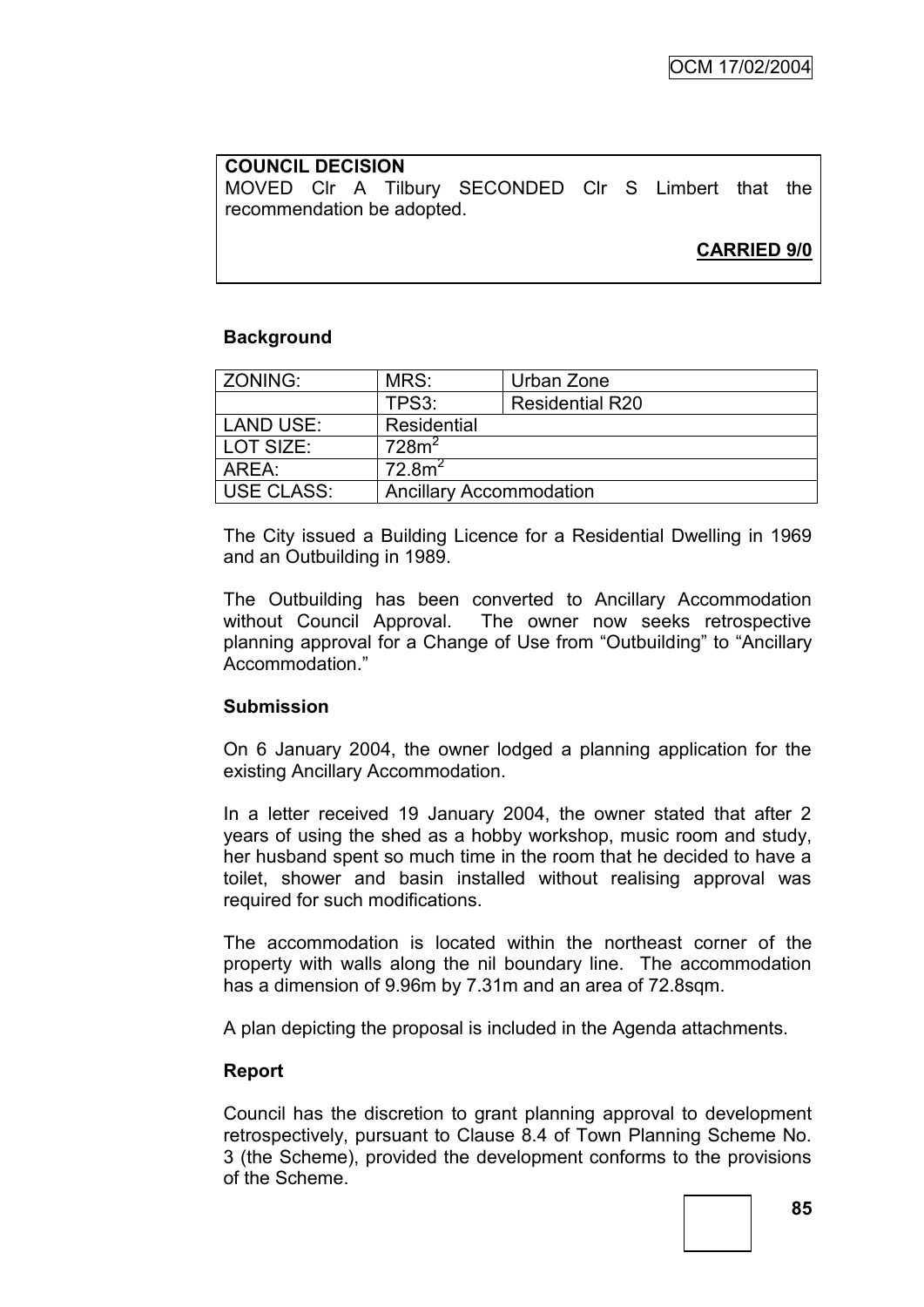The existing ancillary accommodation however, does not conform with clause 5.2.2 of the Scheme whereby residential development must conform to the provisions of the Residential Design Codes. The proposal does not comply with clause 4.1.1 of the R Codes as follows:

- The proposal exceeds the maximum plot ratio area of 60sqm, and
- Does not provide an additional car space.

Council has the discretion to assess the application under the Performance Criteria as follows:

4.1.1 A1 "Ancillary dwellings that accommodate the needs of large or extended families without compromising the amenity of adjoining properties."

The Ancillary Accommodation is located at the rear of the property with no separate access other than the existing residence. The ancillary accommodation has existed on the site since 1971 and has served the needs of the family without compromising the amenity of adjoining properties. It is considered that the  $12m^2$  variation in floor space in this context can be supported. In addition, the proposal can facilitate an additional car bay at the front of the existing dwelling.

The proposal merely seeks to legalise the existing development under Town Planning Scheme No. 3.

#### **Conclusion**

No further action is recommended under Town Planning Scheme No. 3 in respect to the unlawful development, given that the owner has now sought approval and that the existing ancillary accommodation does not adversely affect the occupiers, inhabitants of the locality or the likely future development of the locality.

It should be noted that a building licence for the existing ancillary accommodation cannot be issued retrospectively and the owner should be advised of this.

### **Strategic Plan/Policy Implications**

The Corporate Strategic Plan Key Result Areas which apply to this item are:-

- 2. Planning Your City
	- *"To ensure that the planning of the City is based on an approach which has the potential to achieve high levels of convenience for its citizens."*
	- *"To ensure that the development will enhance the levels of amenity currently enjoyed by the community."*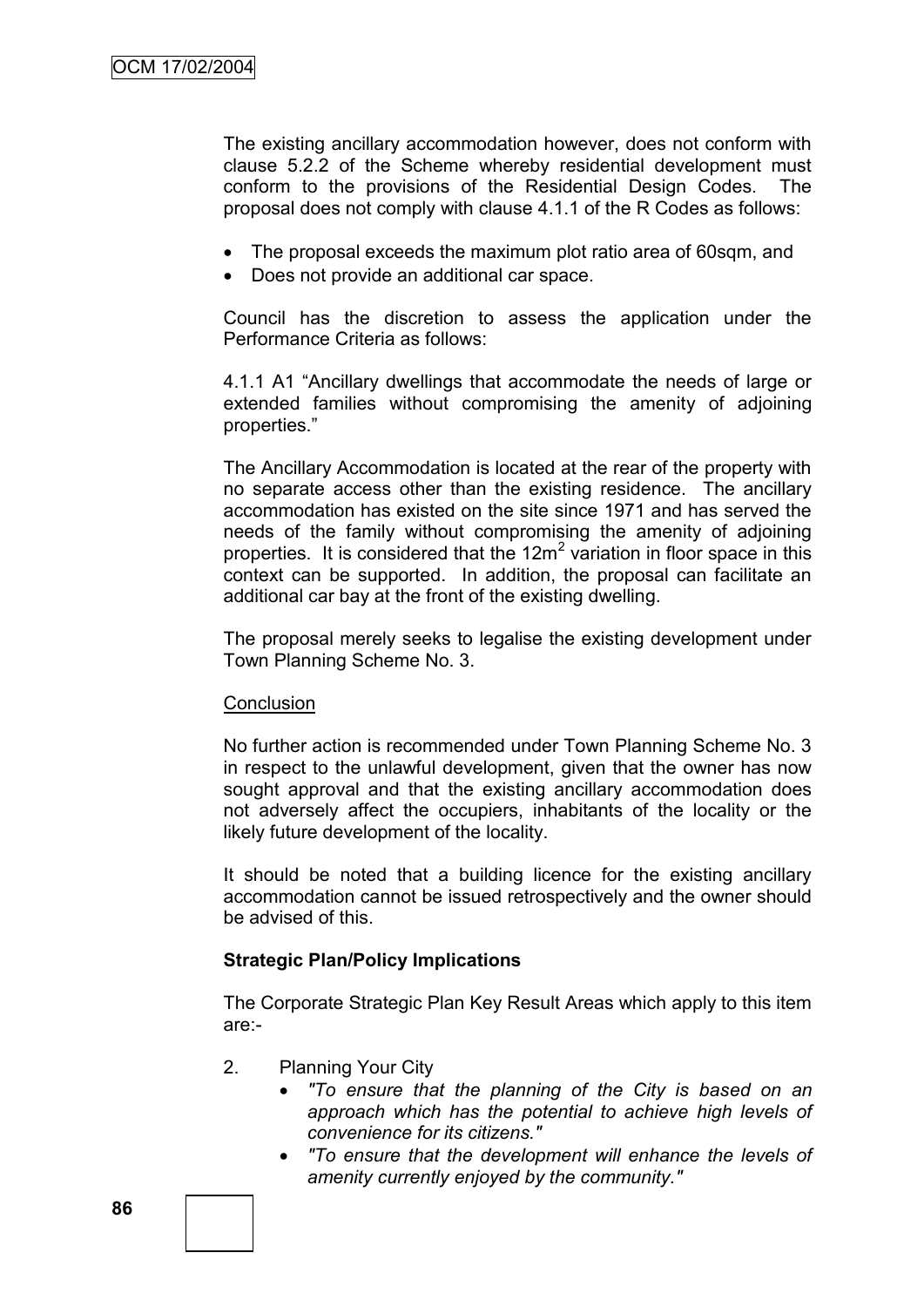*"To foster a sense of community within the district generally and neighbourhoods in particular."*

The Planning Policies which apply to this item are:-

| APD <sub>17</sub> | <b>Standard Development Conditions and Footnotes</b> |
|-------------------|------------------------------------------------------|
| APD33             | Town Planning Scheme No. 3 Provisions                |

### **Budget/Financial Implications**

Nil

### **Legal Implications**

Residential Design Codes 2002 Town Planning Scheme No. 3 Town Planning and Development Act

### **Community Consultation**

Nil

# **Implications of Section 3.18(3) Local Government Act, 1995**

Nil.

**14.13 (MINUTE NO 2312) (OCM 17/02/2004) - RETROSPECTIVE CHANGE OF USE - MOTOR VEHICLE REPAIR OPERATION - 2/6 COCOS DRIVE, BIBRA LAKE - OWNER: ANDROM PTY LTD; STRONG NOMINEES PTY LTD - APPLICANT: DAVID BELL (4412629) (CP) (ATTACH)**

# **RECOMMENDATION**

That Council:

(1) grants retrospective approval for the change of use at Lot 1 (Unit 2/6) Cocos Drive, Bibra Lake, for the purpose of a motor vehicle repair business subject to the following conditions:

#### STANDARD CONDITIONS

- 1. Development may be carried out only in accordance with the terms of the application as approved herein and any approved plan.
- 2. Nothing in the approval or these conditions shall excuse compliance with all relevant written laws in the commencement and carrying out of the development.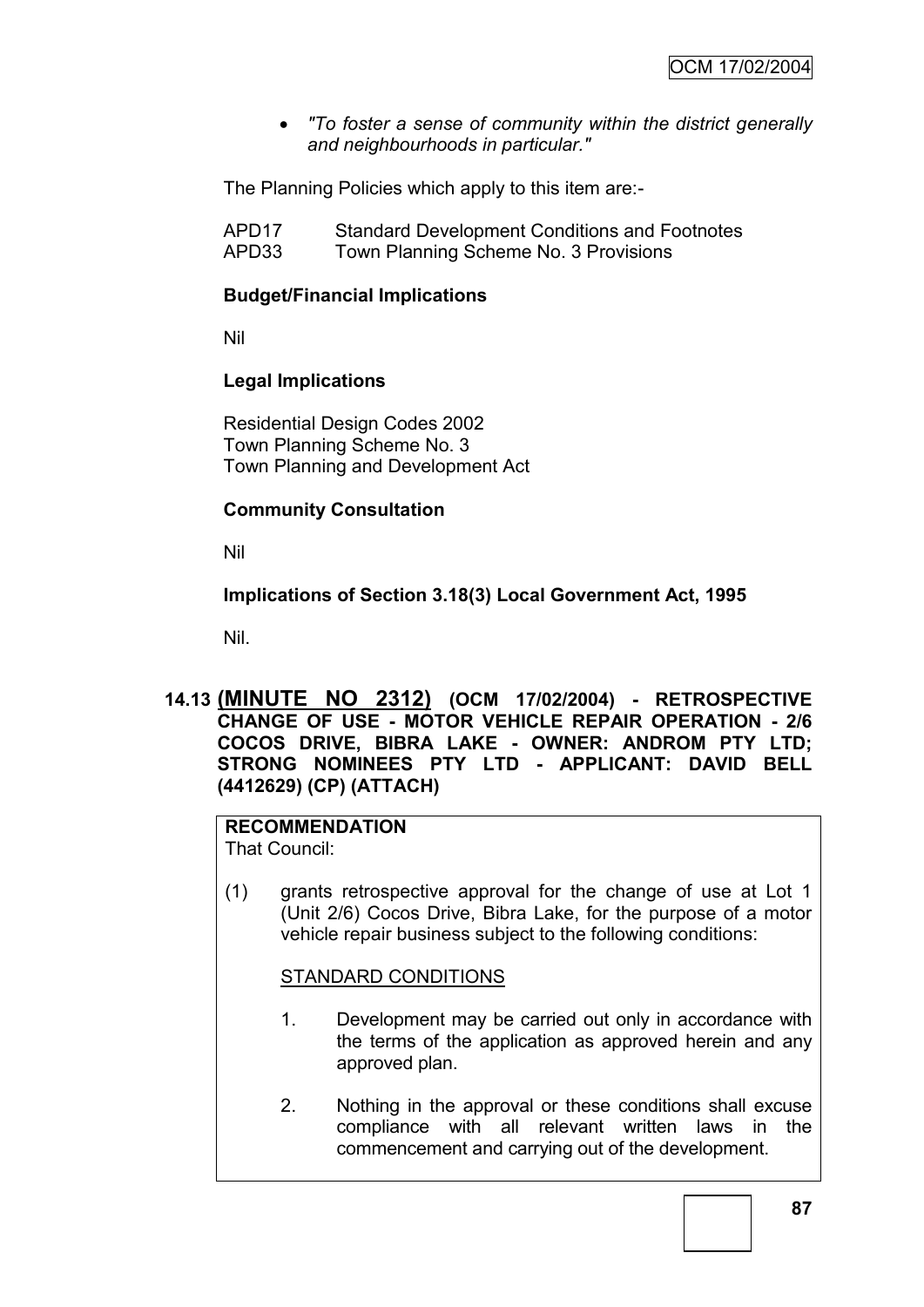- 3. The premises shall be kept in a neat and tidy condition at all times by the owner/occupier to the satisfaction of the Council.
	- 4. Where petrol, benzine or other inflammable or explosive substances or grease, oil or greasy/oily matter may be discharged, a sealed washdown area and a petrol/oil trap (gravity separator) must be installed and connected to the sewer, with the approval of the Water Corporation and Department of Environment, Water and Catchment Protection.

# FOOTNOTES

- 1. The development is to comply with the requirements of the Building Code of Australia.
- 2. Access and facilities for disabled persons is to be provided in accordance with the requirements of the Building Code of Australia.
- 3. The development is to comply with the *Environmental Protection Act 1986* which contains penalties where noise limits exceed that prescribed by the *Environmental Protection (Noise) Regulations 1997*.
- 4. Bin storage facilities to be provided to the satisfaction of the Council's Health Service. Such facilities are to be enclosed, graded to a central drain, connected to the sewer and provided with a hose cock.
- 5. In terms of Condition 4, flooring, drains and collection sumps are to be sealed with protective coatings that resist damage or deterioration resulting from spillage of these substances.
- (2) enforces the conditions of development approval dated 18 May 1995, relating to site landscaping and the provision of car parking bays; and
- (3) issue a Schedule 9 Notice of Determination on Application for Planning Approval to the applicant.

### **COUNCIL DECISION**

MOVED Clr A Tilbury SECONDED Clr S Limbert that the recommendation be adopted.

**CARRIED 9/0**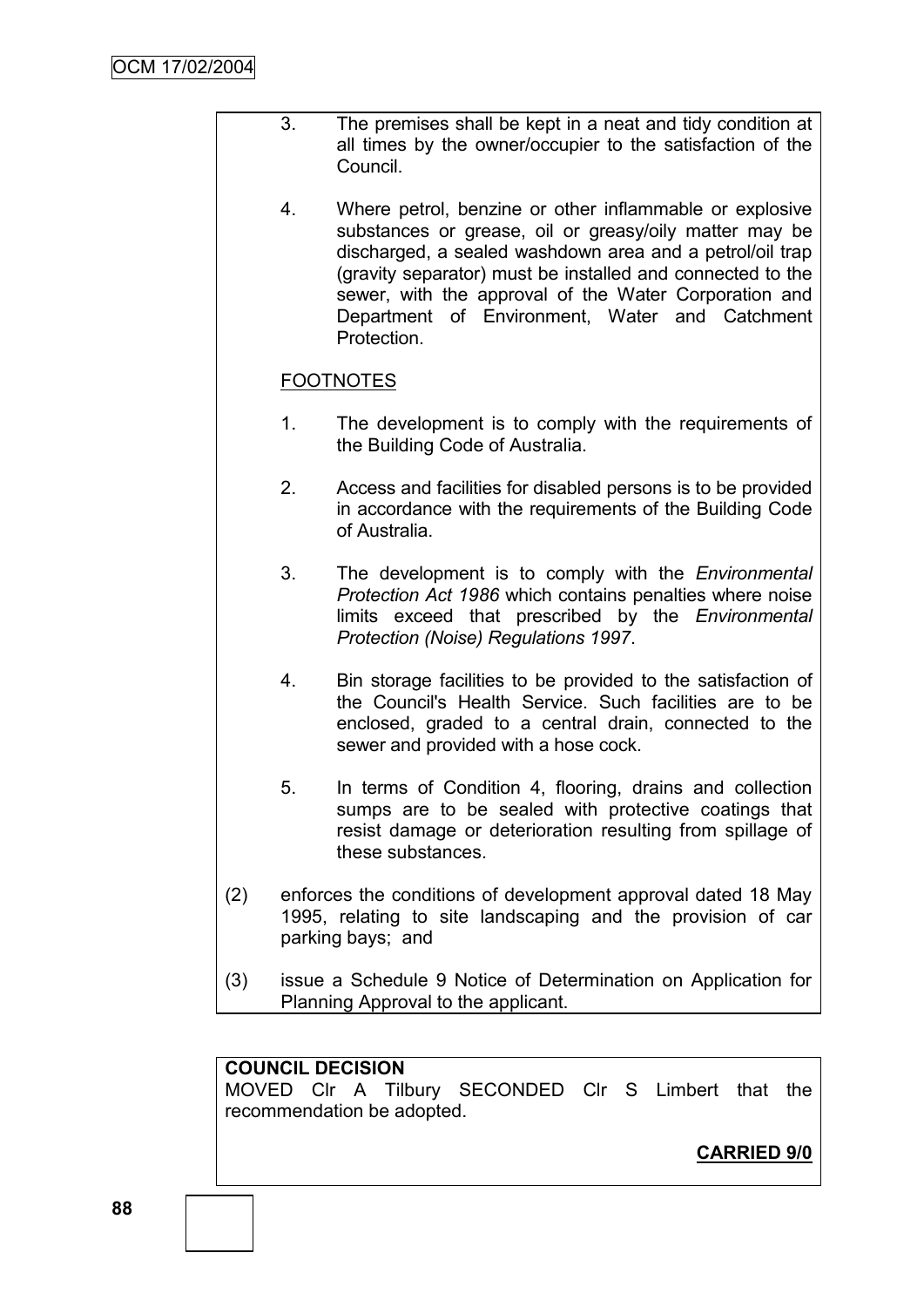### **Background**

| ZONING:           | MRS:                                | Industrial |  |
|-------------------|-------------------------------------|------------|--|
|                   | TPS3:                               | Industry   |  |
| LAND USE:         | 3 Unit factory unit development     |            |  |
| LOT SIZE:         | Strata lot $2 = 376$ m <sup>2</sup> |            |  |
| <b>USE CLASS:</b> | Motor Vehicle Repair - Permitted    |            |  |

Three factory units were constructed upon the subject land following development approval being granted by the City on 18 May 1995. The units were subsequently the subject of a survey strata approval. Unit 2 is the subject of the current application.

### **Submission**

An application has been lodged for the approval of the operation of the business known as Swedish Wreckers from the subject land. Although the application was submitted in December 2002, it has been on hold pending the receipt of information, but the use itself has commenced. As such, the application is retrospective.

The business specialises in servicing/repairing Volvo cars, but in doing so, utilises in part, components from dismantled Volvo"s. The business is run solely by the applicant and is contained entirely within the factory unit building.

### **Report**

The dismantling of Volvo"s is evidently only a minor or ancillary part of the business, which is done as a source of second hand parts for the repair side of the operation or which are sold as spare parts. As such, the use class is considered to constitute "motor vehicle repair".

The use is confined to being undertaken within an existing factory unit building on the site. Central to the consideration of this application is the fact that the operation is staffed by one person only. This in turn limits the level of activity onsite and the consequential carparking implications. On this basis therefore, there is sufficient onsite carparking to accommodate the 5 bays needed for a motor vehicle repair use under Town Planning Scheme No.3 ("TPS3").

The current state of site landscaping is deficient and there appears to be a carbay required as part of the original development approval yet to be constructed. These are issues best addressed by the site owners under the umbrella of the previous development approval as opposed to addressing as part of this "change of use" application. Separate action is therefore recommended to this effect.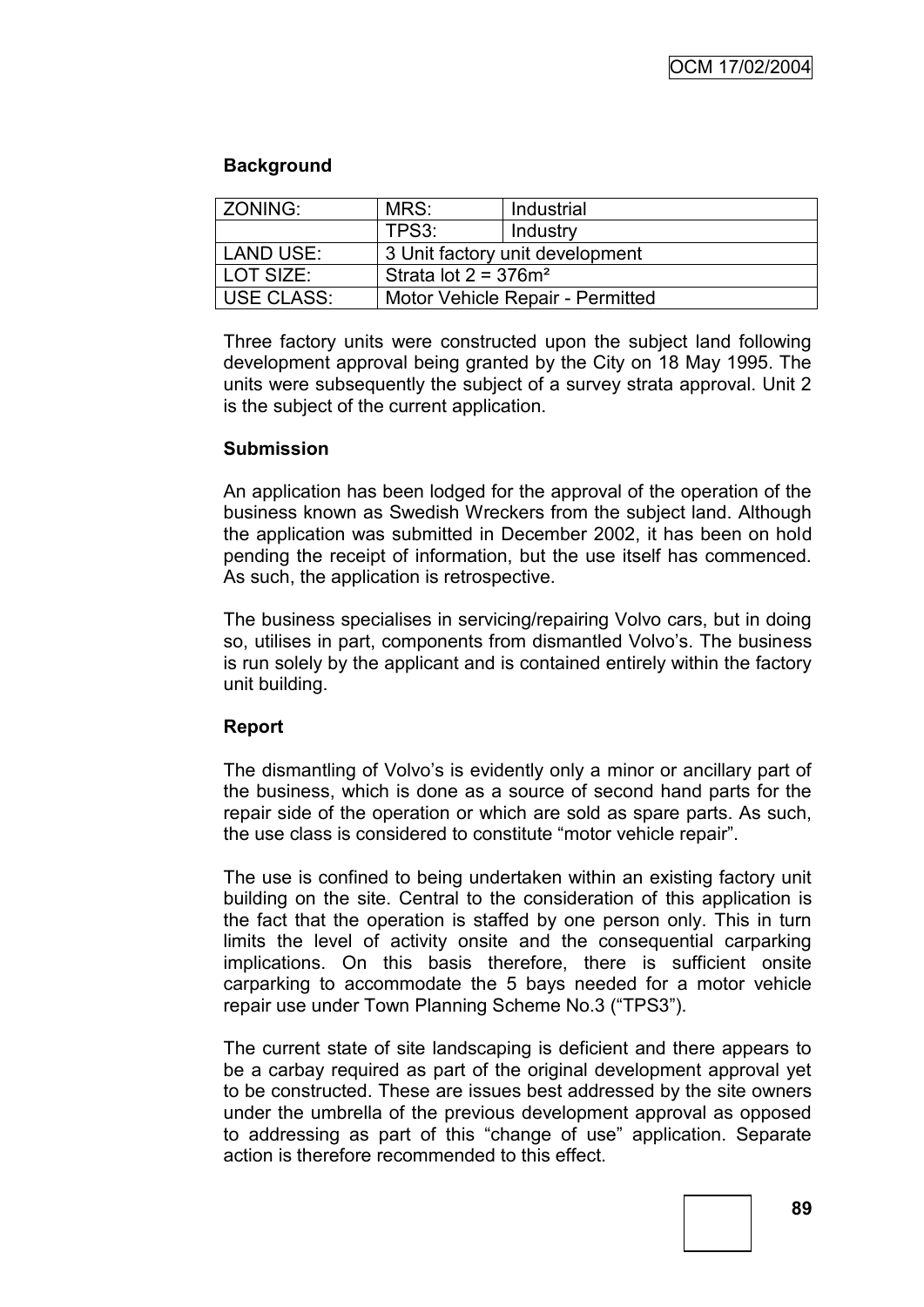In general, the site and building are considered appropriate for the use proposed, given the scale and type of activity of the business. Approval is recommended subject to the conditions listed above, in addition to the initiation of enforcement action relating to the conditions of the previous planning approval.

### **Strategic Plan/Policy Implications**

The Corporate Strategic Plan Key Result Areas which apply to this item are: -

- 1. Managing Your City
	- *"To conduct Council business in open public forums and to manage Council affairs by employing publicly accountable practices."*
- 2. Planning Your City
	- *"To ensure that the planning of the City is based on an approach which has the potential to achieve high levels of convenience for its citizens."*
	- *"To ensure that the development will enhance the levels of amenity currently enjoyed by the community."*
- 3. Conserving and Improving Your Environment
	- *"To conserve the character and historic value of the human and built environment."*
	- *"To ensure that the development of the district is undertaken in such a way that the balance between the natural and human environment is maintained."*

The Planning Policies which apply to this item are:-

APD17 Standard Development Conditions and Footnotes

### **Budget/Financial Implications**

Nil

### **Legal Implications**

Nil

### **Community Consultation**

Not advertised for public comment.

### **Implications of Section 3.18(3) Local Government Act, 1995**

Nil.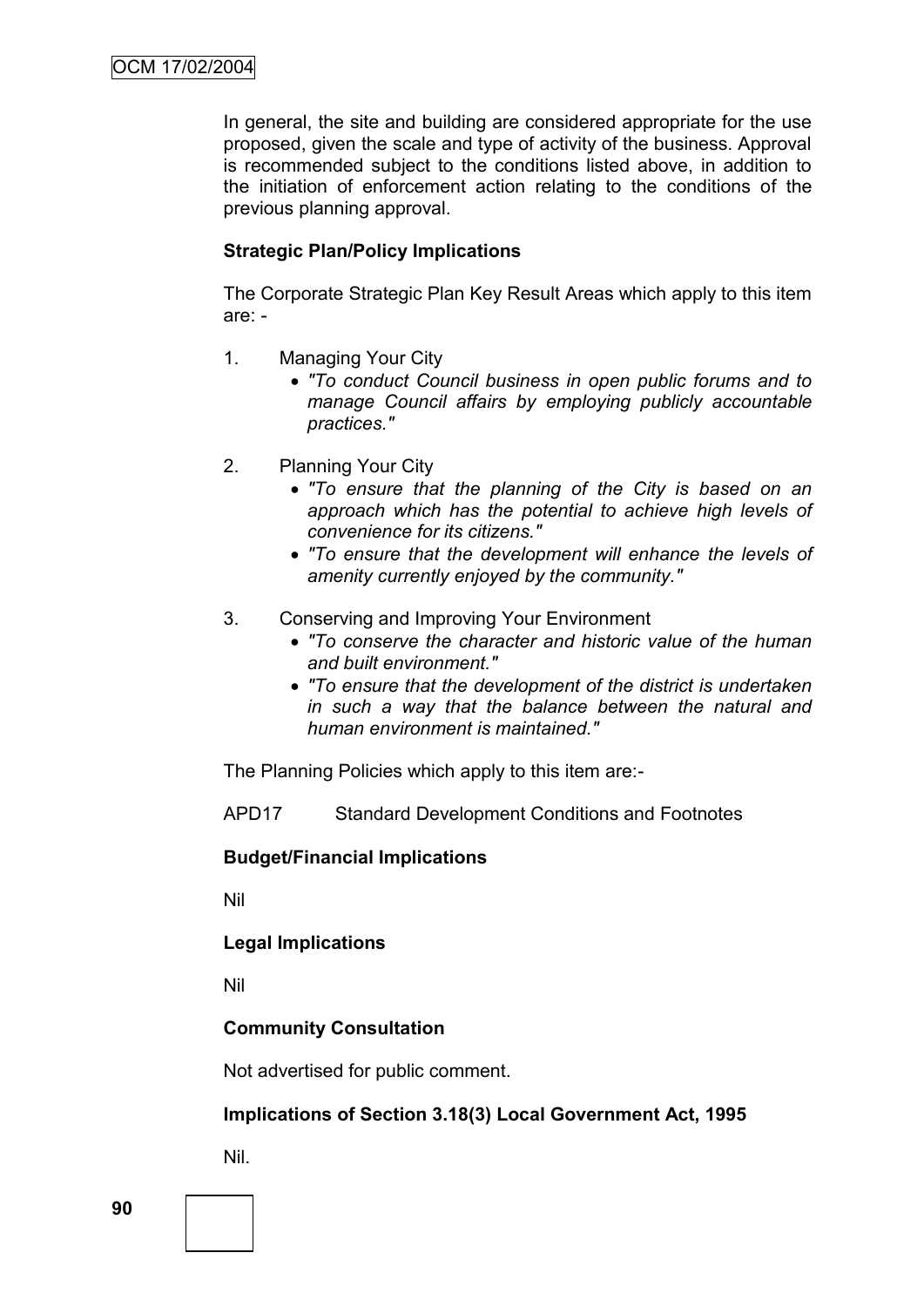**14.14 (MINUTE NO 2313) (OCM 17/02/2004) - R-CODE VARIATION - PROPOSED RETAINING WALL FOR RESIDENTIAL DWELLING - LOT 175; 93 GLEN IRIS DRIVE, JANDAKOT - OWNER: ADHI SUBRATA AND ENI TJAHJANINGSIH HALIM - APPLICANT: COLLIER HOMES (5517377) (CP) (ATTACH)**

**RECOMMENDATION** That Council:

(1) approves the application for construction of a retaining wall and dwelling on Lot 175 (93) Glen Iris Drive Jandakot, subject to the following conditions:

### STANDARD CONDITIONS

- 1. Development may be carried out only in accordance with the terms of the application as approved herein and any approved plan.
- 2. Nothing in the approval or these conditions shall excuse compliance with all relevant written laws in the commencement and carrying out of the development.
- 3. No activities causing noise and/or inconvenience to neighbours being carried out after 7.00pm or before 7.00am Monday to Saturday, and not at all on Sunday or Public Holidays.
- 4. Retaining wall(s) being constructed in accordance with a suitably qualified Structural Engineer's design and a building licence being obtained prior to construction.
- 5. Earthworks over the site and batters must be stabilised to prevent sand or dust blowing and appropriate measures shall be implemented within the time and in the manner directed by the Council in the event that sand or dust is blown from the site.
- 6. All stormwater being contained and disposed of on-site to the satisfaction of the Council.

### SPECIAL CONDITIONS

- 7. The height of the proposed retaining wall and the finished floor level of the proposed dwelling must be set at a maximum height of 11.85m and 12.0m respectively, with reference to the levels shown in red on the approved site plan.
- 8. The applicant engaging a suitably qualified practicing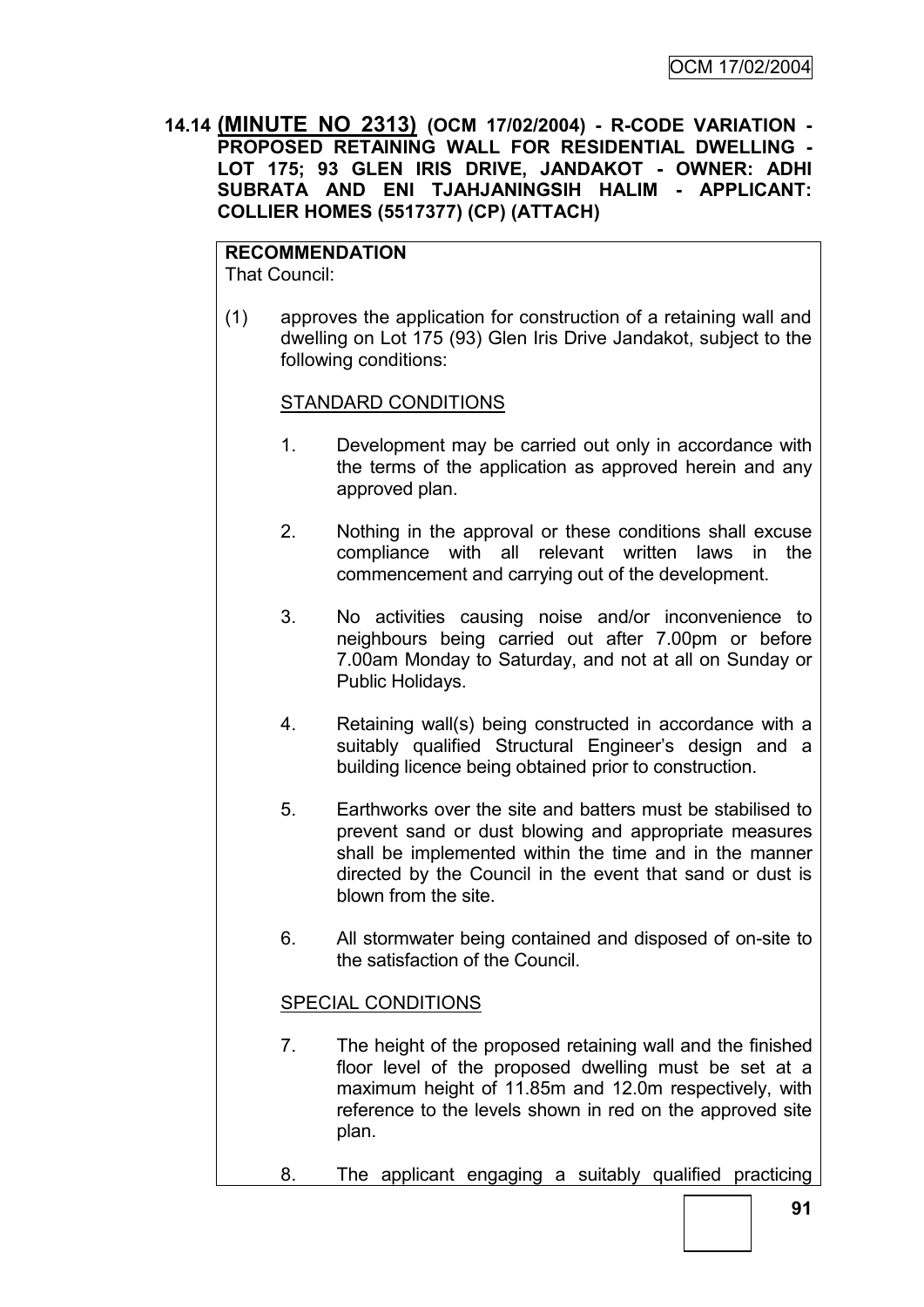Engineer to certify that the whole of the lot is suitable for the approved development, as well as the extent of any filling of the land to the satisfaction of the Council prior to the issuance of a Building Licence and before the commencement or carrying out of any work or use authorised by this approval.

9. 1.8m high screen fencing shall be erected along the western boundary of the site to the extent identified on the plan attached to this approval.

# **FOOTNOTES**

- 1. Until Council has issued a Certificate of Classification under Regulation 20 of the Building Regulations 1989, there shall be no approval to use the building for the purposes of the development herein conditionally approved and the land shall not be used for any such purpose.
- 2. The development is to comply with the requirements of the Building Code of Australia.
- 3. The development is to comply with the *Environmental Protection Act 1986* which contains penalties where noise limits exceed that prescribed by the *Environmental Protection (Noise) Regulations 1997*.
- 4. The development site should be connected to the reticulated sewerage system of the Water Corporation before commencement of any use.
- (2) issue a Schedule 9 Notice of Determination on Application for Planning Approval to the applicant; and
- (3) advise those who lodged a submission of Council"s decision.

### **COUNCIL DECISION**

MOVED Clr A Tilbury SECONDED Clr S Limbert that the recommendation be adopted.

### **CARRIED 9/0**

#### **Background**

| ZONING:   | MRS:        | ∣Urban                 |
|-----------|-------------|------------------------|
|           |             | TPS3: Residential R-20 |
| LAND USE: | Vacant land |                        |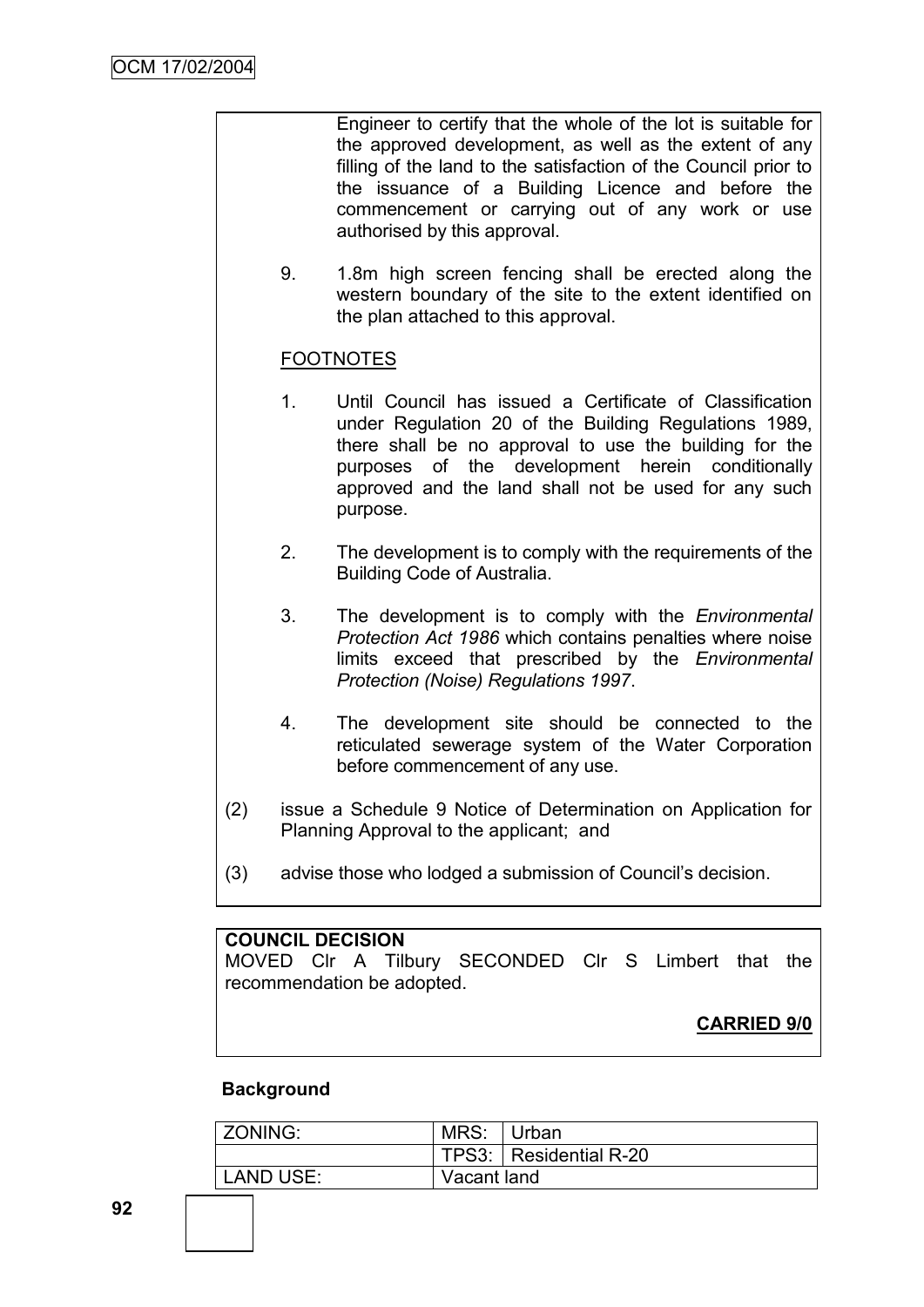| I LOT SIZE: | 705m <sup>2</sup>                      |
|-------------|----------------------------------------|
| USE CLASS:  | I single (R Code) House -Permitted Use |

# **Submission**

Approval has been sought for the development of a dwelling on Lot 175 (93) Glen Iris Drive, Jandakot that necessitates the construction of a retaining wall along a portion of the western side boundary adjoining Lot 176 (95) Glen Iris Drive.

A combination of a brick fence and limestone retaining walls exist along the common boundary at present, constructed for the adjoining dwelling on Lot 176, which has a lower ground level than Lot 175.

The proposed Finished Floor Level (FFL) of the dwelling on the subject land will be at approximately 12.65m as shown on the site plan submitted, while the retaining wall will be erected to a height of 12.5m on the boundary. The retaining wall will be 200mm higher than the top of the existing retaining wall located at the front of the common boundary, being approximately 1.9m above the ground level on Lot 176.

As the retaining wall exceeds 0.5m above natural ground level at the boundary, an application for an R-Codes variation is required.

# **Report**

The application was advertised for comment whereupon one submission was received, being from the owners of the adjoining Lot 176, objecting to the proposal on the following grounds:

- 1. Concerns the proposed finished floor level of the dwelling will have a detrimental effect on their property amenity and neighbourhood streetscape.
- 2. Concerns about the effects of overshadowing, reducing the amount of natural light to their outdoor entertaining area.
- 3. The subject land has apparently been filled by at least 1.5m over recent years above natural ground level.
- 4. Concerns about the extent of variation sought.
- 5. Concerns about overlooking from the proposed upstairs balcony over the swimming pool at the front of Lot 176.

The submitters would be prepared to reconsider their position if the finished floor level of the dwelling was reduced to 12m from the proposed 12.65m.

In terms of the concerns listed above, the following matters are noted:

• The effects of the proposed retaining wall on the owners of Lot 176 are accentuated by the differences in existing ground levels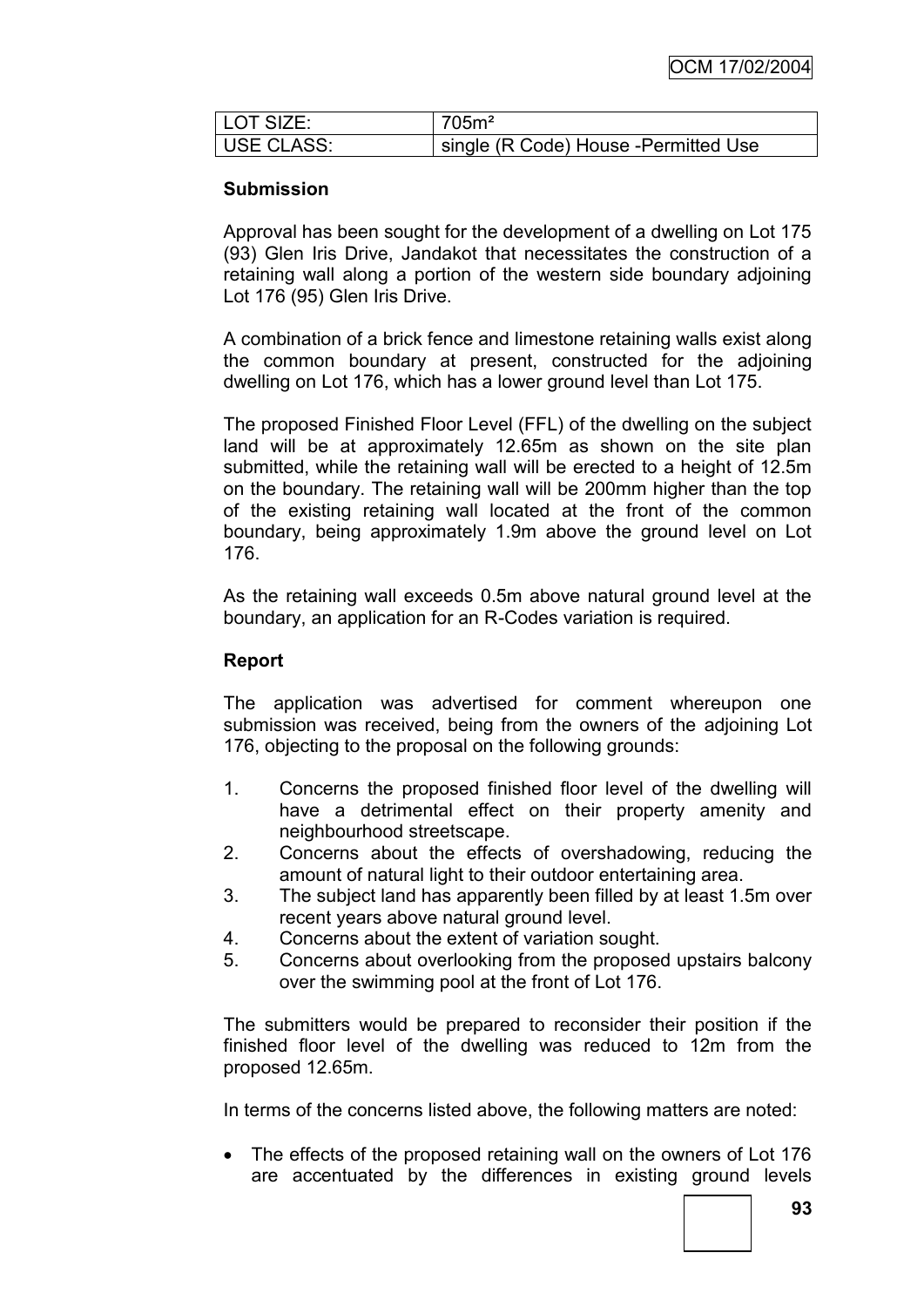between the two properties. Lot 176 is naturally lower lying than the subject site, which means some degree of retaining is to be expected.

- The proximity to the boundary of major openings to habitable rooms on the ground floor of the proposed dwelling will also necessitate screen fencing to be erected on top of the proposed retaining wall, thus potentially increasing overshadowing of that property. Notwithstanding this, the solar access requirements of the R-Codes have been complied with.
- A site inspection revealed that some fill may have been placed on the land, including against the existing boundary wall. No evidence is currently available to confirm the exact extent of fill involved, but it is understood the applicant is arranging for an engineer to inspect the land for this purpose. If filled without Council approval or not being part of subdivisional works, then the "natural ground level" of the land would actually be lower than the levels shown on the site plan.
- If filling has occurred on the site, the "natural ground level" will be lower than currently indicated, thus increasing the extent of the variation required to build at 12.65m FFL.
- Another indicator of filling of the site is that the floor level of the existing dwelling on the adjoining land to the east (Lot 174 (91) Glen Iris Drive) is lower than the dwelling proposed on Lot 175 even though that land is more elevated.
- The swimming pool on Lot 176 is located within the primary street setback area. As such, the R-Codes do not require screening for privacy reasons.

Little justification has been provided in support of the variation to demonstrate compliance with the relevant Performance Criteria of the R-Codes (refer to Agenda Attachments).

This, in addition to a lack of information on the natural ground levels of the site, makes it difficult to recommend favourably for the variation sought. As such, it is recommended that the floor level of the proposed dwelling be lowered to 12m and the retaining wall be reduced in height by 0.65m accordingly.

### **Strategic Plan/Policy Implications**

The Corporate Strategic Plan Key Result Areas which apply to this item are:-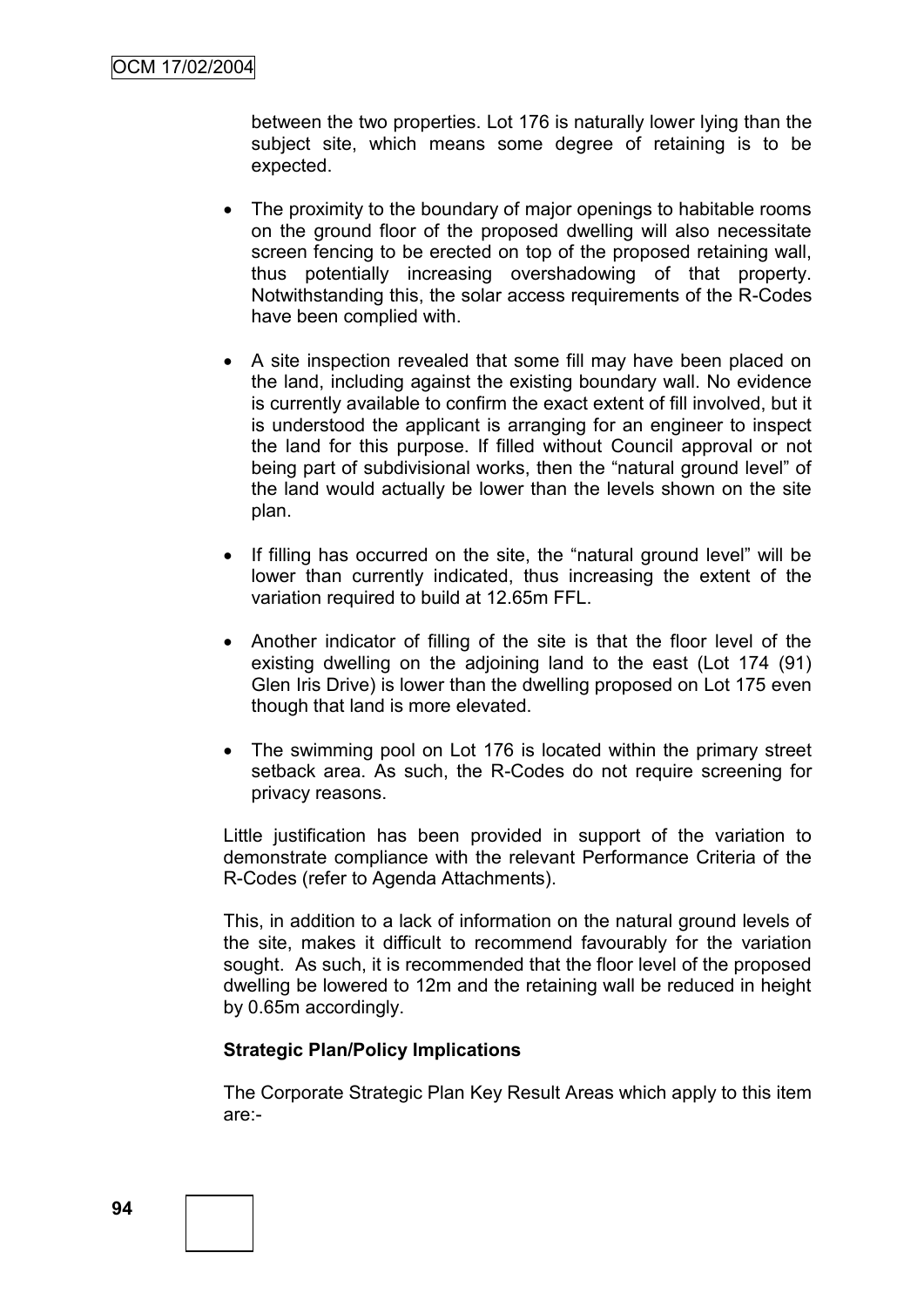- 1. Managing Your City
	- *"To conduct Council business in open public forums and to manage Council affairs by employing publicly accountable practices."*
- 2. Planning Your City
	- *"To ensure that the planning of the City is based on an approach which has the potential to achieve high levels of convenience for its citizens."*
	- *"To ensure that the development will enhance the levels of amenity currently enjoyed by the community."*
- 3. Conserving and Improving Your Environment
	- *"To conserve the character and historic value of the human and built environment."*
	- *"To ensure that the development of the district is undertaken in such a way that the balance between the natural and human environment is maintained."*

The Planning Policies which apply to this item are:-

APD17 Standard Development Conditions and Footnotes APD32 Residential Design Codes

### **Budget/Financial Implications**

Nil

### **Legal Implications**

Possibility of an appeal against Council's decision.

### **Community Consultation**

Application was advertised for comment.

### **Implications of Section 3.18(3) Local Government Act, 1995**

Nil.

### **14.15 (MINUTE NO 2314) (OCM 17/02/2004) - PROPOSED STRUCTURE PLAN - LOT 1 HAMMOND ROAD, SUCCESS - OWNER: AUSTRALAND HOLDINGS LTD - APPLICANT: ROBERTS DAY GROUP (9659) (JW) (ATTACH)**

**RECOMMENDATION** That Council:

(1) receive the revised Local Structure Plan and report for Lot 1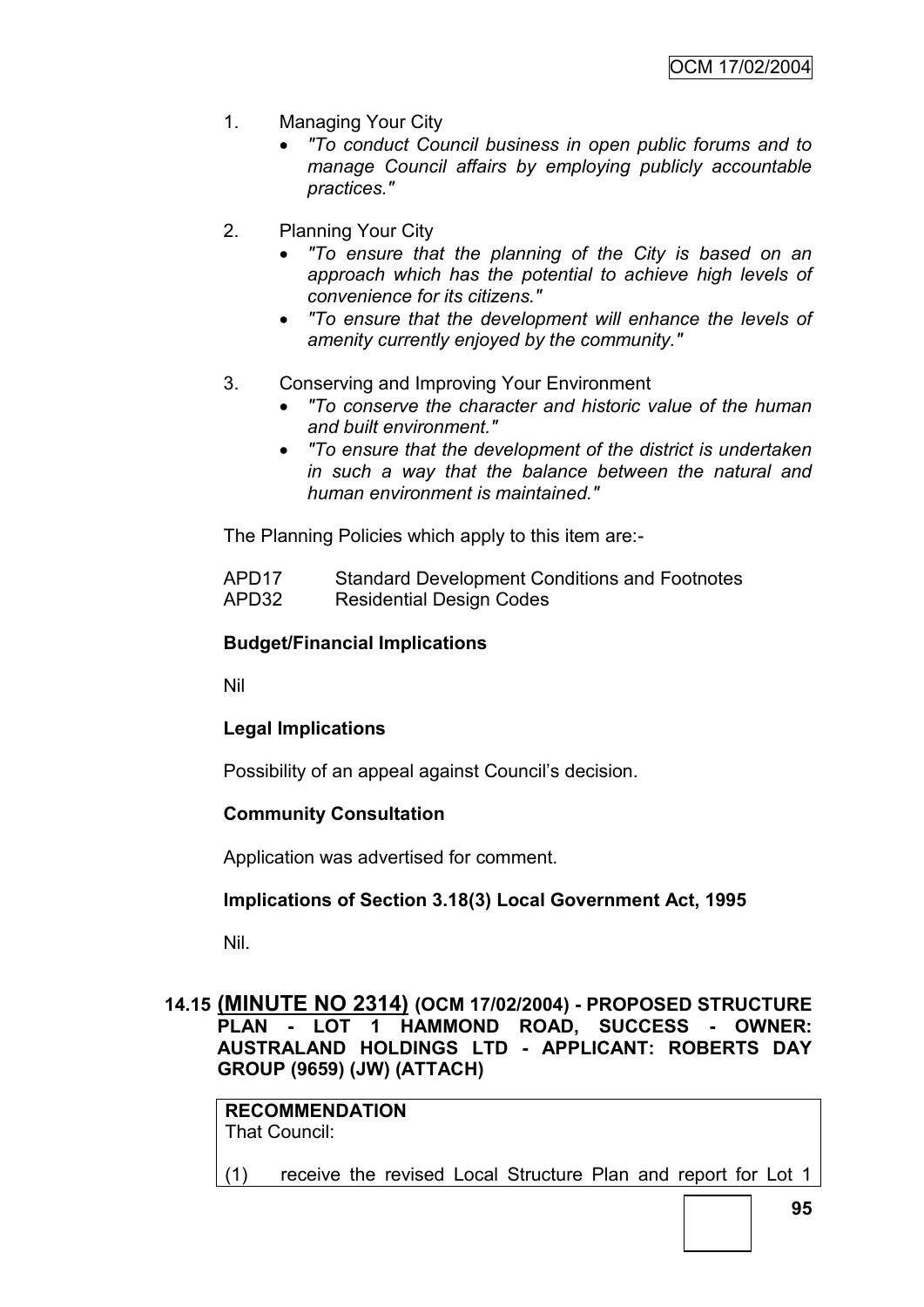Hammond Road Success;

- (2) advise the proponent that Council is prepared to adopt the proposed Structure Plan for Lot 1 Hammond Road subject to:
	- 1. Finalisation of satisfactory arrangements with the Water Corporation regarding the ongoing management, maintenance and operational requirements for the bypass channel.
	- 2. The land required for the bypass channel, together with the balance public open space (POS) area, being vested as "Reserve for Recreation & Drainage" and ceded to the Crown free of cost.
	- 3. Provision of POS map showing the exact areas of the buffer lake, bypass channel, 30 & 50m wetland buffer, and the vesting arrangements and the accreditation being sought.
	- 4. The Structure Plan report being modified to provide consistent information on Public Open Space provision.
	- 5. The Structure Plan report being modified to detail the temporary drainage arrangements proposed, including an undertaking to rehabilitate the area once the drainage is redirected to the bypass channel.
- (3) adopt the Schedule of Submissions and advise the Western Australian Planning Commission and those persons who previously made a submission on the original Structure Plan, of Council"s decision.

### **COUNCIL DECISION**

MOVED Clr A Tilbury SECONDED Clr S Limbert that the recommendation be adopted.

**CARRIED 9/0**

### **Background**

| ZONING:   | MRS:          | <b>URBAN</b>                       |  |  |
|-----------|---------------|------------------------------------|--|--|
|           | TPS3:         | Development Zone and falls within  |  |  |
|           |               | Development Area 8 and Development |  |  |
|           |               | Contribution Area 2.               |  |  |
| LAND USE: | <b>VACANT</b> |                                    |  |  |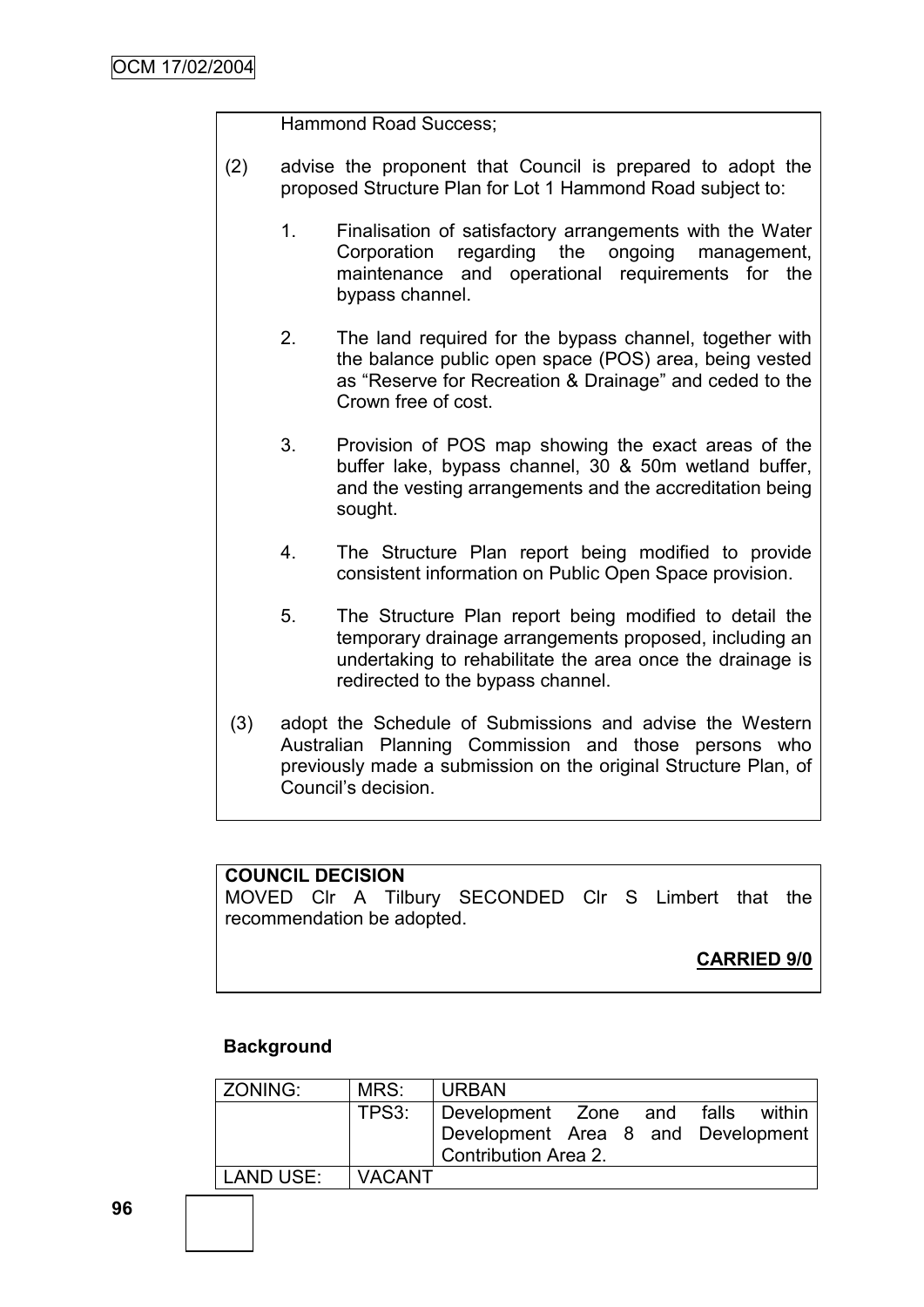| LOT SIZE:      | 14 ha (approx) |
|----------------|----------------|
| USE CLASS: N/A |                |

# **Background**

This report concerns a revised structure plan and report prepared by Roberts Day Group on behalf of Australand Holdings for land located within the Success Lakes Development Area – DA8 (See Agenda attachments for proposal location details).

The Structure Plan was originally submitted in June 2003 for consideration and was advertised for public comment. Council at its meeting held on 16 September 2003, considered the proposal and resolved not to adopt the proposed Structure Plan for Lot 1 Hammond Road due to the unresolved Russell Road Buffer Lake (RRBL) design and land requirement issues (including the bypass channel) together with various other planning issues.

### **Submission**

A revised Structure Plan and report was received on 23 December 2003.

The revised Structure Plan shows a modified bypass channel (see the Agenda attachment). The area required for the drainage bypass channel has been reduced compared to the original proposal.

Advertising the revised Structure Plan for public comment is not required given that there is no change made on the proposed land use and development layout as shown in the originally advertised Structure Plan.

### **Report**

The revised Structure Plan and report has appropriately addressed the following issues required in Council's September 2003 resolution:

- Land requirement for Hammond Road Realignment Other Regional Road Reserve.
- The balance of the lot between existing and future Hammond Road being incorporated into the Structure Plan and not treated as a deduction from the POS provision.
- The dual use path and footpath being amended and clearly shown on the Structure Plan and referenced in the report.
- Local and district community facility provisions.
- Indicative traffic management design for the proposed "4 way intersection" on Hammond Road realignment.
- Street hierarchy and likely traffic volume on the entry road.

Four issues that require further consideration are as follows: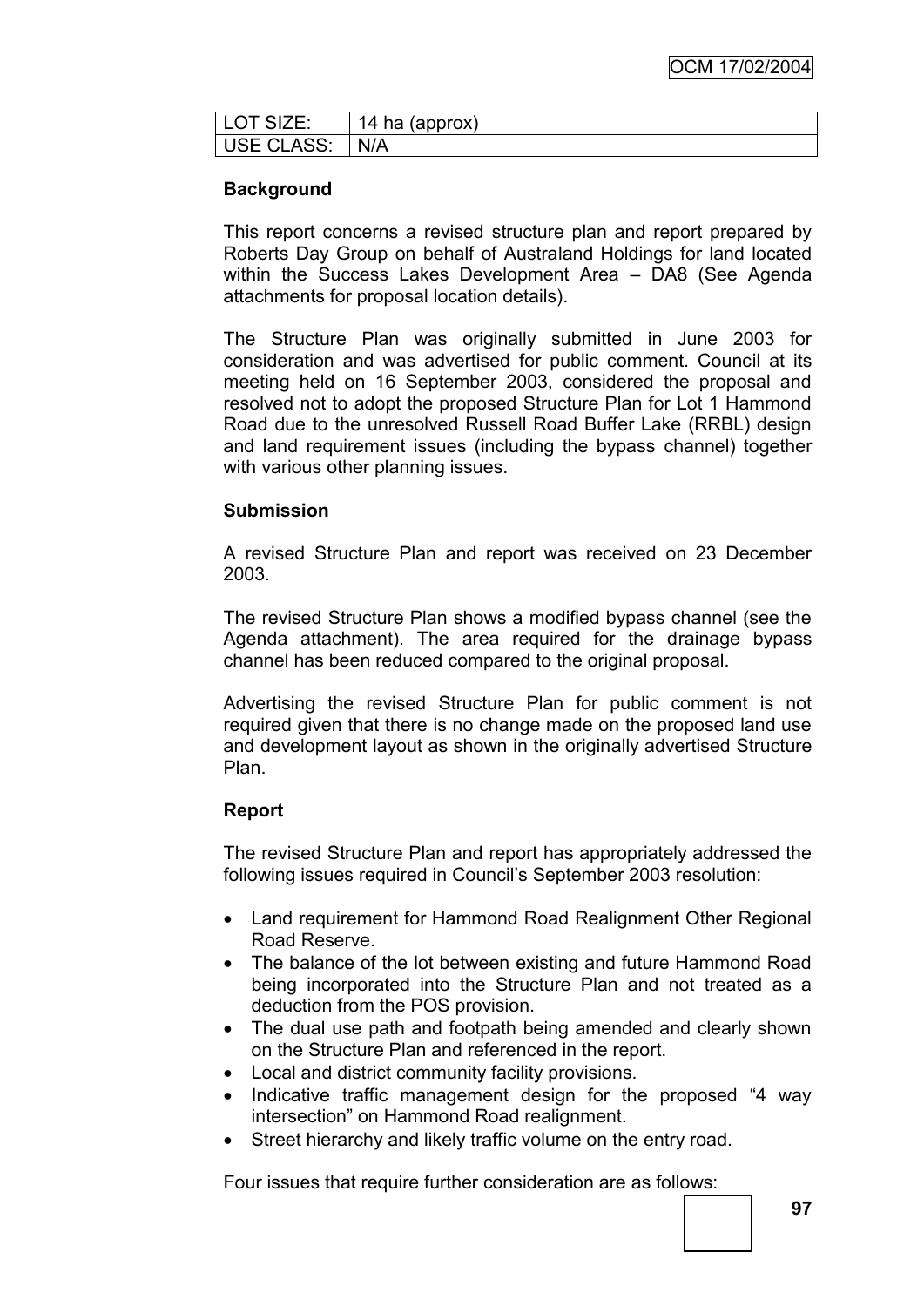### Land Required for Russell Road Buffer Lake

Council at its September meeting resolved the following:

- *"1. a) Council is not prepared to adopt the proposed Structure Plan for Lot 1 Hammond Road until the design and land requirements for Russell Road Buffer Lake (RRBL) (including the bypass channel) has been finalised.* 
	- *b) the Structure Plan and report will need to be reviewed and appropriately modified following the completion of the RRBL design (including the bypass channel) by the Water Corporation."*

The south-western corner of Lot 1 Hammond Road contains portion of the wetland known as Lake Copulup. The Water and Rivers Commission has classified the lake as a sumpland with an assigned management category of "Resource Enhancement".

Lake Copulup is required for the future Russell Road Buffer Lake (RRBL), which is to be constructed in accordance with the requirements of the South Jandakot Drainage Management Plan 1990 and the Environmental Management Programme for the South Jandakot Drainage Management Scheme 1991, as well as Southern Suburbs District Structure Planning Area: Russell Road Arterial Drain Scheme prepared by David Wills & Associates for Council.

The originally submitted Structure Plan has taken into account the role of Lake Copulup as a regional drainage facility. However, the difficulty in assessing the proposal was that the extent of land required for the RRBL was not known as the design had not been finalised by the Water Corporation. Therefore it was not possible at that stage, to endorse the manner in which the proposal delineated the land requirements for the future RRBL bypass channel and POS area.

The proponents have undertaken further consultation with Water Corporation in regard to the design and land requirement issues of the RRBL.

A letter from Water Corporation dated 3 October 2003 states:

"*The proposed constructed wetland layout for future Russell Road Buffer Lake (RRBL) as shown on DEC drawing SCCAUS 08 SK-01, generally conforms to the concept of the Water Corporation's (WC) preliminary design*……"

*"Drawing SCCAUS08 SK-01 correctly represents the area required, but the bypass channel location in future POS must first be jointly approved by the City of Cockburn (COC) and the WC's Perth Region*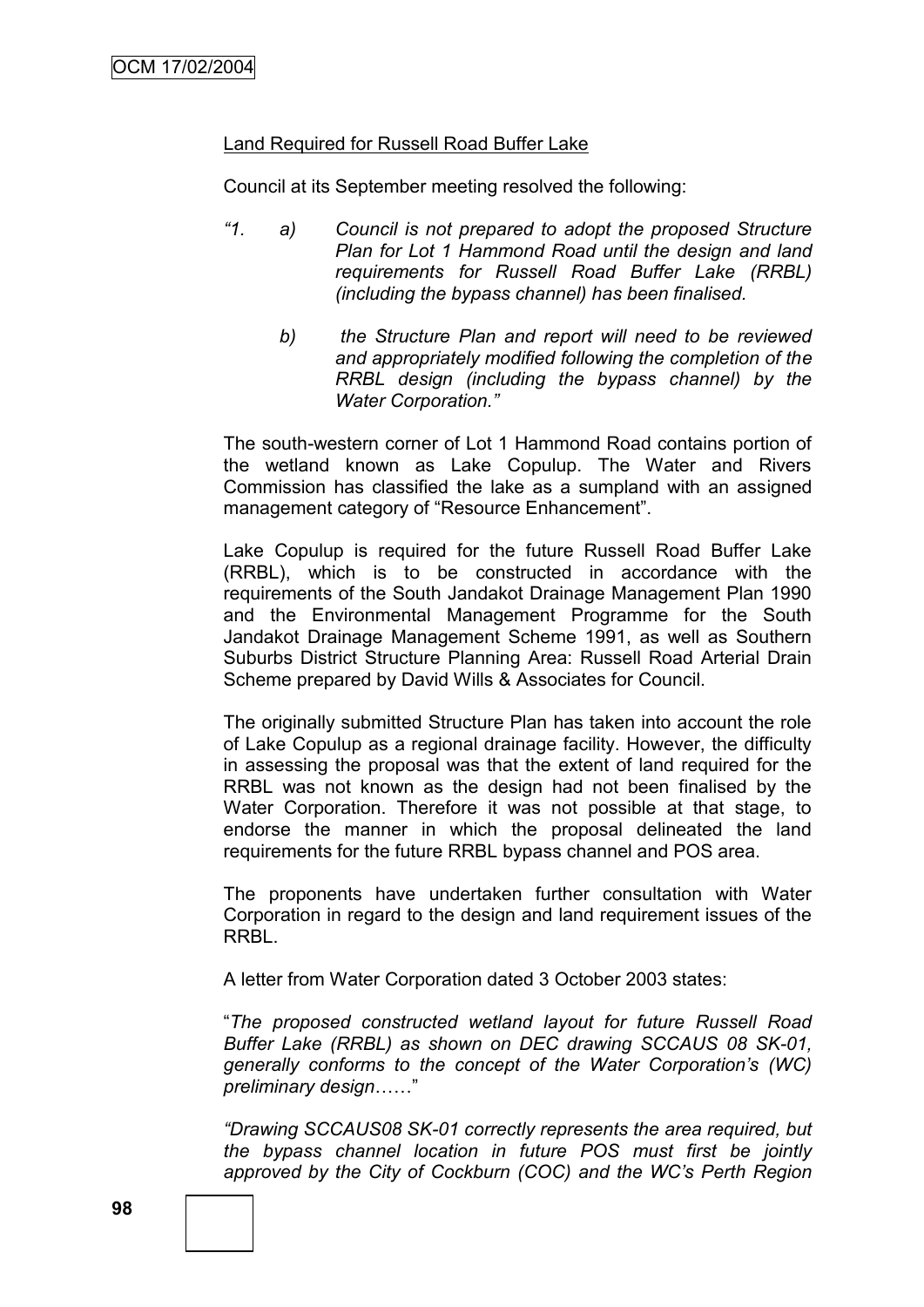*Asset Management Section, based on an acceptable operating and maintenance responsibility arrangement."*

*"As the design criteria for the required area of the RRBL is proportional to the surface runoff catchment area directly connected by drainage conduits, and since the DWA drainage concept reduces the overall connected surface runoff catchment, the revised size of RRBL and required land will be less. "*

At this stage, Council"s Russell Road Arterial Drain Scheme prepared by David Wills and Associates has not been approved by the Department of Environment. Therefore the RRBL design has not been revised and finalised by Water Corporation. However, given that the land required for RRBL is likely to be less than that shown in the proposal as confirmed in Water Corporation"s letter, it is recommended to adopt the delineated land requirements for the future RRBL for the planning of Lot 1. This is based on the consideration that the finalised RRBL design would not result in reducing the area of the adjoining public open space and sacrificing the future residents' recreational facilities.

### Drainage Bypass Channel Issues: Location, Management and Dimension

Council officers previously advised the proponents that Council would not support the bypass channel being located within the POS area given that the bypass channel is an integral part of the regional drainage system and should be managed and maintained by Water Corporation.

A meeting was held in December 2003 between the proponents, Council officers and representatives from the Water and Rivers Commission (W&RC) and Department for Planning and Infrastructure (DPI). A landscaping plan prepared for Lot 1 Hammond Road was presented in the meeting. The plan shows the bypass channel will be incorporated in the public open space area and will be vegetated with local species. The Water Corporation has also confirmed that flows in the bypass will be infrequent and only for short periods given it has a piped outlet.

An efficient operating and maintenance responsibility arrangement is essential for the proper function of the future bypass channel and POS. Council planning officers indicated that they would be prepared to support the bypass channel being located within the public open space subject to:

- Written agreement from the Water Corporation that Cockburn Council will be the responsible authority for the future management and maintenance of the bypass channel,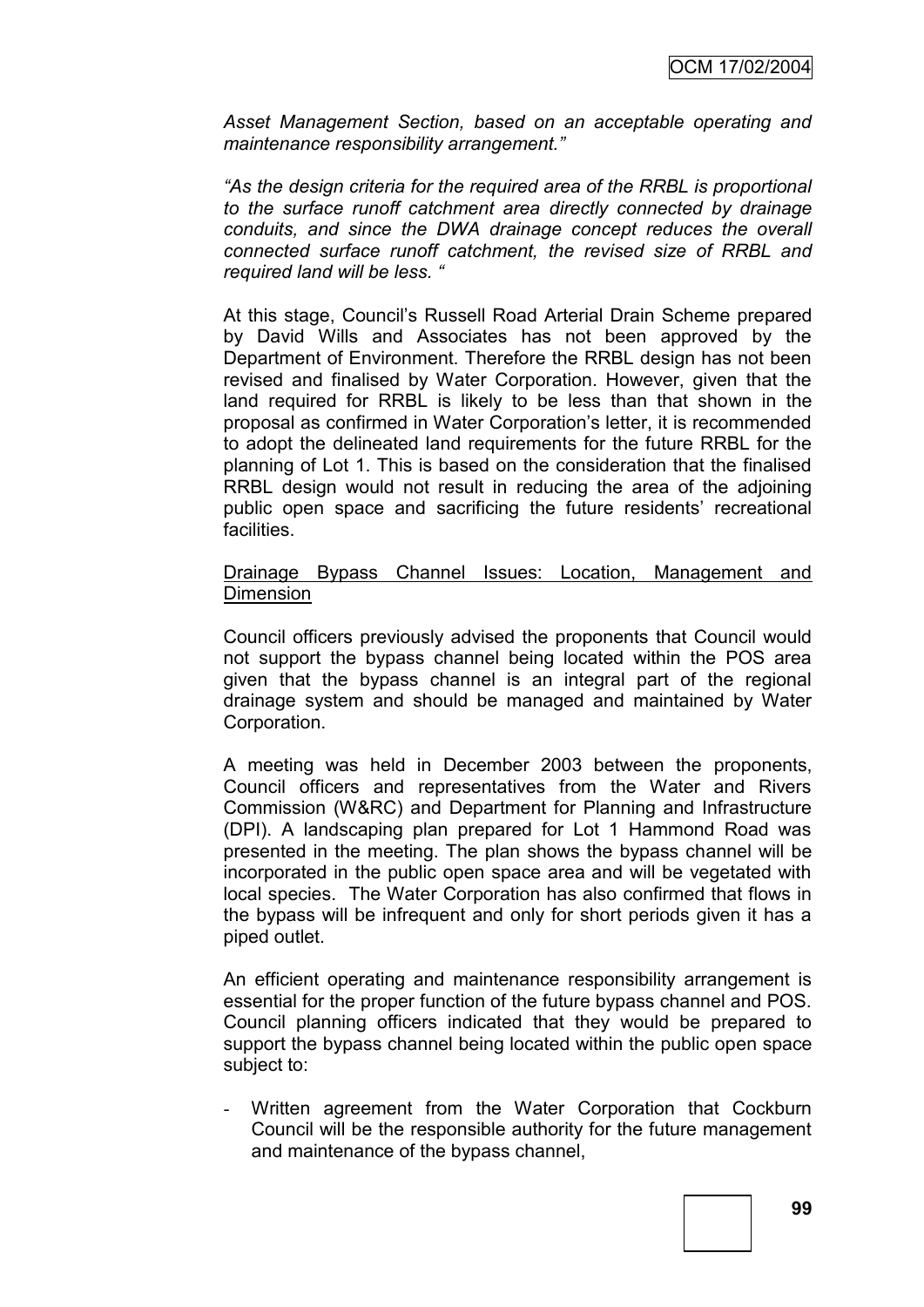- The land required for the bypass channel, together with the balance POS area, being vested as "Reserve for Recreation & Drainage" and ceded to the Crown free of cost.
- No credits will be applied to the bypass channel for POS calculation purposes given its role mainly as a drainage facility.

The Water Corporation, by letter dated 27 January 2004, advised:

- It is prepared to enter into a Memorandum of Understanding with Council to formalise the joint management responsibilities for the bypass channel area.
- Under its legislation the Water Corporation will be required to advise the City of any works to be undertaken with the bypass channel and that any disturbance will be reinstated to the satisfaction of the City.

Based on the above, it is recommended that the bypass channel be accepted as part of the estates open space drainage area to be managed and maintained by the City.

### POS

Council at its September meeting, resolved:

*c) the POS provision schedule will need to be reviewed and appropriately modified following the completion of the RRBL design (including the bypass channel) by the Water Corporation, and addressing related issues;*

A revised POS provision schedule was submitted, which shows 10.18% contribution of the POS. The revised POS provision schedule reflects the following resolution made at Council"s meeting of 21/10/2003:

- land requirement for Hammond Road reserve realignment;
- the balance of the lot between existing and future Hammond Road not being treated as a deduction from the POS provision.

The revised POS Schedule also shows:

- The bypass channel has been deducted from the POS calculation and no credits have been sought;
- 50% credit has been sought for the 30m wetland buffer and 100% credit for the balance POS area, including the 50m wetland buffer which was required by DEP and WRC for the Resource Enhancement category wetland.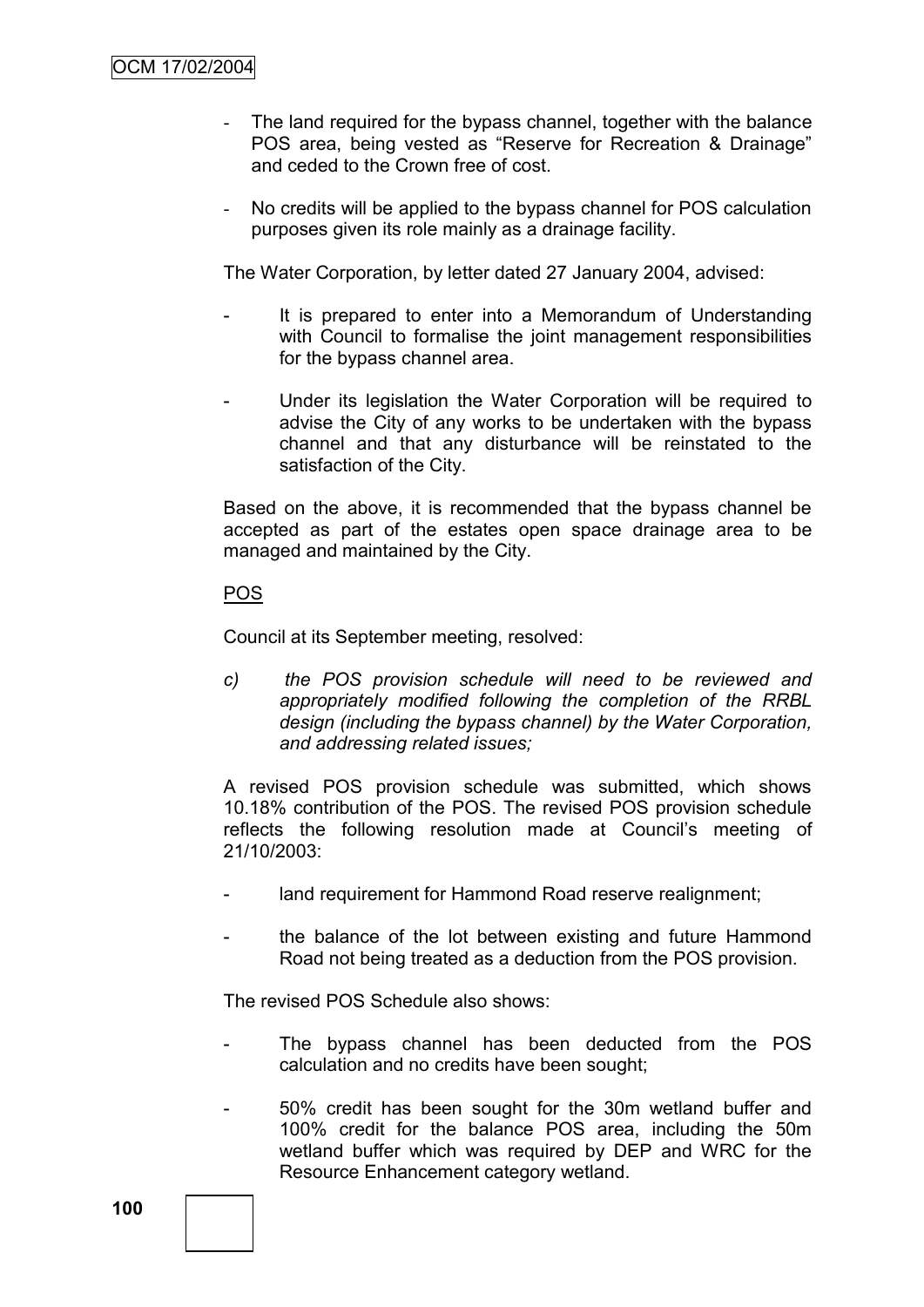The revised POS Schedule is considered acceptable. It is recommended that a map be provided, which clearly shows the exact areas of the buffer lake, the bypass channel, the 30 & 50m wetland buffer, and the vesting arrangements and the accreditation being sought.

### Temporary Drainage Arrangements

Council at its September meeting resolved:

*d) the temporary drainage arrangements proposed, need to be detailed in the Structure Plan Report, together with undertaking to rehabilitate the area once the drainage is redirected to the bypass channel.*

The consultants have advised that a temporary drainage area will be provided to Council"s satisfaction and the area will either be incorporated into the bypass channel or the open space and satisfactorily rehabilitated when the buffer lake is constructed.

### **Summary**

The revised Structure Plan generally addresses the Council"s resolution made at its meeting on 16 September 2003.

Accordingly, it is recommended that Council resolve to adopt the revised Structure Plan for Lot 1 Hammond Road, Success and to forward the Schedule of Submissions included as an attachment to the Agenda, to the Western Australian Planning Commission for its endorsement.

# **Strategic Plan/Policy Implications**

The Corporate Strategic Plan Key Result Areas which apply to this item are:-

- 2. Planning Your City
	- *"To ensure that the development will enhance the levels of amenity currently enjoyed by the community."*
- 3. Conserving and Improving Your Environment
	- *"To conserve the quality, extent and uniqueness of the natural environment that exists within the district."*
- 5. Maintaining Your Community Facilities
	- *"To construct and maintain roads, which are the responsibility of the Council, in accordance with recognised standards, and are convenient and safe for use by vehicles, cyclists and pedestrians."*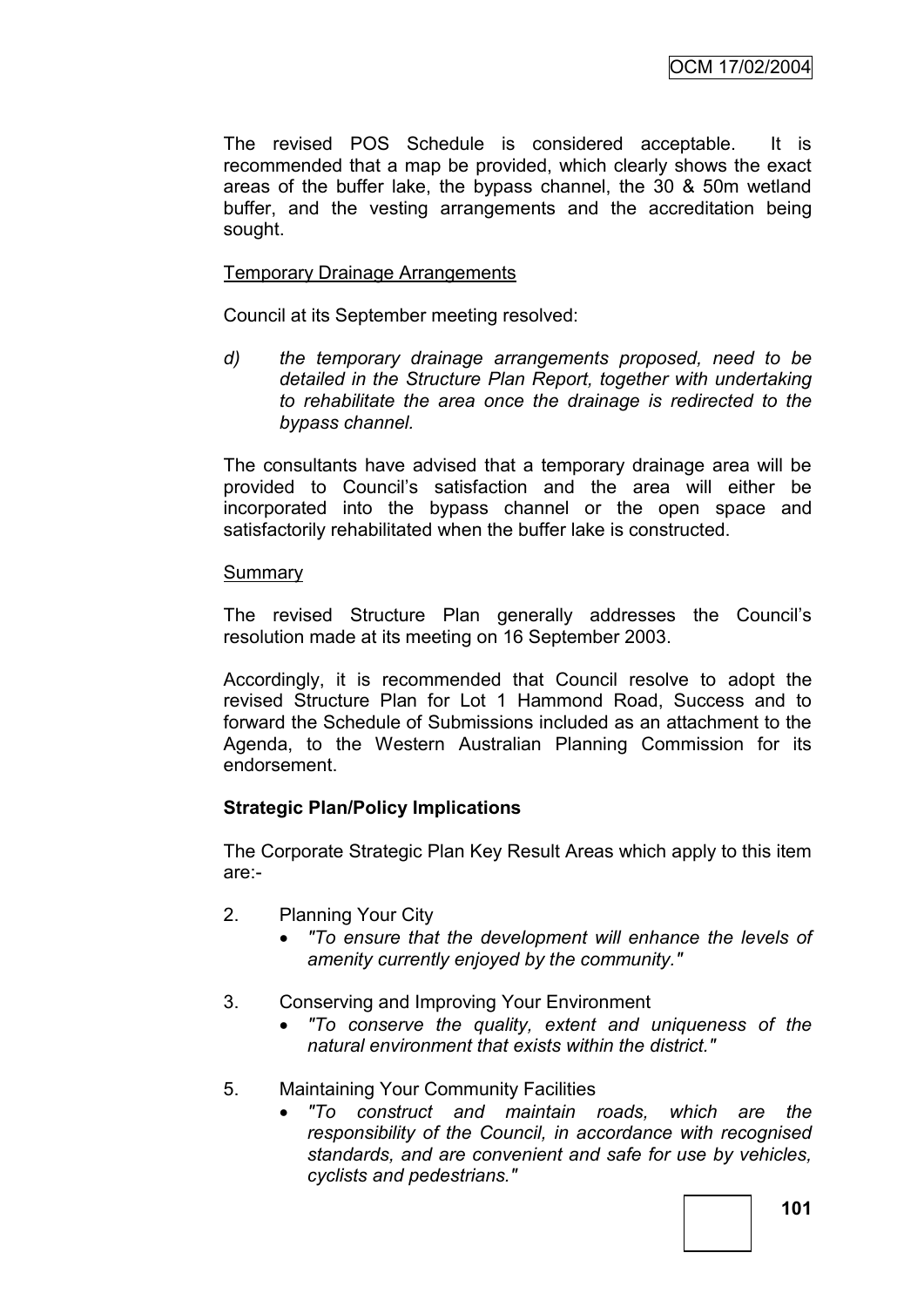*"To construct and maintain parks which are owned or vested in the Council, in accordance with recognised standards and are convenient and safe for public use."*

The Planning Policies which apply to this item are:-

SPD1 Bushland conservation Policy SPD3 Native Fauna Protection SPD5 Wetland Conservation Policy APD4 Public Open Space APD20 Design Principles for Incorporating Natural Management Areas Including Wetlands and Bushlands in Open Space and/or Drainage Areas APD26 Control Measures for Protecting Water Resources in Receiving Environments APD28 Public Open Space Credit Calculations APD30 Road Reserve and Pavement Standards APD31 Detailed Area Plans

### **Budget/Financial Implications**

N/A

### **Legal Implications**

Nil

### **Community Consultation**

The Structure Plan was advertised for 28 days in accordance with the requirements of TPS No. 3.

### **Implications of Section 3.18(3) Local Government Act, 1995**

Nil.

# **14.16 (MINUTE NO 2315) (OCM 17/02/2004) - RE-CONSIDERATION OF SPECIAL CONDITION 21 - CHILD CARE CENTRE - LOT 48 MURIEL COURT, JANDAKOT (551319) (MR)**

# **RECOMMENDATION**

That Council:

(1) issue a revised approval for the child care centre on Lot 48 Muriel Court Jandakot, with special condition 21 issued on 17 December 2003 being substituted with the following revised condition as outlined below, subject to receiving a fresh application from the applicant.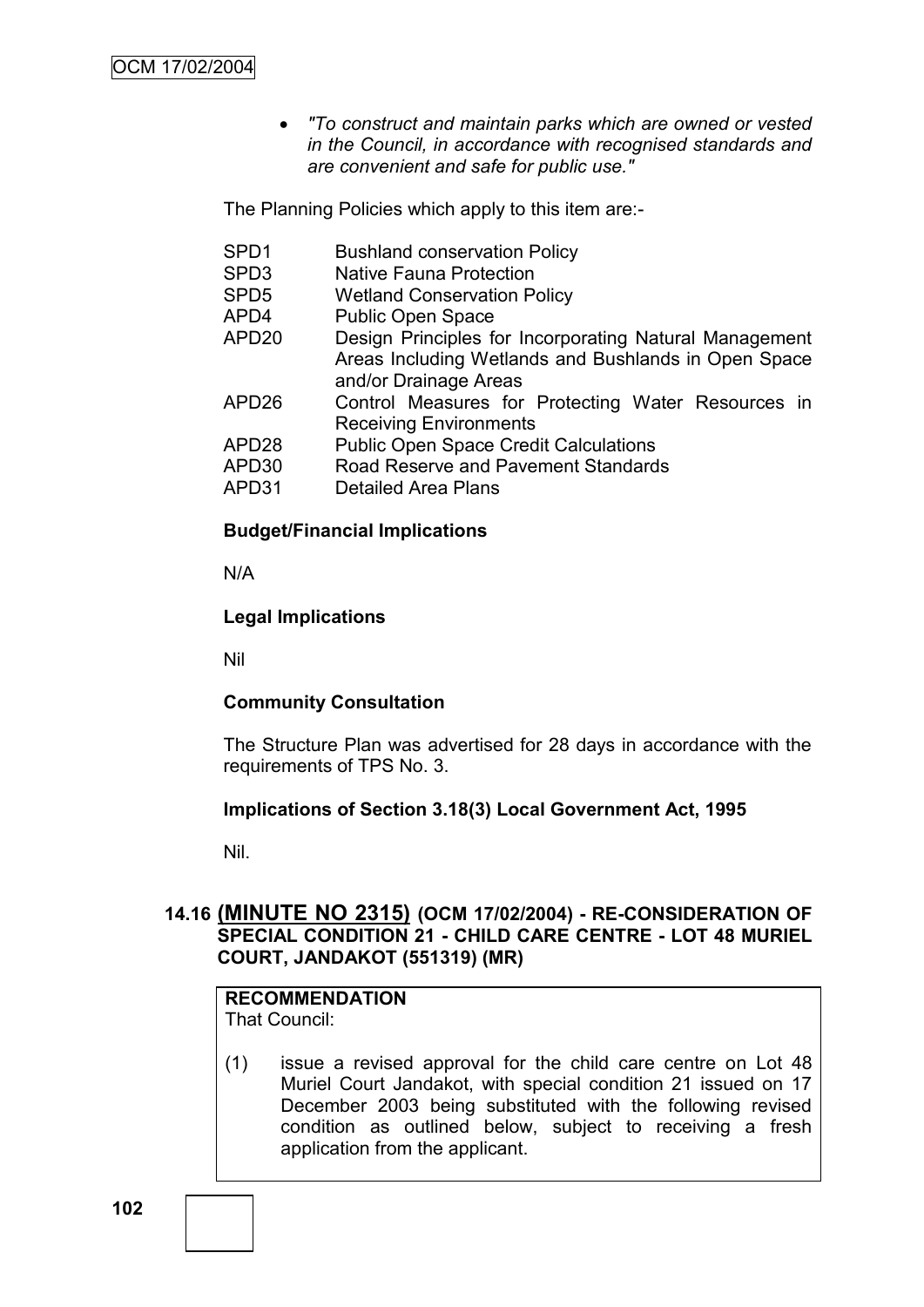- (2) adopt the following condition as a substitute for special condition  $21:$ 
	- "21. The owner entering into a Deed of Agreement with the Council (caveatable interest) as follows:-
		- (a) following the subdivision of Lot 48, to create a lot that will be occupied by a child care centre, the balance portion of land will not be further subdivided or developed until a Structure Plan for Development Area 19 ("DA19") has been adopted by the Council and endorsed by the Western Australian Planning Commission;
		- (b) the owner of the lot intended to accommodate a child care centre, is to undertake to pay pro rata development contributions towards infrastructure costs within DA19 (ie road upgrading, drainage and services), when and as reasonably determined by Council. Cash-in-lieu of public open space will also be payable upon new titles being created for the child care centre lot.
- (3) waive the application fee as the proposal represents a reconsideration of a condition; and
- (4) issue a Schedule 9 notice of approval upon receipt of a fresh Schedule 6 and MRS Form 1 application forms.

# **COUNCIL DECISION**

MOVED Clr A Tilbury SECONDED Clr S Limbert that the recommendation be adopted.

# **CARRIED 9/0**

# **Background**

| ZONING:    | MRS: Urban                             |                                 |  |
|------------|----------------------------------------|---------------------------------|--|
|            |                                        | TPS3:   Development Zone (DA19) |  |
| LAND USE:  | <b>Existing House and outbuildings</b> |                                 |  |
| APPLICANT: | Koltasz Smith & Partners               |                                 |  |
| l OWNER:   | <b>Goldzen Corporation</b>             |                                 |  |
| LOT SIZE:  | 8219m <sup>2</sup>                     |                                 |  |
|            | USE CLASS:   Child Care Centre         |                                 |  |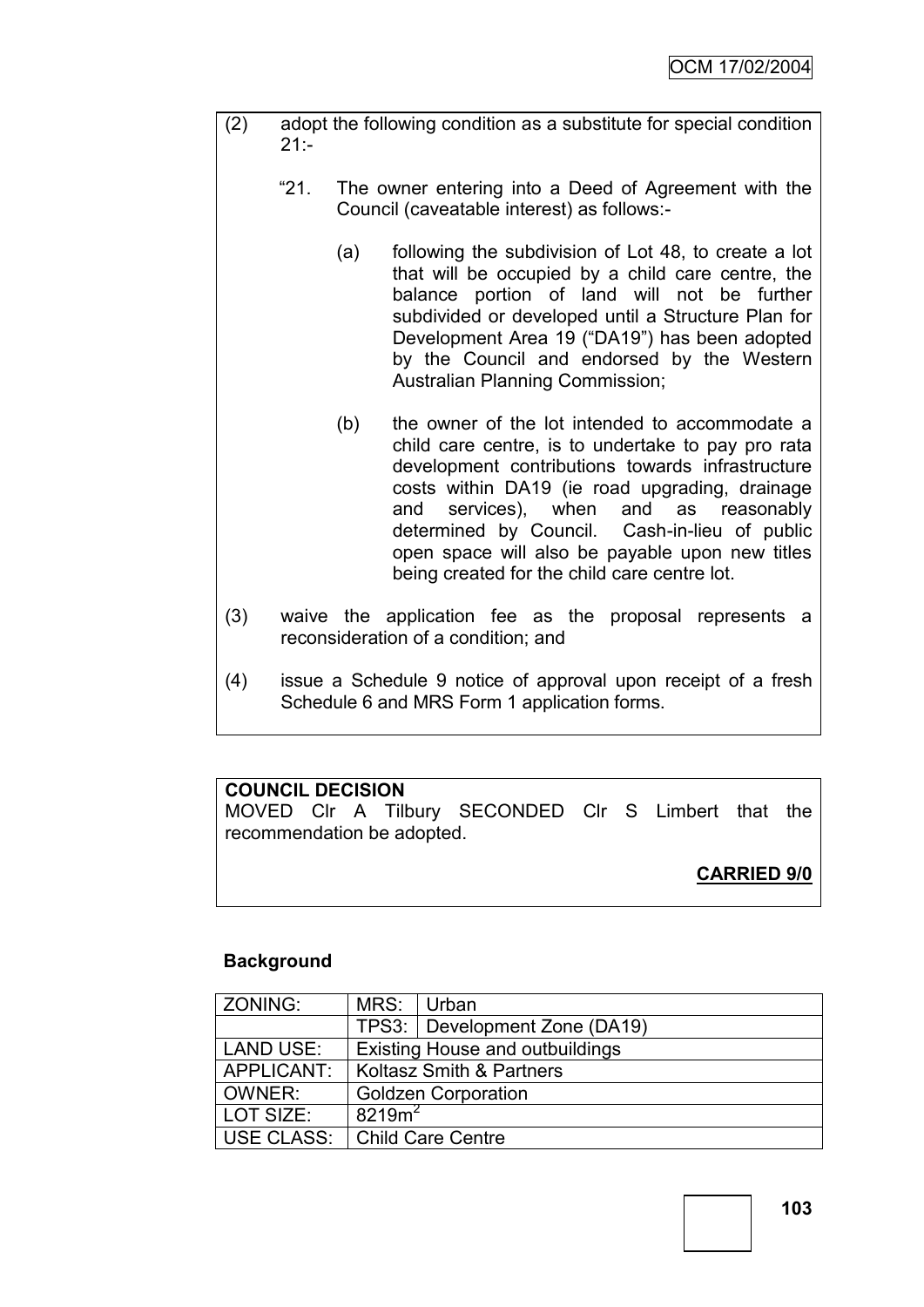Council at its Ordinary Meeting on 16 December 2003, resolved to approve the child care centre subject to various conditions which included Special Condition 21 as follows:-

*"9. The owner entering into a caveatable agreement with the Council giving a legally binding commitment that Lot 48 (No 2) Muriel Court Jandakot will not be subdivided until Council has adopted a Structure Plan and received endorsement of the Structure Plan from the Western Australian Planning Commission for Development Area 19."*

#### **Submission**

The applicant seeks the Council"s consent to modify Special Condition 21 for the following reason:-

*"Our client has requested a modification to this condition. In essence our client wishes to subdivide the land, which will allow ABC Developmental Learning Pty Ltd to settle on the subject land. It is proposed that a memorial be placed on the balance of the land, which will state " That no development shall occur on this land until such time as a Structure Plan for the area is adopted by Council and endorsed by the Western Australian Planning Commission."*

### **Report**

There are no objections from a planning point of view to the modification of special condition 21 of approval, provided that the balance portion of land following the subdivision of the child care centre (when developed), is not further subdivided or developed until a Structure Plan has been adopted by Council and endorsed by the Western Australian Planning Commission. The subdivision into two lots can be supported on the basis that it would not prejudice the preparation of a Structure Plan that will guide subdivision and development in Development Area 19.

If the subdivision of Lot 48 into two lots is supported by Council, a legal agreement will need to reflect the above requirement and for the new owner of the child care centre development to undertake to pay a pro rata contribution towards infrastructure costs (ie road upgrading, drainage) as reasonably determined by Council. Cash-in-lieu of the provision of public open space will also be required for the new lot containing the future child care centre.

### **Strategic Plan/Policy Implications**

The Corporate Strategic Plan Key Result Areas which apply to this item are:-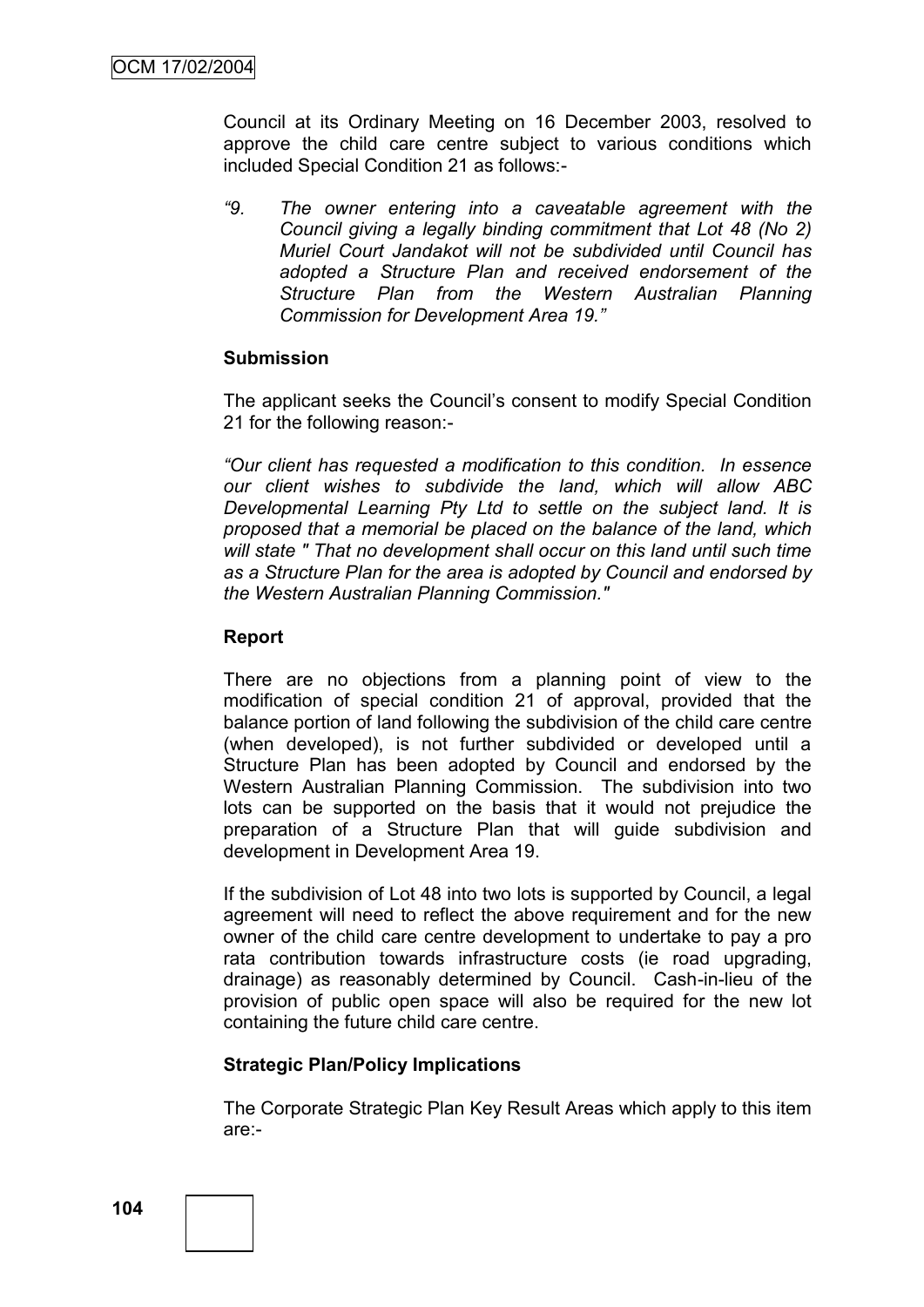- 2. Planning Your City
	- *"To ensure that the planning of the City is based on an approach which has the potential to achieve high levels of convenience for its citizens."*

# **Budget/Financial Implications**

Council's decision is appealable. Legal representation will be required if an appeal is lodged with the Tribunal.

# **Legal Implications**

Town Planning Scheme No 3

### **Community Consultation**

The Council previously advertised the proposed Child Care Centre which attracted submissions both for and against the proposal.

### **Implications of Section 3.18(3) Local Government Act, 1995**

Nil.

### **14.17 (MINUTE NO 2316) (OCM 17/02/2004) - PROPOSED SCHEME AMENDMENT NO. 10 - COOLBELLUP TOWN CENTRE - LEN PACKHAM RESERVE, COMMUNITY CENTRE AND PART OF CORDELIA AVENUE, COOLBELLUP - OWNER: VARIOUS (93010) (JLU/AJB) (ATTACH)**

# **RECOMMENDATION**

That Council:

- (1) support the development of the new Coolbellup Primary School on the south western portion of Len Packham Reserve, subject to receiving written agreement from the Department for Education and Training on the following;
	- 1. An area of open space equivalent to that taken from Len Packham Reserve is to be provided within the existing school sites to ensure there is no net loss of open space in Coolbellup. This is separate and in addition to the open space requirement that will apply to the subdivision and development of the school sites.
	- 2. To enter into an agreement for shared facilities which sets out the responsibilities of each party and use protocols which ensures the needs of both the Education Department and Council on behalf of current user groups are accommodated.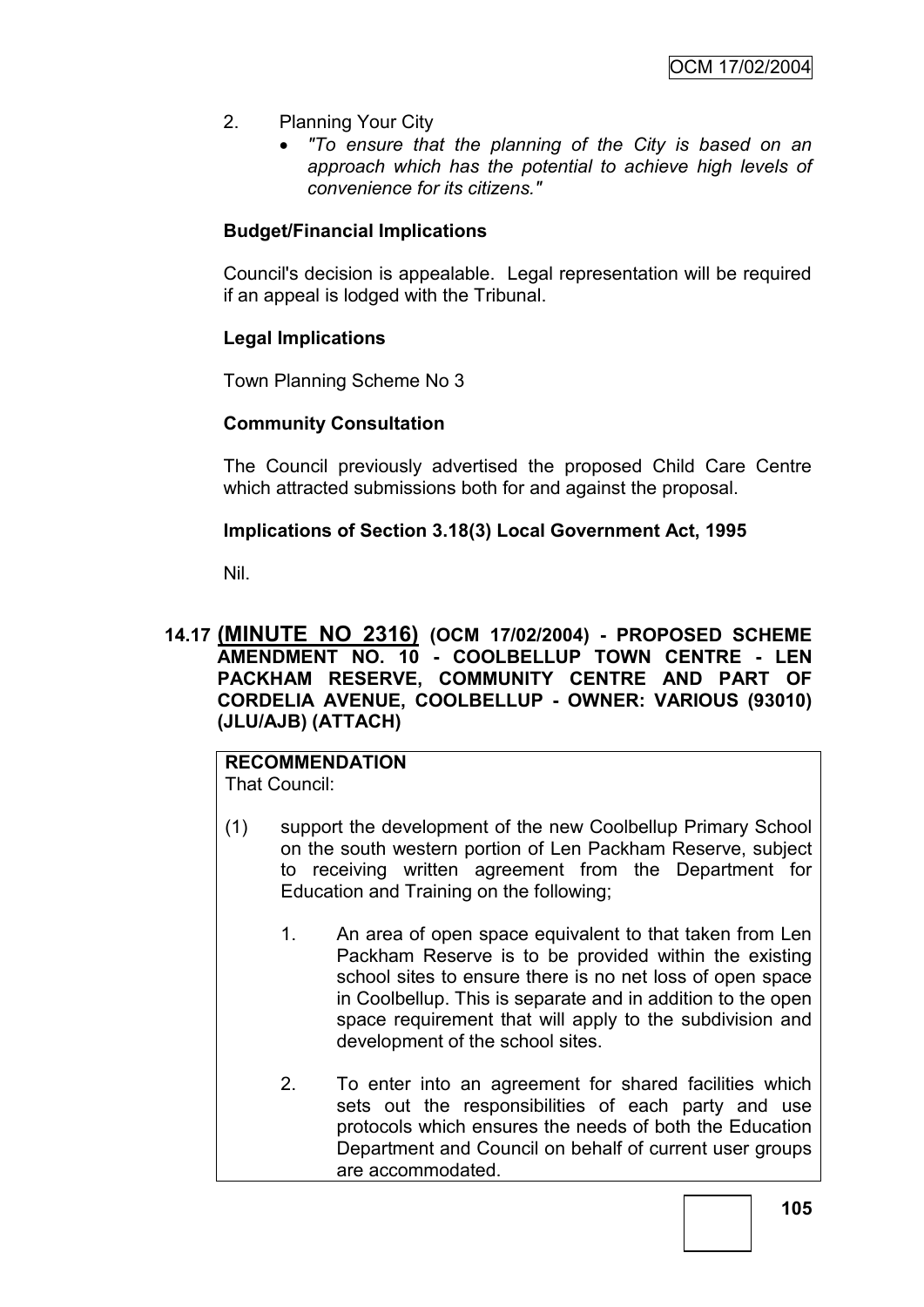- 3. Existing Council infrastructure affected by the school site will be replaced in an agreed location on Len Packham Reserve at no cost to Council.
- (2) grant final adoption to the following amendment with modifications that reduces the "Development" Zone to only cover that portion of Len Packham Reserve required for the new school buildings and in anticipation of the Hon. Minister's advice that final approval will be granted, the documents be signed, sealed and forwarded to the Western Australian Planning Commission:-

TOWN PLANNING AND DEVELOPMENT ACT 1928 (AS AMENDED)

RESOLUTION DECIDING TO AMEND CITY OF COCKBURN TOWN PLANNING SCHEME – DISTRICT ZONING SCHEME NO. 3

AMENDMENT NO. 10

Resolved that Council, in pursuance of Section 7 of the Town Planning and Development Act 1928, amend the above Town Planning Scheme by:

1. Including the following in Schedule 11 – Development Areas of the Scheme:

| Ref.                                                | <b>Area</b>                                                                                                                                                                               | <b>Provisions</b>                                                                                                                                                                                              |  |  |
|-----------------------------------------------------|-------------------------------------------------------------------------------------------------------------------------------------------------------------------------------------------|----------------------------------------------------------------------------------------------------------------------------------------------------------------------------------------------------------------|--|--|
| No.                                                 |                                                                                                                                                                                           |                                                                                                                                                                                                                |  |  |
| DA <sub>7</sub>                                     | Lots 1, 2 and 3 on Diagram<br>34240 and Lot 101 on<br>Diagram 83601 Coolbellup<br>Avenue, Reserve 30189<br>and portion of Reserve<br>30190 Cordelia Avenue<br>Coolbellup and that portion | 1. An approved Structure<br>Plan<br>together with all approved<br>amendments shall apply to the<br>land in order to guide subdivision<br>and development.                                                      |  |  |
|                                                     | Cordelia Avenue<br>of<br>between Coolbellup<br>Avenue and Rosalind Way                                                                                                                    | 2. To provide for an integrated town<br>centre with a mix of residential,<br>commercial, recreation, community<br>facilities,<br>education<br>and<br>- in<br>accordance with<br>an approved<br>Structure Plan. |  |  |
| Amending the Scheme Map to rezone Lots 1 2 and 3 on |                                                                                                                                                                                           |                                                                                                                                                                                                                |  |  |

2. Amending the Scheme Map to rezone Lots 1, 2 and 3 on Diagram 34240 and Lot 101 on Diagram 83601 Coolbellup Avenue, Reserve 30189 and portion of Reserve 30190 Cordelia Avenue and that portion of Cordelia Avenue between Coolbellup Avenue and Rosalind Way Coolbellup, from 'Local Centre', 'Public Purpose – Civic', 'Parks and Recreation' and 'Local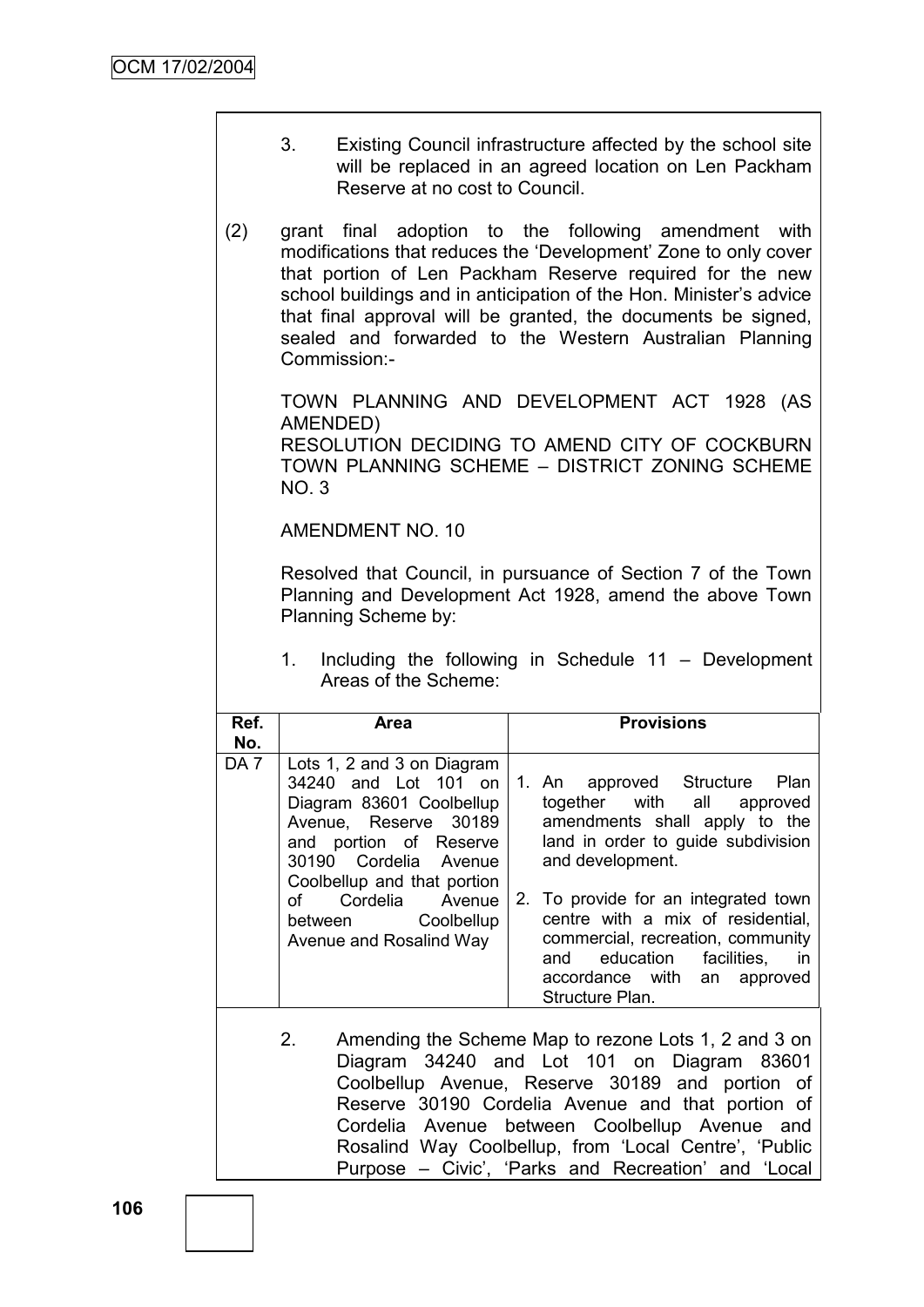Road" to "Development" Zone and under "Development Area – DA 7".

- (3) adopt the recommendations made in the Schedule of Submissions attached to the Agenda;
- (4) request approval from the Department for Planning and Infrastructure – Land Asset Management Services to excise an agreed area from Reserve 30190 (Len Packham Reserve) to be vested in the Education Department for the purpose of a primary school once the limits of the school site have been defined;
- (5) pursue Town Centre Scenario 3 as the preferred option for the redevelopment of the town centre;
- (6) establish a consultative process to include landowners and lessees within the commercial precinct, government agencies and Council, to further investigate Town Centre Scenario 3 and to develop an implementation strategy;
- (7) establish a consultative process to include community groups, school P & C"s, government agencies and stakeholders and Council, to discuss the possibility of developing that maximises the opportunities for shared use;
- (8) advise the Department for Education and Training that it supports the development of the Koorilla site either in part or total, for a retirement village/aged housing and this should be addressed as part of the rezoning proposal for the site;
- (9) advise the Minister for Education of Council"s decision accordingly; and
- (10) advise those who made submissions of Council"s decision accordingly.

# **COUNCIL DECISION**

MOVED Clr S Limbert SECONDED Clr I Whitfield that Council:

- (1) support the development of the new Coolbellup Primary School on the south western portion of Len Packham Reserve, subject to receiving written agreement from the Department for Education and Training on the following;
	- 1. An area of open space which will be in the order of 2 hectares which is equivalent to that taken from Len Packham Reserve is to be provided within the existing school sites to ensure there is no net loss of open space in Coolbellup. This is separate and in addition to the open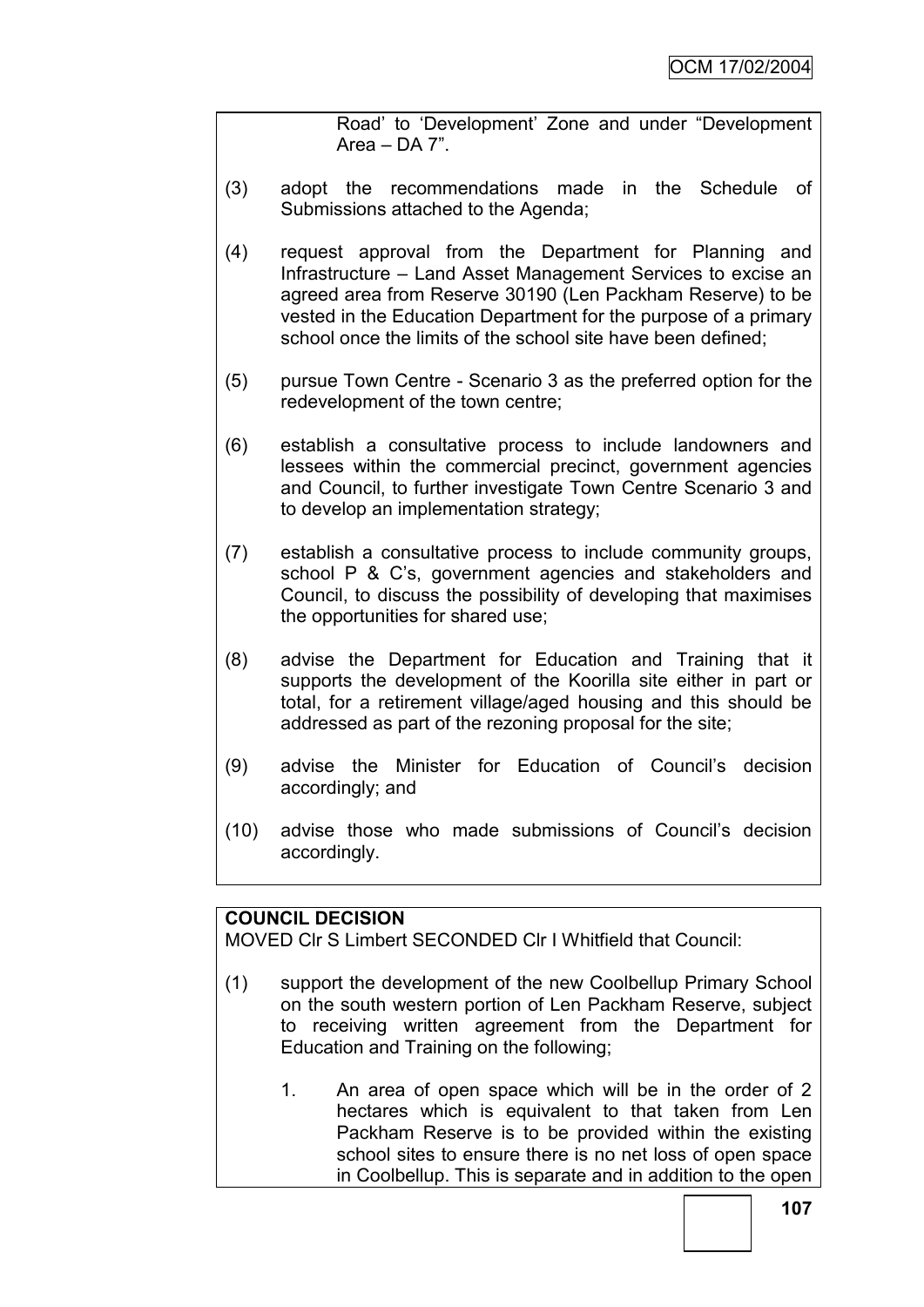space requirement of 1.6496 hectares that will apply to the subdivision and development of the school sites.

- 2. To enter into an agreement for shared facilities which sets out the responsibilities of each party and use protocols which ensures the needs of both the Education Department and Council on behalf of current user groups are accommodated.
- 3. Existing Council infrastructure affected by the school site will be replaced in an agreed location on Len Packham Reserve at no cost to Council.
- (2) grant final adoption to the following amendment with modifications that reduces the "Development" Zone to only cover that portion of Len Packham Reserve required for the new school buildings and in anticipation of the Hon. Minister's advice that final approval will be granted, the documents be signed, sealed and forwarded to the Western Australian Planning Commission:-

TOWN PLANNING AND DEVELOPMENT ACT 1928 (AS AMENDED)

RESOLUTION DECIDING TO AMEND CITY OF COCKBURN TOWN PLANNING SCHEME – DISTRICT ZONING SCHEME NO. 3

AMENDMENT NO. 10

Resolved that Council, in pursuance of Section 7 of the Town Planning and Development Act 1928, amend the above Town Planning Scheme by:

1. Including the following in Schedule 11 – Development Areas of the Scheme:

| Ref.<br>No.     | <b>Area</b>                                                                                                                                                                                                                                                            | <b>Provisions</b>                                                                                                                                                                                                                                                                                                                                                               |
|-----------------|------------------------------------------------------------------------------------------------------------------------------------------------------------------------------------------------------------------------------------------------------------------------|---------------------------------------------------------------------------------------------------------------------------------------------------------------------------------------------------------------------------------------------------------------------------------------------------------------------------------------------------------------------------------|
| DA <sub>7</sub> | Lots 1, 2 and 3 on Diagram<br>34240 and Lot 101 on<br>Diagram 83601 Coolbellup<br>Avenue, Reserve 30189<br>and portion of Reserve<br>30190 Cordelia Avenue<br>Coolbellup and that portion<br>Cordelia<br>of<br>Avenue<br>between Coolbellup<br>Avenue and Rosalind Way | 1. An approved Structure<br>Plan<br>together with all<br>approved<br>amendments shall apply to the<br>land in order to guide subdivision<br>and development.<br>2. To provide for an integrated town<br>centre with a mix of residential,<br>commercial, recreation, community<br>education<br>facilities.<br>and<br>in<br>accordance with<br>an<br>approved<br>Structure Plan. |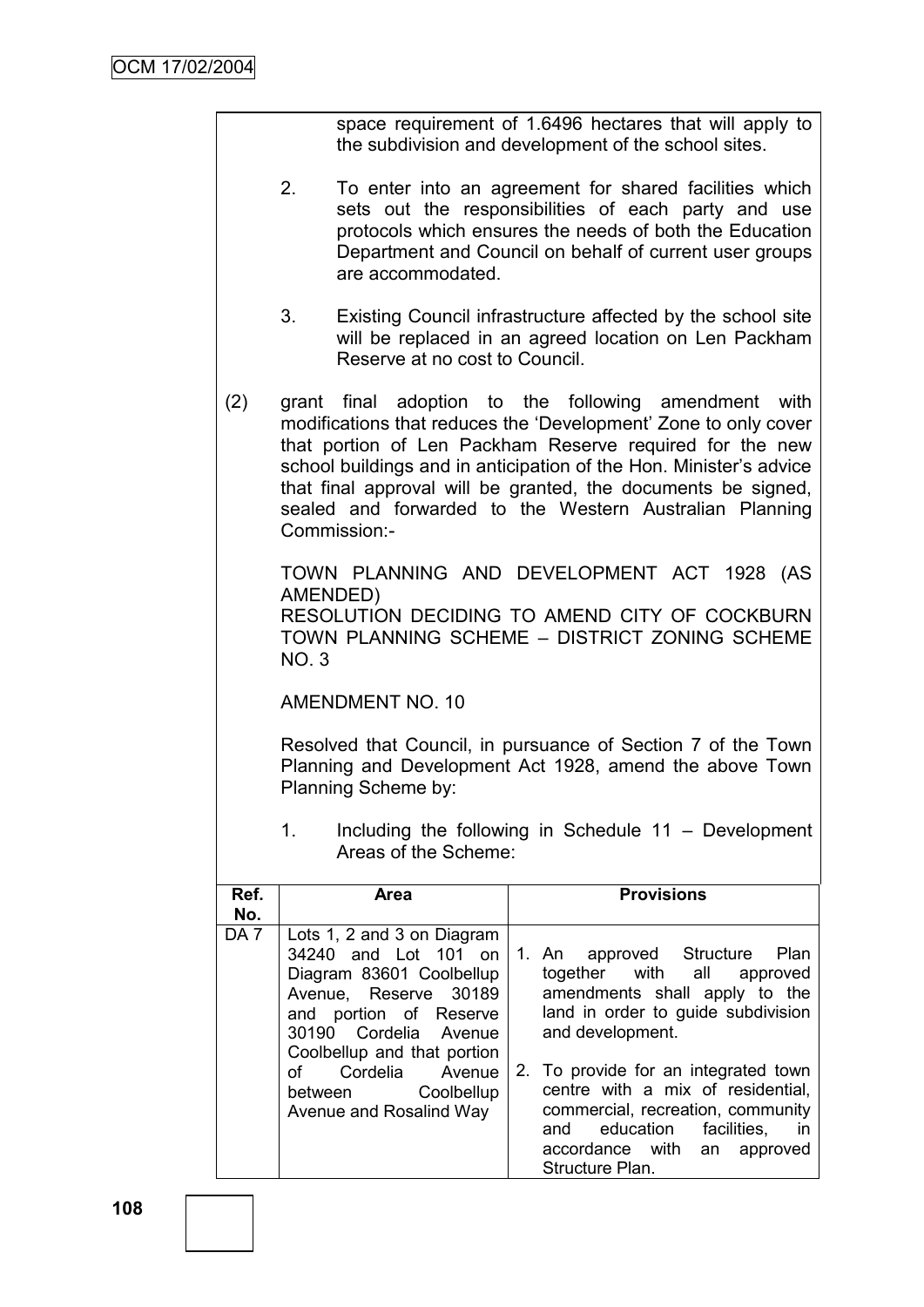- 2. Amending the Scheme Map to rezone Lots 1, 2 and 3 on Diagram 34240 and Lot 101 on Diagram 83601 Coolbellup Avenue, Reserve 30189 and portion of Reserve 30190 Cordelia Avenue and that portion of Cordelia Avenue between Coolbellup Avenue and Rosalind Way Coolbellup, from 'Local Centre', 'Public Purpose – Civic', 'Parks and Recreation' and 'Local Road" to "Development" Zone and under "Development Area – DA 7".
- (3) adopt the recommendations made in the Schedule of Submissions attached to the Agenda;
- (4) request approval from the Department for Planning and Infrastructure – Land Asset Management Services to excise an agreed area from Reserve 30190 (Len Packham Reserve) to be vested in the Education Department for the purpose of a primary school once the limits of the school site have been defined;
- (5) pursue Town Centre Scenario 3 as the preferred option for the redevelopment of the town centre;
- (6) establish a consultative process to include landowners and lessees within the commercial precinct, government agencies and Council, to further investigate Town Centre Scenario 3 and to develop an implementation strategy;
- (7) establish a consultative process to include community groups, school P & C"s, government agencies and stakeholders and Council, to discuss the possibility of developing that maximises the opportunities for shared use;
- (8) advise the Department for Education and Training that it supports the development of the Koorilla site either in part or total, for a retirement village/aged housing and this should be addressed as part of the rezoning proposal for the site;
- (9) advise the Minister for Education of Council"s decision accordingly; and
- (10) advise those who made submissions of Council"s decision accordingly.

**CARRIED 8/1**

# **Explanation**

Minor amendments to point (1) 1. which are self explanatory.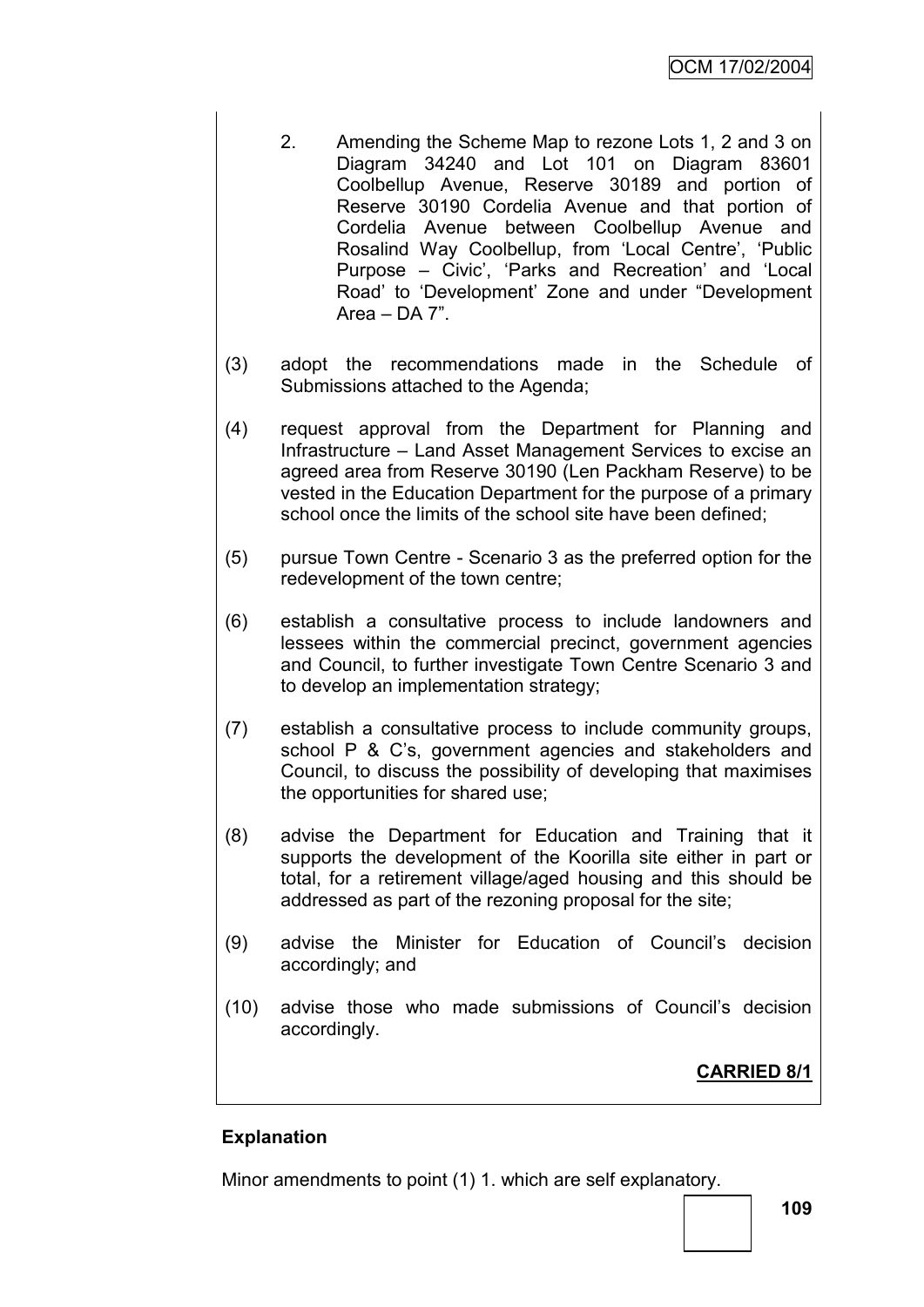# **Background**

| ZONING:          | MRS: Urban                                       |                                                  |  |
|------------------|--------------------------------------------------|--------------------------------------------------|--|
|                  |                                                  | DZS:   Local Centre, Community Purpose-Civic and |  |
|                  |                                                  | Parks and Recreation                             |  |
| <b>LAND USE:</b> | Shopping Centre, community facilities, parks and |                                                  |  |
|                  | recreation                                       |                                                  |  |
| LOT SIZE:        |                                                  | Total area approximately 10.6ha                  |  |

#### **Background**

The revitalisation of Coolbellup Town Centre Precinct and the proposal to develop a new primary school has a lengthy history. The following outlines the background to date:

- 20 November 2001 Council agreed to request the Department for Housing and Works and the Department for Planning and Infrastructure undertake a joint planning study on the Coolbellup Town Centre Precinct.
- June 2002 The Minister for Education announced a review of the three schools in Coolbellup which involves the closure of the three schools and construction of one new school.
- October 2002 Len Packham Reserve was identified as the preferred site for the new primary school through the Education Department Local Area Education Planning consultative process.
- November 2002 The Education Department requested Council consider an integrated school on Len Packham Reserve.
- December 2002 Council resolved to advise the Education Department that it would support the proposal for a new primary school for Coolbellup to be constructed on portion of Len Packham Reserve to replace the existing three primary schools subject to a number of conditions.
- 16 June 2003 Presentation by Council's Manager Planning Services to a public meeting organised by the Coolbellup Community Association to discuss the proposed use of a portion of Len Packham Reserve for the new school. Details of the proposed community consultation process were provided at the meeting, which included:
	- July 2003 Report to Council on matters raised 17 December 2002, with recommendation to initiate an amendment to TPS No. 3.
	- August-October 2003 Formal advertising of the proposal for public comment, including advertisements in paper, letters to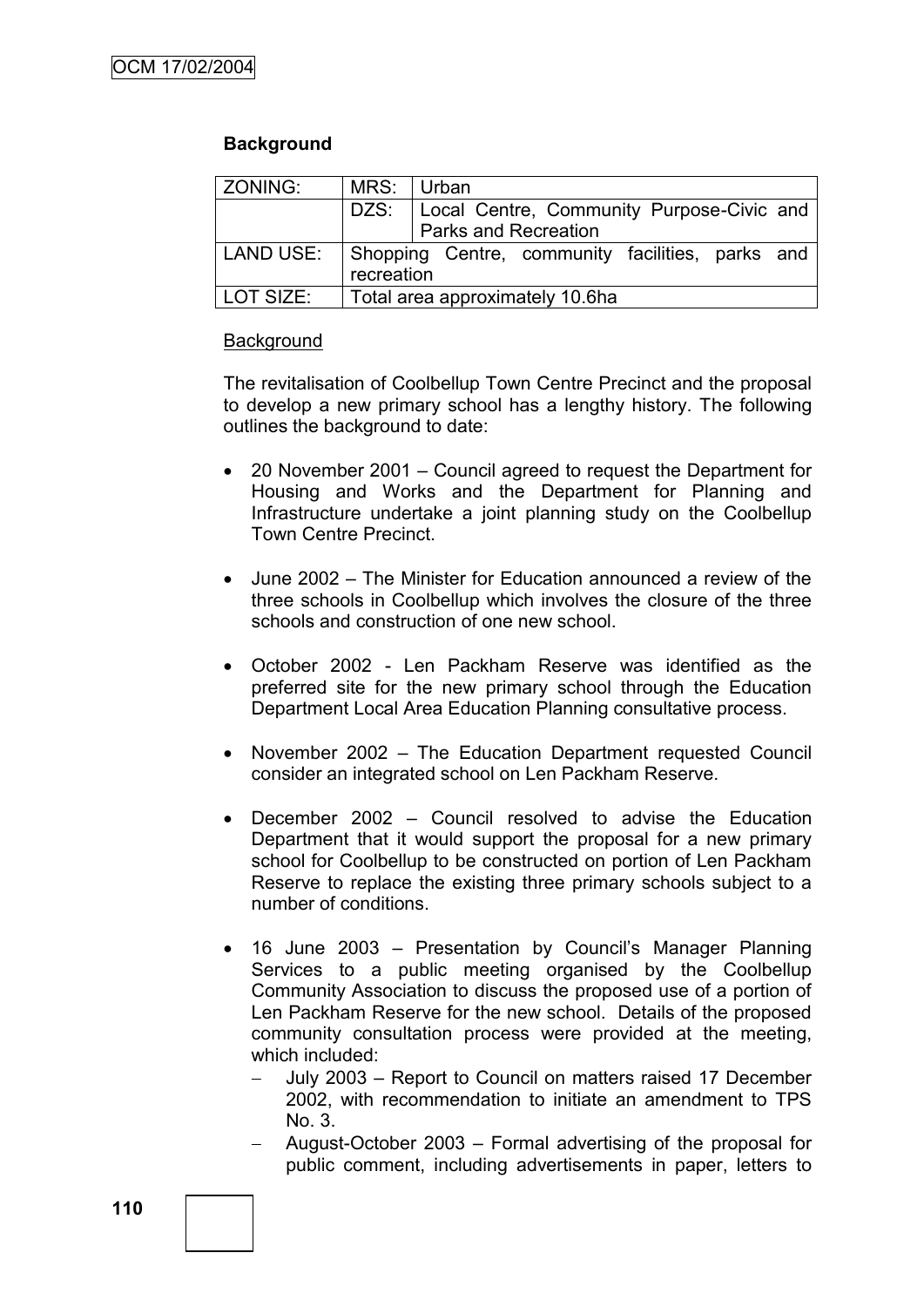adjoining owners and community groups, signs on site, manned display and information sheet/survey to the whole of the suburb.

- September 2003 Enquiry–by–Design Workshop to include representatives from Coolbellup community organisations, the commercial centre and members of the public, with the outcomes from the Workshop being advertised during the latter part of the scheme amendment process so that the community can use this in formulating their response on the Scheme Amendment.
- November 2003 Consideration of submissions by Council with formal responses to DOLA, WAPC, EDWA and community feedback.
- 15 July 2003 Council resolved to initiate Amendment No.10 which proposes to rezone the Coolbellup Town Centre precinct including Len Packham Reserve to "Development" Zone requiring the preparation of a Structure Plan.
- 15 September 2003 Focus Group workshop with the shopping centre owners and lessees facilitated by the City.
- 16 September 2003 Advisory letters sent to property owners adjoining and within the proposed "Development" Zone.
- 22-24 September 2003 The City, in collaboration with the Department for Planning and Infrastructure, Department for Housing and Works and the Department for Education and Training conducted an Enquiry–by–Design (EbD) Workshop.
- Scheme Amendment advertised in paper (West Australian 24/9/03, further adverts in the Cockburn Gazette – 11/11/03 & the Cockburn Herald – 8/11/03).
- 24 September 2003 Sign erected on Len Packham Reserve advertising the Scheme Amendment.
- 15-16 November 2003 Distribution of information flyer to the whole suburb summarising outcomes from the EbD workshop and attaching a residents survey that could be lodged as a submission on Amendment No 10.
- 19 November 2003 Public Forum at Centenary Hall to present the Outcomes Report from the Workshop.
- 22 November 2003 Manned public display at the Coolbellup Shopping Centre.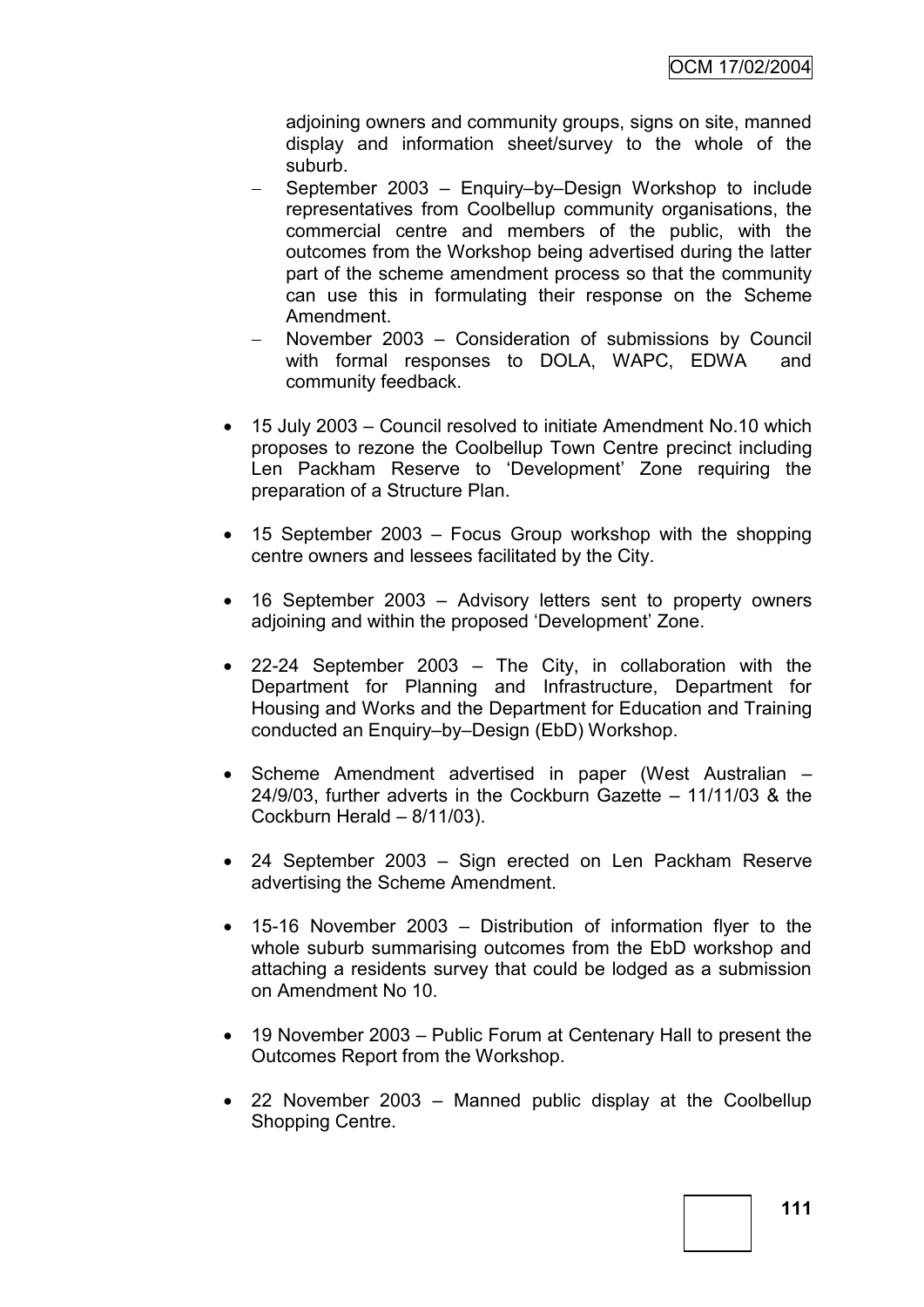All of the steps outlined at the Coolbellup Community Association public meeting on 16 June 2003, have been completed except for consideration of the submissions and recommendation on Town Planning Scheme Amendment No. 10, which is the purpose of this report.

### **Report**

The Enquiry–by–Design Workshop was attended by 63 people with participants split into two groups; the Technical Group and the Consultation Group. The Technical Group consisted of officers from Council, Department for Planning and Infrastructure, Department for Housing and Works, Department for Education and Training, Mirvac Fini and a representative from the Coolbellup Community Association. The Consultation Group consisted of representatives from 12 different community groups, business stakeholders and randomly selected Coolbellup residents.

A copy of the Workshop Outcomes Report was distributed to all participants and Councillors in November 2003, and a summary flyer distributed to all Coolbellup residents in November 2003. The flyer was intended to assist residents in coming to a conclusion on Amendment No. 10 and the proposal to integrate the new primary school with recreation and community facilities on Len Packham Reserve. Only three submissions were received prior to the delivery of the flyer and the majority of submissions were on the form provided as part of the flyer.

### *1. Submissions*

The Scheme Amendment was advertised for public comment from 24 September to 17 December 2003, with 86 submissions received during that time. These submissions are summarised in the Schedule of Submissions contained in the Agenda attachments.

A further 41 late submissions were received on 7 January 2004, all objecting to the proposed amendment. As the submissions were lodged well after the closing date, they are not able to be included on the Schedule of Submissions. These submissions were lodged on a Form No. 4 as a proforma submission and the same comments apply to those for submission No. 3 contained in the Schedule of Submissions and accordingly, the issues raised in these submissions have been considered and addressed in the Schedule of Submissions and this report.

Of the submissions received during the advertising period, there was overwhelming support for the development of the school on Len Packham Reserve (53.5%) compared to Koorilla (23.3%) and Coolbellup (9.3%). Had the late submission been lodged by the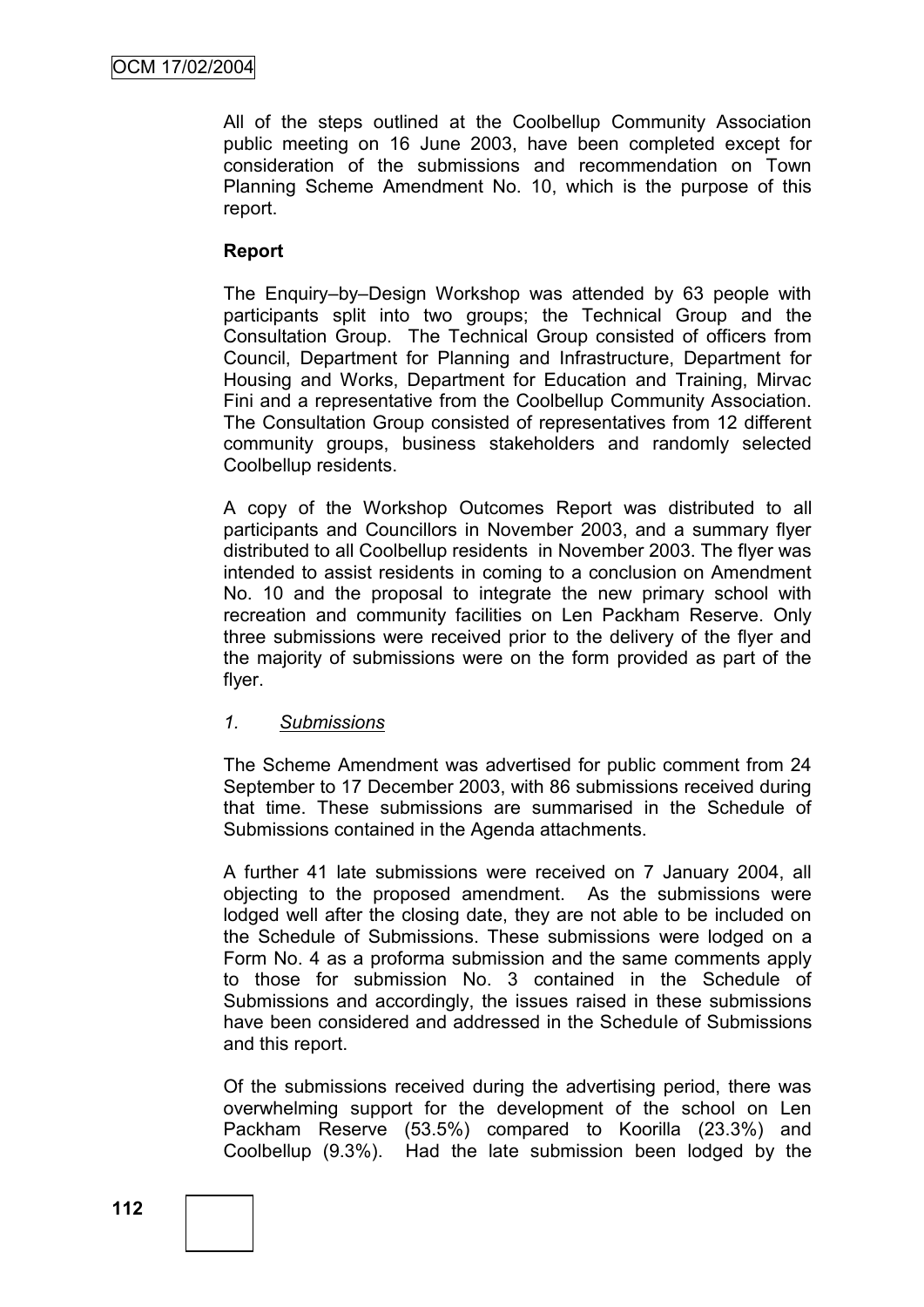required date, the statistics would have been Len Packham Reserve (36.2%), Koorilla (48.0%) and Coolbellup (6.3%).

A petition signed by approximately 350 persons objecting to the location of the proposed primary school on Len Packham Reserve, was presented to Council in April 2003. Further copies of the petition containing an additional 111 signatures was received on 17 December 2003. Most of the signatures on the subsequent petition were dated June 2003, well in advance of Amendment No 10 being advertised and the EbD information flyer being distributed.

In assessing those submissions lodged in the form of the flyer, those submissions supporting the development of the new school on Len Packham Reserve were considered to be in support of Amendment No. 10 and those not supporting the development of the new school on Len Packham were considered to be objections to the amendment.

Of the 86 submissions received during the advertising period, 46 supported the proposed new school on portion of Len Packham Reserve, 29 supported development on one of the existing school sites and 11 not stating a preference. Table 1 shows the results collated from the submissions.

| Item                                                  | <b>Issue</b>       | <b>Options</b>                        |                | <b>Submission</b> |  |
|-------------------------------------------------------|--------------------|---------------------------------------|----------------|-------------------|--|
|                                                       |                    |                                       | <b>Results</b> |                   |  |
| 1.<br>New School Site                                 |                    | Len Packham Reserve                   | 46             | 53.5%             |  |
|                                                       |                    | Koorilla                              | 20             | 23.3%             |  |
|                                                       |                    | Coolbellup                            | 8              | 9.3%              |  |
|                                                       |                    | <b>North Lake</b>                     | 1              | 1.1%              |  |
|                                                       |                    | Not stated                            | 11             | 12.8%             |  |
| 2.                                                    | Redevelopment of   | An aged care/retirement village       | 25             | 29.1%             |  |
|                                                       | Koorilla<br>School | As shown in Scenario 1, 2 & 4         | 10             | 11.6%             |  |
|                                                       | Site               | shown in Scenario 3<br>(new<br>As     | 26             | 30.2%             |  |
|                                                       |                    | shopping centre)                      |                |                   |  |
|                                                       |                    | As the new school site                | 20             | 23.3%             |  |
|                                                       |                    | Not stated                            | 13             | 15.1%             |  |
| 3.                                                    | Redevelopment of   | Yes                                   | 49             | 57.1%             |  |
|                                                       | Coolbellup School  | No.                                   | 13             | 15.1%             |  |
|                                                       | <b>Site</b><br>for | Not stated                            | 28             | 32%               |  |
|                                                       | Residential        |                                       |                |                   |  |
|                                                       | purposes           |                                       |                |                   |  |
| 4.                                                    | Redevelopment of   | Yes                                   | 56             | 65%               |  |
| North Lake school<br>site for residential<br>purposes |                    | <b>No</b>                             | 4              | 5%                |  |
|                                                       |                    | Not stated                            | 26             | 30%               |  |
| 5.                                                    | Redevelopment of   | Scenario 1 - Retention of existing    | 5              | 6.1%              |  |
|                                                       | Coolbellup Town    | tavern and redevelopment of existing  |                |                   |  |
| Centre                                                |                    | shops                                 |                |                   |  |
|                                                       |                    | Scenario 2 - Redevelopment of the     | 21             | 24%               |  |
|                                                       |                    | existing tavern with a smaller tavern |                |                   |  |
|                                                       |                    | and redevelopment of existing shops   |                |                   |  |

Table 1 – Summary of submissions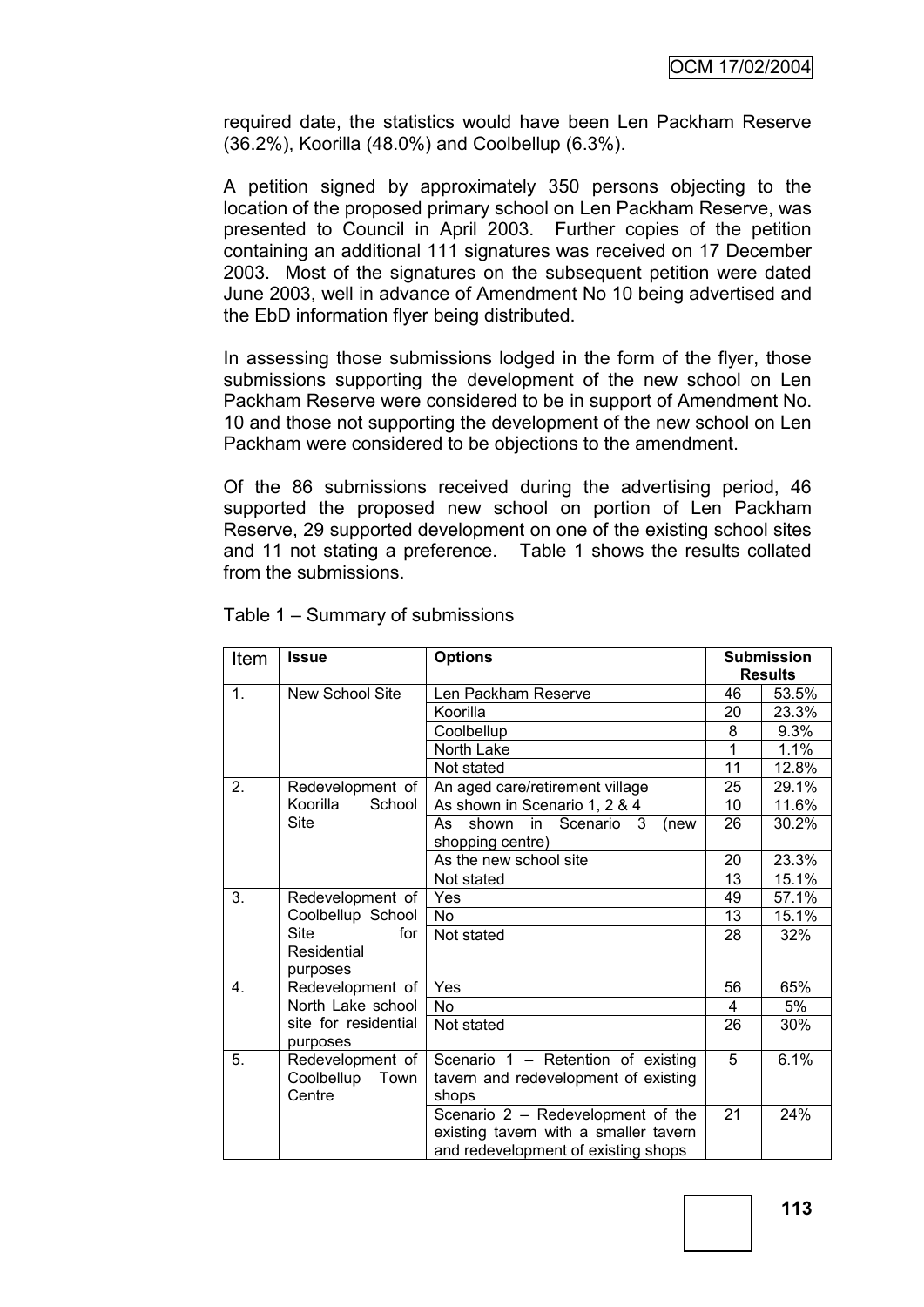|                                                                                                        | Scenario 3 – Relocation of shopping<br>centre to the Koorilla school site.<br>Demolition of the tavern and shopping<br>centre and redevelop for residential<br>purposes.                                           | 25 | 29%  |
|--------------------------------------------------------------------------------------------------------|--------------------------------------------------------------------------------------------------------------------------------------------------------------------------------------------------------------------|----|------|
|                                                                                                        | Scenario 4 - Demolition of existing<br>shops and tavern and redevelopment<br>for residential purposes.<br>New<br>shopping centre and tavern<br><b>is</b><br>constructed at the northern end of the<br>town centre. | 13 | 15%  |
|                                                                                                        | Remain as is - No redevelopment of<br>the shopping centre                                                                                                                                                          | 3  | 3.1% |
|                                                                                                        | Not stated                                                                                                                                                                                                         | 19 | 22%  |
| Note: With regard to question no 2, some people chose more than one option giving a result higher than |                                                                                                                                                                                                                    |    |      |

Note: With regard to question no. 2, some people chose more than one option giving a result higher than 86.

As required by the Town Planning regulations, the Summary of Submissions included in the attachments to the Agenda details the matters raised in each submission and an appropriate Council response. Where there are common items, Council"s recommendation refers to where the issue was first raised. Many of the issues are satisfactorily dealt with in the Summary of Submissions, however the following main issues require a more detailed explanation and are dealt with hereunder.

- The process of the Amendment and the Enquiry-by-Design
- The use of Len Packham for the new school integrated with Council"s recreation and community facilities rather than one of the three existing school sites
- Loss of active recreation use on Len Packham Reserve
- Loss of reserved public open space
- The sharing of community and recreation facilities
- Potential future use of Len Packham Reserve
- The upgrading and location of the shopping centre
- Development of the three existing school sites
- Residential development
- Traffic

#### *2. The Amendment and Enquiry–by–Design Process*

A number of the submissions challenged the process that has been undertaken for the Amendment and in particular, the Enquiry–by– Design (EbD) workshop. Several people were also of the view that there should be a referendum on the matter.

Requirements for the processing of a Scheme Amendment are specified by the Town Planning and Development Act Regulations. Council has complied with those regulations.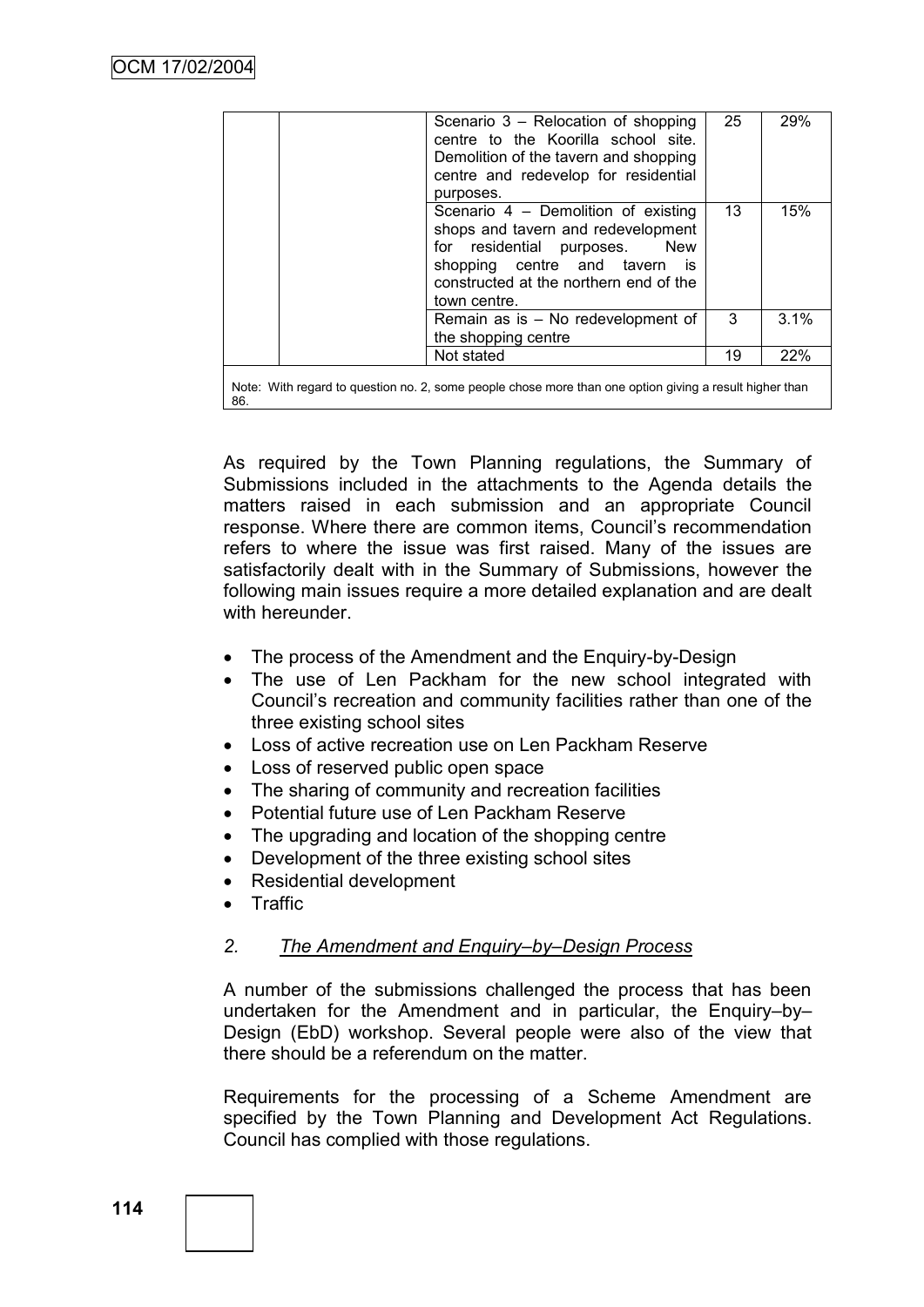Copies of the flyer providing information on the EbD workshop and Amendment No 10 were delivered to every household in Coolbellup and accordingly, everyone received an invitation to comment on the proposed use of a portion of Len Packham Reserve for the new primary school. It is considered that the public consultation process has been well publicised, provided everyone with information on the proposal and the opportunity to comment and under the circumstances, undertaking a referendum is not justified.

The EbD process involved the random selection of 13 residents within the Coolbellup area from the electoral role, involvement of 12 community groups within the Coolbellup area, shop owners and traders, Council staff and Elected Members and State Government staff. A Focus Group workshop was also held with the shop owners and traders from the shopping centre a week before the EbD to investigate their ideas and concerns for the area. The Coolbellup Community Association are of the view that the EbD should have been open to any interested person.

The adopted EbD process has been developed and used successfully by the Department for Planning and Infrastructure and was considered appropriate for the Coolbellup exercise in that it included a workable number of participants representing community groups as well as randomly selected residents.

It should also be noted that a public forum and a display in the shopping centre was held following the workshop to present the outcomes to the community. The flyer distributed following the workshop and during the advertising of Amendment No 10, also presented the outcomes from the workshop. A number of the submissions raised concern that a plan showing the development of the new school on the Koorilla school site was not distributed to the wider community. The plan was displayed at the public forum and at the display in the shopping centre however, it was not distributed to the wider community to prevent confusion. The flyer however, is very clear in stating that the school may be located on the Koorilla site and those completing the submission form were requested to make a choice between the four possible sites (Koorilla, Len Packham, North Lake or Coolbellup).

The extent of public consultation undertaken has exceeded that normally undertaken for a Scheme Amendment but was considered appropriate given the complexity of the issues and the level of public interest.

### *3. Use of portion of Len Packham for the new consolidated school*

During 2002, the Department for Education and Training in consultation with the school and general community in Coolbellup, worked through a process of seeking to rationalise the number of schools in the suburb.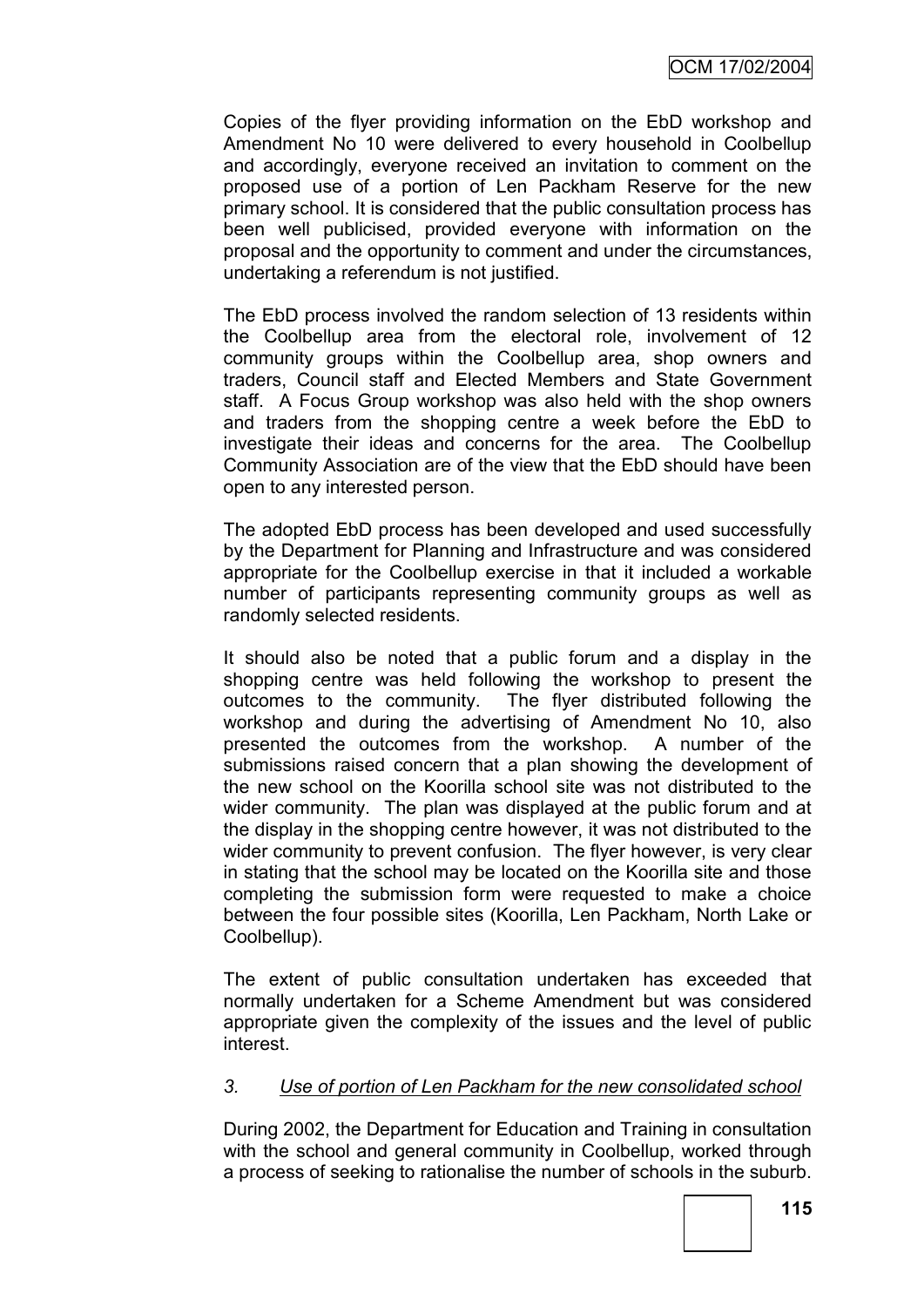The Local Area Education Planning (LAEP) Consultative Committee considered all options for the location of a new school including one of the three existing school sites and the option for integrating it with Council"s recreation and community facilities on Len Packham Reserve. Whilst acknowledging the issues of interfacing with the existing hotel, shops and the high voltage power lines, the LAEP process recommended the new school be located on portion of Len Packham Reserve. The second preferred option was the redevelopment of the Koorilla site.

A triple bottom line assessment of the most appropriate site for the new school was conducted as part of the EbD workshop. In summary, the triple bottom line analysis was consistent with the findings of the LAEP process, in that Len Packham Reserve emerged as the most appropriate location for a new consolidated primary school. Furthermore, a new combined primary school on Len Packham Reserve was considered to have a significant beneficial impact on the use and likelihood of an upgrade, of the Coolbellup Community Centre due to its ability to create a group of shared school/community facilities in the location.

These matters were given careful consideration by the Department for Education and Training and the community during the Local Area Education Planning process and whilst these were acknowledged, it was considered that the advantages of locating on Len Packham Reserve far outweighed the disadvantages. It should also be noted that the location of the school is now proposed in the south west corner of Len Packham as opposed to the north east corner immediately adiacent to the hotel as was suggested when the LAEP process was undertaken.

A number of the submissions raise concern about the inclusion of the entire area of Len Packham Reserve within the "Development" Zone, given that the fields themselves will be a shared facility. It is agreed that the "Development" Zone needs to only cover the area required for the school and the remainder of the Reserve should remain as "Parks and Recreation". It is recommended that a modification be made to the amendment plan to reflect this.

### *4. Loss of active recreation use on Len Packham Reserve*

An analysis of Council"s active recreation reserves show that Len Packham Reserve is under utilised as an active recreation area and infact, is one of the lowest usage rates in the district. The development of a portion of the Reserve for the proposed primary school will not compromise the active sporting requirements for the current and future community.

As part of the proposal, a major portion of Len Packham Reserve will be retained for recreation purposes. During the Workshop an analysis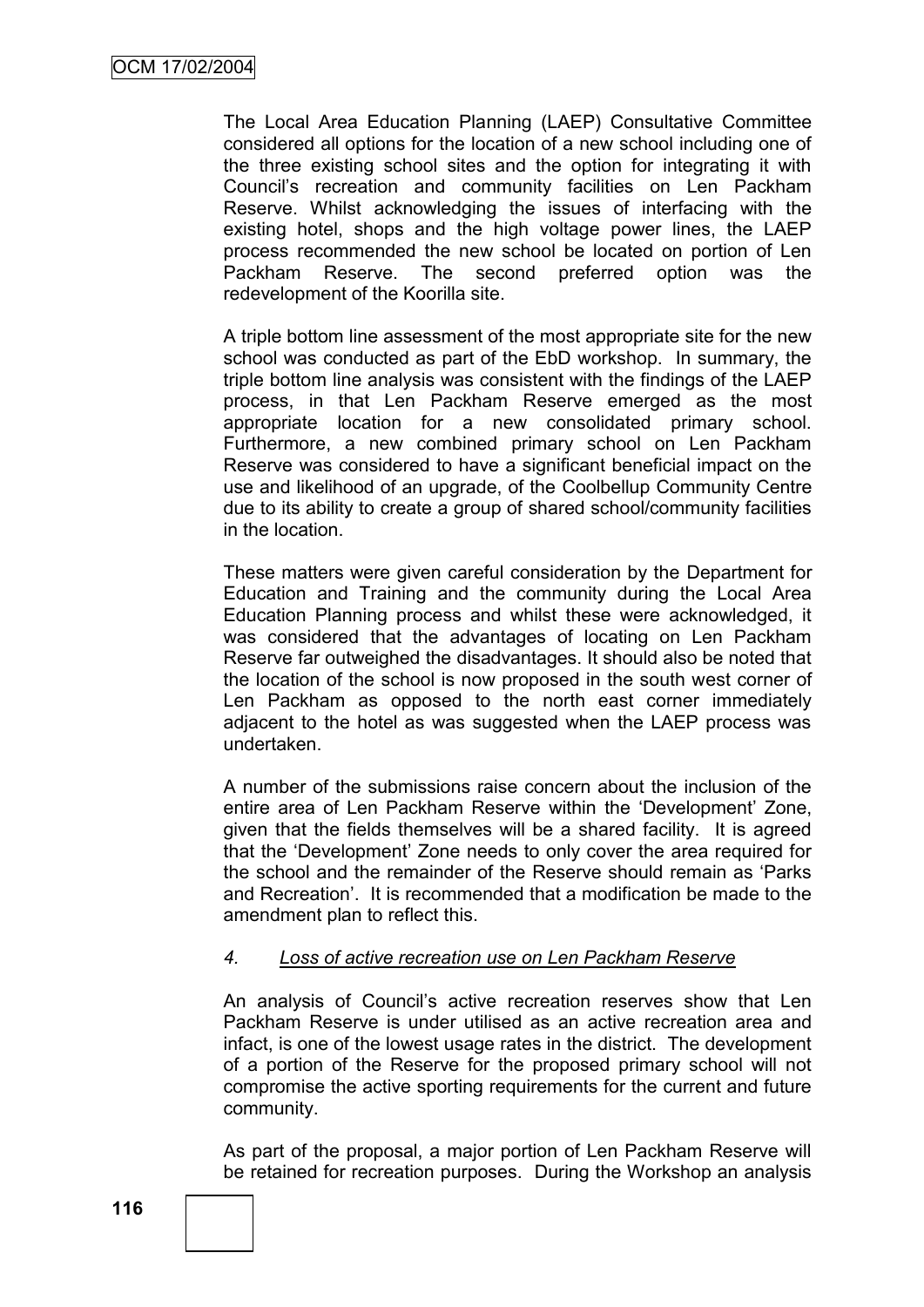was conducted on the current use of the Len Packham Reserve and the area required to ensure the continuation of these uses. The analysis shows that a new school could be located on the southwestern corner of Len Packham (where the tennis and basketball courts currently exist), leaving sufficient room for two junior soccer fields, two rooball fields, a full soccer field, a skate park, new tennis courts and a new basketball court, should these be required. This would not reduce the number of playing fields currently available. Lighting of the reserve would provide further opportunities for its use.

To accommodate the school on Len Packham Reserve, it will be necessary to provide new tennis and basketball courts and a new car park. The Coolbellup Tennis Club, which regularly uses the courts, has advised that plans for the new facilities needs to include a small clubroom to replace the existing building which is inadequate. The needs of the club will be taken into account with the review of the community facilities with the opportunity for shared use.

### *5. Loss of reserved public open space land*

There has been concern about the loss of public open space (POS) in Coolbellup if the school is located on a portion of Len Packham Reserve. At its meeting held in December 2002, Council resolved to advise the Education Department that support for the school on a portion of Len Packham Reserve was conditional on there being no net loss of public open space in the locality. Accordingly, the area of land required for the primary school on Len Packham Reserve would need to be replaced elsewhere in Coolbellup.

The Education Department has agreed to replace land taken from Len Packham Reserve as additional public open space within the development of the old school sites over and above the normal 10% open space requirement that would apply to the development of those sites.

Table 2 shows the school site areas, proposed POS and overall total area of POS to be given up if development occurs in accordance with the plans prepared at the Workshop.

| <b>School site</b> | <b>Site Area</b> | <b>Normal</b>  | Proposed POS - as<br>per                                                                          | <b>POS</b><br>% |
|--------------------|------------------|----------------|---------------------------------------------------------------------------------------------------|-----------------|
|                    |                  | <b>10% POS</b> | <b>Workshop plans</b>                                                                             | of site         |
| Coolbellup         | 4.6741ha         | $0.4674$ ha    | 1.2530ha                                                                                          | 26.8%           |
| North Lake         | 4.1632ha         | $0.4163$ ha    | 2.3960ha<br>the<br>(excludes<br>drainage area on the corner of<br>Capulet St and Montaque<br>Way) | 57.5%           |
| Koorilla           | 4.2264ha         | 0.4226 ha      | Nil                                                                                               | 0%              |
| Total              | 13.0637ha        | 1.3063 ha      | 3.6496ha                                                                                          |                 |

Table 2 – Public Open Space figures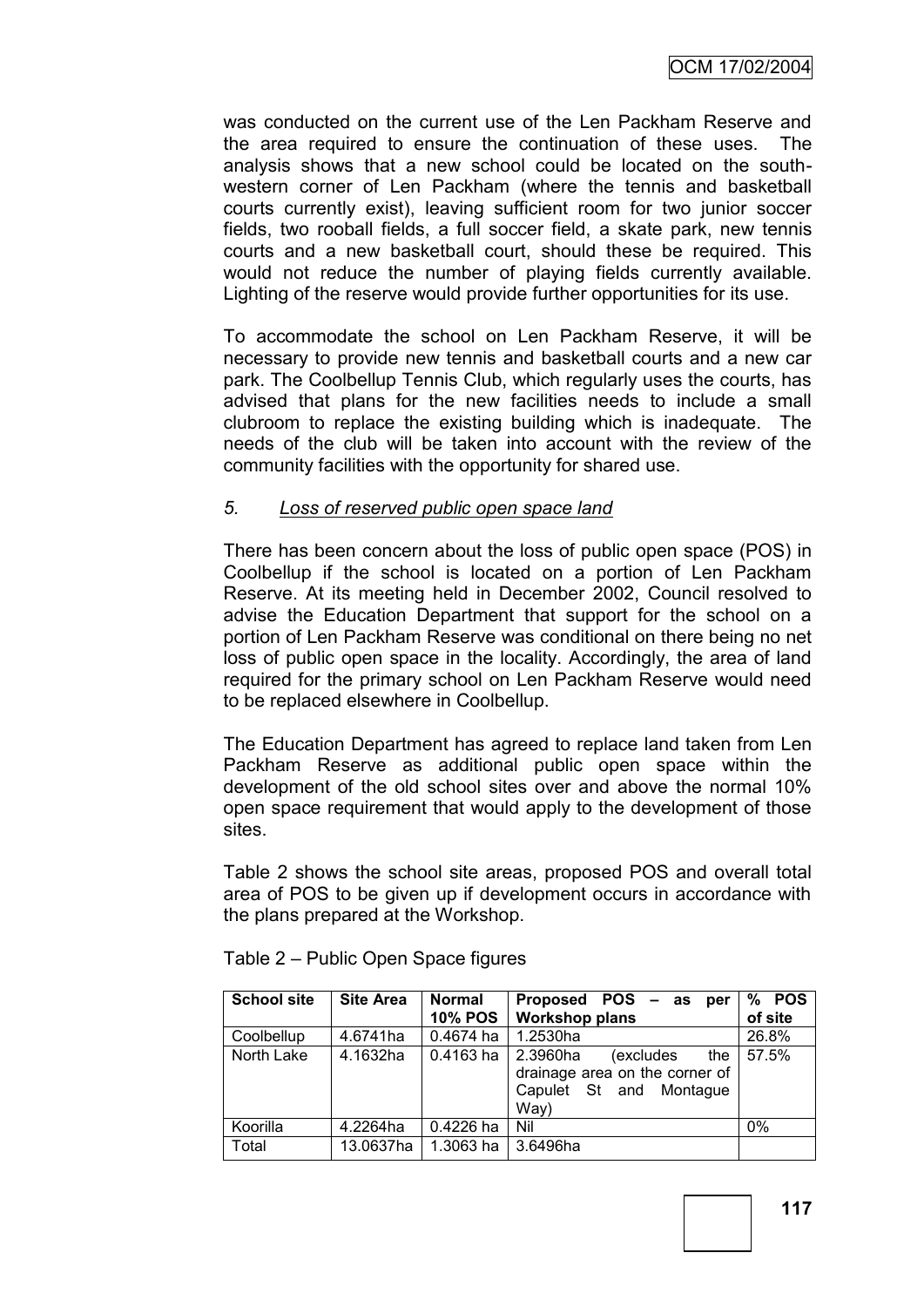Plans prepared at the EbD workshop for the development of the three school sites for residential purposes includes 3.6496 ha for POS. This represents the following;

Replacement POS – Len Packham Reserve 2.00 ha POS in respect to the school site development 1.6496 ha (12.6%)

The above shows that there will be no net loss of public open space in Coolbellup, with the area of Len Packham Reserve being taken for the primary school being provided primarily at the North Lake school site.

There is a view in the community that notwithstanding the replacement POS, the provision of open space within the school sites should be in excess of the normal 10% POS requirement imposed by the Western Australian Planning Commission as a condition of subdivision. In this instance, the amount being provided is 12.6%. Some submissions suggest a more appropriate figure is 25-30% but no justification is given. Any increase above the normal 10% POS will need to be justified and negotiated with the Department for Education and Training and Western Australian Planning Commission. The suggestion that 30% of the school sites be set aside as POS, was raised at the Annual Electors Meeting held on 3 February 2004, and has been addressed separately in the agenda.

The Department for Education and Training has advised that it is prepared to provide the 12.6% POS as shown on the plans prepared during the Workshop. However in the event that the school does not go on Len Packham Reserve, the amount of POS to be provided will be reviewed because the amount shown on Coolbellup and North Lake Primary School sites is approximately 41.3% and is excessive in this circumstance.

In summary, under the current proposals and in accordance with Council"s previous determination, there will be no net loss of land reserved for "Parks and Recreation" in Coolbellup as a result of the proposed primary school being located on Len Packham Reserve and the development of the school sites will result in additional open space being provided to satisfy subdivision requirements.

#### *6. Sharing of community and recreation facilities*

The proposed shared community facilities that were considered include:

- Library
- Community hall, kitchen and meeting rooms
- Sports change rooms and toilets
- Car parks
- Canteen
- Sports fields, tennis and basketball courts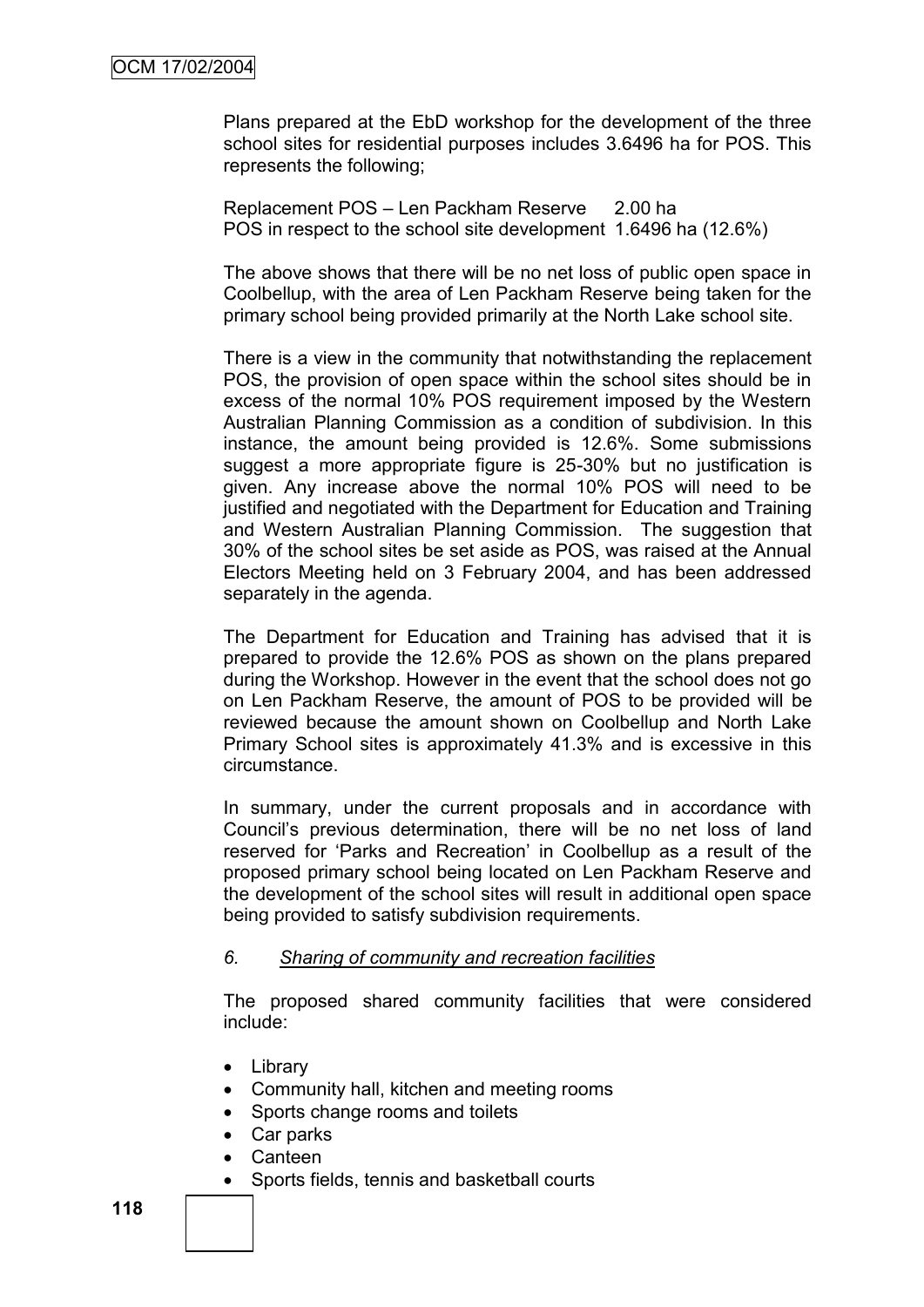Covered assembly area

Following discussions with the City"s Librarian and the Department for Education and Training, it has been concluded that the school and Council libraries should remain separate given the difference in library material, staffing and access requirements. Based on the outcome with the community consultation, this is consistent with the community views.

The community has raised concerns about the shared use of the replacement change rooms/club rooms given that these are currently used by the local aboriginal and maori groups and the potential conflict with school use. There needs to be further consultation with the Department for Education and Training and user groups on this matter but it appears unlikely that this would be a shared facility, given the potential incompatibility of the various uses.

A number of submissions raised concern about access to the shared recreation facilities on Len Packham Reserve during school hours. Council shares recreation facilities and car parks with the Department for Education and Training in other areas and has not experienced any use issues. Council would ensure that the needs of the school and community are met through an agreement between the Department for Education and Training and Council.

A number of the submissions also raised concern about the loss of the Adventure Club accommodation from the North Lake school site. It should be noted that this is an issue that needs to be addressed regardless of where the new school is located, as there will be no vacant rooms available in the new school that could be available for this purpose as is currently the case at North Lake. Council officers have advised the Adventure Club that they will assist in identifying possible accommodation options, the preparation of joint funding applications and ensure they are included in discussions to determine facilities to be included on the school sites and Len Packham Reserve.

There are clearly opportunities for the sharing of car parking and recreation facilities by the City and Department for Education and Training and subject to detailed investigations, there could be other items of infrastructure. It is recommended that a consultative process be undertaken to discuss the potential of sharing the facilities. An initial meeting has been held with the main government stakeholders to discuss the process and proposals to date. The process to include community organisations such as the Adventure Club, Coolbellup Community Association, Soccer Club and users of the Burdiya Hall.

# *7. Potential future use of Len Packham Reserve*

The flyer distributed to the community resulted in a number of suggestions on what facilities are wanted on Len Packham Reserve if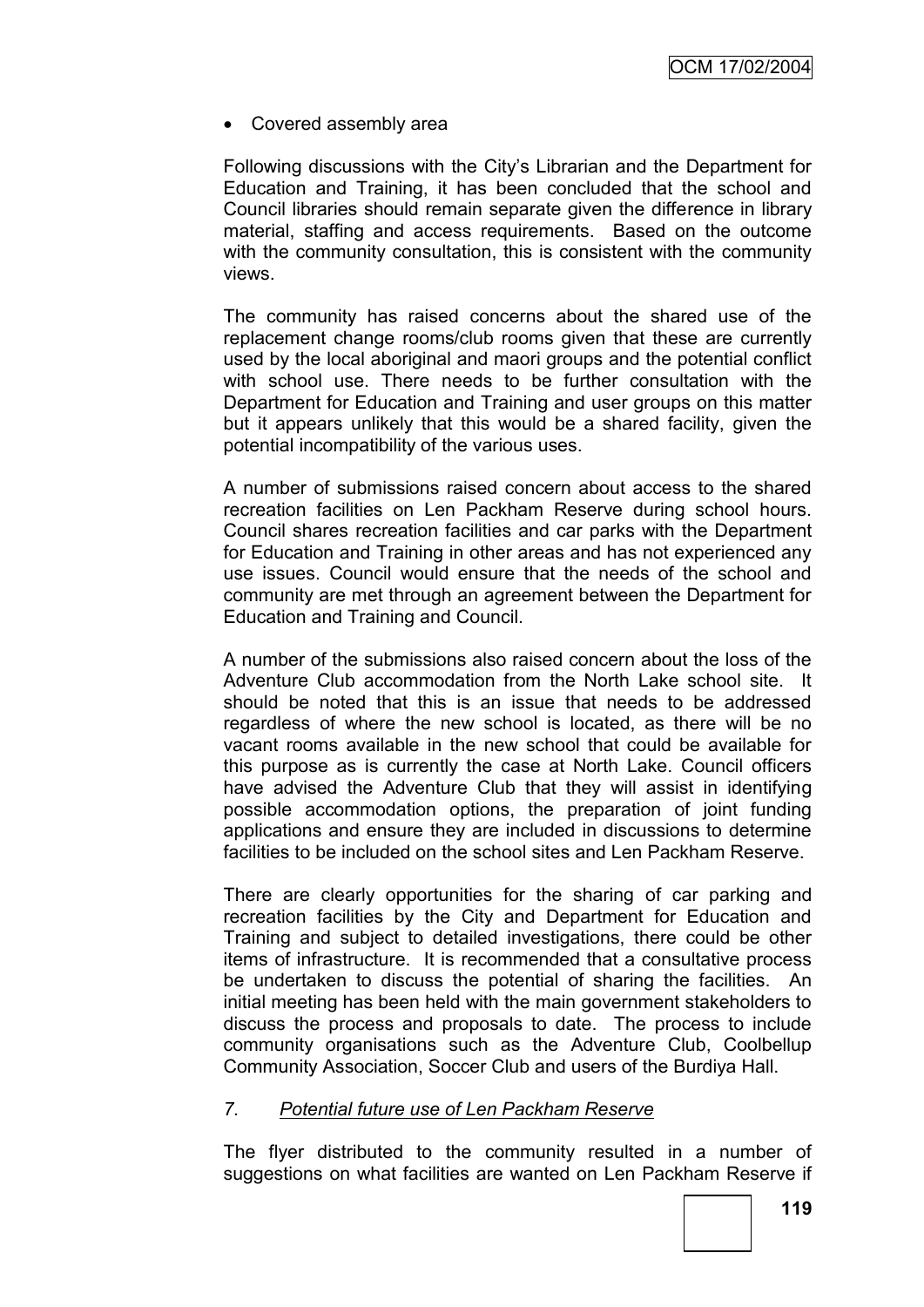the school is located on the Reserve or if it is retained solely for recreational purposes. Table 3 below shows the suggestions from the community:

Table 3 – Summary of facilities for Len Packham Reserve from the submissions lodged on the amendment

| School located on Len Packham Reserve                                                                                                                                                                                                                                                                                                                                                                                                                                                                                                                                                                                                                                                                                                                   | School not located on Len Packham                                                                                                                                                                                                                                                                                                                                                                                                                                                                                                                                                                                                                                                                                                                                                                                                                                                                                                                                                                                                                                                                                                                                                                |
|---------------------------------------------------------------------------------------------------------------------------------------------------------------------------------------------------------------------------------------------------------------------------------------------------------------------------------------------------------------------------------------------------------------------------------------------------------------------------------------------------------------------------------------------------------------------------------------------------------------------------------------------------------------------------------------------------------------------------------------------------------|--------------------------------------------------------------------------------------------------------------------------------------------------------------------------------------------------------------------------------------------------------------------------------------------------------------------------------------------------------------------------------------------------------------------------------------------------------------------------------------------------------------------------------------------------------------------------------------------------------------------------------------------------------------------------------------------------------------------------------------------------------------------------------------------------------------------------------------------------------------------------------------------------------------------------------------------------------------------------------------------------------------------------------------------------------------------------------------------------------------------------------------------------------------------------------------------------|
|                                                                                                                                                                                                                                                                                                                                                                                                                                                                                                                                                                                                                                                                                                                                                         | <b>Reserve</b>                                                                                                                                                                                                                                                                                                                                                                                                                                                                                                                                                                                                                                                                                                                                                                                                                                                                                                                                                                                                                                                                                                                                                                                   |
| Indoor recreation facilities that cater for all<br>$\bullet$<br>ages<br>New change rooms<br>$\bullet$<br>Joint school/community facilities especially<br>$\bullet$<br>for indoor activities<br>A recreation centre<br>٠<br>$\bullet$ A gym<br>Squash courts<br>$\bullet$<br>Volleyball courts<br>$\bullet$<br>Lawn bowls<br>$\bullet$<br>New public toilets<br>٠<br>Club rooms<br>$\bullet$<br>Seats and benches for public use with<br>٠<br>semi cover<br>A cycle path around the entire Reserve<br>٠<br>• Football field/grassed area<br>• Outdoor fitness circuit<br>Playground<br>$\bullet$<br>• Skate park and bike ramp<br>Cycle maze for younger children<br>$\bullet$<br>School dentist<br>$\bullet$<br>Child health care centre<br><b>Bins</b> | New tennis courts<br>$\bullet$<br>Multi purpose community<br>$\bullet$<br>hall/recreation centre for a variety of<br>activities and events, sports, theatre,<br>amphitheatre etc.<br>New change rooms<br>$\bullet$<br>Permanent skate park<br>$\bullet$<br>Seating<br>$\bullet$<br>Trees, landscaping, water features<br>More park, public areas<br>$\bullet$<br>Picnic area<br>$\bullet$<br>Upgrading of existing facilities<br>$\bullet$<br>Lighting<br>$\bullet$<br>Residential development<br>$\bullet$<br><b>Barbeques</b><br>$\bullet$<br>Lawn bowls<br>$\bullet$<br>Basketball and netball courts<br>$\bullet$<br>Outdoor cinema<br>$\bullet$<br>Cricket pitch<br>$\bullet$<br><b>Public toilets</b><br>$\bullet$<br><b>Bins</b><br>$\bullet$<br>Junior soccer fields<br>$\bullet$<br>BMX track and cycle path around the<br>Reserve<br>Community art<br>$\bullet$<br>Playground<br>$\bullet$<br>Car parking for sporting events<br>$\bullet$<br>Police station<br>$\bullet$<br>Hall or drop in centre for youth<br>$\bullet$<br>Pet shop<br>$\bullet$<br>Craft shop<br>$\bullet$<br>Out of school centre<br>$\bullet$<br>Second hand tool shop<br>Mother and baby playgroup<br>$\bullet$ |

As previously noted, there is a commitment to provide new change rooms on Len Packham Reserve as part of the New Living Project funding and the tennis courts will need to be replaced if the school proceeds on that portion of Len Packham Reserve.

An indoor recreation facility that caters for basketball, volleyball, gym etc would not be provided as part of the new school and unlikely to be provided as part of Council"s infrastructure, given they are a district function and are already catered for at the South Lake Leisure Centre, the Baptist Lakeside Centre and Wally Hagan Stadium as well as other private venues.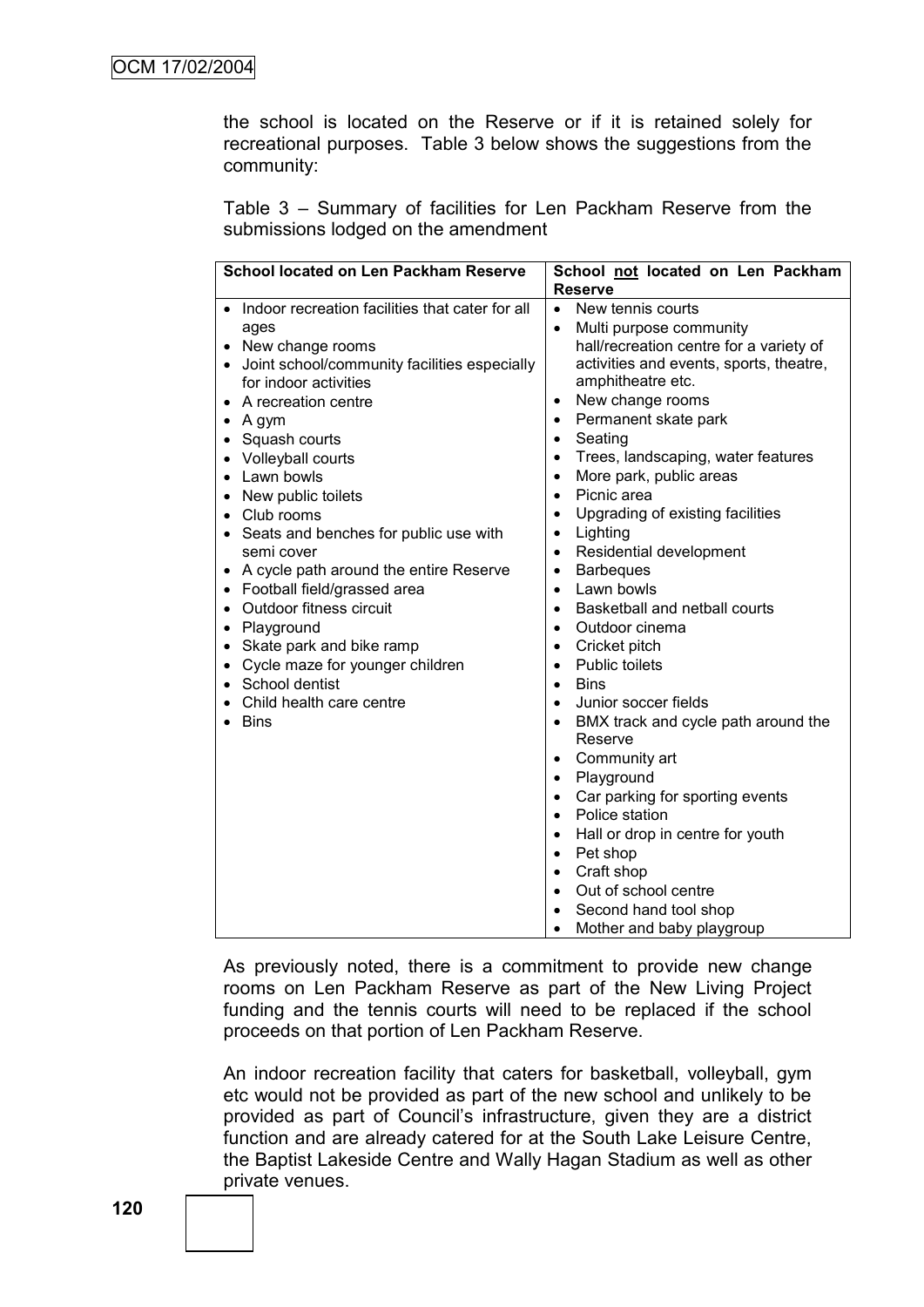Further detailed consideration will need to be given to the suggested list of facilities and improvements for Len Packham Reserve. Council will need to consider any recommended facility or upgrade for inclusion in the Principal Activity Plan and Annual Budgets with due regard to the overall needs and priorities within the City.

# *8. Town Centre Redevelopment*

Five scenarios for the redevelopment of the town centre were prepared at the Workshop and are detailed in the table attached to the Agenda. A further scenario based on the new school being located on the existing Koorilla site was discussed at the Workshop and is referred to in the EbD flyer and the outcomes report. A plan showing this option was produced after the Workshop and was included in the display material at the public meeting and the manned display.

Scenario 3 shows the relocation of the town centre and tavern to the Koorilla site and is the preferred option of respondents for the following reasons:

- Traders within the centre will be able to continue trading while the new shopping centre is being constructed.
- This scenario is supported by the majority of the shop owners.
- This scenario will produce the best long-term outcome for Coolbellup.
- Whilst this scenario does not offer the degree of integration with the new school on Len Packham as scenarios 1 and 2, it addresses the concerns of the community of the proximity of the new school to the tavern.
- Provides the best access for the aged care/retirement village users to retail facilities.
- Will see the conversion of Cordelia Avenue into a main street with trees and median parking.
- Whilst this scenario has the highest risk, if it is successful it will have the highest return rate.

To progress the proposal, a number of the shopping centre owners have included in their submission, a request that the "Development" Zone area proposed as part of Amendment No.10 be extended to incorporate the Koorilla school site to allow for investigation of a Structure Plan in accordance with Scenario 3. Whilst Scenario 3 is supported as the preferred option for the redevelopment of the shopping centre, the inclusion of the Koorilla school site would represent a significant variation to the advertised amendment and would require readvertising and hence delay finalisation of Amendment No.10. Accordingly, the rezoning of the Koorilla school site should proceed as a separate amendment once Amendment No.10 has been determined.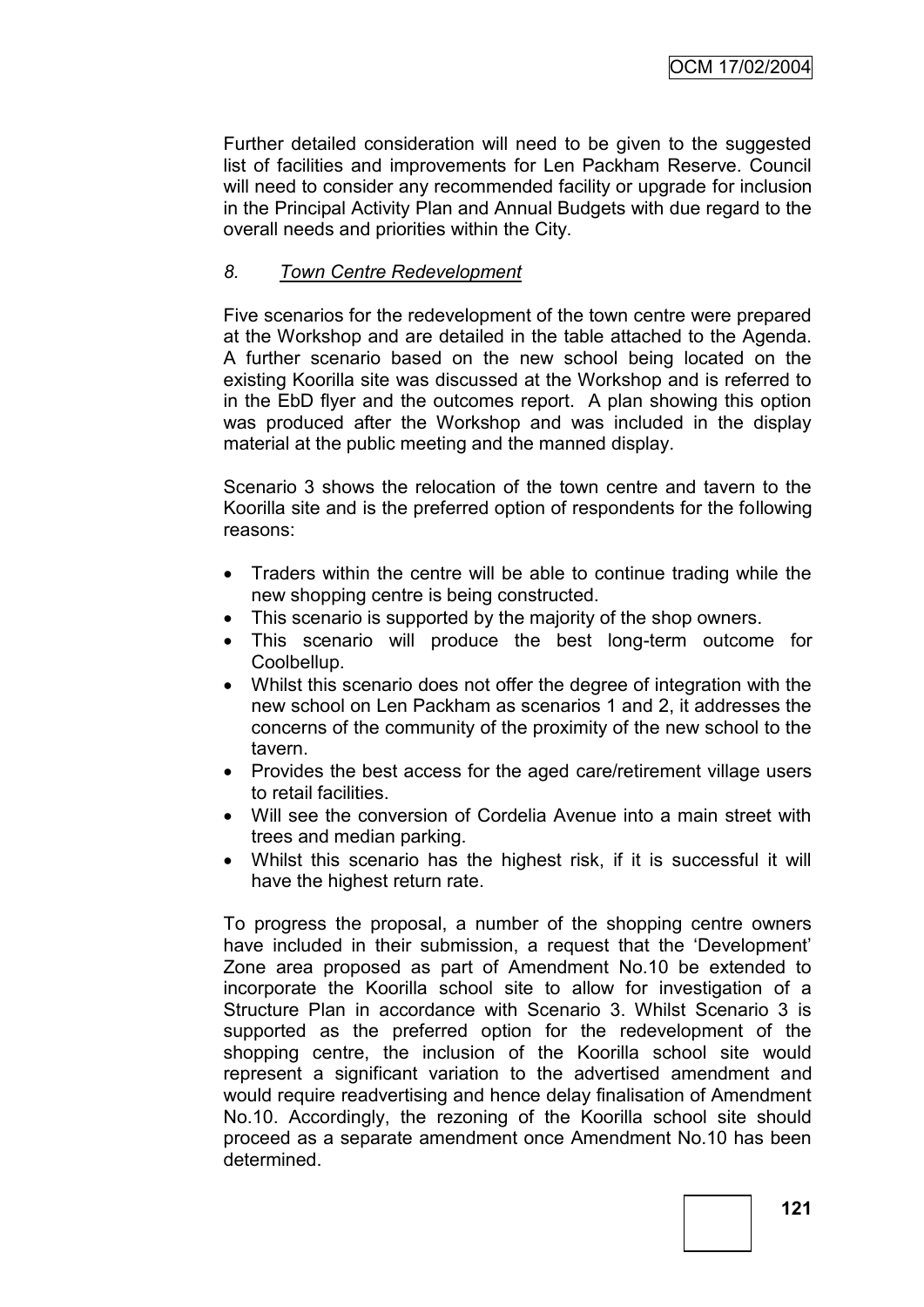For Scenario 3 to be implemented, extensive and complicated negotiations and agreements will need to be achieved. This will need to include both local and state government, the shop owners and traders and other government agencies. There are a number of ways Scenario 3 may come to fruition: a developer buying out the shopping centre owners and constructing a new centre, or the existing shopping centre owners forming a coalition and developing the new centre. As indicated, there will need to be extensive negotiations between all parties for the proposal to work.

It is also recommended that a consultative process be undertaken with the owners within the town centre to further investigate the option and to develop an implementation strategy.

#### *9. Development of the three school sites*

Proposals were prepared at the Workshop for the redevelopment of the three existing school sites. The following principles were applied in assessing each site for redevelopment:

- No net loss of POS in Coolbellup
- Focus active open space in the centre of the suburb
- Increase passive open space in the quieter residential areas
- Create a better balance of open space throughout Coolbellup
- Retain and protect the best trees and bushland.

Concerns raised in the submissions relating to access, traffic movements, density, building heights and possible uses (eg. a lawn bowls facility) will need to be addressed through the rezoning and structure planning processes for each site. A separate amendment will need to be initiated by Council to rezone each school site to "Development" Zone for the structure plan process to occur.

Generally, as illustrated in Table 1, the submissions supported development of the three school sites for residential purposes, with the exception of Koorilla which was supported for the development as the new shopping centre. Considerable support was also given for the development of Koorilla for an aged care/retirement village. This proposal is catered for as part of Scenario 3.

#### *10. Residential development*

Strong support was expressed for the development of aged care and retirement housing on the Koorilla primary school site in recognition of the aging population in Coolbellup and the sites proximity to shops, community infrastructure and bus services. A number of people objecting to the proposed school on Len Packham, nominated Coolbellup as the preferred school site to enable the Koorilla site to be developed for aged and retirement housing. Scenarios 1 to 4 can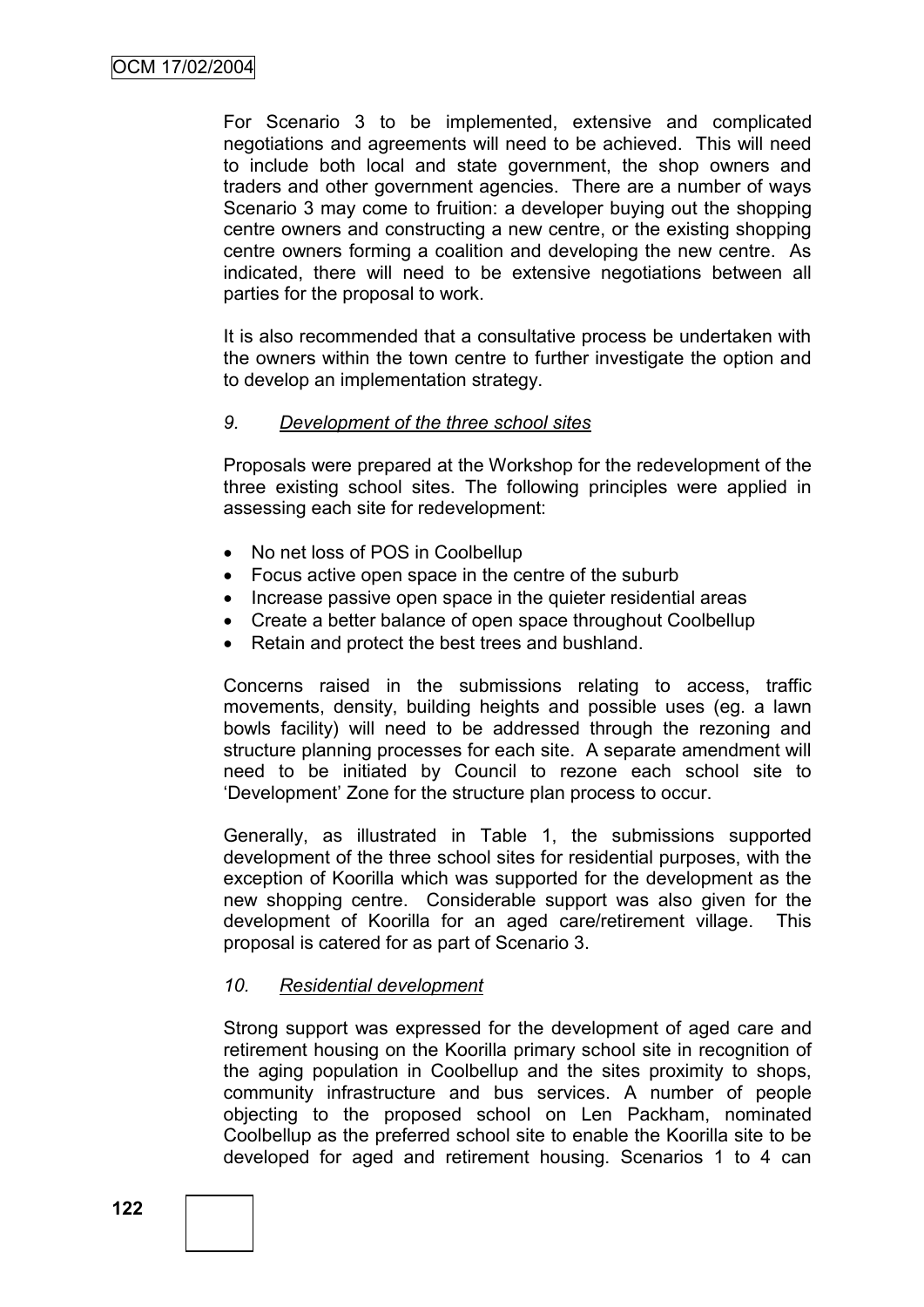provide for aged persons accommodation on the Koorilla site. In Scenario 3, this would be integrated with the new shopping centre.

Concern was also expressed in a number of submissions regarding the proposed density of development within the town centre precinct and the primary school sites. There was a strong preference for single story individual dwellings rather than grouped housing or apartments. Further detailed consideration will need to be given to the proposed lot size and development densities at the structure planning phase of the planning process. This will enable more detailed consideration to be given to an appropriate mix having regard to amenity and marketing considerations and the provision of a greater level of detail. The structure plans will be advertised for further public comment in accordance with the requirements of TPS No 3.

#### *11. Traffic considerations*

Some submissions express concern about access to the proposed school on portion of Len Packham Reserve and student safety.

The main access to a primary school located on a portion of Len Packham Reserve would be via an access road off Cordelia Avenue to a car park servicing both the school and the recreation facilities on Len Packham Reserve. Given the limited access to a school on Len Packham Reserve it will be necessary to ensure that the car park is designed to include a set down/pickup lane, adequate capacity for the PM pickup, has good internal circulation and appropriate treatment with its intersection with Cordelia Avenue which could include a roundabout.

The scenarios prepared at the Workshop show the current service lane to the rear of the shopping centre being opened up and converted into a treed street. Should this occur, this will provide an additional drop off area directly adjacent to the western boundary of the school. This access would need to be negotiated either as part of the subdivision and or redevelopment of the town centre site. Scenario three also shows the conversion of Cordelia Avenue into a main street with parking and planting within the median.

A Neighbourhood Concept Plan was also prepared at the Workshop which proposes a number of alterations to the road network. A number of concerns have been raised in the submissions regarding the proposed alterations and in particular, the closure of southern end of Hargreaves Road which was considered to enable the linking of Hargreaves Park with POS proposed within the Coolbellup school site residential development. The City's Engineering Services has recently considered some minor alterations to the road network throughout Coolbellup which was not at the scale proposed in the Neighbourhood Concept Plan. It is recommended that these concerns relating to the alterations to the road networks be considered through the rezoning and structure plan process for the school sites.

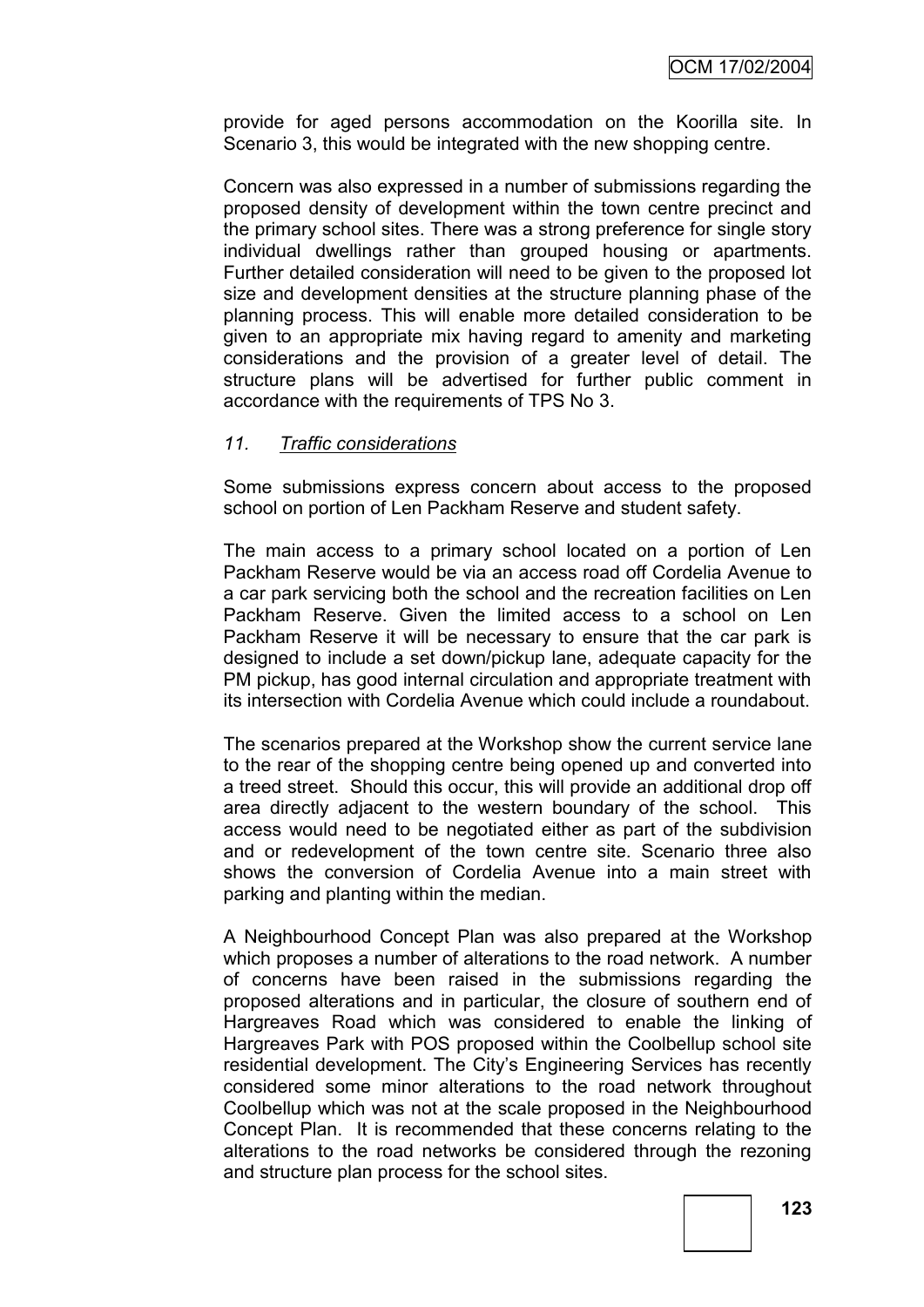#### 12. *Summary and recommendations*

During the advertising period, 86 submissions were received as detailed in the report. In accordance with the Town Planning Regulations, Council must consider each of the submissions and make a recommendation on each point raised. In addition, petitions containing a total of 461 signatures and 41 late submissions objecting to a school on Len Packham Reserve were received. These are presented to Council for information only although the issues raised in the late submissions were the same as Submission No 3, given that they were on a circularised proforma and accordingly have been dealt with as part of the process.

Council is not required to adopt the majority view but rather determine the most appropriate outcome for the broader community having regard to the issues raised and the merits of the case.

The issues of loss of open space and impact on active recreation facilities have been considered in detail and it has been concluded that Len Packham Reserve is under utilised and the use of a portion of the Reserve for a primary school would not compromise the current or future active sporting needs of the Coolbellup community.

In respect to the inappropriateness of locating a primary school adjacent to a shopping centre and hotel, it is noted that these issues were identified by the Department for Education and Training and the community as part of the previous Local Area Education Planning process which, in the full knowledge of these issues, recommended Len Packham as the preferred location for the new school. The Enquiry-by-Design process and advertising of Amendment No.10 did not identify any issues in addition to those previously identified by the LAEP process. It should also be noted that the location of the recommended school site on Len Packham Reserve is now in the south west corner of the Reserve which is further from the hotel than the north west corner recommended by the LAEP process.

Officers at the Department for Education and Training are aware of the issues raised during the public consultation process and are of the view that Len Packham still represents the best location for the new school site and that most of the issues can be resolved through the design of the school complex. This also applies to the potential impact on the aged care and unit development located on the east side of Len Packham Reserve. This is a view shared by Council officers.

The options available to Council are: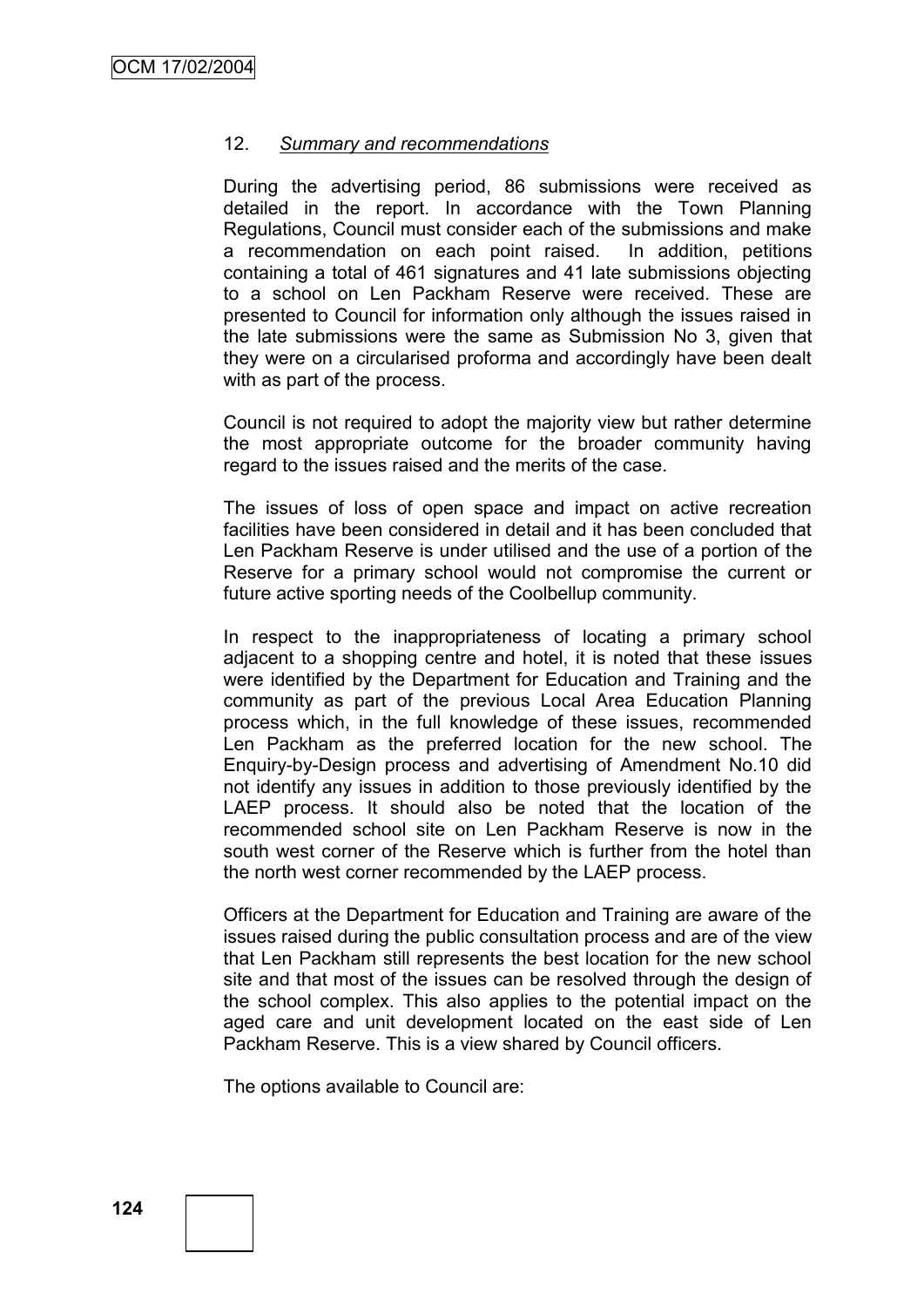# *Option 1*

Support the development of the school on Len Packham Reserve and resolve to proceed with Amendment No.10. If this option is followed, it is recommended that the amendment be modified to only include that section of Len Packham Reserve that is required for the school in the "Development" Zone, leaving the balance of the land Reserved for "Parks and Recreation". This will provide the community with more confidence that there will be no further encroachments into Len Packham Reserve for either future expansion of the school or any other use.

# *Option 2*

Reject the proposed school on Len Packham Reserve favouring instead, its development on one of the three existing school sites. If this option is followed, it is recommended that Council resolve to proceed with Amendment No.10 but in an amended form excluding. Len Packham Reserve from the proposed "Development" Zone and leaving it as a Reserve for "Parks and Recreation". This would result in the commercial precinct being in the "Development" Zone which would provide greater flexibility and control over the future redevelopment of the centre.

Having considered all the issues raised and noting the continued support of the Len Packham option by the Department for Education and Training and the school community, it is considered there is no justification to depart from Council"s earlier support to the proposed development of the new school on a portion of Len Packham Reserve subject to it being located in the south west portion of the Reserve, that the Department for Education and Training undertake to meet all associated costs of reinstating Council"s infrastructure that will be affected by the school and that the Department formalise a user agreement in respect to the shared facilities, to ensure that public use of those facilities is protected. Accordingly, it is recommended that Council proceed to finalise Amendment No.10 in accordance with Option 1 outlined above.

It is also recommended that Council:

- pursue Scenario 3 as the preferred option for the redevelopment of the town centre;
- form a working group consisting of landowners and lessees within the commercial precinct, government agencies and Council to further investigate Scenario 3 and to develop an implementation strategy:
- form a working group consisting of community groups, school P and C representatives, government agencies and stakeholders and Council to discuss the possibility of sharing facilities with the new school;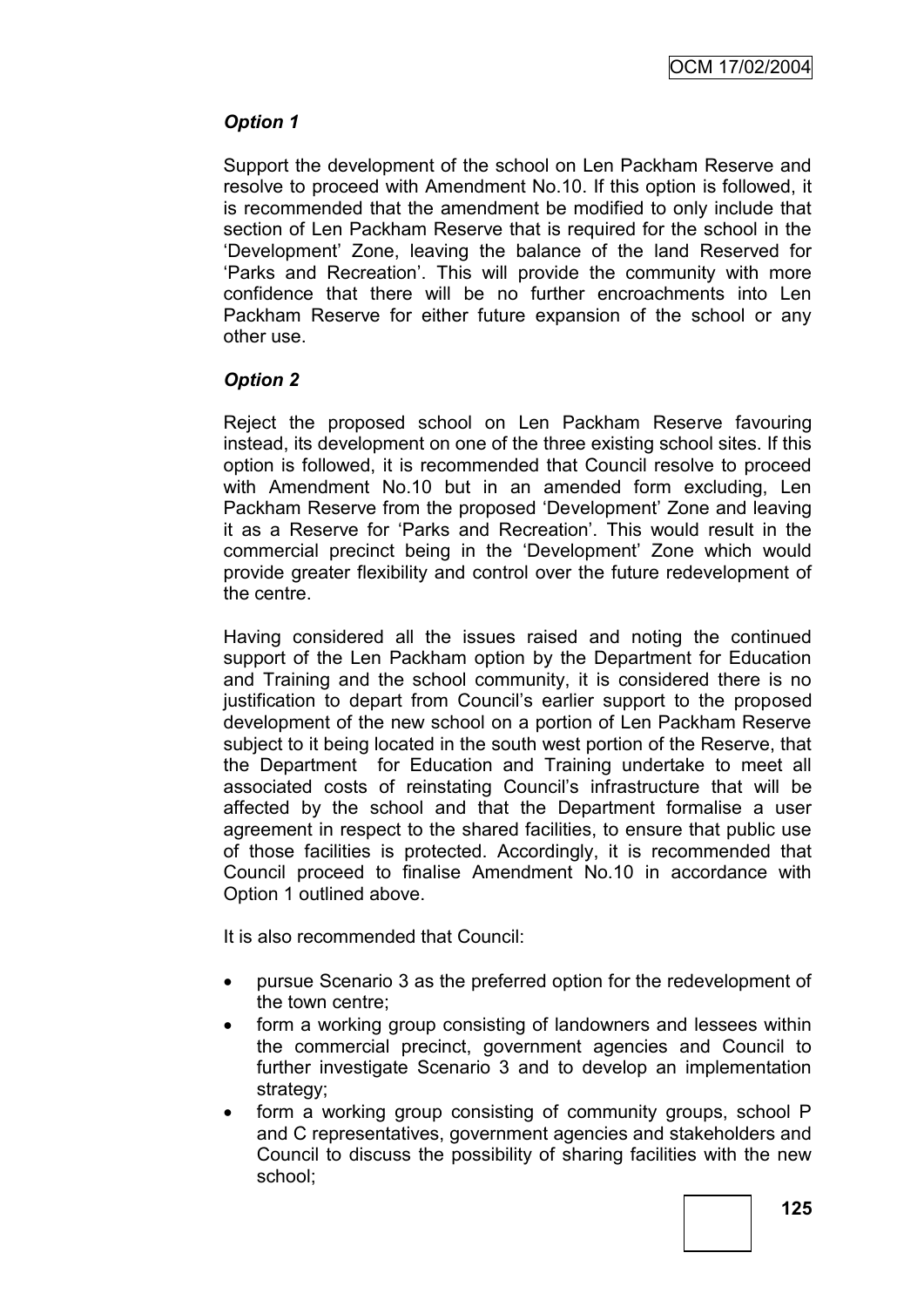• advise the Department for Education and Training that it supports the development of the Koorilla site either in part or total for a retirement village/aged housing and this should be addressed as part of the rezoning proposal for the site.

# **Strategic Plan/Policy Implications**

The Corporate Strategic Plan Key Result Areas which apply to this item are:-

- 1. Managing Your City
	- *"To deliver services and to manage resources in a way that is cost competitive without compromising quality."*
	- *"To conduct Council business in open public forums and to manage Council affairs by employing publicly accountable practices."*
- 2. Planning Your City
	- *"To ensure that the planning of the City is based on an approach which has the potential to achieve high levels of convenience for its citizens."*
	- *"To ensure that the development will enhance the levels of amenity currently enjoyed by the community."*
	- *"To foster a sense of community within the district generally and neighbourhoods in particular."*
- 3. Conserving and Improving Your Environment
	- *"To conserve the quality, extent and uniqueness of the natural environment that exists within the district."*
	- *"To conserve the character and historic value of the human and built environment."*
	- *"To ensure that the development of the district is undertaken in such a way that the balance between the natural and human environment is maintained."*
- 4. Facilitating the needs of Your Community
	- *"To facilitate and provide an optimum range of community services."*
	- *"To identify current community needs, aspirations, expectations and priorities of the services provided by the Council."*
	- *"To determine by best practice, the most appropriate range of sporting facilities and natural recreation areas to be provided within the district to meet the needs of all age groups within the community."*
- 5. Maintaining Your Community Facilities

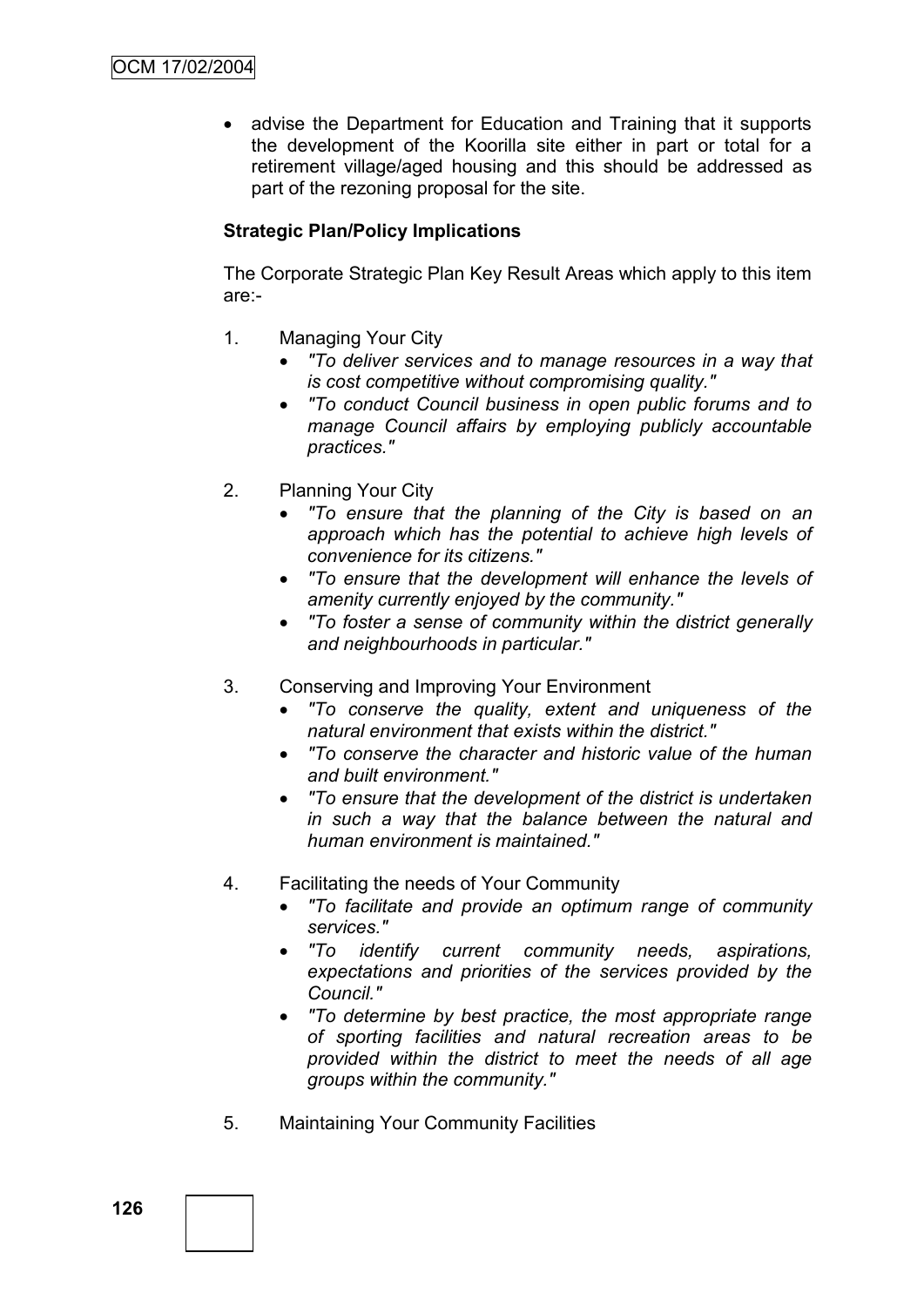- *"To construct and maintain parks which are owned or vested in the Council, in accordance with recognised standards and are convenient and safe for public use."*
- *"To construct and maintain community buildings which are owned or managed by the Council."*

The Planning Policies which apply to this item are:-

SPD1 Bushland Conservation Policy

SPD2 Community Facilities Infrastructure - 10 Year Forward Plan

SPD4 'Liveable Neighbourhoods'

APD4 Public Open Space

APD5 Public Works and Development by Public Authorities

#### **Budget/Financial Implications**

Council will need to consider any recommended facility or upgrade for inclusion in the Principal Activity Plan and Annual Budgets with due regard to the overall needs and priorities within the City.

Council"s Principal Activities Plan currently provides for a Council contribution of \$400,000 towards the project with a commitment of a further \$350,000 from Department of Housing/Fini Group towards upgrading of community facilities. A further \$180,000 for landscaping within the central town centre precinct is also available.

### **Legal Implications**

Nil

#### **Community Consultation**

Extensive community consultation has been carried for this project. See background section of this report for details on community consultation. 86 submissions were received during the advertising period with 41 late submissions being received well after the due date.

A petition signed by approximately 350 persons objecting to the location of the proposed primary school was presented to Council in April 2003. Further copies of the petition containing an additional 111 signatures was received on 17 December 2003.

### **Implications of Section 3.18(3) Local Government Act, 1995**

Nil.

### **15. FINANCE AND CORPORATE SERVICES DIVISION ISSUES**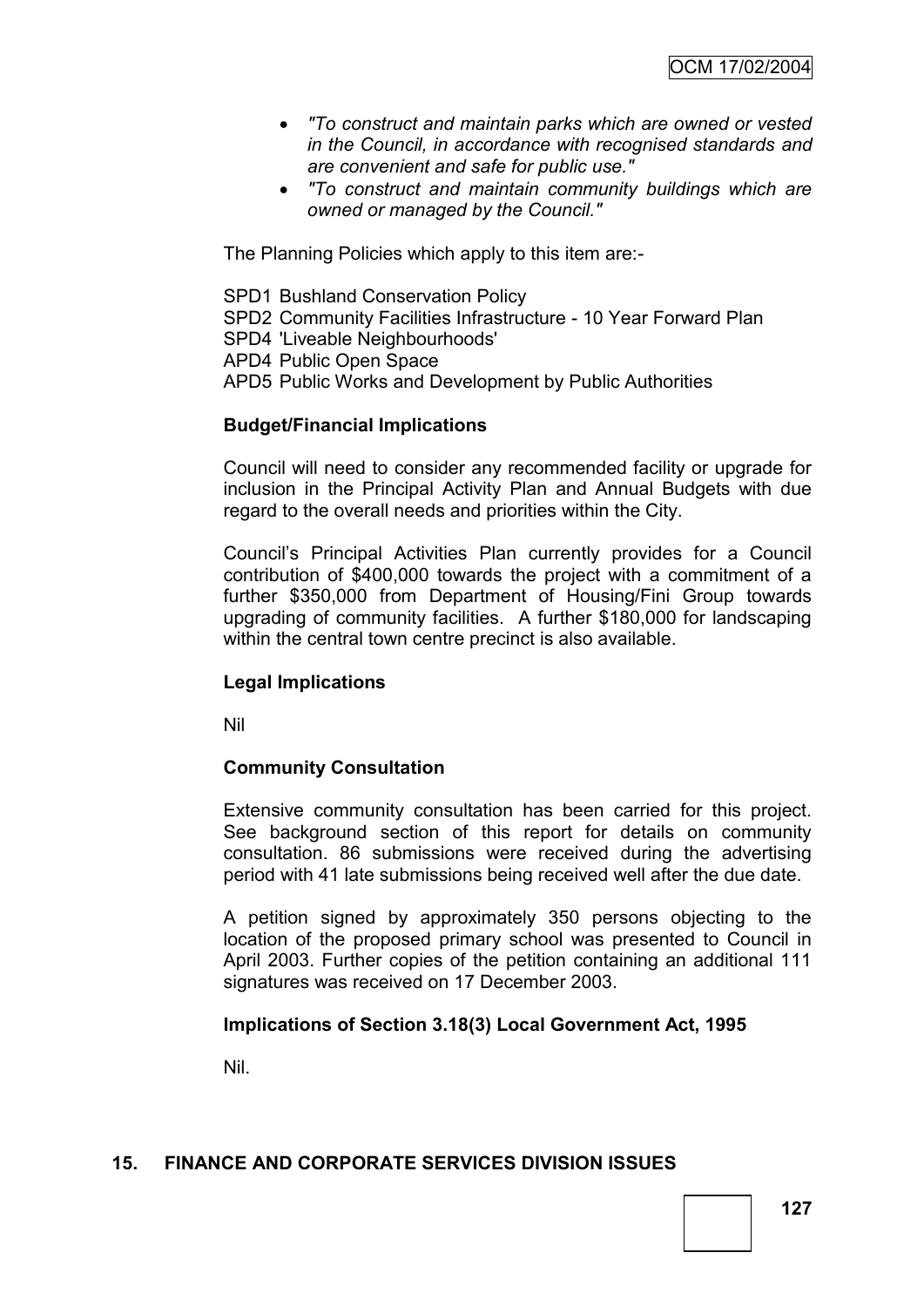# **15.1 (MINUTE NO 2317) (OCM 17/02/2004) - LIST OF CREDITORS PAID (5605) (KL) (ATTACH)**

# **RECOMMENDATION**

That Council receive the List of Creditors Paid for January 2004, as attached to the Agenda.

### **COUNCIL DECISION**

MOVED Clr A Tilbury SECONDED Clr A Edwards that the recommendation be adopted.

**CARRIED 9/0**

### **Background**

It is a requirement of the Local Government (Financial Management) Regulations 1996, that a List of Creditors be compiled each month and provided to Council.

#### **Submission**

N/A

### **Report**

N/A

### **Strategic Plan/Policy Implications**

N/A

### **Budget/Financial Implications**

N/A

### **Legal Implications**

N/A

**Community Consultation**

N/A

# **Implications of Section 3.18(3) Local Government Act, 1995**

Nil.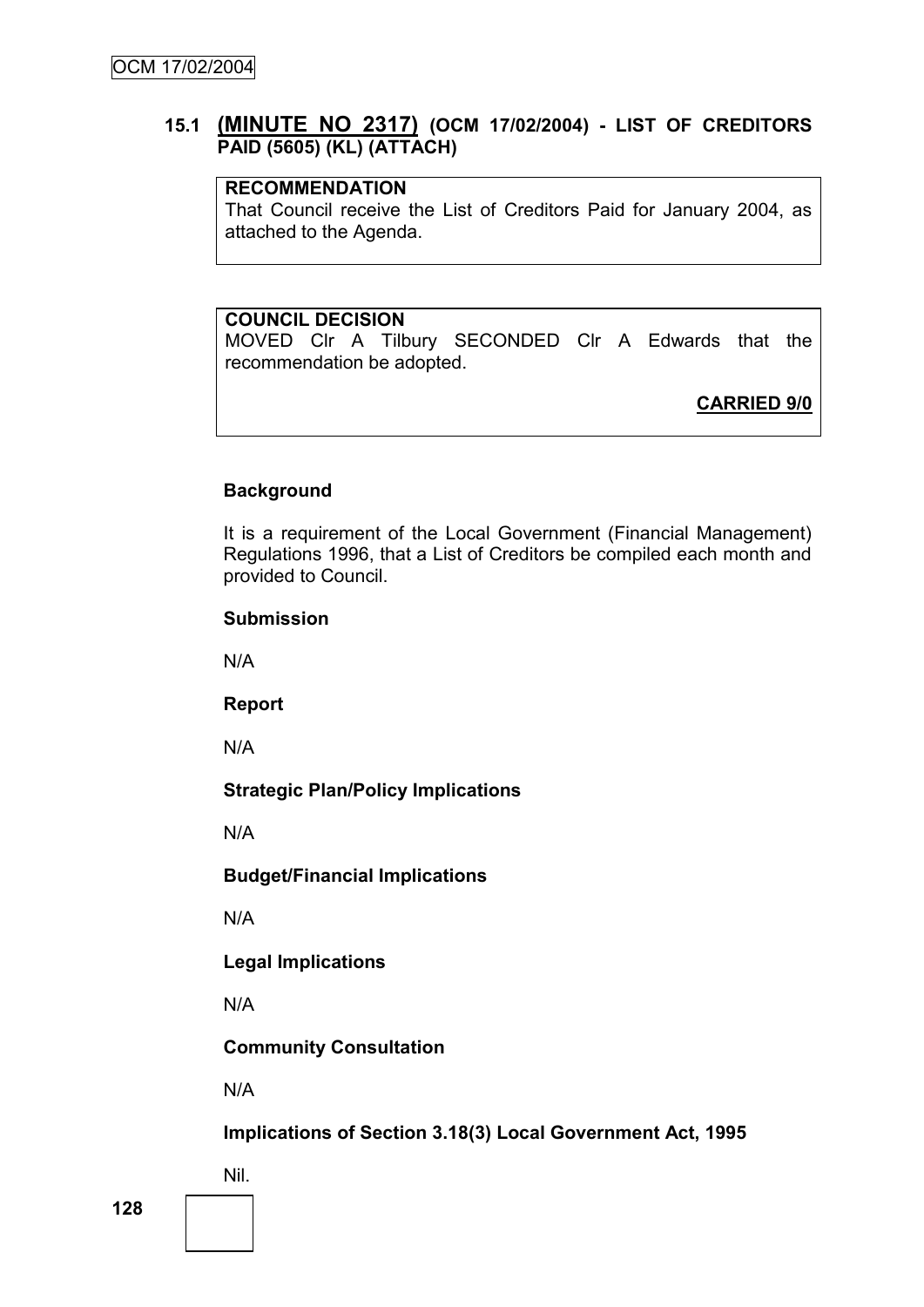### **16. ENGINEERING AND WORKS DIVISION ISSUES**

### **16.1 (MINUTE NO 2318) (OCM 17/02/2004) - BUDGET REVIEW WORKS - PROGRESS DRIVE (GWILLIAM/HOPE) - TRAFFIC CALMING (450691) (JR) (ATTACH)**

### **RECOMMENDATION**

That Council receive the report and endorse the traffic calming works proposed for Progress Drive (Gwilliam/Hope).

#### **COUNCIL DECISION**

MOVED Clr A Tilbury SECONDED Clr A Edwards that the recommendation be adopted.

**CARRIED 9/0**

#### **Background**

At the Ordinary Meeting of Council held on 16 December 2003, the Budget was reviewed and amended. An additional amount of \$11,430 was allocated to allow for completion of the existing project. Progress Drive (Gwilliam/Hope) Traffic Calming, subject to a report being presented to a future Council Meeting before work commences on the project.

#### **Submission**

Additional funds are required to complete the project that was adopted in the 2003/04 Budget.

#### **Report**

The passive traffic calming works proposed for Progress Drive include the installation of eight landscaped central traffic islands connected with a painted central island. This is designed to passively reduce the prevailing traffic speed whilst introducing a central painted refuge for pedestrians crossing Progress Drive. No raised speed plateaux are proposed.

#### **Strategic Plan/Policy Implications**

A Council strategic commitment is to construct and maintain roads which are the responsibility of Council, in accordance with recognised standards and convenient and safe for use by vehicles, cyclists and pedestrians.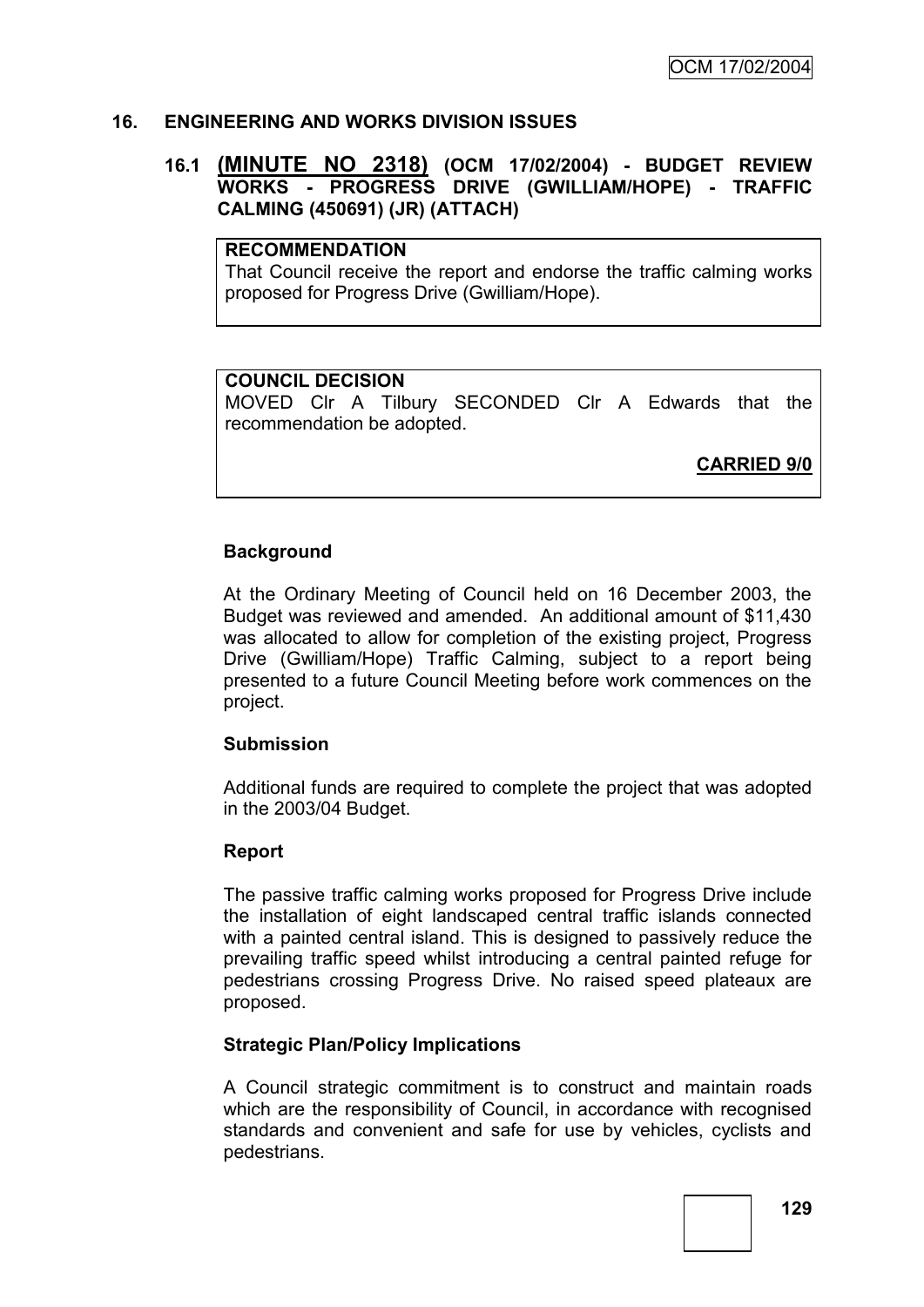### **Budget/Financial Implications**

The Budget allocation will allow for the completion of the proposed works.

### **Legal Implications**

Nil.

### **Community Consultation**

N/A

**Implications of Section 3.18(3) Local Government Act, 1995**

Nil.

### **16.2 (MINUTE NO 2319) (OCM 17/02/2004) - BUDGET REVIEW WORKS - NORTH LAKE ROAD/BIBRA DRIVE - INTERSECTION AND ROAD UPGRADE (450010) (JR) (ATTACH)**

# **RECOMMENDATION**

That Council receive the report and endorse the upgrade works proposed for the North Lake Road/Bibra Drive intersection.

### **COUNCIL DECISION**

MOVED Clr A Tilbury SECONDED Clr A Edwards that the recommendation be adopted.

**CARRIED 9/0**

### **Background**

At the Ordinary Meeting of Council held on 16 December 2003, the Budget was reviewed and amended. An amount of \$180,000 was allocated for North Lake Road/Bibra Drive – Intersection and Road Upgrade, subject to a report being presented to a future Council Meeting before work commences on the project.

### **Submission**

There have been numerous requests to improve the intersection for right-turning traffic in and out of Bibra Drive.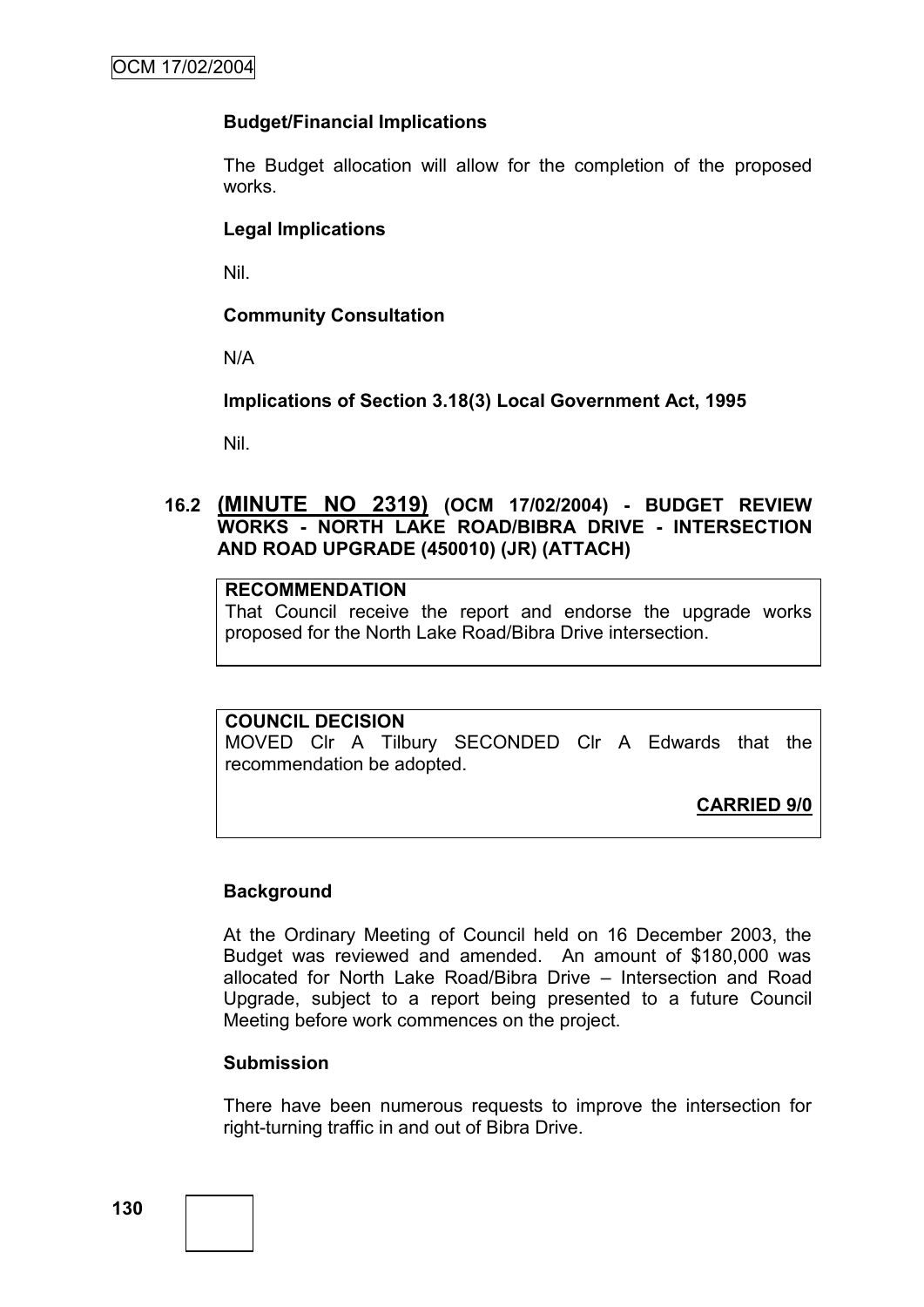# **Report**

The works proposed for the intersection includes widening and channelisation, with turning pockets to accommodate two lanes in each direction with the future dualing of North Lake Road between the railway crossing and north of Bibra Drive.

### **Strategic Plan/Policy Implications**

A Council strategic commitment is to construct and maintain roads, which are the responsibility of Council, in accordance with recognised standards and convenient and safe for use by vehicles, cyclists and pedestrians.

### **Budget/Financial Implications**

The Budget allocation will allow for the completion of the proposed works.

# **Legal Implications**

Nil.

# **Community Consultation**

N/A

# **Implications of Section 3.18(3) Local Government Act, 1995**

Nil.

### **16.3 (MINUTE NO 2320) (OCM 17/02/2004) - BUDGET REVIEW WORKS - BEELIAR DRIVE/HAMMOND ROAD - TRAFFIC SIGNALS (450953; 450012) (JR) (ATTACH)**

### **RECOMMENDATION**

That Council receive the report and endorse the traffic signal works proposed for the Beeliar Drive/Hammond Road intersection.

### **COUNCIL DECISION**

MOVED Clr I Whitfield SECONDED Clr V Oliver that this matter be deferred to the March Council Meeting to allow for an investigation into the establishment of a roundabout at the Beeliar Drive/Hammond Road intersection rather than traffic signals.

Amendment That a point (2) be added to read: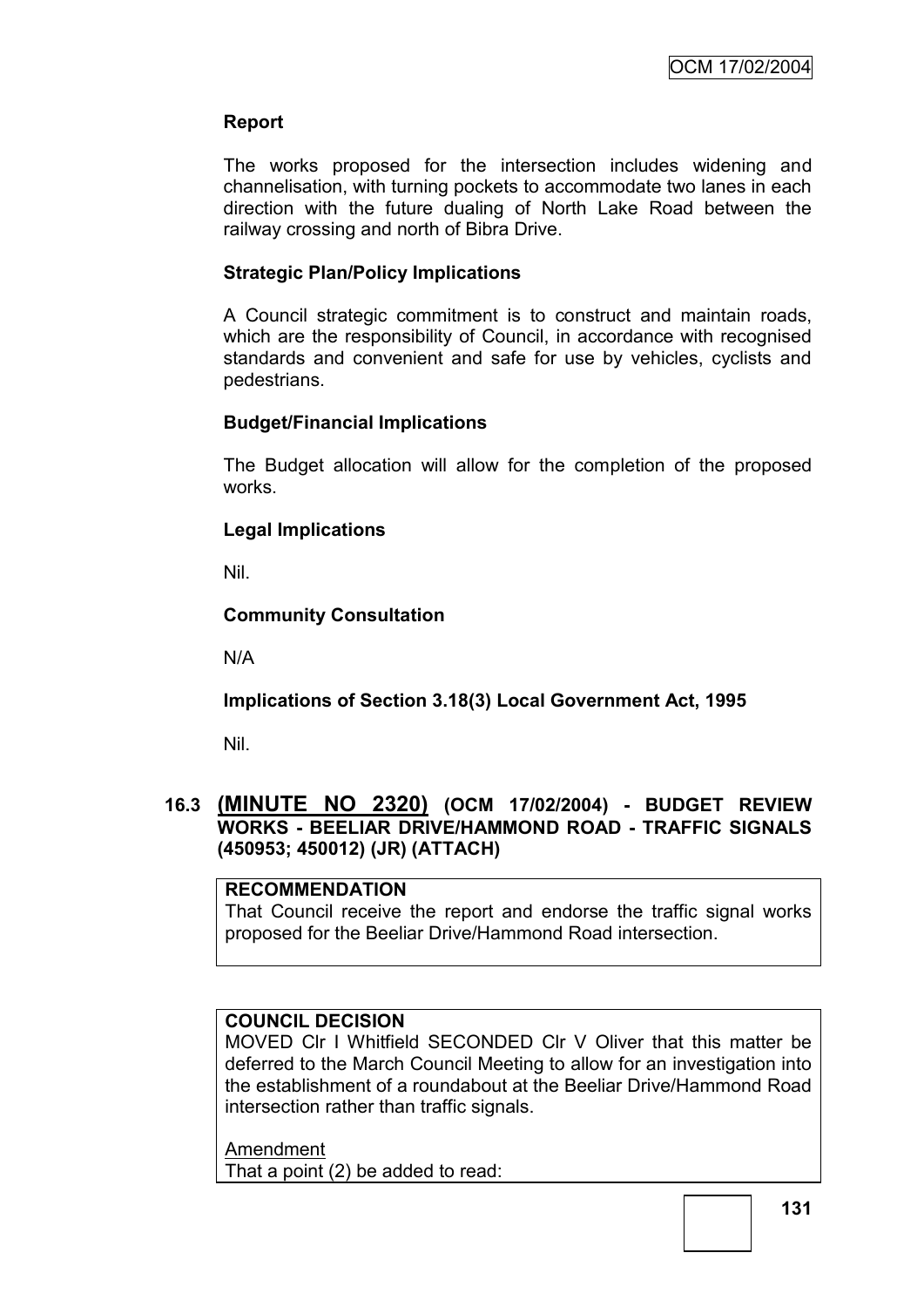(2) request Main Roads WA to reduce the speed limit from 80kms to 70kms in this section of Beeliar Drive, as soon as possible to improve public safety.

# **AMENDED MOTION PUT AND CARRIED 9/0**

### **Explanation**

Council wishes to make Beeliar Drive a 'preferred use' road to relieve congestion on Farrington Road and Progress Drive. Therefore Beeliar Drive must be as free as possible and a roundabout would serve this purpose better.

### **Background**

At the Ordinary Meeting of Council held on 16 December 2003, the Budget was reviewed and amended. An amount of \$80,000 was allocated for Beeliar Drive/Hammond Road – Traffic Signals, subject to a report being presented to a future Council Meeting before work commences on the project.

#### **Submission**

The Beeliar Drive/Hammond Road intersection is a potentially hazardous high speed intersection near the new Emmanuel Catholic College. Traffic congestion at school drop-off and pick-up times accentuates the potential hazard.

### **Report**

The works proposed for the intersection are the early installation of traffic signals, which are an earmarked future requirement as subdivision development to the south increases Hammond Road traffic. This will improve the safety of turning traffic movements at the intersection during the critical school drop-off and pick-up times.

Following Council"s decision, a video monitoring survey of the intersection was undertaken on Tuesday 9 December 2003. A summary is attached to the Agenda and concludes:-

- There is increasing delays for right turners as traffic has increased by 35% at the intersection in the last 2 years.
- The lack of any safe crossing facility for pedestrians/cyclists in Beeliar Drive is of some concern.

The traffic light installation will address the delays and crossing facilities whilst providing for orderly traffic movement at the intersection during school times. It should be noted that Main Roads WA intend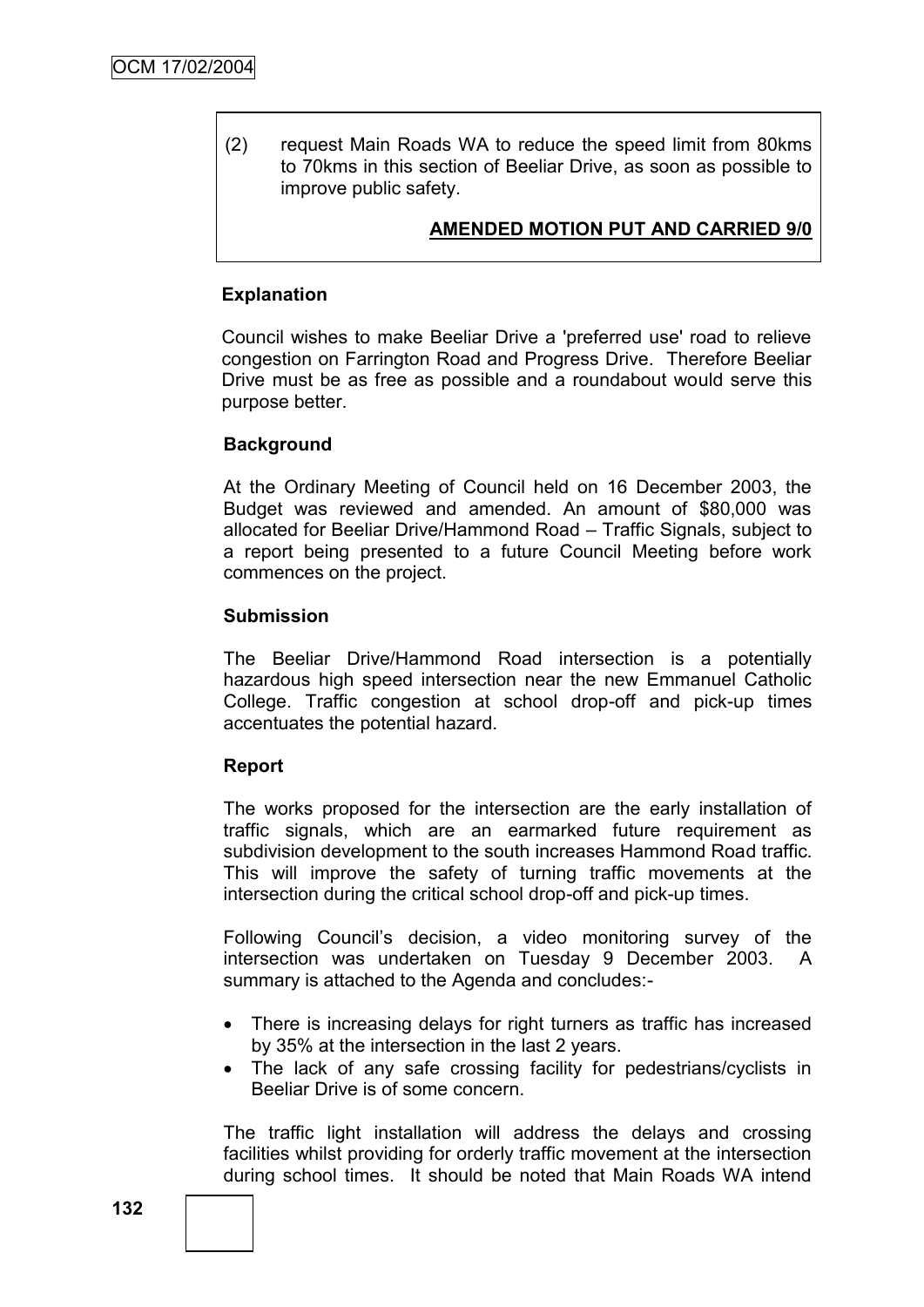reducing the speed limit in this section of Beeliar Drive from 80 km/h to 70 km/h.

Support will be required from Main Roads for the signals to be installed.

# **Strategic Plan/Policy Implications**

A Council strategic commitment is to construct and maintain roads which are the responsibility of Council, in accordance with recognised standards and convenient and safe for use by vehicles, cyclists and pedestrians.

# **Budget/Financial Implications**

The Budget allocation will allow for the completion of the proposed works.

# **Legal Implications**

Nil.

# **Community Consultation**

N/A

### **Implications of Section 3.18(3) Local Government Act, 1995**

Nil.

AT THIS POINT THE TIME BEING 8.04PM, MR DON GREEN RETURNED TO THE MEETING.

### **17. COMMUNITY SERVICES DIVISION ISSUES**

# **17.1 (MINUTE NO 2321) (OCM 17/02/2004) - COOLBELLUP COMMUNITY FACILITIES (4604) (RA)**

# **RECOMMENDATION**

That Council:-

(1) allocate \$25,000 for the appointment of an architect to develop concept plans and costings for the upgrade of the Coolbellup community facilities and Len Packham Reserve, in anticipation of the possible Town Centre development to maximise opportunities for integrating shared use of community facilities and for attracting grant funds;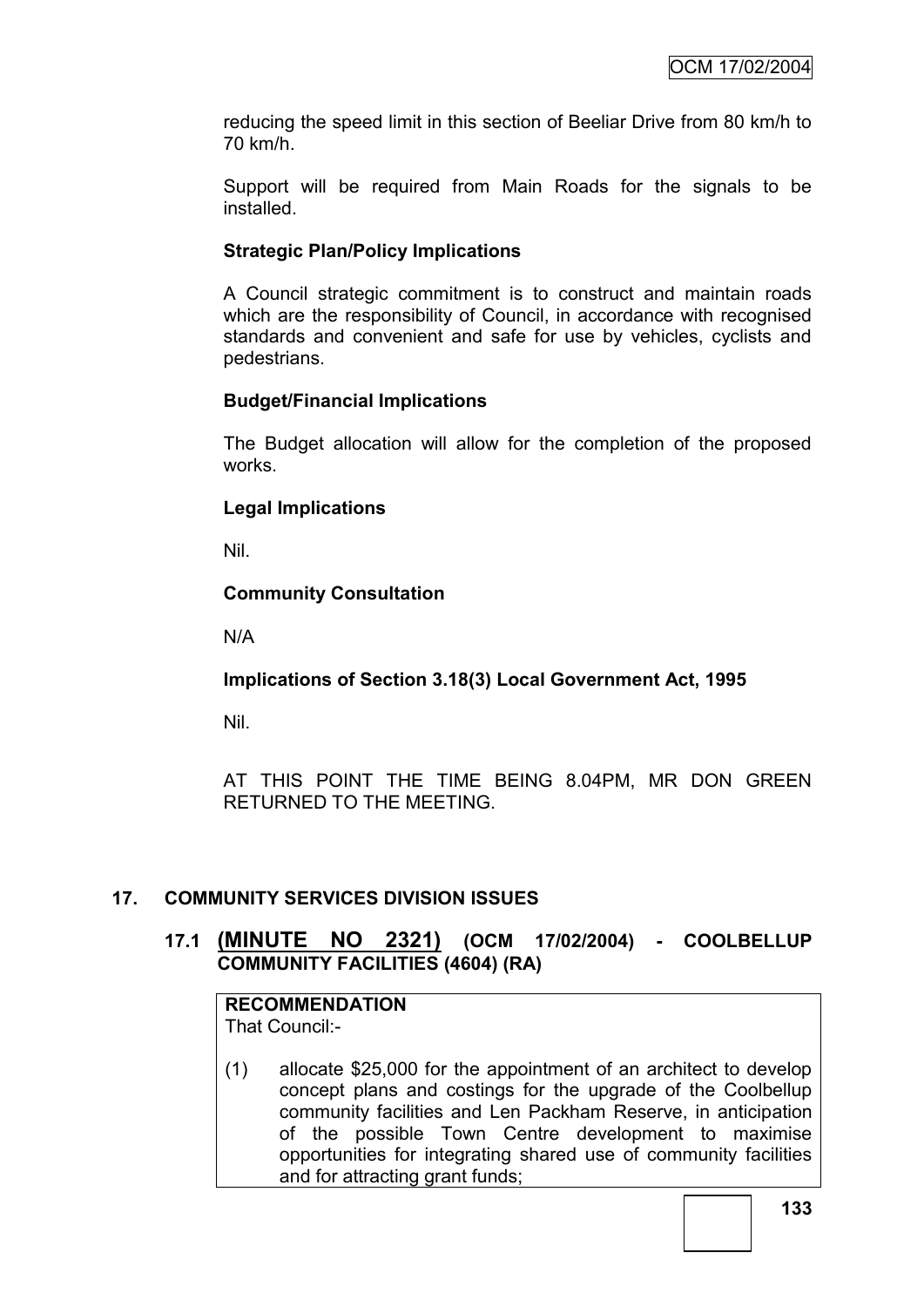- (2) require from the appointed architect, a concept plan for the upgrade of the Coolbellup community facilities for consideration; and
- (3) transfer \$25,000 from the Community Facilities Reserve to fund the project.

### **TO BE CARRIED BY ABSOLUTE MAJORITY OF COUNCIL**

#### **COUNCIL DECISION**

MOVED Clr K Allen SECONDED Clr V Oliver that the recommendation be adopted.

# **CARRIED BY ABSOLUTE MAJORITY OF COUNCIL 9/0**

#### **Background**

Council has had for a number of years on its Principal Activities Plan, the upgrade of the community facilities on the Len Packham Reserve and the adjoining community purposes site in Coolbellup. The facilities currently available on these sites include the Cockburn Centenary Hall, adjoining Coolbellup Library and Cockburn Vocational Centre; Club/change rooms; Coolbellup Community Centre; Infant Health Clinic building; hard courts and the grassed playing fields. There is also a transportable building behind the Coolbellup Community Centre and another in the courtyard used by the library. The club change rooms have been identified for some time as being in need of an upgrade but this work has been held over until such time as a plan for the overall redevelopment of the precinct has been established.

In a decision of Council on 12 October 1999, it was resolved that:

- "(1) Council purchase and fit out a transportable building to serve as office workspace for the Coolbellup Library and for this building to be placed in the courtyard area behind the library;
- (2) the rent for the Cockburn Vocation Centre (Inc) remains at \$8,585 for an area of 214 $m^2$ , with the lease to be extended to the  $30<sup>th</sup>$  of June 2001;
- (3) Council donate \$17,095 as a subsidy towards the rental of the Cockburn Vocation Centre and the budget be adjusted accordingly; and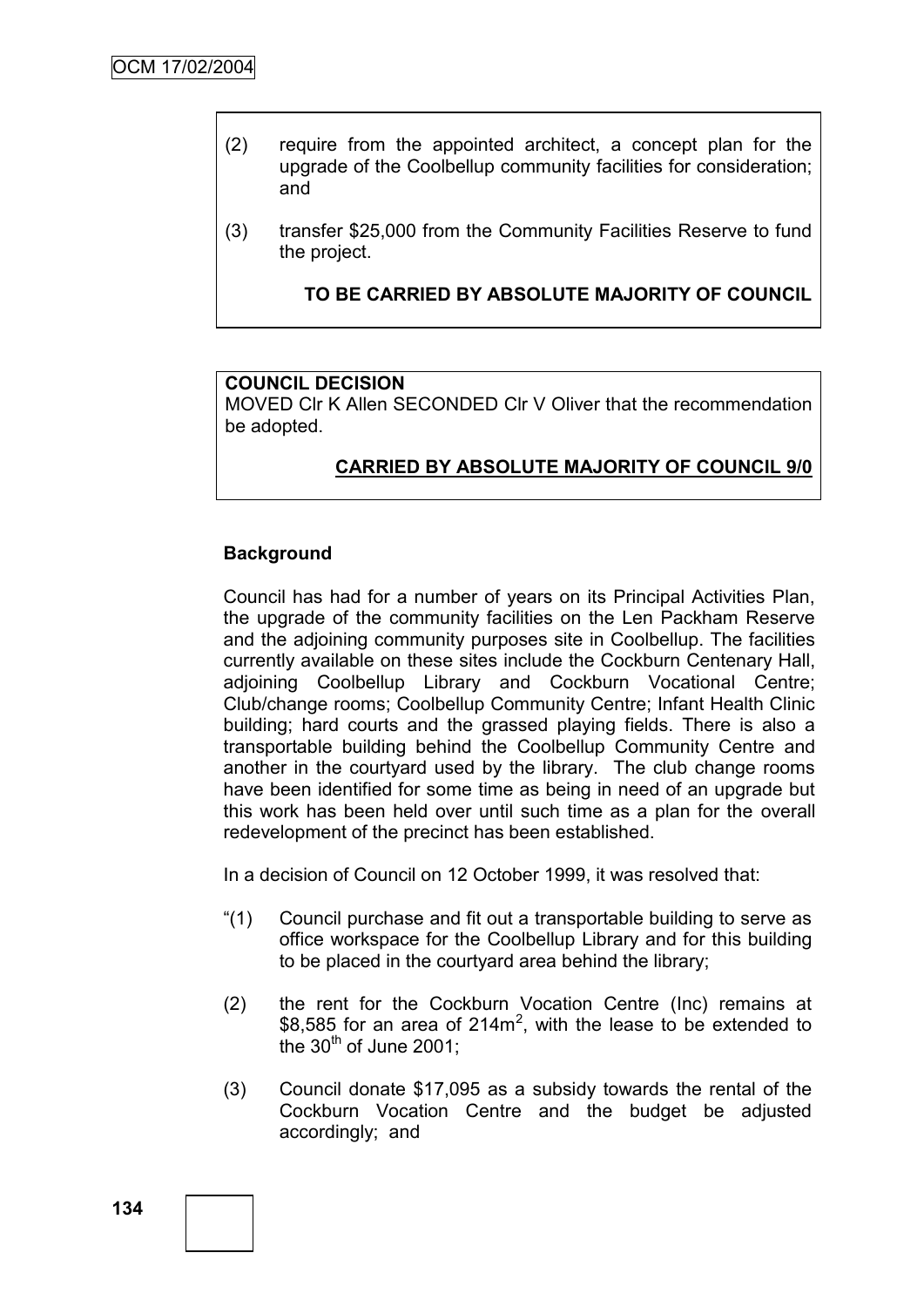- (4) Council acknowledge that this is a temporary arrangement and will be reviewed when either;
	- (i) sewerage works planned for the area are undertaken, or
	- (ii) negotiations with the Fini Group for the construction of a purpose built facility to accommodate the Cockburn Vocational Centre activities are completed."

Council was to replace the existing transportable building used by the Coolbellup Library when the upgrade of the facilities in Coolbellup was taking place.

As a result of the "Enquiry-by-Design" workshop for the redevelopment of the Coolbellup precinct, a proposal has been promoted to place a new primary school on a portion of Len Packham Reserve. This accords with the Council decision of 17 December 2002, which conditionally supports the proposal for a new primary school to be located on a portion of the reserve.

#### **Submission**

N/A

### **Report**

The possible location of a primary school on a portion of the Len Packham Reserve requires Council to give consideration to the replacement, upgrade and refurbishment of community facilities on the site. The opportunity also exists for joint use and funding options to be explored to maximise the potential for community infrastructure for the area.

Through the "Enquiry-by-Design" workshop process, views were expressed by community and departmental representatives that a range of facilities could be shared and co located. Of particular note was the proposition for a joint use school/community library. This proposition is not supported for a number of reasons. The library stock for children and adults is quite different and in some cases, adult stock is most inappropriate for children. Members of the broader community can have close interaction with children from the school creating issues of duty of care for the Education Department in respect to inappropriate behaviour by members of the community in their dealing with children. The wages and conditions of employment between the library staff employed by the Education Department and the City vary, which can cause disharmony between the respective staff. For the reasons described above, the Education Department is not willing to enter an arrangement for a joint use library.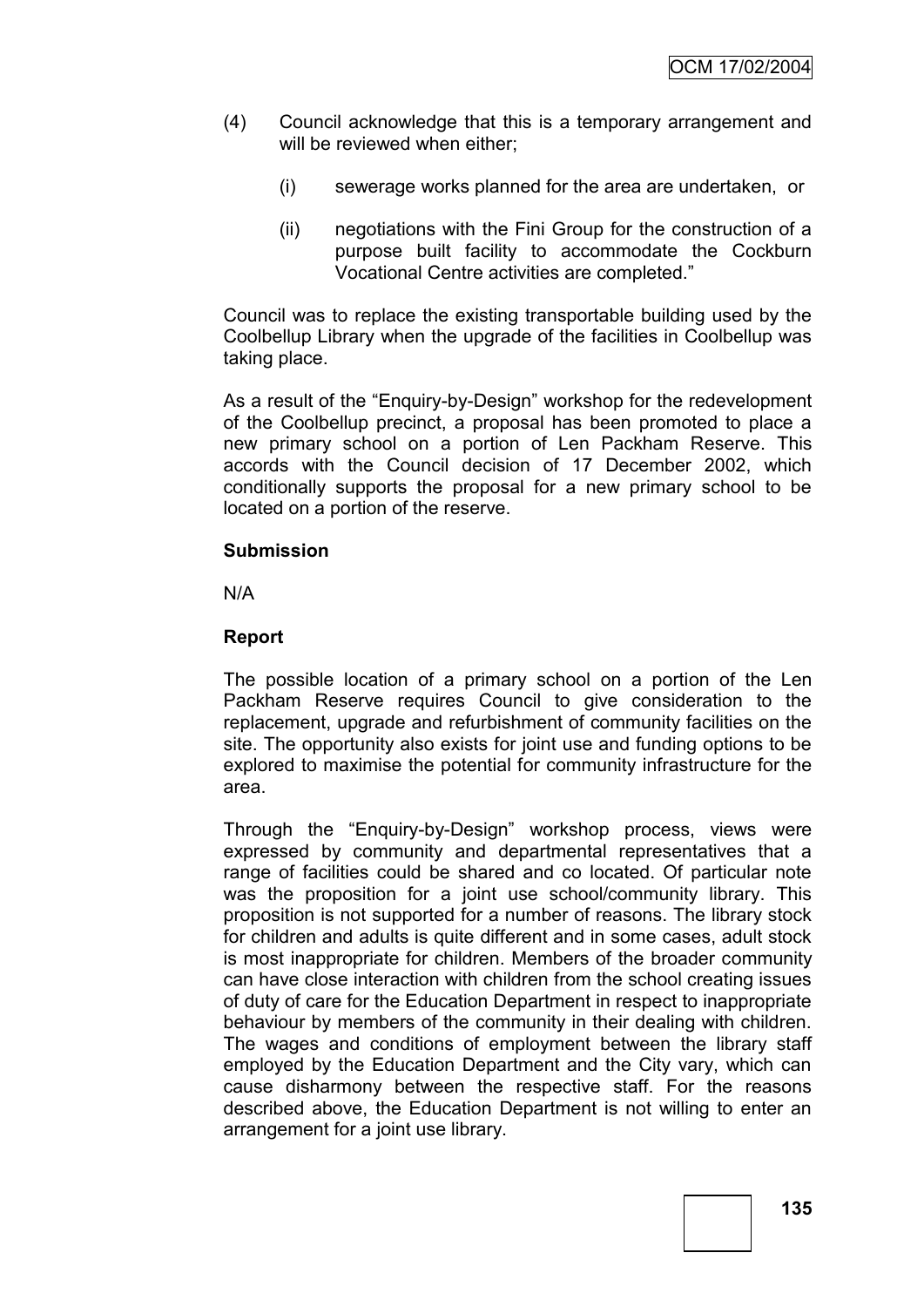The proposed location for the primary school at the South West corner of Len Packham Reserve car park will require the relocation of the hard court area. The joint use between the school and the community of the hard courts, appears to be a viable option and given that the Education Department will require the removal of the courts which are quite functional, it is proposed that the Education Department would pay for or credit the City the cost of the court replacement.

An opportunity exists for the possible joint use of a large hall/assembly area, which would result in saving in the capital cost of the building and savings in operating expenses. Scope for shared parking also needs to be explored, as the hours of school needs are different to that of the general community using the community facilities.

An obvious area of joint use are the grassed playing fields which can be rationalised to provide for quality lit playing fields releasing areas which can be developed into quality passive areas for leisure and cultural activities providing a further attraction to the precinct.

The Council decision of 17 December 2002, required that current users of the reserve and its facilities be accommodated in any plans for the area. The proposed school location will seriously compromise the use of the very dated Len Packham Reserve club/change rooms, which will probably require them to be demolished and located on another site on the reserve, or jointly developed with other facilities. The current facilities include a toilet change room area and a clubrooms area used by the Coolbellup Junior Soccer Club and the Burdiya Aboriginal Corporation respectively. There is also a local Maori organisation that uses the clubroom area and has advised of an interest in having a longer-term presence using the reserve for touch rugby. There is a strong possibility that the City will be able to attract funds from other sources to accommodate the needs of these clubs in either a standalone facility or shared with other users.

The Education Department has developed preliminary plans for the possible location of the school on the reserve in anticipation of the necessary planning approvals being given for location of the school on the site. For the best outcome in respect of joint use, good planning and architectural design, the City and the Education Department through their architects need to develop an overall coordinated and coherent plan for the community precinct. It would be most unfortunate should the situation arise, where the Education Department proceed with the design of the school on the site and for joint use of the ovals and hard courts without due consideration of the Council"s needs and the opportunities and best options for the site.

Besides the opportunities for joint use with the Education Department, consideration also needs to be given for the opportunities of sharing areas within the facility by the various users, both Council funded and community organisations. From the City"s perspective, there is a great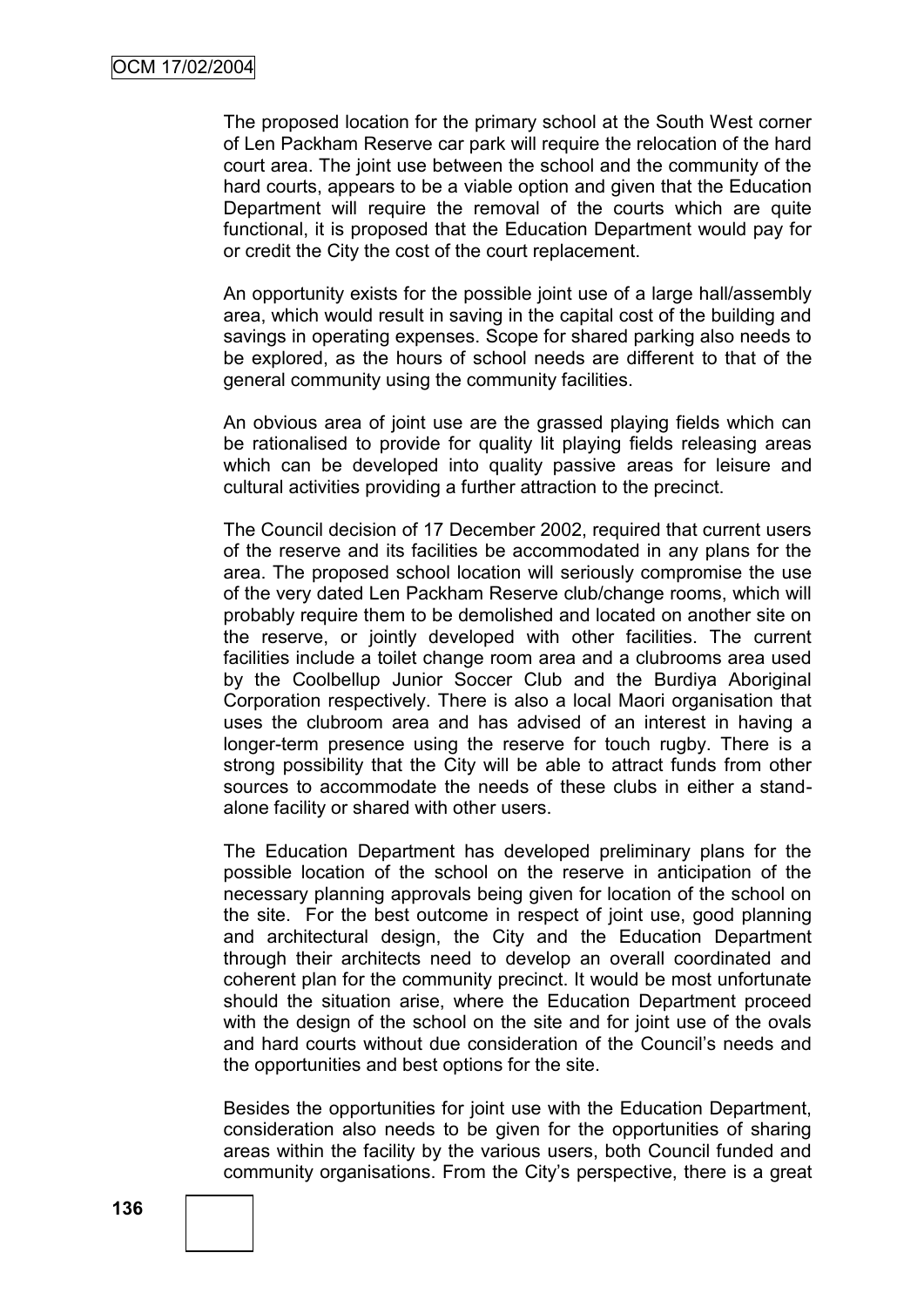opportunity to bring the current Council services together to create a synergy of joint use and cost saving. For example, there is currently a reception area in the library and the community centre; a telephone, photocopier and fax in both areas; a staff room in both; a meeting room in the community centre and not one in the library. There are many opportunities to create a comprehensive and coordinated range of services from the one location that need to be explored.

It is proposed that a process be put in place which will allow the opportunity for current users of the community facilities in Coolbellup and others interested in the facilities such as the Adventure Club, to advise on what they would like to see provided and identify the opportunities that they see for joint use of areas.

For the Coolbellup community to benefit most from the redevelopment proposals, the opportunity needs to be taken to seek as much external funding as possible to ensure that the benefits from this unique opportunity are maximised. To this end, an information session has been held with various agencies to inform them of the proposals and seek their support in developing a coordinated funding package.

The indicative timetable for the redevelopment and refurbishment of the Coolbellup community facilities is as follows:

- Information session with funding bodies and other agencies on the redevelopment proposal - completed December 2003.
- Meeting with affected Council staff to ascertain their needs and opportunities for joint use of facilities and services - completed 2003.
- Appointment of Architect with landscape design capacity March 2004.
- Workshop with local users of the facilities and other interested parties to ascertain their needs and opportunities for joint use - March 2004.
- Establishment of development options and broad costings for consideration by Council with the adoption of a preferred option - May 2004.
- Concept design and costing to meet the requirements of funding agencies - July 2004.
- Result of funding applications known March 2005.
- Decision of Council to proceed or not with the redevelopment April 2005.
- Possible start date August 2005.

The appointment of an Architectural firm with the capacity for landscape design is seen as an important early requirement as there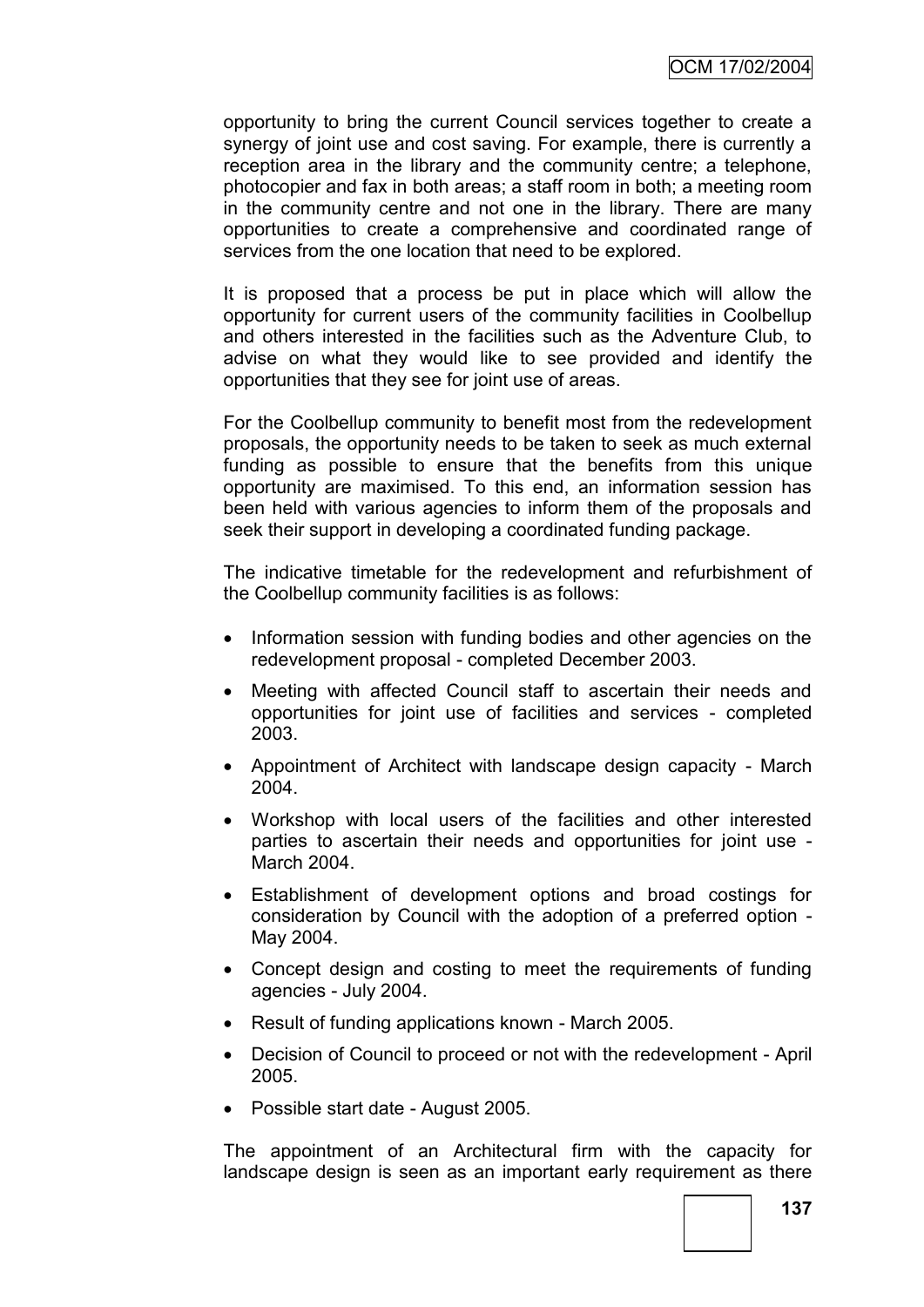needs to be an early dialogue with the Education Department"s Architect to ensure that the best site options are explored to meet the needs of both the Education Department and the City. There also needs to be well-considered concept plan and costing for consideration by Council in the first instance and for later submissions for grants from other agencies if required. It is proposed that the Architect be appointed with the potential to provide for a full suite of architectural services, but on the basis that the terms of the contract will allow the City to withdraw at any stage from the contact. The architect's brief will encompass the requirement to develop concept plans that identify the most cost effective and efficient means to meet the requirements of the various users and maximise the opportunities for joint use of facilities. The intent is to ensure the concept design section of the brief is flexible to allow for the opportunity for the best design options to be identified.

### **Strategic Plan/Policy Implications**

"Facilitating a range of services responsive to the community needs."

"Maintaining and providing roads, parks and community buildings to acceptable standards."

#### **Budget/Financial Implications**

It is proposed that Council allocate the sum of \$25,000 for 2003/04 for architectural services to develop preliminary concept plans for consideration and allocate additional funds in 2004/05 subject to Council consideration and acceptance of the preliminary concept plan.

The Department of Housing and Works have committed \$350,000 with City of Cockburn contributing an equal amount in accordance with Coolbellup New Living Contribution Schedule adopted by Council at its meeting of 14 September, 1999. A further \$180,000 is available for landscaping and beautification works on the reserve in accordance with the Schedule. There are, depending on the final design and what activities are catered for, opportunities for funds to be available from the Lotteries Commission, Education Department, Department of Sport and Recreation and Departments with an Aboriginal focus.

#### **Legal Implications**

N/A

### **Community Consultation**

There has been extensive community consultation in relation to this project through the Education Department"s planning processes and the "Enquiry-by-Design" workshop process and Amendment No. 10 to Town Planning Scheme No. 3.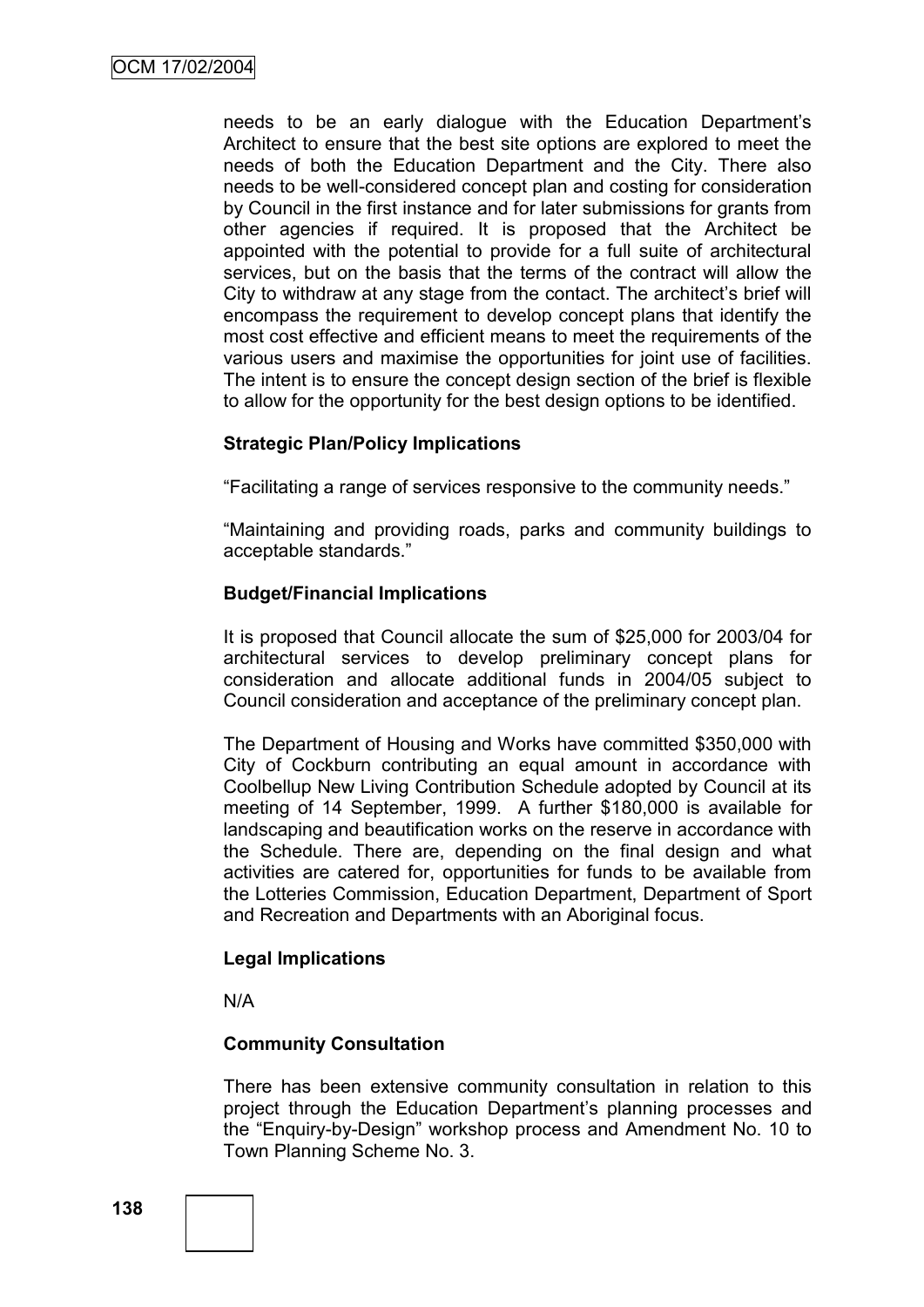## **Implications of Section 3.18(3) Local Government Act, 1995**

Nil.

## **17.2 (MINUTE NO 2322) (OCM 17/02/2004) - COCKBURN BASKETBALL ASSOCIATION INC (8000) (RA)**

#### **RECOMMENDATION**

That Council supports the application to the Department of Racing, Gaming and Liquor by the Cockburn Basketball Association Inc for a Club Liquor Licence in accordance with the terms of the current lease.

### **COUNCIL DECISION**

MOVED Clr A Tilbury SECONDED Clr I Whitfield that the recommendation be adopted.

**CARRIED 9/0**

## **Background**

The Cockburn Basketball Association Inc (CBA) leases the Wally Hagan Stadium in Starling Street Hamilton Hill, with the lease due to expire on 30 June 2006.

The CBA has been a relatively self-sufficient organisation other than for a significant write off of a loan repayment to a value of \$177,021 made by Council in May 2001. The revised lease terms instigated following the write off of the loan repayment, essentially charges the organisation with the responsibility of overseeing and payment of all the facility operating and maintenance costs.

### **Submission**

The CBA has written to the City requesting that Council approve the Association"s request to change their liquor licence from a Club Restricted Licence to that of a Club Licence.

### **Report**

Council, as owners of the land over which the CBA has a lease, is required to give prior written agreement to any application by a third party to the Department for Liquor and Gaming for a liquor licence or a change to the nature of the licence held.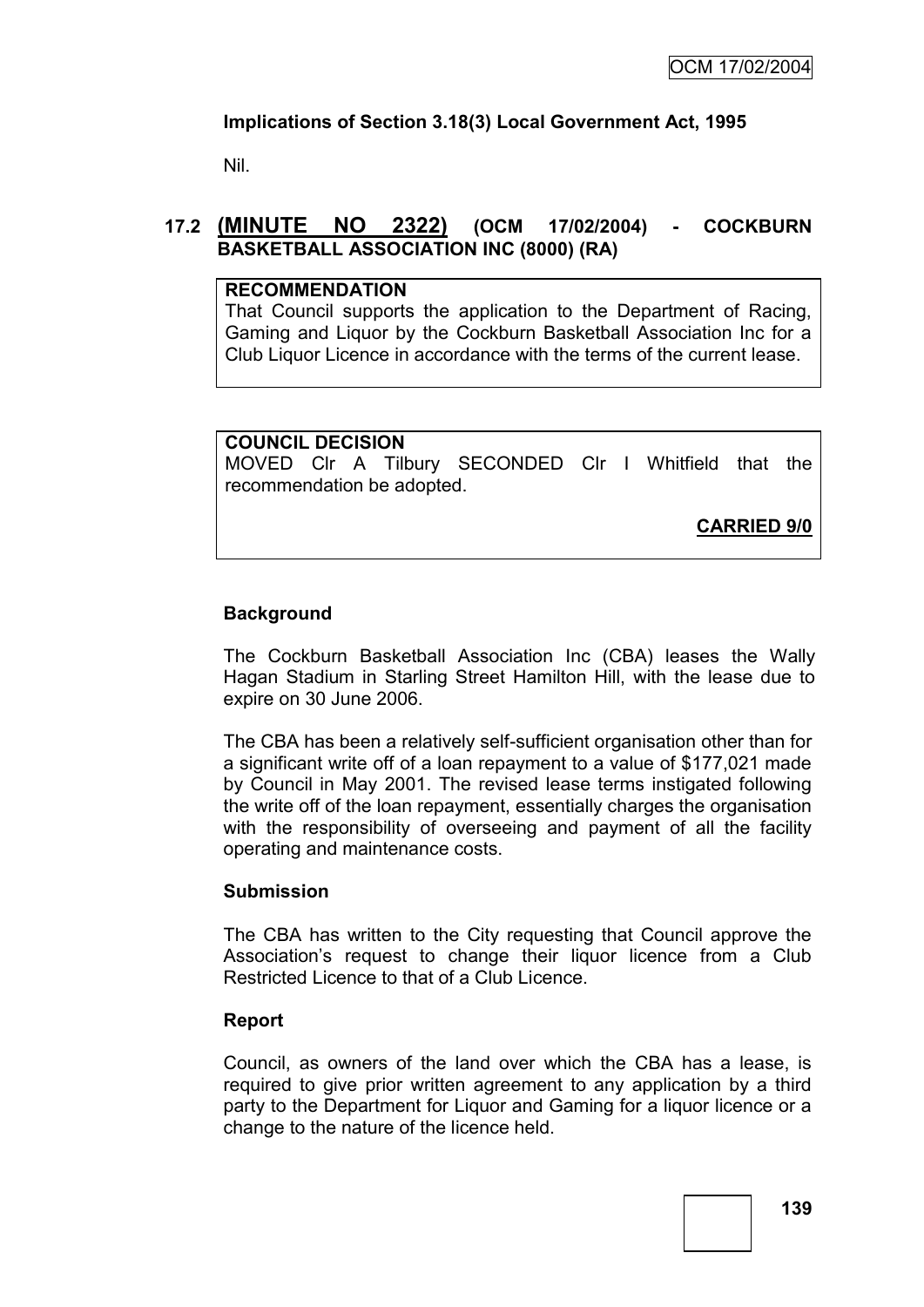The Club has had a Club Restricted Licence for a number of years and as far as the writer is aware, there have been no issues or concerns raised as a result of the club having such a licence. The current liquor licence hours are 6.00 pm to 12.00 midnight Monday to Saturday inclusive and Sunday 12 noon to 10.00 pm.

The essential differences between the respective licences are as follows:

- With a Club Restricted Licence, the club cannot sell packaged liquor and all liquor purchased under the licence must be purchased from a hotel, tavern or liquor store that is located within an 8 kilometres radius of the club premises. On the other hand, the Club licence allows the club to sell packaged liquor to club members and to purchase liquor from any retail or wholesale liquor outlet.
- **There are obviously some financial benefits in the club having a** club licence. It is possible that local liquor outlets within an 8 Km radius of the club could object to potentially losing a significant customer in the club itself and some customers who are members of the club purchasing liquor from the club.

Should Council agree to the request from the CBA to have a Club Licence the Department of Racing, Gaming and Liquor will require for a period of at least 2 weeks that a large sign be erected outside of the premises advising of the application and the notice period for submissions to the Department.

The adherence to the terms and conditions of any liquor licence issued by the Department, is the responsibility of the Club with the matter being addressed under clause 2.5 - Licences and Permits of the Lease, which states that the Club is "to keep in force all licences and permits required for the carrying out of any activities by it in or upon the demised premises"

#### **Strategic Plan/Policy Implications**

Key Result Area "Managing Your City" refers.

### **Budget/Financial Implications**

N/A

**Legal Implications**

N/A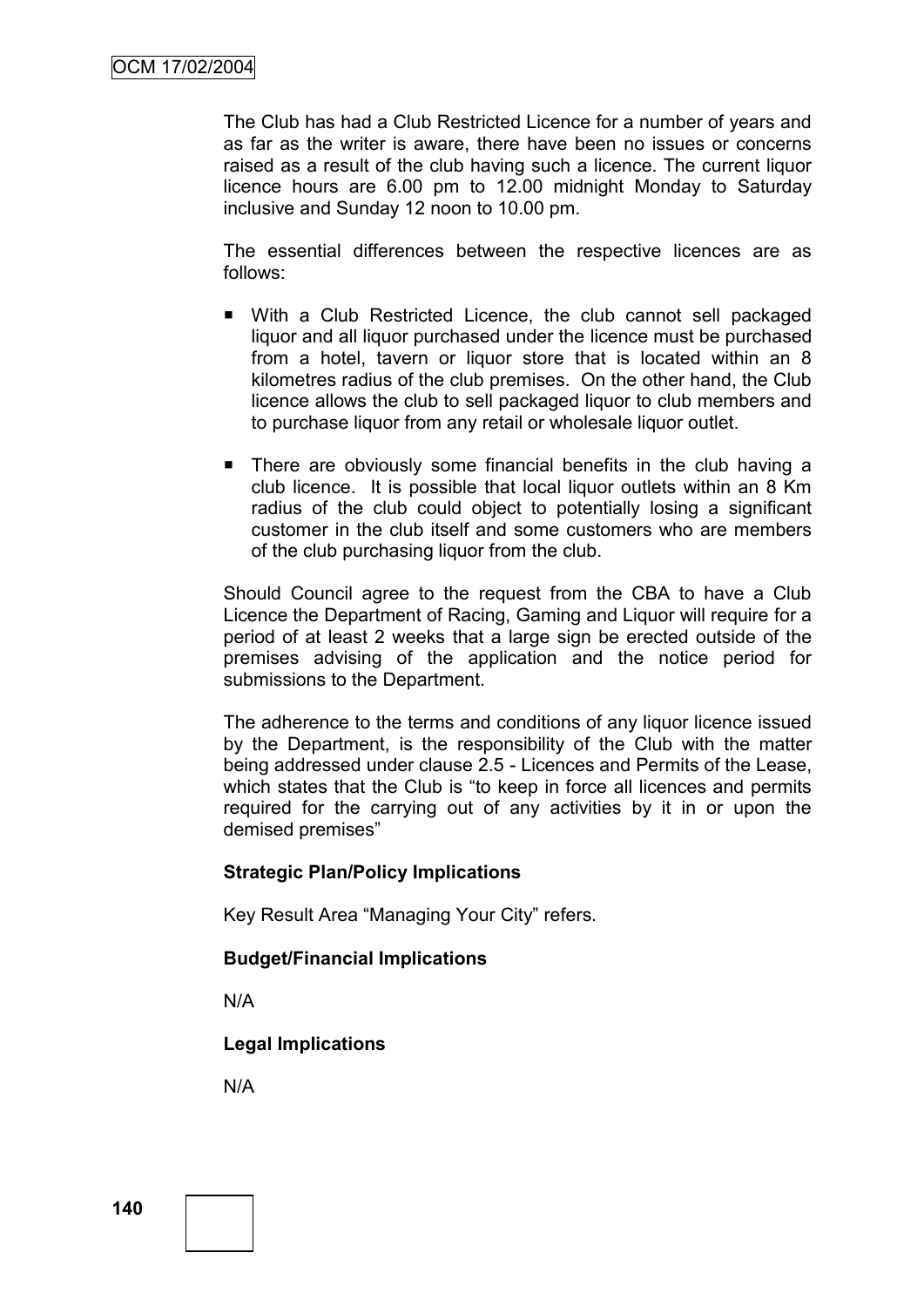## **Community Consultation**

The approval for the granting of a Club Liquor licence lies with the Department of Racing, Gaming and Liquor who have procedures to address community views on such applications

### **Implications of Section 3.18(3) Local Government Act, 1995**

Nil.

## **17.3 (MINUTE NO 2323) (OCM 17/02/2004) - VIRTUAL PUBLIC LIBRARY SERVICE (710400) (DMG) (ATTACH)**

### **RECOMMENDATION**

That the Report from the Manager, Libraries entitled "Potential for Further Public Library Services in the City of Cockburn" as attached to the Agenda, be received.

## **COUNCIL DECISION**

MOVED Clr A Tilbury SECONDED Clr I Whitfield that the recommendation be adopted.

**CARRIED 9/0**

### **Background**

At the Council Meeting of 16 September 2003, in relation to proposed Council facilities to be located at Cockburn Central, the following (part) resolution was adopted:-

*"(2)(iii)(c) that Council directs the Chief Executive Officer to (c) provide a report to a future Council Meeting in relation to extending the Virtual Public Library Service."*

### **Submission**

N/A

### **Report**

The attached Report provides a brief history of the Virtual Service operating in conjunction with Lakelands Senior High School. It identifies its shortcomings and the problems which would be posed if an expanded virtual service was to be contemplated. Notwithstanding this, the Library staff are endeavouring to promote the initiative in the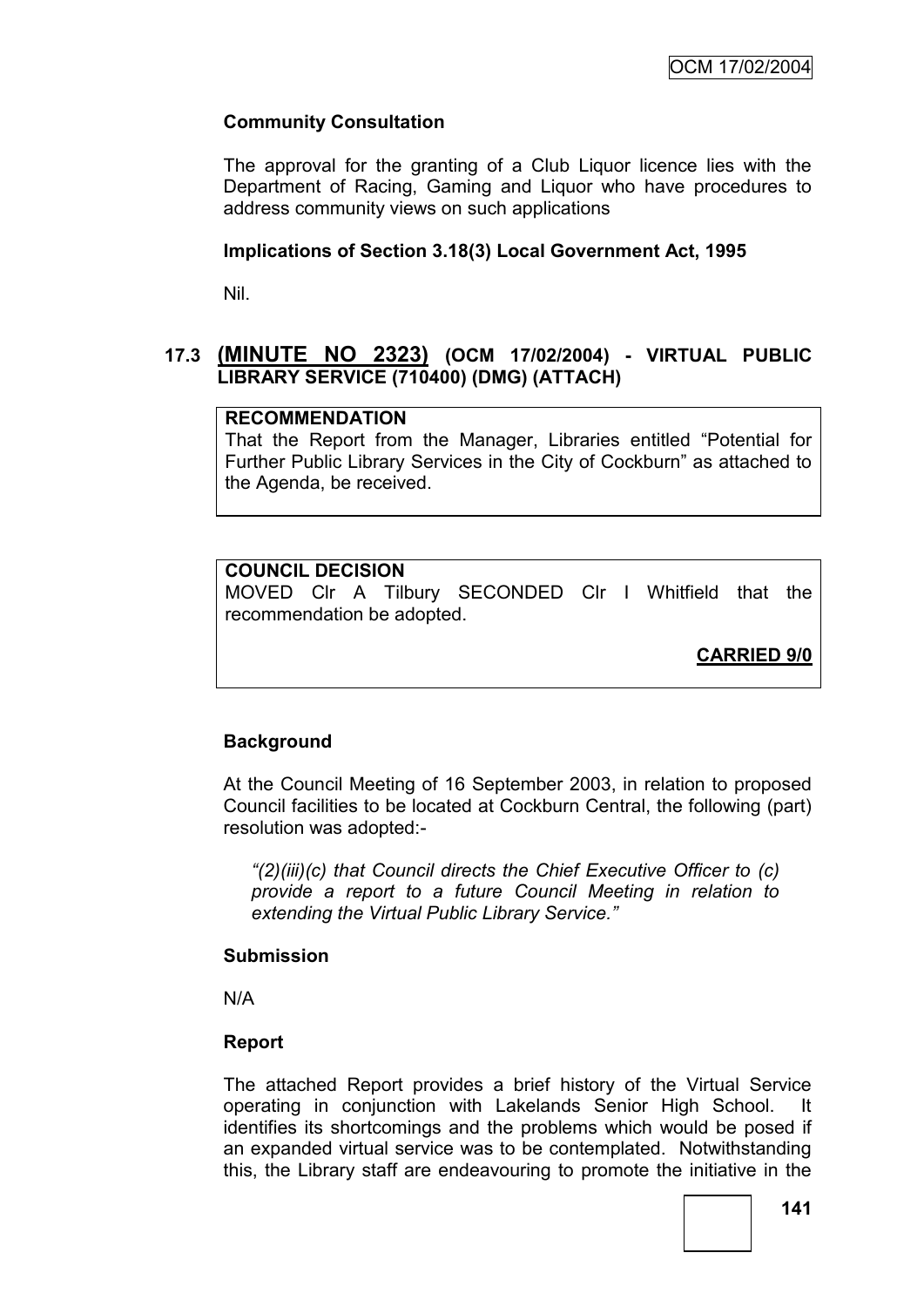South Lake community and would see a need to ensure it is taken up within the South Lake catchment before endeavouring to promote a wider virtual service.

### **Strategic Plan/Policy Implications**

Key Result Area "Facilitating the Needs of Your Community" refers.

### **Budget/Financial Implications**

Nil.

### **Legal Implications**

Nil.

#### **Community Consultation**

Nil.

**Implications of Section 3.18(3) Local Government Act, 1995**

Nil.

### **17.4 (MINUTE NO 2324) (OCM 17/02/2004) - LEASE - LOT 4382 - CORNER OF HURFORD AND STARLING STREETS, HAMILTON HILL (2213589) (JZ)**

### **RECOMMENDATION**

That Council enter into a lease agreement with the Department for Health, for the use of Lot 4382 – Corner of Hurford and Starling Streets Hamilton Hill as a Community Health Service, for a period of 5 years with an option for a further 5 years, with the following terms and conditions:

- (1) A rent of \$10,000 per annum increasing annually by Consumer Price Index (CPI) Perth (all groups).
- (2) Lessee responsible for all maintenance and outgoings associated with the property.
- (3) All other terms and conditions agreed to the satisfaction of the Chief Executive Officer.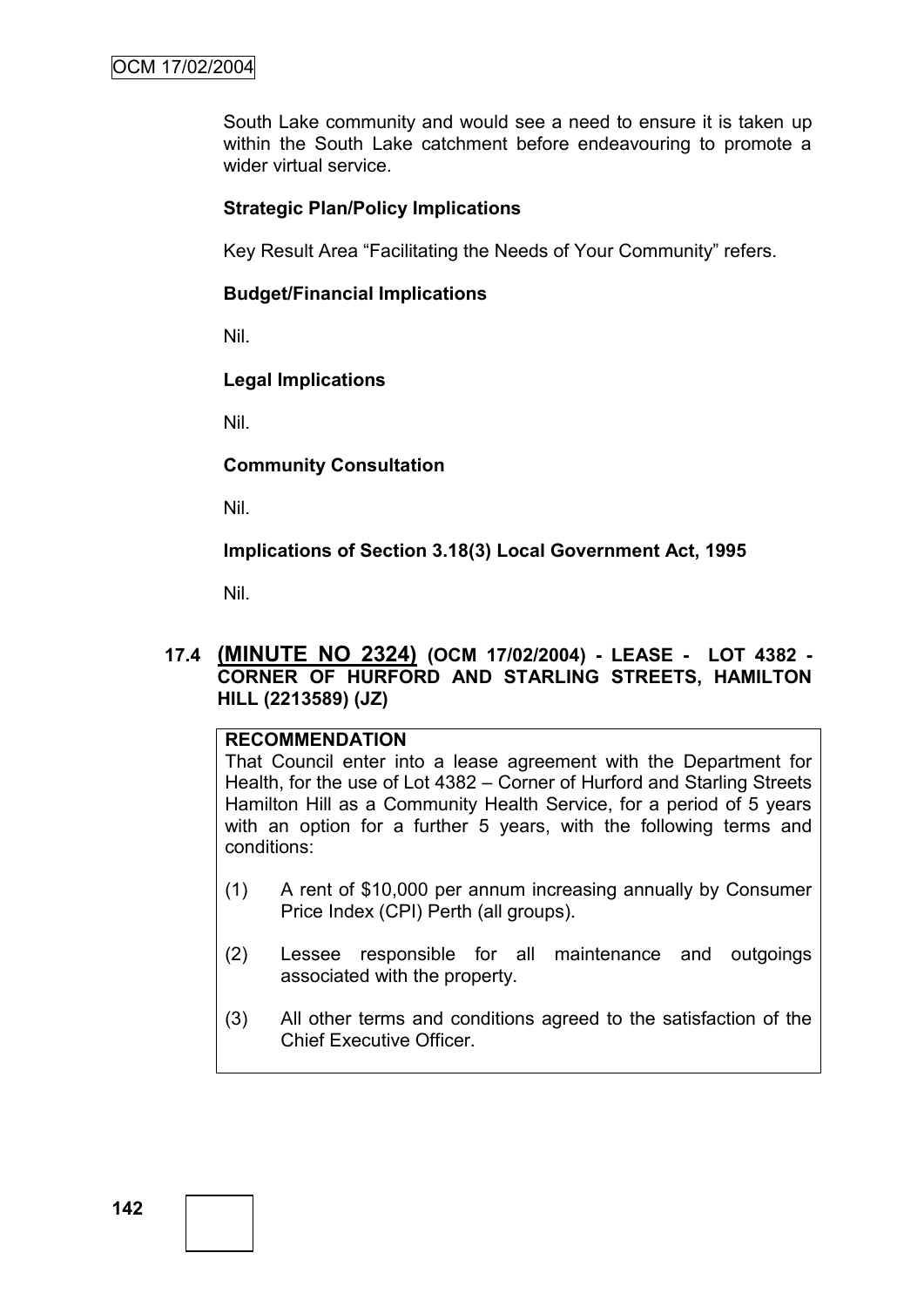## **COUNCIL DECISION**

MOVED Clr A Tilbury SECONDED Clr I Whitfield that the recommendation be adopted.

## **CARRIED 9/0**

## **Background**

The building on the corner of Hurford and Starling Streets in Hamilton Hill was previously a Child Health Clinic and was extended and altered by the City to enable the Disability Services Commission to operate an early intervention centre. The previous lease was for a 5 year period and expired on 31 December 2003, with the option to extend for a further 3 years at a lease fee of \$16,218.00 per annum plus CPI established as of 1999. The lease fee with the Commission was established in relation to the cost of building works plus interest for repayment over an 8 year period. The option to renew the lease was not taken up by the Disability Services Commission, as the services previously delivered from Starling Street are now being provided at the Commission"s new South Metropolitan Office in Myaree. The Disability Services Commission, in accordance with the terms of the lease, have committed to repairing and repainting the building to its original standard.

The vesting of the land limits the use options as it is set aside for a Community Care Centre.

### **Submission**

A letter has been received from the South Metropolitan Health Service, advising that they wish to lease the building to accommodate community health staff of the Fremantle Community Health Service. This is a regional service which includes all of the City of Cockburn.

## **Report**

The intention of Fremantle Community Health is to use the facility to offer a comprehensive, multi-disciplinary service, provided by occupational therapists, speech pathologists and community nurses by way of individual and group contacts for children in the 0–5 age group. Parent Education groups will also be conducted at the centre.

This service will meet the needs of young children in the Cockburn area by providing a wide-ranging early intervention program for this target group.

The previous renovations that were carried out to the building has allowed for a benefit to clients and Community Health Staff. There are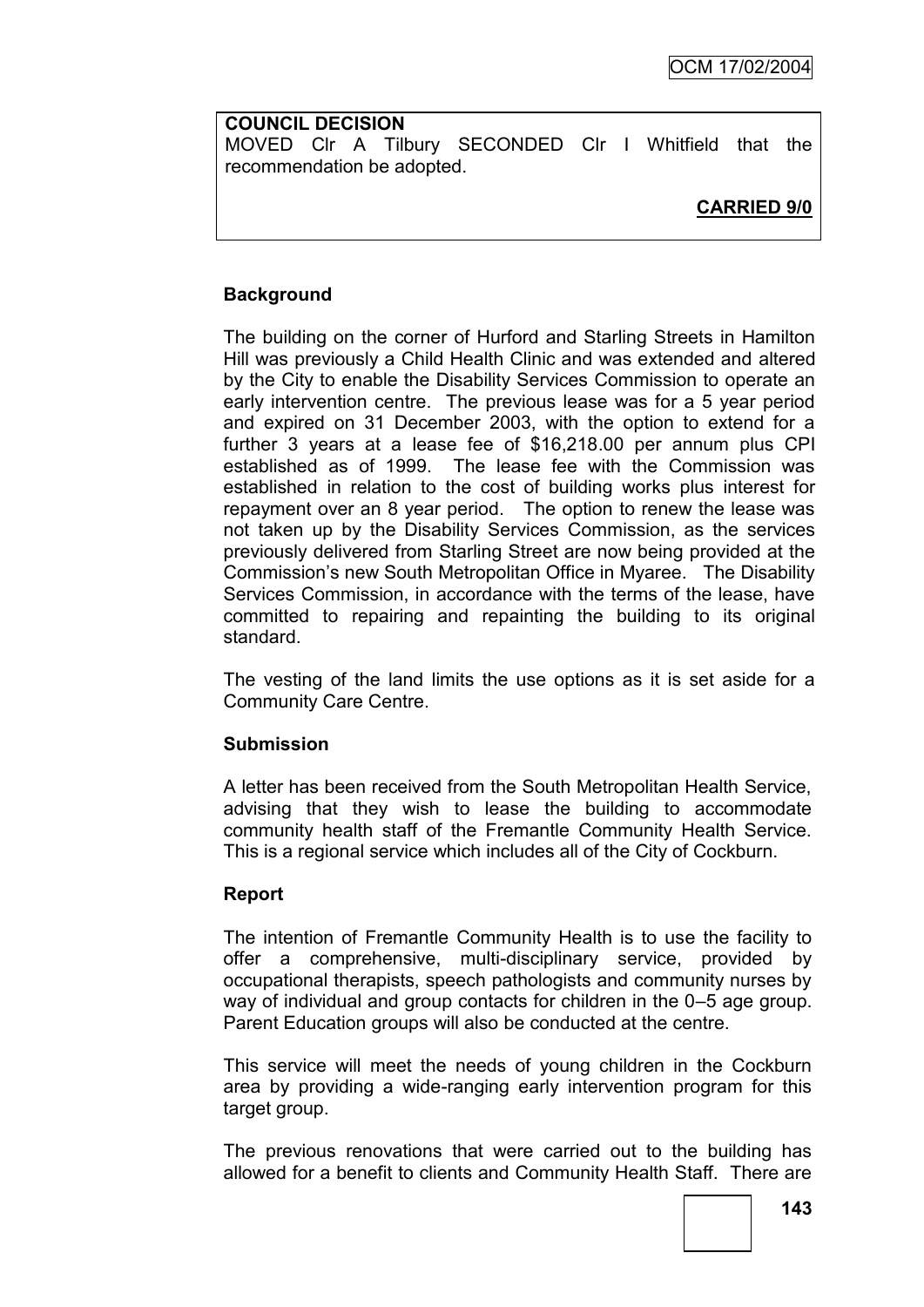limited alternative uses due to the land vesting for the building and it is a positive to have the building being used for the purpose that it was designed.

The Manager of Fremantle Health Services and community health staff have visited the site on several occasions and were very positive at the possibility of moving into the venue. Existing community health services operate out of the Southwell Child Development Centre. The services have outgrown the facility and this has led to an increase in waiting lists. The proposal is an expansion of the existing service and the Southwell facility will remain in operation.

The establishment of this new service in Cockburn would be a benefit to the parents of children within the City. An early intervention service such as that proposed is best practice for caring for the children in our community.

#### **Strategic Plan/Policy Implications**

To facilitate and provide an optimum range of Community Services.

#### **Budget/Financial Implications**

The proposed lease arrangement would include the requirement for South Metropolitan Health Service to pay all outgoings and general maintenance. The submission presented by the South Metropolitan Health Service proposes a rent fee of \$10,000 per month with no escalation. Given the proposed period of the lease, it is usual practice and prudent to include an escalation fee equal to the CPI Perth (all groups).

It is understood that the market (commercial) rent for this building would be in the order of \$23,000. Given that there is no requirement for a valuation by a Licensed Valuer, a formal valuation has not be undertaken. Cost of such a valuation (estimated \$2,000) could not be justified in this case.

#### **Legal Implications**

The Local Government (Functions and General) Regulations 1996, under Section 30(2)(c)(ii), allows Council to dispose of land to a "*department, agency, or instrumentality of the Crown in right of the State or the Commonwealth*".

A lease arrangement would formalise the areas of responsibility for the various parties.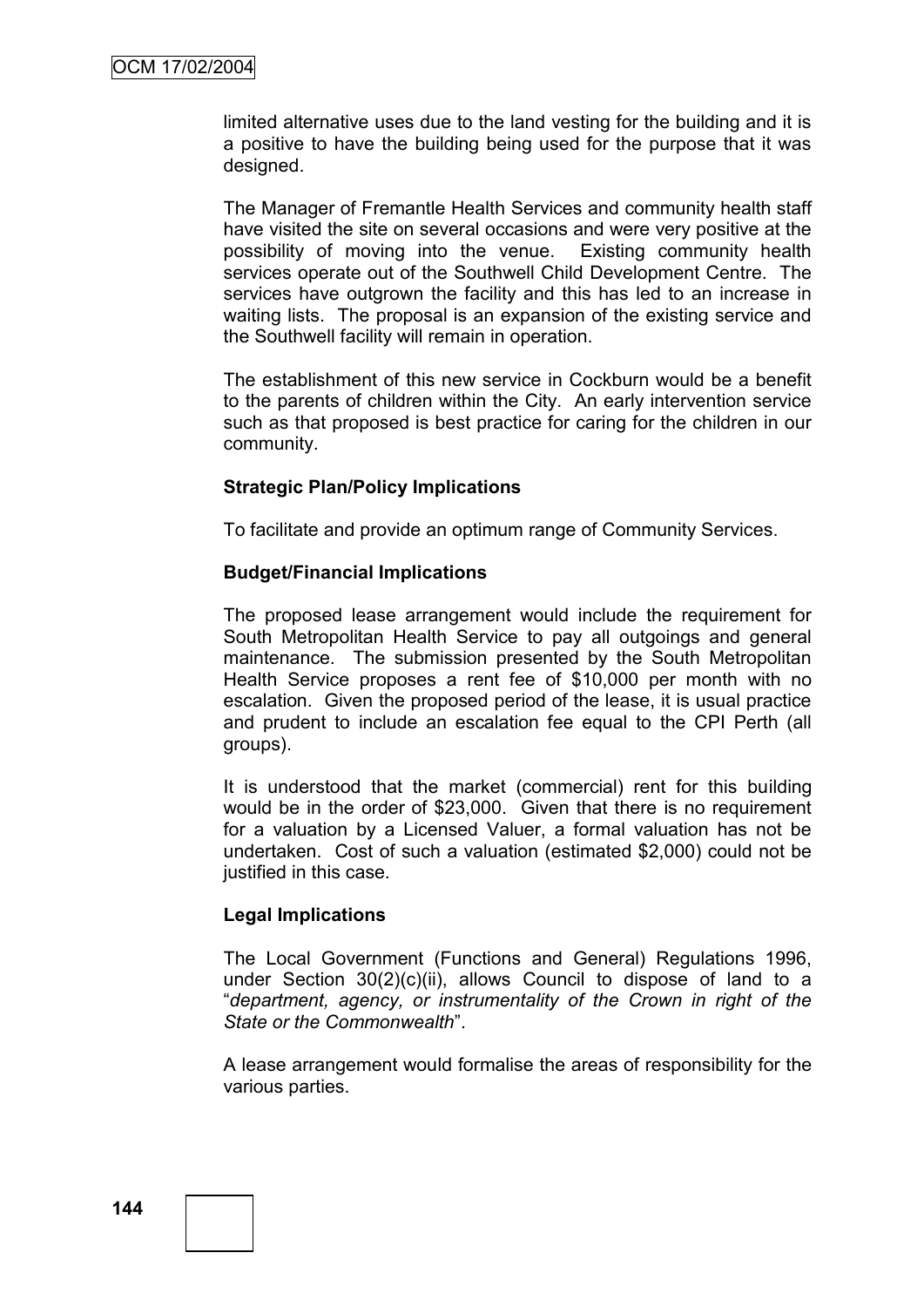## **Community Consultation**

This is an initiative of Fremantle Community Health South Metropolitan Health Service in response to demands generated by the local community and the requirements of the Health Department staff.

### **Implications of Section 3.18(3) Local Government Act, 1995**

Nil.

## **17.5 (MINUTE NO 2325) (OCM 17/02/2004) - SOUTHERN DISTRICTS INLINE HOCKEY CLUB (8140) (AJ)**

### **RECOMMENDATION**

That Council require the Southern Districts Inline Hockey Club to meet its outstanding debt of \$897.81 and should this amount not be received within 30 days of the notice of the debt, the club"s rights to the use of the Joe Cooper Recreation Centre be withdrawn.

## **COUNCIL DECISION**

MOVED Clr A Tilbury SECONDED Clr I Whitfield that the recommendation be adopted.

**CARRIED 9/0**

### **Background**

This matter has come to the attention of the Audit Committee which was advised that a resolution would be sort through Council.

The City of Cockburn owns and maintains a number of Community Facilities that are hired by community organisations and individuals for a number of purposes.

Joe Cooper Recreation Centre, located at MacFaull Park Spearwood, has a number of areas that are available to the public for hire. It has a main floor which is approximately  $852m^2$  and may be used for a number of purposes including Inline Hockey, Boxing and the Children"s Vacation Care Programmes run by the City of Cockburn.

There are currently six (6) regular hirers of the Joe Cooper Recreation Centre who generate total monthly income of approximately \$1,400 dependant upon usage. Of this amount, the Southern Districts Inline Hockey Club"s monthly fee is approximately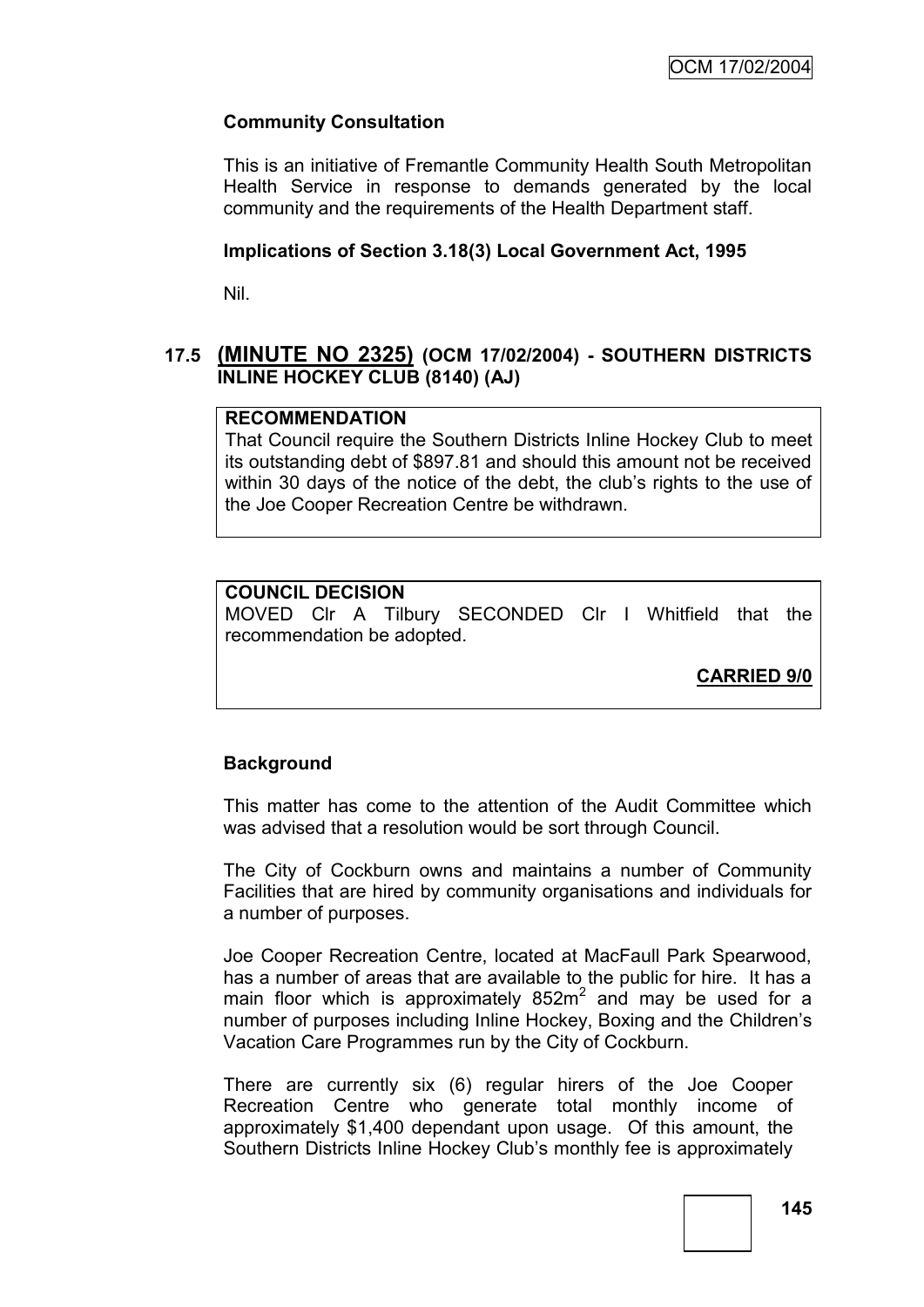\$500. The regular hirers of the City's facilities are invoiced on a monthly basis dependent upon their level of usage.

#### **Submission**

A letter has been received from Southern Districts Inline Hockey Club dated 21 January 2004, requesting that the total amount of \$897.81 owed be waived.

### **Report**

There is a dispute regarding the payment of hire fees owed by the Southern Districts Inline Hockey Club for the use of the Joe Cooper Recreation Centre during the month of February 2002.

At that time, the Southern Districts Inline Hockey Club had an agreement in place with the City of Cockburn for use of various areas of the Joe Cooper Centre. This amount was set at \$26,118.30 (excluding GST) per annum as per Agenda Item 17.2 at the December 2000 Council meeting. This was billed to the Southern Districts Inline Hockey Club in monthly instalments of \$2,394.15 (including GST) each and every month of the year for the period of the agreement.

In April 2002, the Southern Districts Inline Hockey Club requested that the agreement for hire be reviewed. As of July 2002, the agreement with the Southern Districts Inline Hockey Club was re-evaluated due to the club"s usage patterns changing as a result of external influences by their state governing body and the club no longer requiring the facilities to the extent they previously had. The agreement was set aside in favour of the club being billed for their use of the facility as per the Council Fees and Charges Schedule and as set out in the City of Cockburn Budget 2002/03. Hence they were billed for their hourly use of the facility as any other public user is and no further agreement entered into. This resulted in a drop in income from the Southern Districts Inline Hockey Club from \$2,394.15 to approximately \$500 per month.

The Recreation Services were notified of a large amount outstanding from the Inline Hockey Club and correspondence was sent on 8 November 2002, requesting information why the debt was outstanding. The response from the Inline Hockey Club indicated that the floor was not ready for use.

The works mentioned were the repair of the floor along the expansion joint. This required some cutting and refilling of the joint. To date, the City"s financial and purchasing records have not been able to show details of the works and for what time period they were carried out at the Joe Cooper Centre during the month of February 2002. Verbal communication with the City"s Facilities Services Department have shown that, given the scope of the works and how the works were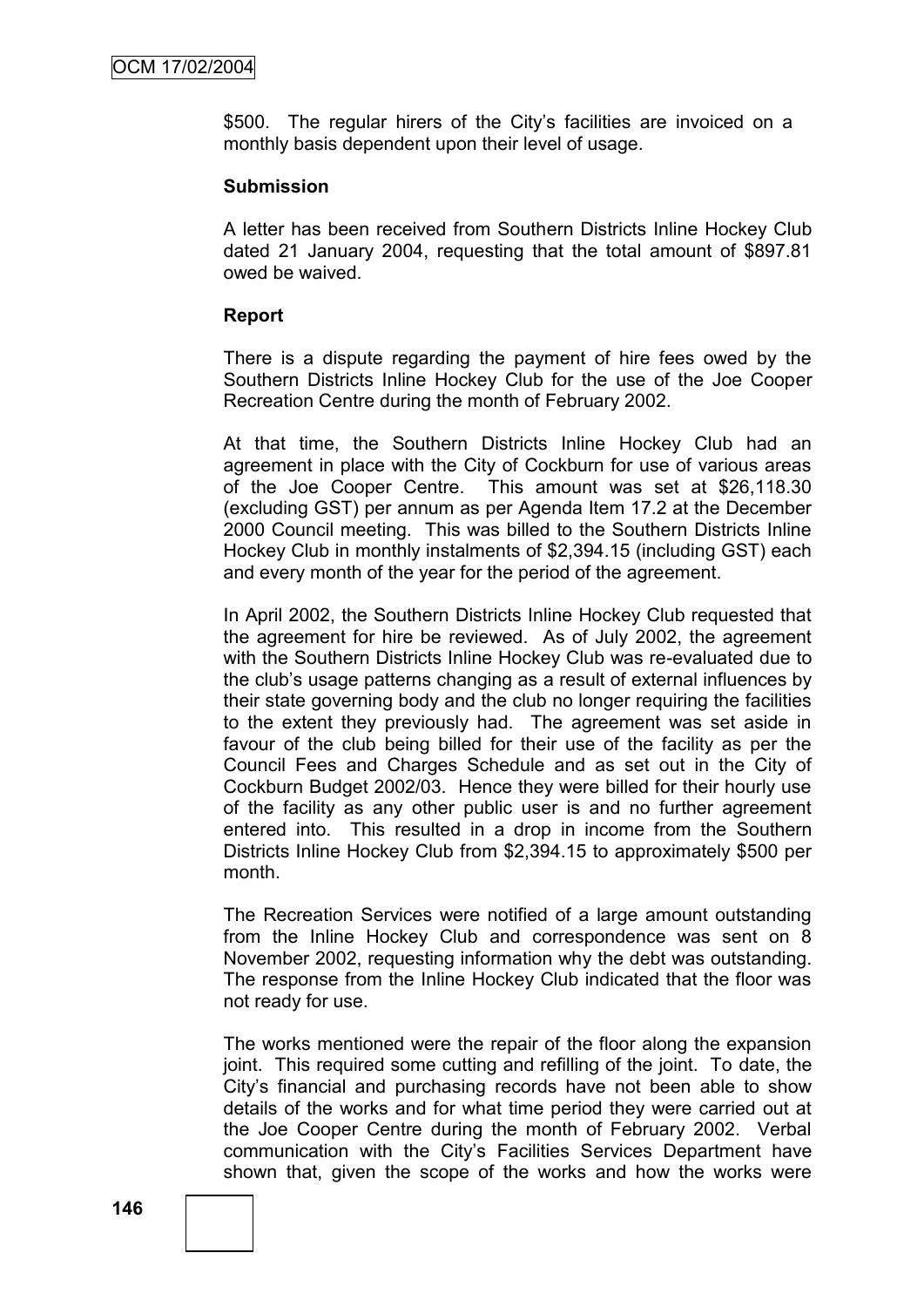undertaken, it would have rendered the facility unusable for approximately 2 days.

In January 2003, the City made the offer to reduce the amount owed by the club from \$2,394.15 to \$2,176.50 in lieu of the two days that the floor was not usable. The club's position had been that this was not satisfactory. After lengthy discussion with the club, the City then made another offer to reduce the amount owed to \$897.81 due to the inability to prove the length of time the facility was not able to be used by the club. This effectively meant that the club was only billed for 1.5 weeks out of 4 weeks for the month of February.

As of 30 January 2004, the club was up to date with all other payments.

In lieu of the correspondence dated 21 December 2000, stating that the club was to be billed the standard amount regardless of the club"s specific usage each month and the verbal indications from the club that the facility was unusable for a period of two weeks, it is the City"s position that the offer to reduce the amount owed to \$897.81 is a more than generous discount to the Southern Districts Inline Hockey Club and the City should pursue for collection of that amount.

## **Strategic Plan/Policy Implications**

Key Result Area "Managing Your City" refers.

## **Budget/Financial Implications**

If the amount is not pursued, it will result in a general income deficit of \$897.81

## **Legal Implications**

N/A

### **Community Consultation**

N/A

## **Implications of Section 3.18(3) Local Government Act, 1995**

Nil.

## **18. EXECUTIVE DIVISION ISSUES**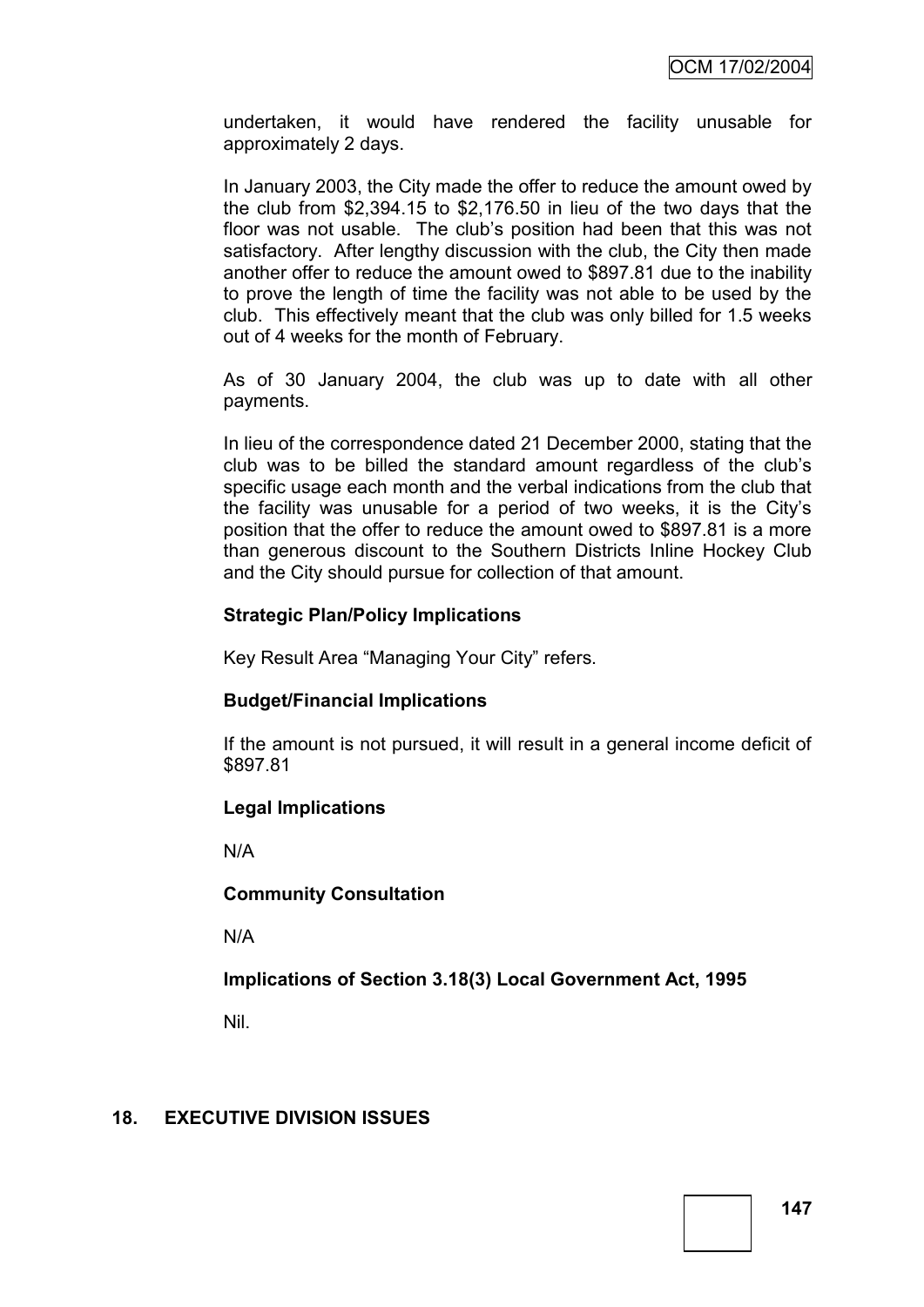## **18.1 (MINUTE NO 2326) (OCM 17/02/2004) - APPOINTMENT OF ACTING CHIEF EXECUTIVE OFFICER (2801) (RWB)**

#### **RECOMMENDATION**

That Council appoints Mr Don Green, Director – Community Services, as Acting Chief Executive Officer for the period 8-12 March 2004 inclusive, during which period the Chief Executive Officer will be absent.

#### **COUNCIL DECISION**

MOVED Clr S Limbert SECONDED Clr M Reeve-Fowkes that no action be taken to appoint an Acting Chief Executive Officer during the period of the Chief Executive Officer attending the UDIA Conference.

**CARRIED 9/0**

#### **Explanation**

Advice obtained from Council's Solicitors is that the appointment of an Acting CEO in the circumstances for conference attendance is not possible as the CEO is deemed to still be on duty.

#### **Background**

In 2001, Council delegated authority to the Chief Executive Officer (CEO) to appoint an Acting CEO or other Senior Employees (Directors) during periods of extended absence by those officers.

During 2003, Council indicated a desire to revoke the delegation in favour of a Policy which would enable Council to appoint staff to these positions on a rotational basis.

Legal advice was sought on the proposition, mainly on the basis of potential contractual obligations which may exist. The subsequent advice received indicated that, contractual obligations aside, the appointment of staff to acting positions other than the CEO is not within the ambit of Council, as this is a function of the CEO to perform.

This information was conveyed in a report to the Delegated Authorities, Policies and Position Statements (DAPPS) Committee in November 2003. In addition, the report mentioned that the matter of appointing the Acting CEO in future, would in the first instance, be a matter for negotiation between the CEO and the Director, Community Services in order to relinquish any existing contractual obligations resulting from the original appointment of the incumbent to that position (then titled Deputy City Manager/Town Clerk), subsequent cosmetic title changes and employment conditions re-negotiated since that time. It was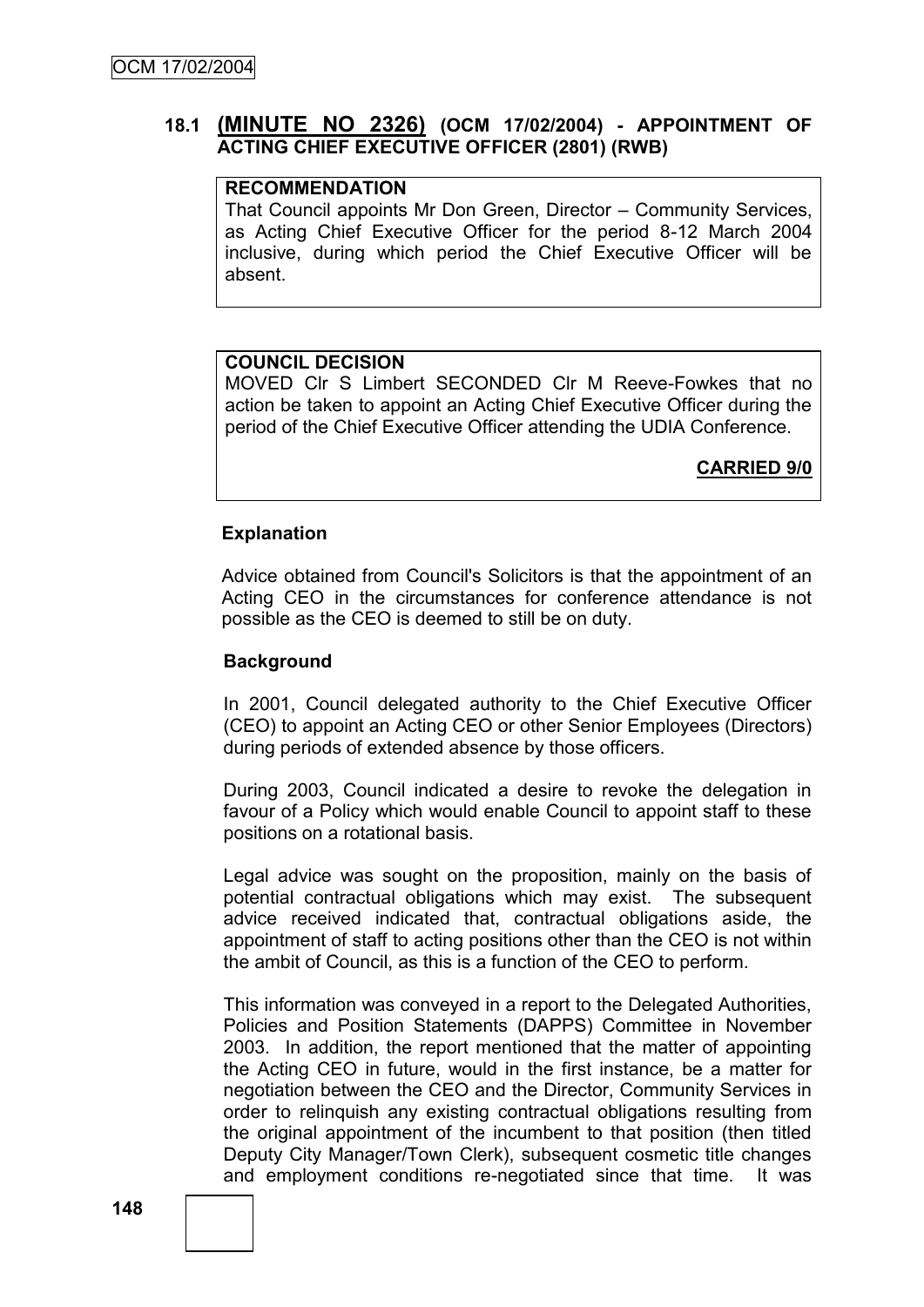reported that this negotiation process should take place in March 2004, following the return of the CEO from annual leave.

The following DAPPS Committee recommendation was consequently adopted by Council at its Ordinary Council Meeting of December 2003:-

"That Council:-

- (1) revoke Delegated Authority LGA ES1 as attached to the Agenda;
- (2) note the intention of the Chief Executive Officer and Director Community Services, to facilitate an agreement which will allow for Council to rotate the appointment of an officer to act in the position of Chief Executive Officer during formalised periods of absence by the CEO; and
- (3) require the Chief Executive Officer to present to Council for consideration, a proposal detailing how future appointments as Acting Chief Executive Officer would be facilitated through a policy which will provide for Council to appoint a Director to the Acting CEO position for shared periods of time. "

### **Submission**

N/A

### **Report**

The Mayor and CEO are attending the Urban Development Institute of Australia (UDIA) Conference in Gold Coast from 8 – 11 March 2004.

As the previous authority delegated to the CEO to appoint a replacement to act in this capacity during periods of extended absence has been revoked, it is now necessary for Council to appoint an Acting CEO for the period during which the CEO will be absent on this occasion (8-12 March 2004).

As the agreement between the CEO and Director Community Services, mentioned in Council"s December 2003 decision, has not yet been determined due to annual leave commitments, it is suggested that Council maintain the status quo for the short period of relief required on this occasion (1 week), pending the formalising of the arrangement as noted by Council.

Upon such arrangements being completed, a Draft Policy will be developed and presented to the DAPPS Committee for consideration, in accordance with Council"s resolution.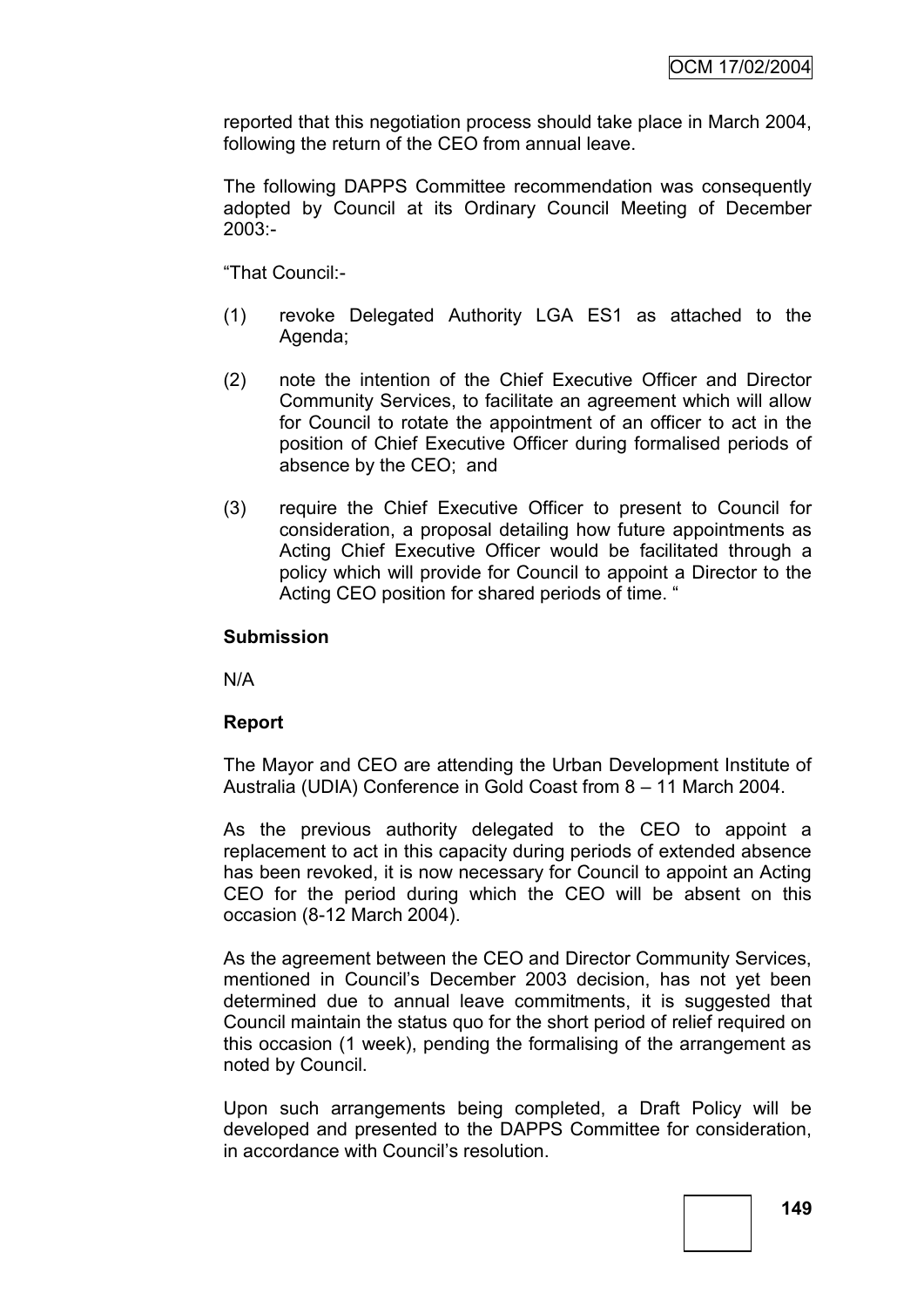## **Strategic Plan/Policy Implications**

Key Result Area "Managing Your City" refers.

### **Budget/Financial Implications**

Relevant higher duties allowances are factored into Council"s salaries budget each year.

### **Legal Implications**

Contractual obligations may exist which can be overcome by the approach contained in the December 2003 Council decision.

#### **Community Consultation**

N/A

### **Implications of Section 3.18(3) Local Government Act, 1995**

Nil.

### **19. MOTIONS OF WHICH PREVIOUS NOTICE HAS BEEN GIVEN**

Nil

## **20. NOTICES OF MOTION GIVEN AT THE MEETING FOR CONSIDERATION AT NEXT MEETING**

Nil

### **21. NEW BUSINESS OF AN URGENT NATURE INTRODUCED BY COUNCILLORS OR OFFICERS**

**21.1 (MINUTE NO 2327) (OCM 17/02/2004) - WESTERN AUSTRALIAN POLICE SERVICE - PARTNERSHIP CONTRIBUTION - COCKBURN POLICE STATION (4325) (RWB)**

# **COUNCIL DECISION**

MOVED Mayor S Lee SECONDED Clr A Edwards that Council:

(1) contribute \$30,000 towards the upgrade of the former Officer-In-Charge"s residence at the Cockburn Police Station to accommodate the South Metropolitan District Support Group (DSG); and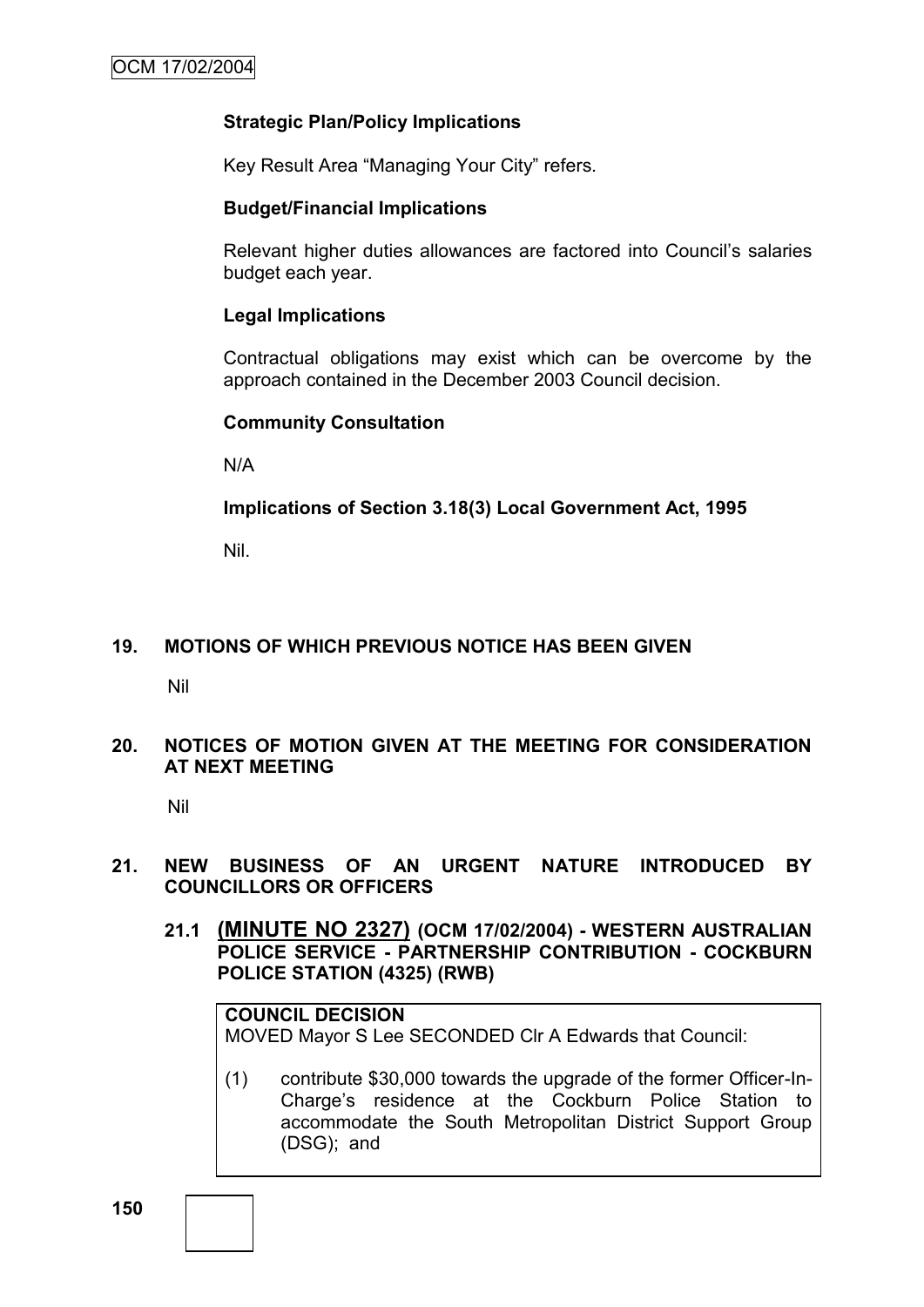(2) transfer \$10,000 from account OP9444-6810 "Community Policing" and \$20,000 from account GL110-6110 "Conferences and Seminars" to fund the project, with the funds being reimbursed to the 'Conferences and Seminars' account as part of the April Budget Review.

# **CARRIED BY ABSOLUTE MAJORITY OF COUNCIL 9/0**

## **Explanation**

A request has been received from Mr Paul La Spina, Acting Superintendent South Metropolitan District, for Council to assist with the costs of renovations/upgrade of the residence adjacent to the Cockburn Police Station. The intention is to house the South Metropolitan District Support Group (DSG) in the building. It is considered that the presence of an additional 10 and up to 20 police officers operating within the district will provide significant benefit to Cockburn residents. The upgrade work includes carpeting and painting, outside rendering and landscaping, car park upgrading, minor building alterations and air-conditioning. An estimated cost for the works of \$62,700 has been provided. It is understood that savings may be achieved through different purchasing methods.

DEPUTY MAYOR GRAHAM RETURNED TO THE MEETING AT 8.10PM, DURING DISCUSSION OF THE FOLLOWING ITEM.

## **21.2 (MINUTE NO 2328) (OCM 17/02/2004) - ELECTED MEMBER REPRESENTATION - MUSEUM ADVISORY COMMITTEE (1701) (DMG)**

### **COUNCIL DECISION**

MOVED Clr S Limbert SECONDED Clr K Allen that Council:

- (1) remove Deputy Mayor Graham as a Committee member of the Museum Advisory Committee; and
- (2) appoint Clr Limbert as a member of the Museum Advisory **Committee.**

## **CARRIED BY ABSOLUTE MAJORITY OF COUNCIL 10/0**

### **Explanation**

Deputy Mayor Graham wishes to be removed from the Museum Advisory Committee and be replaced by Clr Limbert.